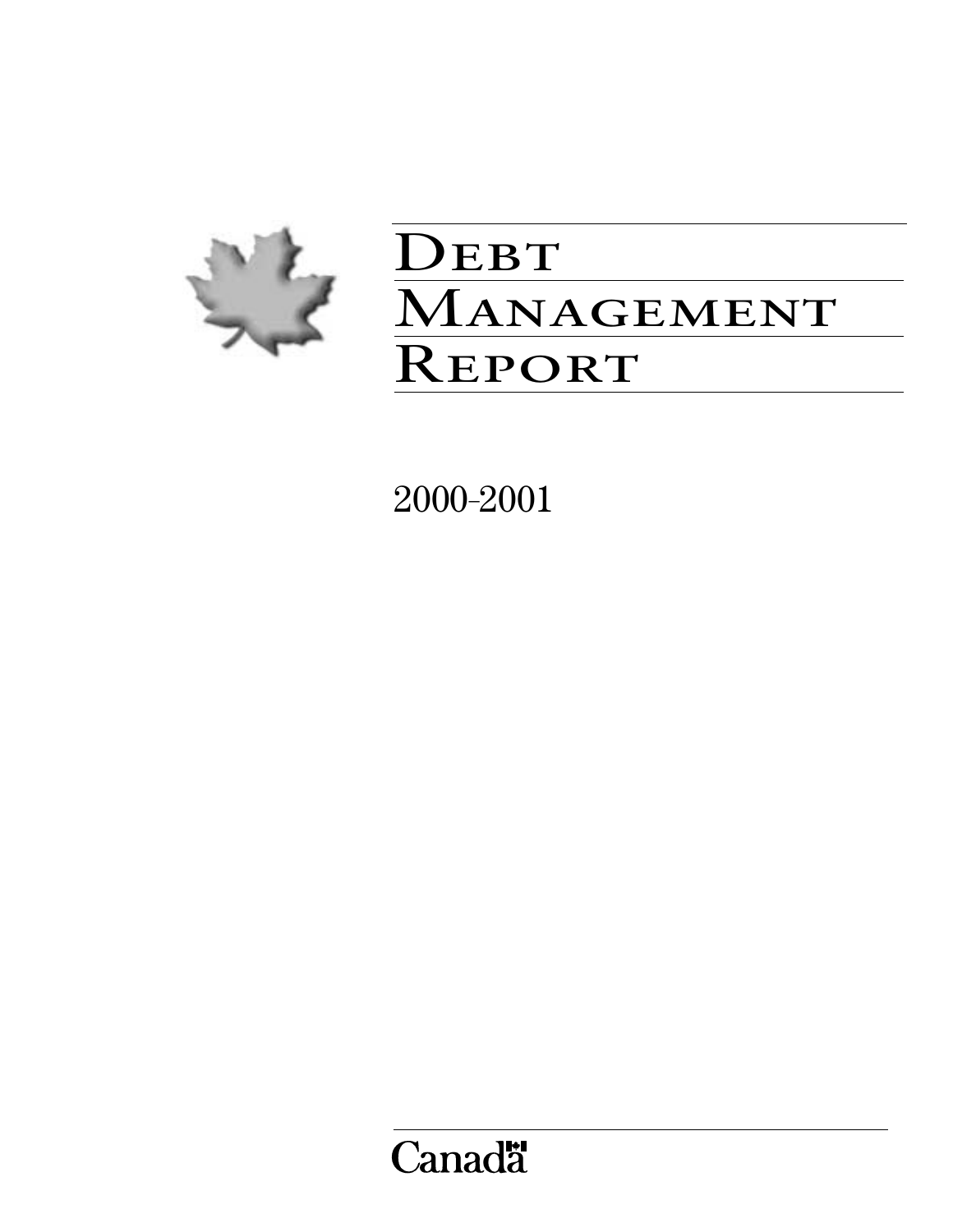

# DEBT MANAGEMENT **REPORT**

2000–2001

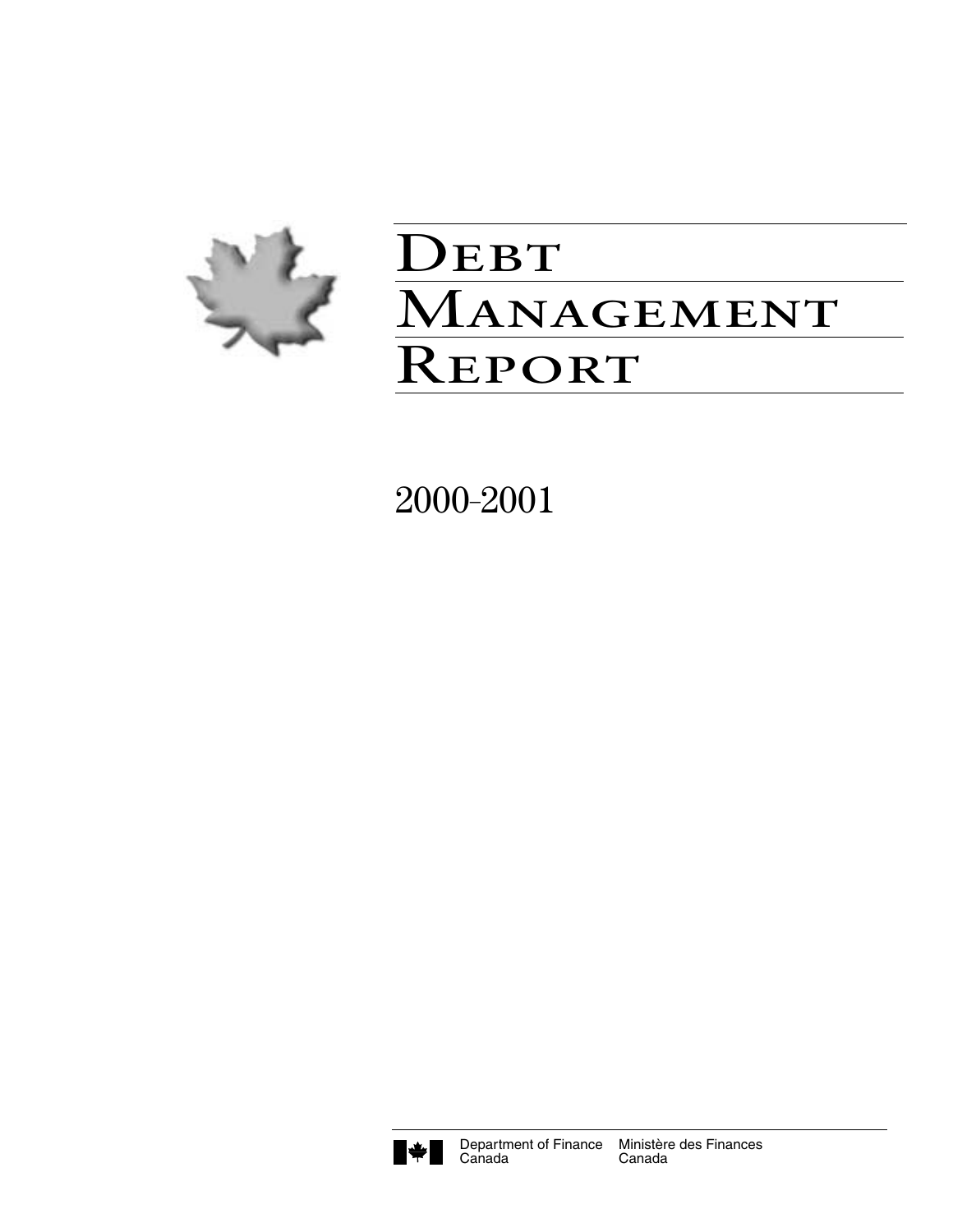### **© Her Majesty the Queen in Right of Canada (2001) All rights reserved**

All requests for permission to reproduce this document or any part thereof shall be addressed to Public Works and Government Services Canada.

Available from the

Distribution Centre Department of Finance Canada Room P-135, West Tower 300 Laurier Avenue West Ottawa, Ontario K1A 0G5 Tel: (613) 943-8665 Fax: (613) 996-0901

#### **Price: \$10.70 including GST**

This document is available free on the Internet at www.fin.gc.ca

*Cette publication est également disponible en français.*

Cat. No.: F2-106/2001E ISBN 0-660-18665-9

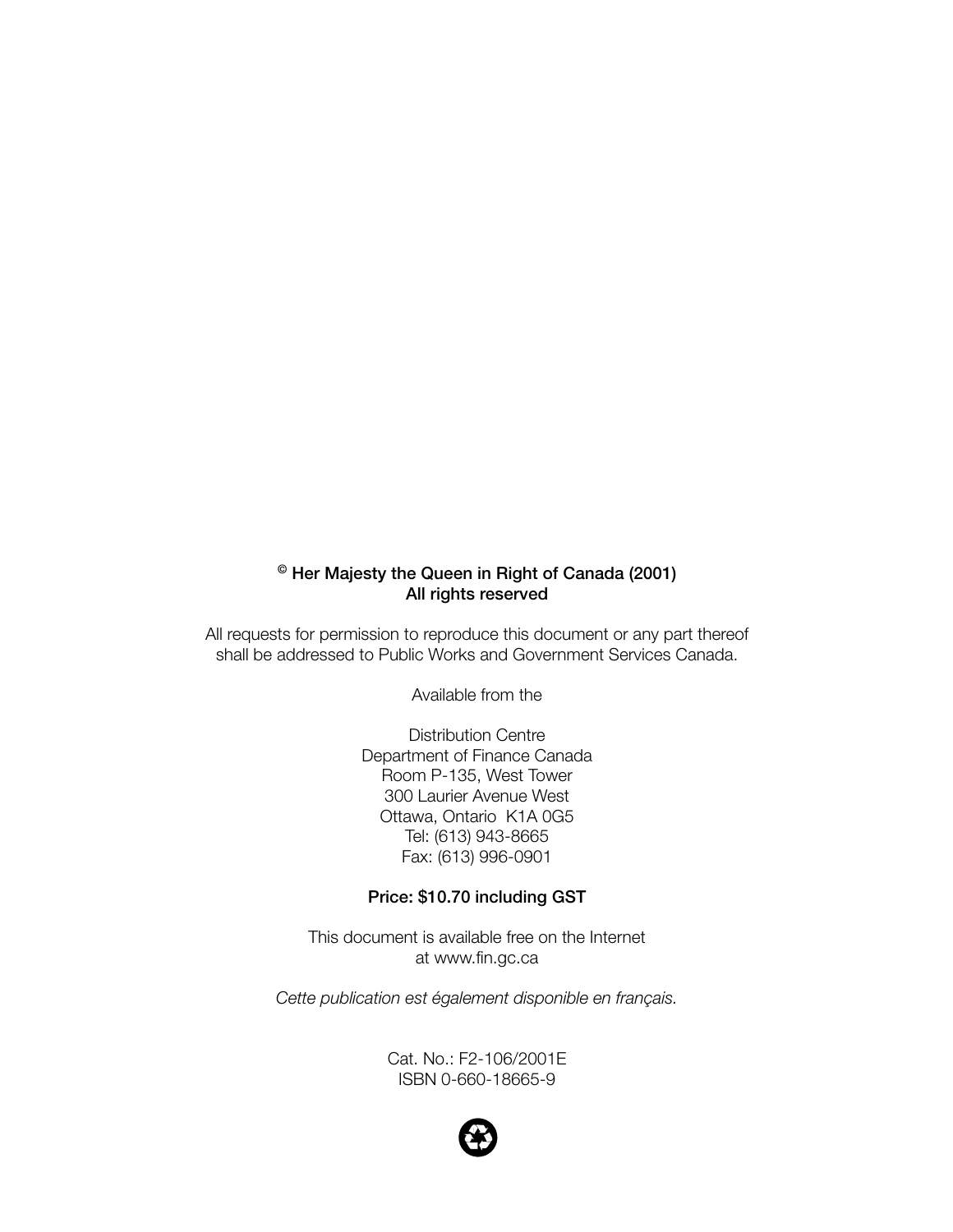# **Table of Contents**

| $\overline{5}$ |
|----------------|
| 7              |
| 9              |
| 10             |
| 10             |
| 10             |
| 11             |
| 12             |
| 14             |
| 16             |
| 17             |
| 18             |
| 18             |
| 18             |
| 18             |
| 18             |
| 19             |
| 19             |
| 19             |
| 19             |
| 19             |
| 19             |
| 20             |
| 21             |
| 22             |
| 22             |
| 24             |
| 24             |
| 25             |
| 25             |
| 25             |
| 26             |
| 26             |
| 27             |
| 28             |
| 29             |
|                |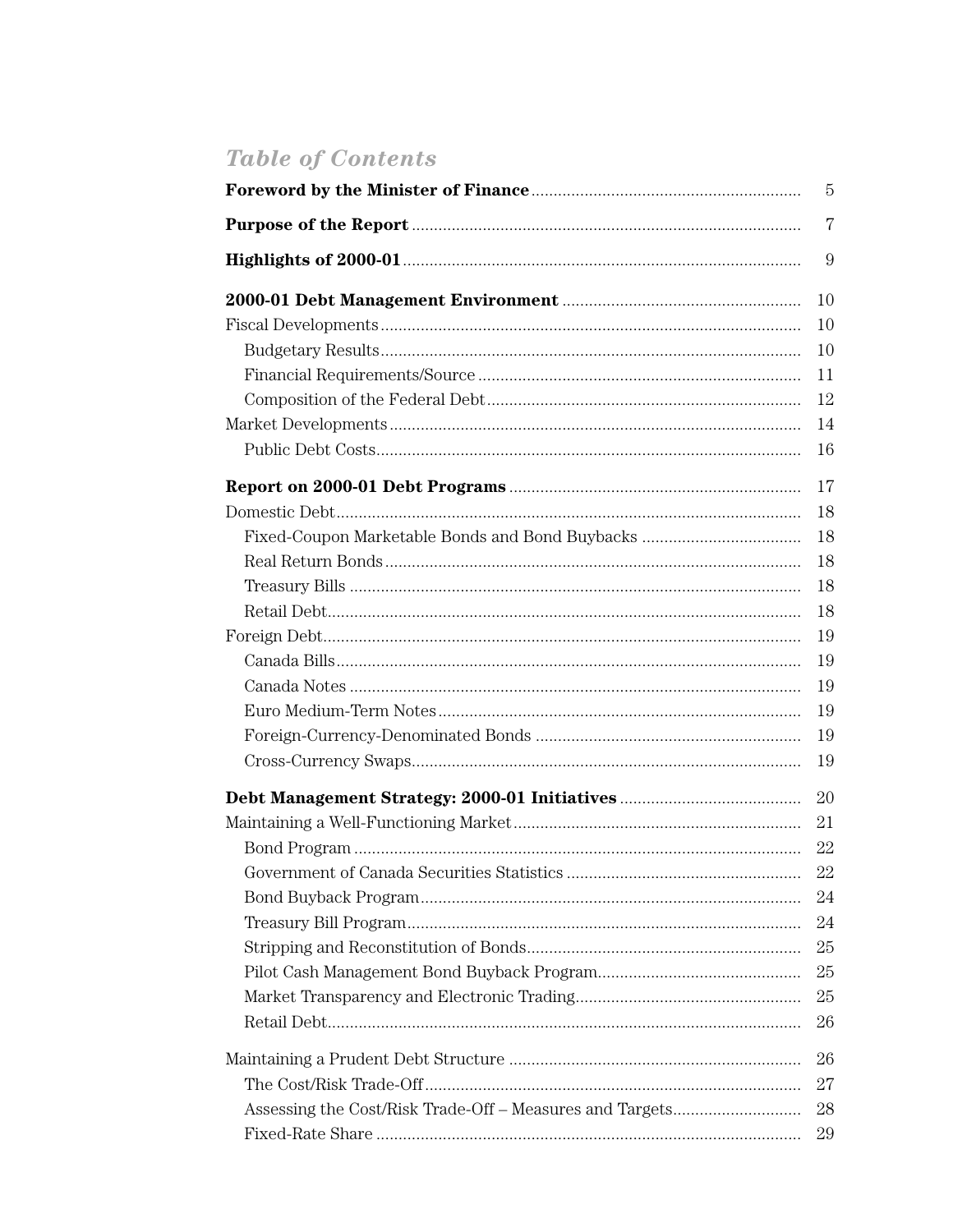|                                                               | 31 |
|---------------------------------------------------------------|----|
|                                                               | 32 |
|                                                               | 33 |
|                                                               | 35 |
|                                                               | 36 |
|                                                               | 36 |
|                                                               | 37 |
|                                                               | 39 |
|                                                               | 39 |
|                                                               | 40 |
|                                                               | 40 |
|                                                               | 41 |
|                                                               | 41 |
| Proposed New Cash Management Investment Framework             | 42 |
|                                                               | 43 |
|                                                               | 43 |
|                                                               | 43 |
|                                                               | 44 |
|                                                               | 45 |
|                                                               | 46 |
|                                                               | 46 |
| <b>Annex 2: Government of Canada Market Debt Instruments </b> | 47 |
|                                                               | 47 |
|                                                               | 47 |
|                                                               | 47 |
|                                                               | 48 |
|                                                               | 48 |
|                                                               | 49 |
|                                                               | 49 |
|                                                               | 49 |
|                                                               | 50 |
|                                                               | 51 |
|                                                               | 53 |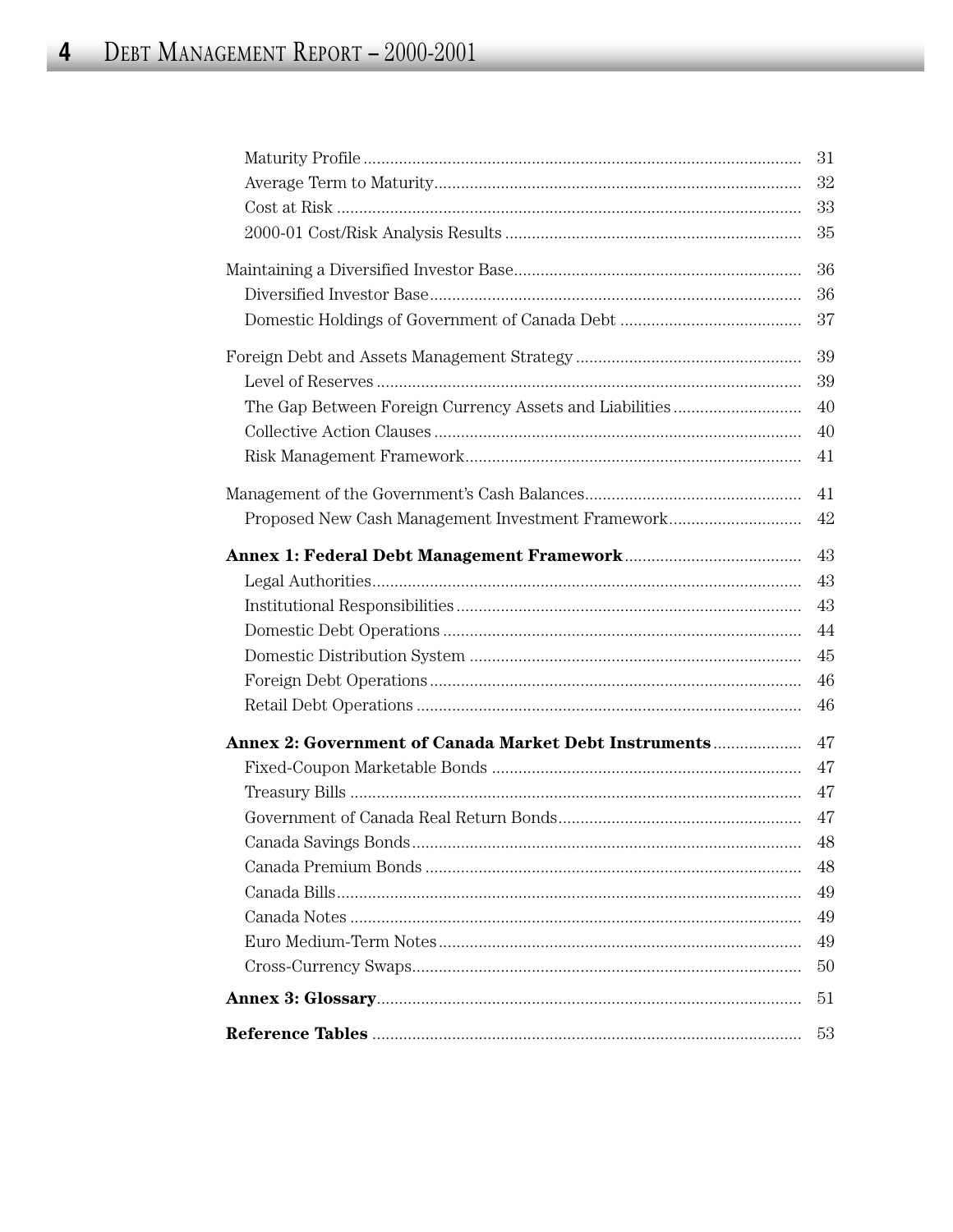#### *Foreword by the Minister of Finance*

The federal government paid down \$17.1 billion of its debt in 2000-01, its largest debt paydown ever. In the last four years the federal government has reduced its debt by \$35.8 billion. Net public debt now stands at \$547.4 billion. This represents 51.8 per cent of gross domestic product (GDP), compared to almost 71 per cent in 1995-96.

Reducing the debt by this amount is saving the Government \$2.5 billion each year in interest payments. Reducing Canada's debt burden makes our country less vulnerable to economic shocks, such as higher interest rates or slowdowns in economic activity. This added measure of financial security is particularly crucial today given the current slowdown in the global economy. Canada is not immune to the effects of this slowdown.

Against this backdrop, it is important that Canadians be equipped with timely, comprehensive and transparent information about how the debt is managed so that they can hold the Government accountable for its decisions – decisions that affect the long-term financial security of the nation and the well-being of individuals.

The *Debt Management Report* fulfills this need by providing a detailed account of the federal government's debt operations, including the composition of the debt, its distribution, and the mechanisms and activities through which it is prudently managed in the interests of Canadians.

I want to take this opportunity to assure Canadians of the Government's unwavering commitment to prudence in the management of public finances. Sound financial management is a key part of our strategy to sustain an economic environment that can offer Canadians more jobs, higher incomes and a better quality of life.

The Honourable Paul Martin, P.C., M.P. Minister of Finance Ottawa, November 2001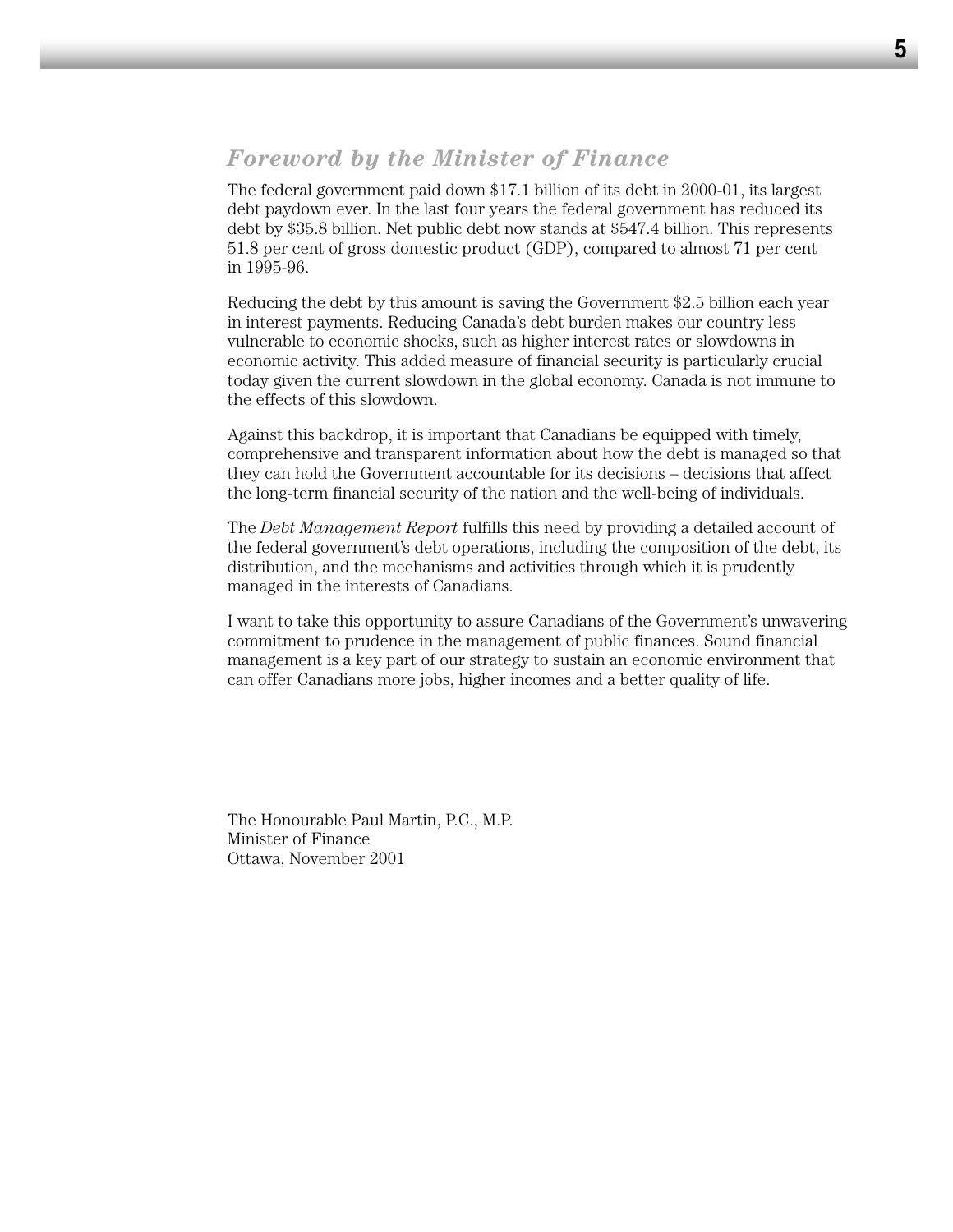### *Purpose of the Report*

The *Debt Management Report* provides a detailed account of the federal government's borrowing and cash management operations in the past fiscal year (April 1, 2000 to March 31, 2001).

Debt-servicing costs are the largest spending program of the federal government, and the effective management of the programs that give rise to these costs is important to all Canadians. The Report provides a comprehensive account of the context within which the debt is managed, its composition and changes during the year, and strategic initiatives. The Report's major reference point is the *Debt Management Strategy*, published before the start of the fiscal year.

Timely and transparent information of this kind is of use to market participants and ensures public accountability. To this end, both reports are tabled annually in Parliament and are available on the Department of Finance Web site at www.fin.gc.ca.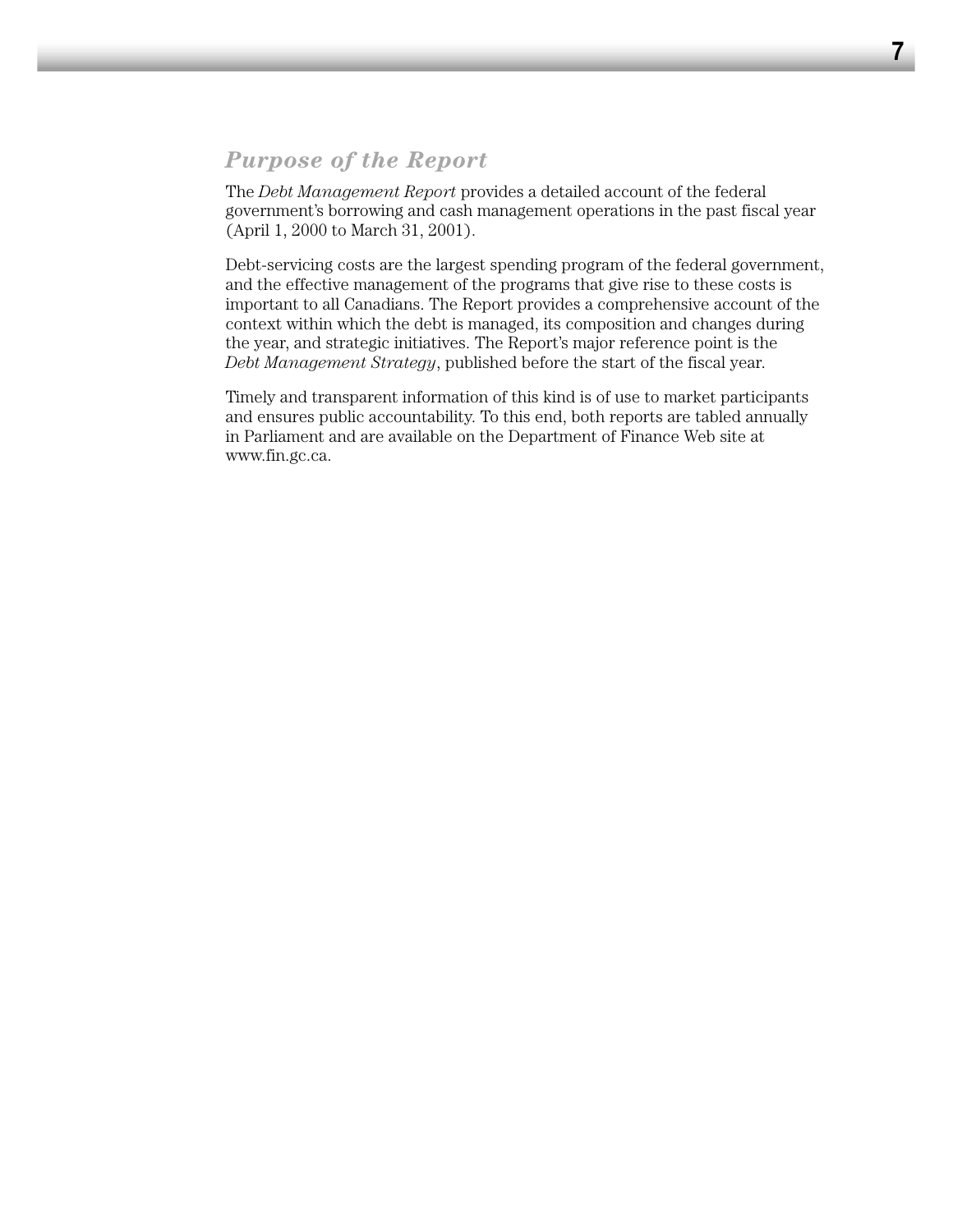# *Highlights of 2000-01*

*The net public debt has been reduced by some \$36 billion since 1996-97.*

*The Government undertook a number of initiatives to enhance the Government of Canada*

*securities market.*

*Foreign exchange reserves were increased and a risk management framework developed.* 

- $\Box$  In 2000-01 the federal government continued to reduce its level of indebtedness. The Government's net public debt was reduced by \$17.1 billion to \$547.4 billion, and it is down \$35.8 billion from its peak in 1996-97. Net public debt as a percentage of GDP dropped to 51.8 per cent in 2000-01 from a peak of 70.7 per cent in 1995-96. In 2000-01 alone the net debt-to-GDP ratio dropped by 6.1 percentage points, the largest drop since 1948-49. This is the fifth consecutive year in which the debt-to-GDP ratio has declined, and it is at its lowest level since 1985-86.
- The Government's principal debt strategy objectives for 2000-01 were to maintain a prudent financial position and to maintain and enhance the functioning of the Government of Canada securities market.
- The structure of Canada's debt stock was managed in keeping with a continuing target of having two-thirds of the Government's total interest-bearing debt in fixed-rate form. Maintenance of a two-thirds debt structure balances prudence and continuing access to lowest-cost sources of funds.
- A number of initiatives were undertaken in 2000-01 to enhance the market for Government of Canada securities and improve the Government's treasury operations, including:
	- in April 2000 the pilot bond buyback program was implemented on an ongoing basis to assist in the maintenance of primary bond market liquidity;
- in June 2000 a market proposal to remove the ceiling on the reconstitution of government bonds with common maturity dates was approved and implemented in February 2001, enhancing liquidity in the secondary market;
- in July 2000 a new framework for the investment of the Government's cash balances aimed at broadening participation by investors and enhancing risk management was issued for comment; and
- in January 2001 a pilot cash management bond buyback program was launched in order to smooth the Government's cash needs and usage of the Treasury bill program.
- With respect to the management of the Government's foreign debt and assets, the following actions of note were taken in 2000-01:
	- the level of international reserves was increased to US\$33.5 billion at March 31, 2001, from US\$31.1 billion at March 31, 2000, substantially meeting the Government's objective of bringing the level of reserves in line with that of comparable sovereigns;
	- in April 2000 the Government announced its intention to adopt collective action clauses in its future foreign currency bond and note issues, providing leadership to the international community with respect to the development of an orderly framework for debt restructuring by debtors and creditors; and
	- a comprehensive risk management framework for the foreign asset/liability portfolio was developed, including a collateral management system to manage the Government's credit risk with private sector counterparts.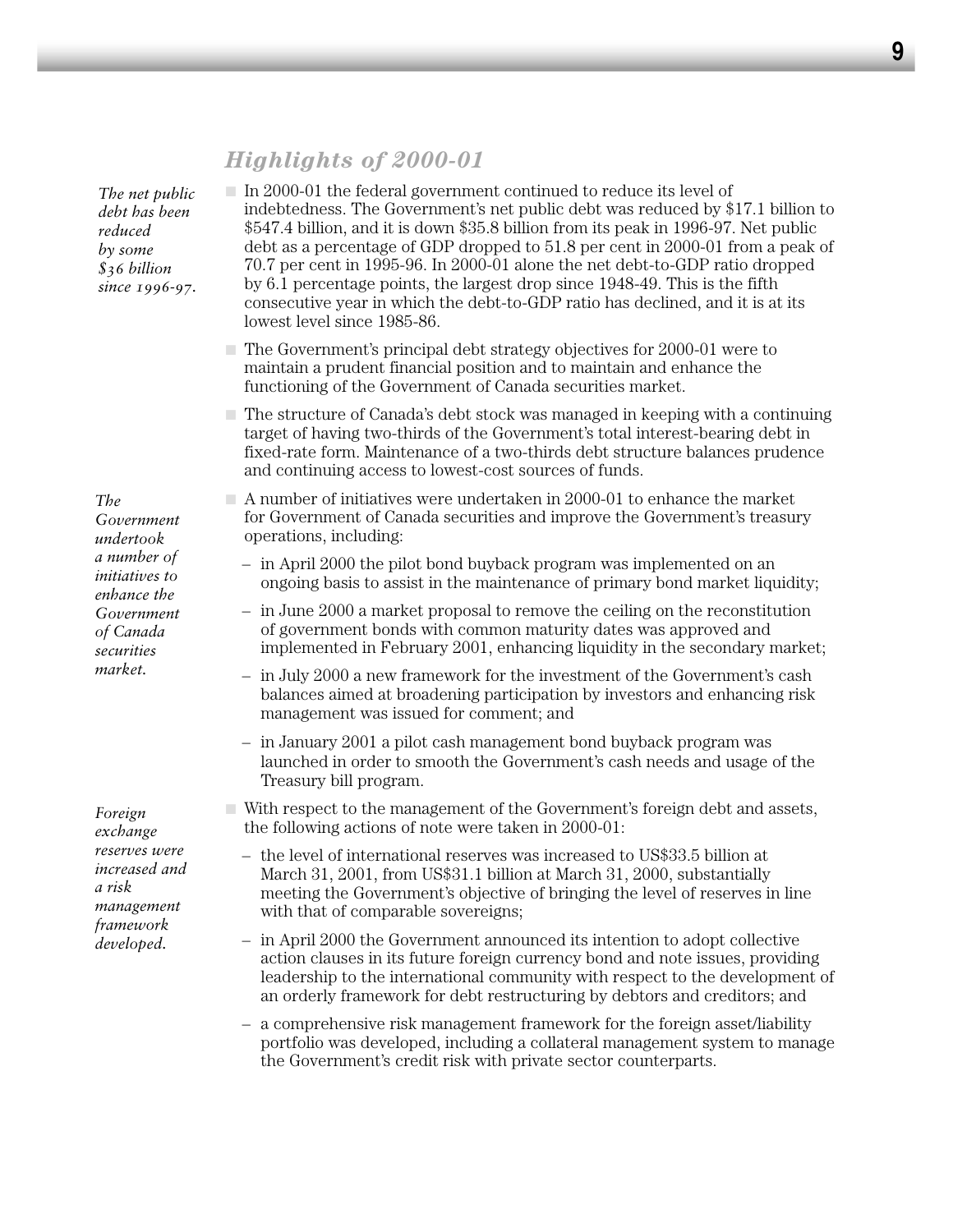#### *2000-01 Debt Management Environment*

Changes in the level of the Government's debt and its annual debt costs are affected by developments on two fronts: the Government's fiscal results and the path of interest rates over the year. This section provides a brief summary of these developments and their consequences.

#### **Fiscal Developments**

#### *Budgetary Results*

In 2000-01 the Government recorded a budgetary surplus of \$17.1 billion. This follows surpluses of \$3.5 billion in 1997-98, \$2.9 billion in 1998-99 and \$12.3 billion in 1999-2000. Over the past four years the Government's net public debt has been reduced by \$35.8 billion. It stood at 51.8 per cent of GDP in 2000-01, down from a peak of 70.7 per cent in 1995-96. This ratio is generally recognized as the most appropriate indicator of the debt burden as it measures debt relative to the ability of the Government and the country's taxpayers to finance it. In 2000-01 alone the net debt-to-GDP ratio declined by 6.1 percentage points, the largest drop since 1948-49. This is the fifth consecutive year in which the debt-to-GDP ratio has declined, and it is at its lowest level since 1985-86 (see Chart 1).



Chart 1 **Net Debt-to-GDP Ratio**

*The Government recorded a budgetary surplus of \$17.1 billion.* 

Source: Department of Finance.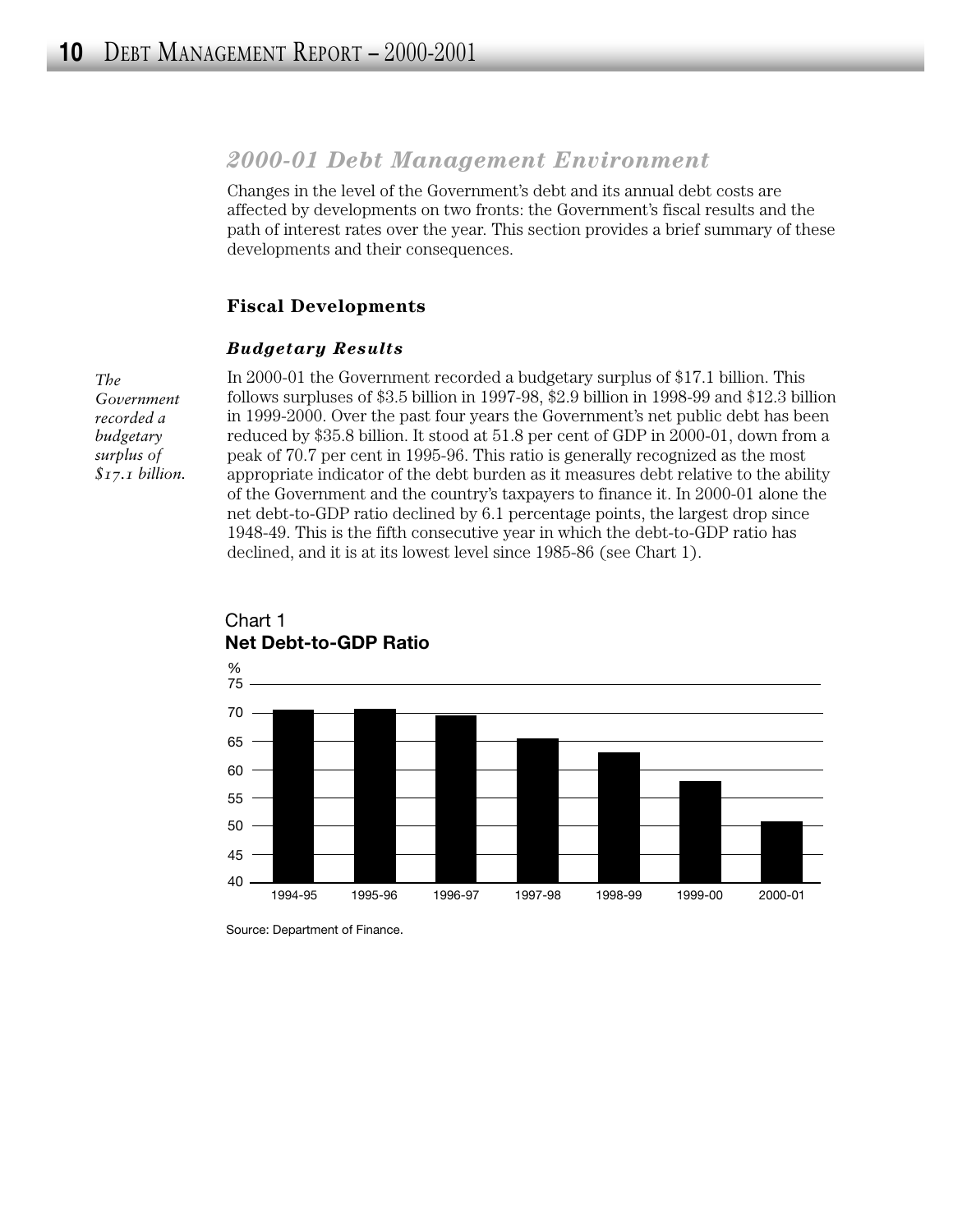#### *Financial Requirements/Source*

*There was a financial source, including foreign exchange transactions, of \$10.2 billion.* 

*Canada is the only G-7 nation to record a financial source for five consecutive years.* 

The budgetary surplus of \$17.1 billion, combined with a net source of funds from non-budgetary transactions of \$1.8 billion, produced a financial source (excluding foreign exchange transactions) of \$19.0 billion, following a financial source of \$14.6 billion in 1999-2000. The results for 2000-01 mark the fifth consecutive year that the Government has recorded a financial source (excluding foreign exchange transactions). Including foreign exchange transactions, primarily relating to supplementing foreign exchange reserves, the net financial source was \$10.2 billion for 2000-01. Of this amount, \$10.0 billion was used to reduce market debt and \$0.2 billion was held in cash.

Financial requirements/source (excluding foreign exchange transactions) is a measure of the Government's financial position that is broadly comparable to the measure of budgetary balance used by other major industrialized countries, including the United States. On this basis, Canada is the only Group of Seven (G-7) country to report a financial source for five consecutive years.

*The Budgetary Surplus and Financial Source, 2000-01*

|                                                             | (\$ billions)     |
|-------------------------------------------------------------|-------------------|
| Budgetary surplus                                           | 171               |
| Net source of funds from non-budgetary transactions         | 1.8               |
| Financial source (excluding foreign exchange transactions)  | 19.0 <sup>*</sup> |
| Net requirement of funds from foreign exchange transactions | (8.8)             |
| Net financial source                                        | 1 በ 2             |

The budgetary balance is presented on a modified accrual basis of accounting, recording government liabilities when they are incurred, regardless of when the cash payment is made, and recording tax revenues only when the cash is received.

In contrast, financial requirements/source measures the difference between cash coming in to the Government and cash going out. It differs from the budgetary balance in that it includes transactions in loans, investments and advances, federal employees' pension accounts, other specified purpose accounts and changes in other financial assets and liabilities. These activities are included as part of non-budgetary transactions.

\*Numbers do not add due to rounding.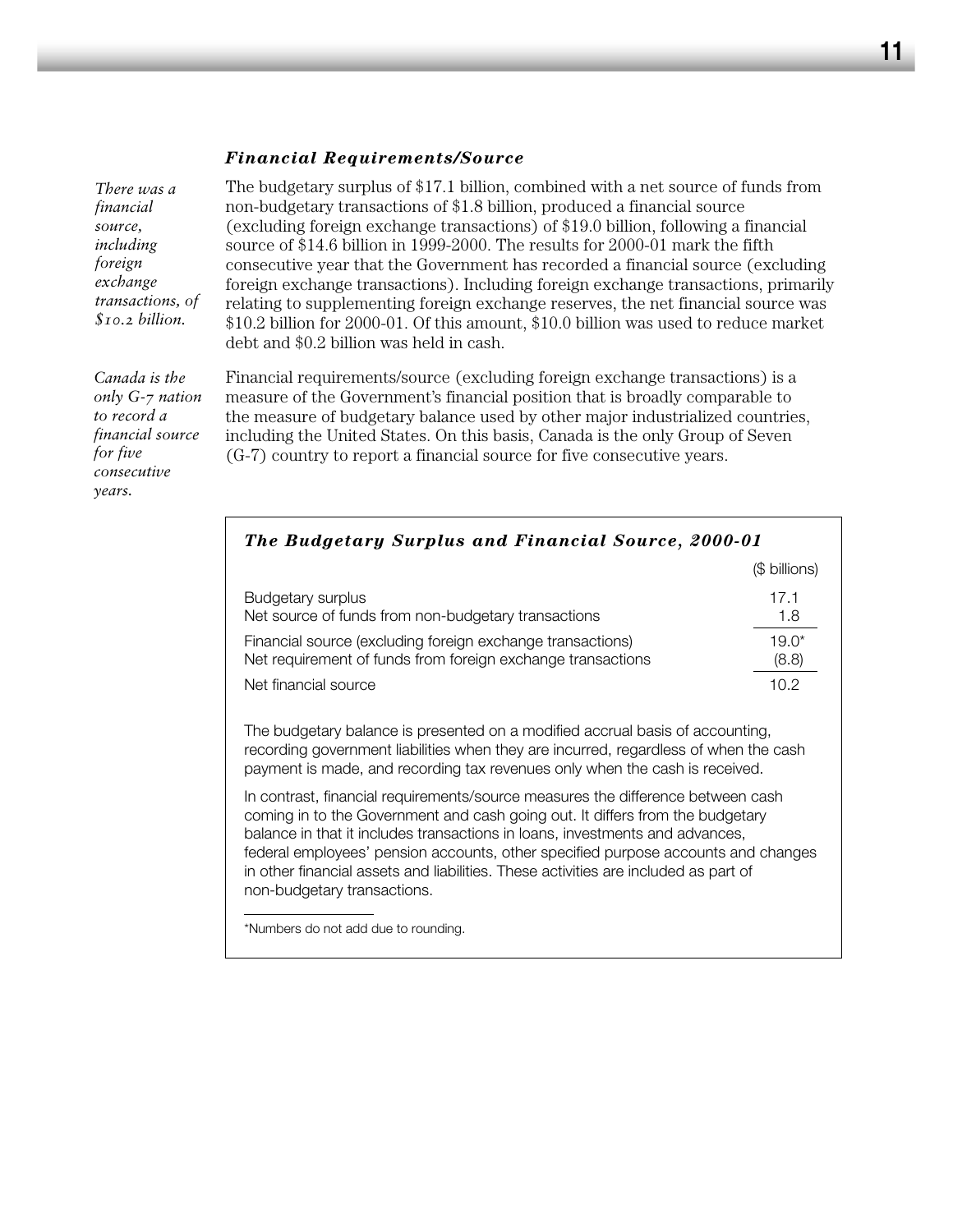#### *Composition of the Federal Debt*

*There are several measures of the debt.*

*Gross and net public debt, as well as market debt, have all declined in recent years.*

Reports on the federal government's debt and debt management strategy use certain terms to describe the debt: gross public debt, market debt, non-market debt and net public debt.

#### *Gross Public Debt*

Gross public debt is made up of two major components: market debt and non-market debt. Gross public debt at the end of March 2001 totalled \$632.9 billion, down from a peak of \$640.7 billion in 1996-97 (see Chart 2).

#### *Market Debt*

Market debt is the portion of debt that is funded in the credit markets and actively managed by the Government. It consists of marketable bonds, Treasury bills, Canada Savings Bonds (CSBs) and Canada Premium Bonds (CPBs), foreign-currency-denominated marketable bonds, short-term paper bills, and non-marketable bonds held by the Canada Pension Plan (CPP). At March 31, 2001, market debt outstanding was \$446.4 billion. In 2000-01 the level of market debt declined by \$10.0 billion (see Chart 2).



#### Chart 2 **Evolution or Gross Public Debt and Market Debt**

Source: *Public Accounts of Canada.*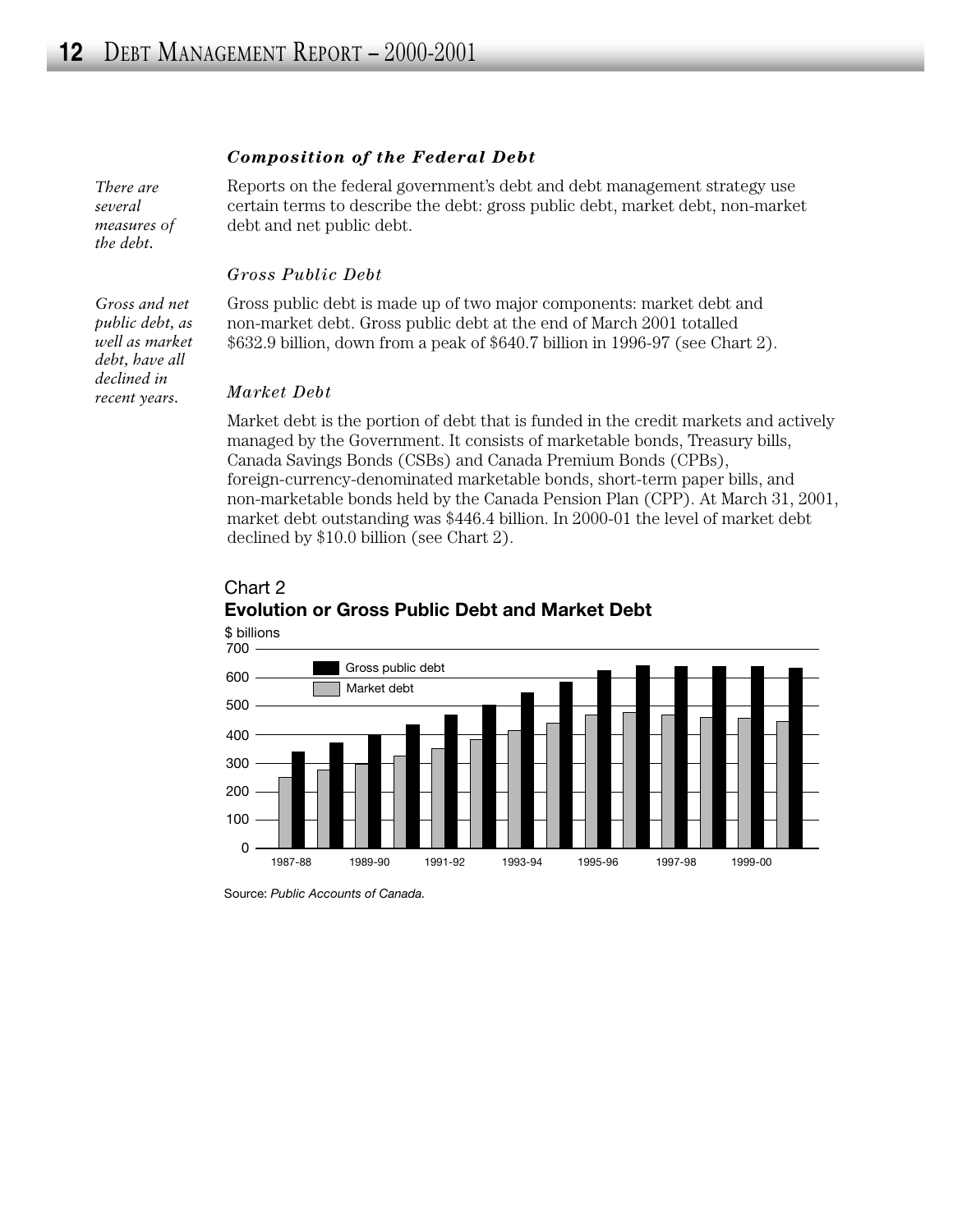#### *Non-Market Debt*

Non-market debt includes liabilities held by the Government outside the credit markets. This includes money owed to public sector pensions, the CPP and other accounts, and the Government's current liabilities and allowances. In 2000-01 non-market debt was \$186.5 billion, up from \$182.3 billion in 1999-2000.

#### *Net Public Debt*

Net public debt is gross public debt minus financial assets. Financial assets include cash, foreign exchange accounts and loans. Net public debt declined from \$564.5 billion in 1999-2000 to \$547.4 billion in 2000-01. The Government's financial assets increased by \$11.3 billion to \$85.5 billion in 2000-01, primarily due to a continued increase in the Government's foreign exchange reserves.

The net public debt-to-GDP ratio is generally recognized as the most appropriate indicator of the debt burden as it measures debt relative to the ability of the Government and the country's taxpayers to finance it. This ratio dropped to 51.8 per cent in 2000-01 from a peak of 70.7 per cent in 1995-96.

# **Figure 1 – Total Public Debt as at March 31, 2001**

(\$ millions)



Source: *Public Accounts of Canada.*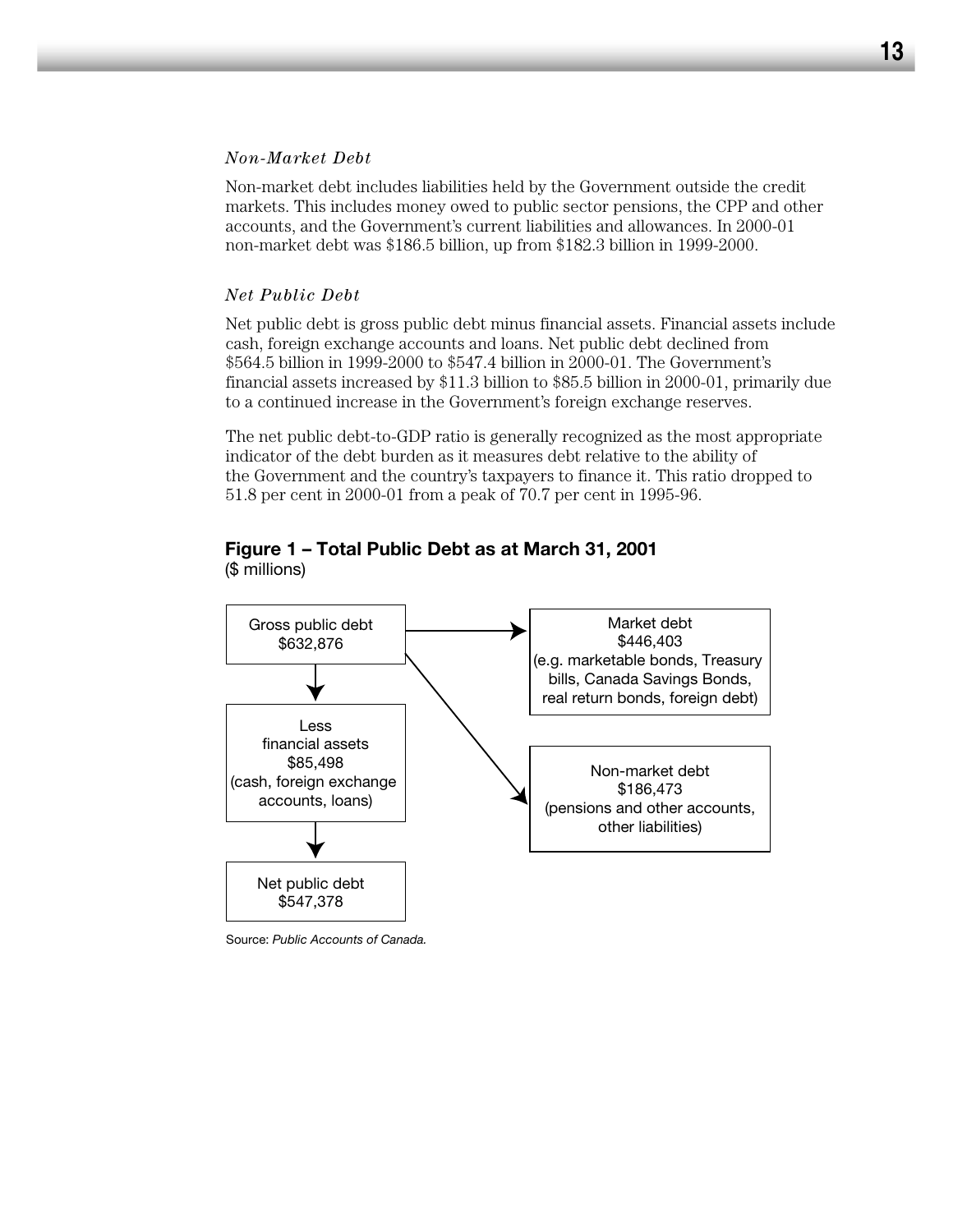#### **Market Developments**

*Interest rates declined in 2000-01, reflecting the easing of monetary conditions.* 

*The yield curve reverted to a positive normal slope over the year.*

The domestic financial market environment was stable for the first three quarters of the 2000-01 fiscal year, and then became more volatile towards fiscal year-end. The fourth quarter of the fiscal year was marked by declines in equity prices, a global economic slowdown and US dollar strength. In Canada economic growth was healthy through 2000 and core inflation remained within the 1 to 3 per cent target range. Short-term interest rates rose modestly during the first half of 2000 as the Bank of Canada raised its target rate for overnight loans from 5.25 per cent to 5.75 per cent, then fell in 2001 as the Bank reduced the target rate from 5.75 per cent in January 2001 to 5.00 per cent in March 2001. These developments are consistent with those in the US.

Government yield curves (i.e. the structure of interest rates from short-term to long-term rates) in Canada and the US began the year in the unusual situation of being inverted or downward sloping (for Canada see Chart 3). This reflected a number of factors, including expectations regarding the direction of monetary policy, concerns about reductions in the supply of government securities in an environment of budgetary surpluses, especially at longer terms to maturity, and a high degree of confidence in long-term inflation performance. By the end of the year government yield curves had returned to a normal upward sloping curve, much of which is attributable to a sharp drop in yields at the short to medium ends of the curve. Relative to US rates, Canadian interest rates were lower until November, when US rates moved below Canadian rates across all maturities (see Charts  $4, 5$  and  $6$ ).



# Chart 3 **Canada Yield Curve, March 2000 and March 2001**

Source: Bank of Canada.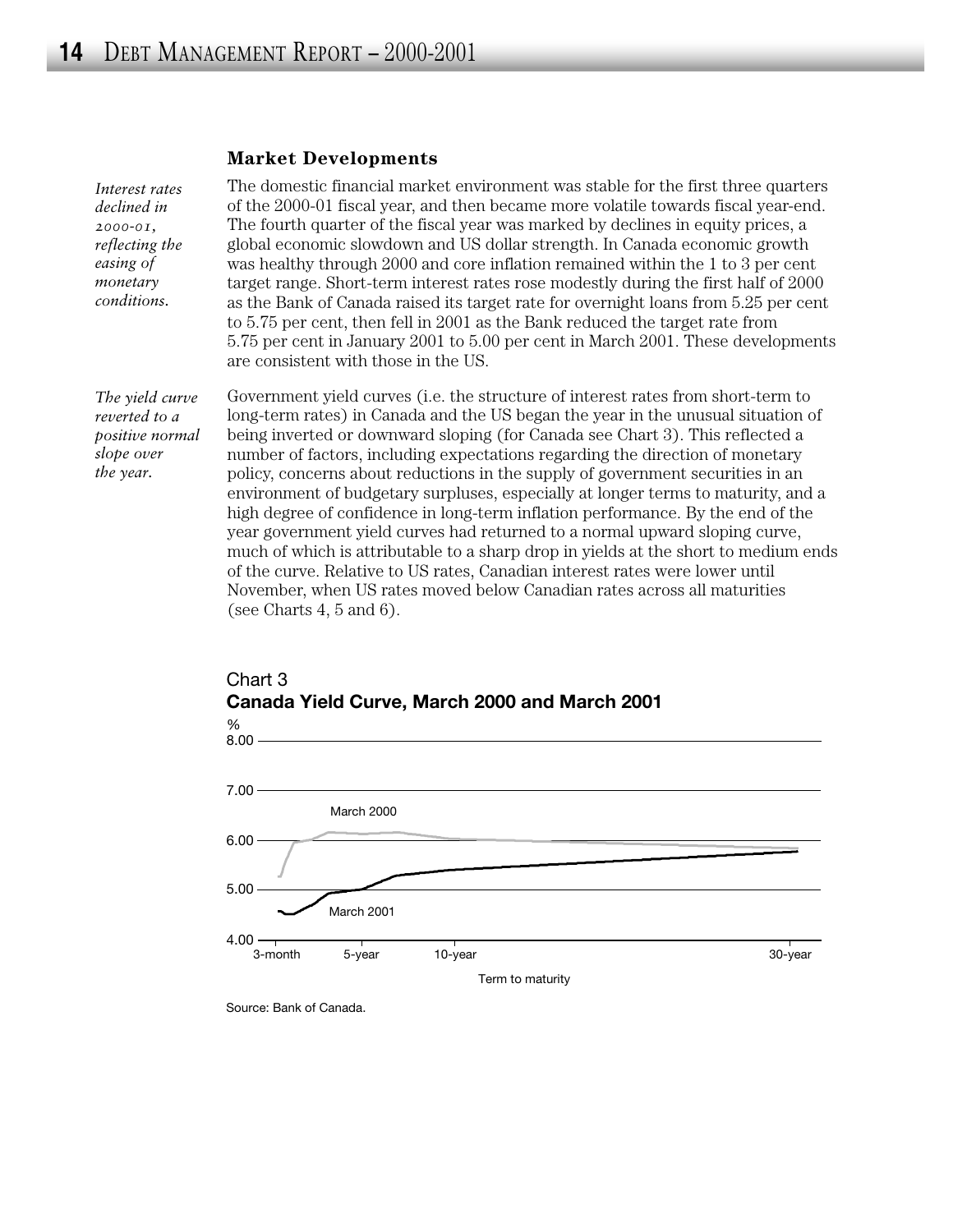

Sources: Bank of Canada and Federal Reserve Board.



Sources: Bank of Canada and Federal Reserve Board.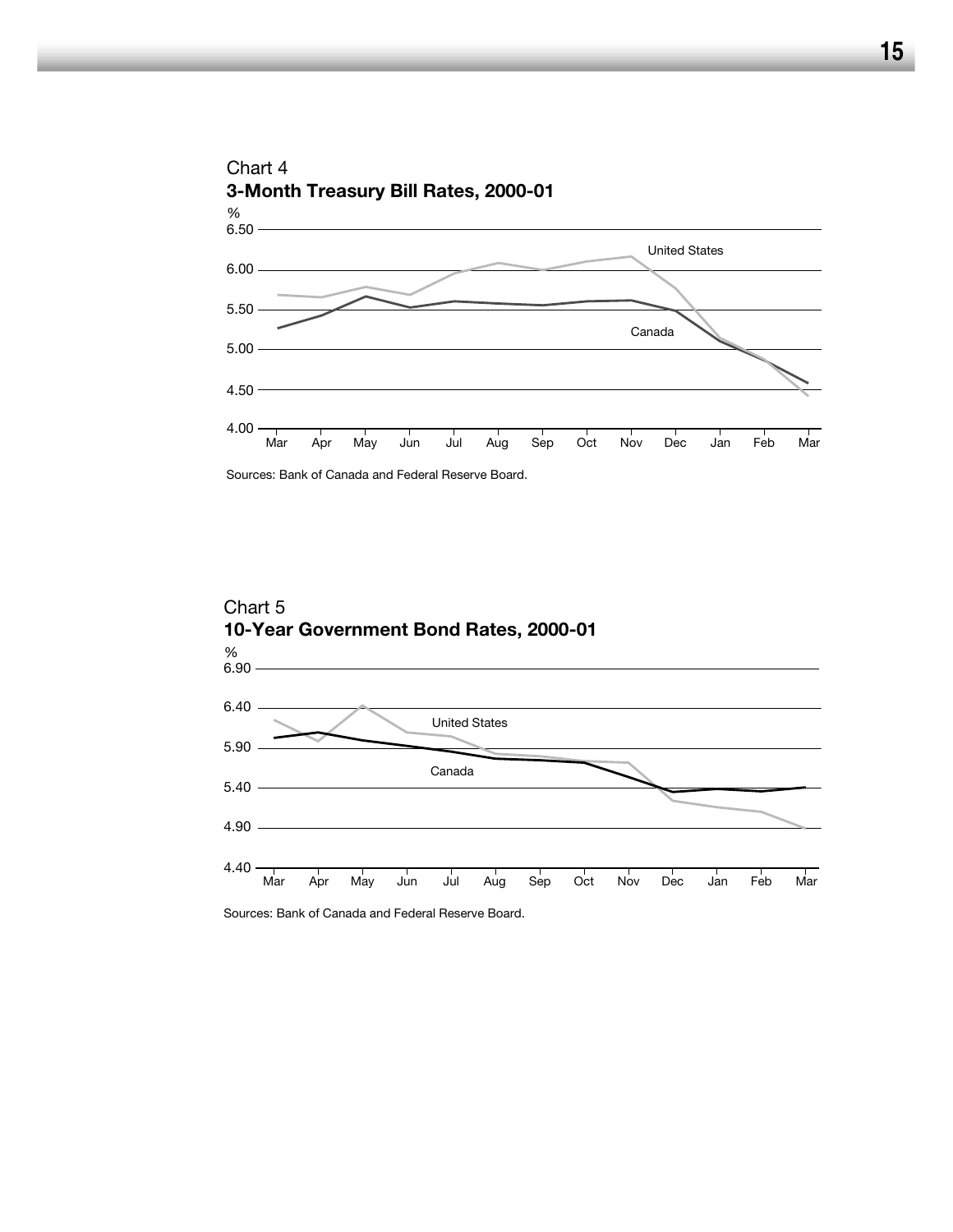

# Chart 6

Sources: Bank of Canada and Federal Reserve Board.

#### *Public Debt Costs*

*Public debt charges have continued to fall relative to GDP.*  The Government spent about 24 cents of every dollar of revenue in 2000-01 to pay the interest on the public debt, down from its peak of 36 cents in 1995-96, and now at its lowest rate since 1981-82. Public debt charges as a percentage of GDP declined to 4.0 per cent in 2000-01 from 4.3 per cent in 1999-2000 (see Chart 7).





Source: *Public Accounts of Canada*.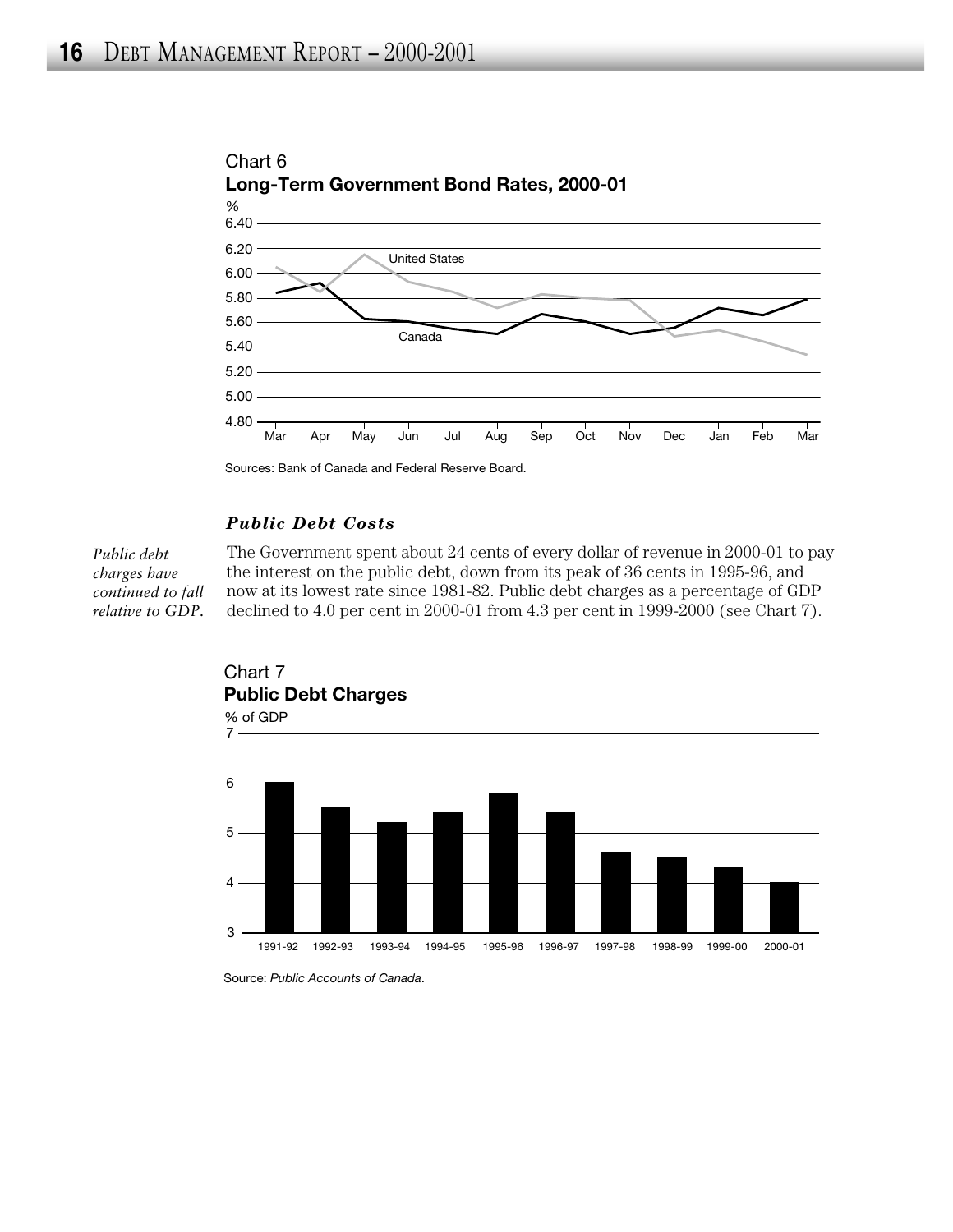**17**

# *Report on 2000-01 Debt Programs*

*Market debt declined from \$456.4 billion in 1999-2000 to \$446.4 billion in 2000-01.*

As of March 31, 2001, market debt outstanding comprised \$279.9 billion in fixed-coupon marketable bonds, \$15.1 billion in real return bonds  $(RRBs)$ ,<sup>1</sup> \$88.7 billion in Treasury bills, \$26.1 billion in CSBs and CPBs, \$3.5 billion in CPP bonds and \$33.2 billion in foreign-currency-denominated securities (see Table 1). In addition, the Government had \$2.7 billion in interest rate swaps and \$24.9 billion in cross-currency swaps outstanding as of March 31, 2001. Taking into account the effect of cross-currency swaps, foreign currency obligations were 12.3 per cent of market debt.

This section provides details on the operations of each major debt program. In 2000-01 the stock of Treasury bills decreased by \$11.2 billion while the stock amounts of other instruments remained largely unchanged. For information on the federal debt management framework, see Annex 1. For descriptions of the individual programs, see Annex 2.

#### **Table 1**

*Composition of Federal Market Debt, 2000-01* 

|                              | March 31, 2000<br>outstanding | New issues    | Maturing | Repurchase | March 31, 2001<br>outstanding | Change        |
|------------------------------|-------------------------------|---------------|----------|------------|-------------------------------|---------------|
|                              |                               | (\$ billions) |          |            |                               |               |
| C\$-denominated              |                               |               |          |            |                               |               |
| Fixed-coupon                 |                               |               |          |            |                               |               |
| marketable bonds             | 280.6                         | 38.5          | 33.9     | $5.3***$   | 279.9                         | $-0.7$        |
| Real return bonds*           | 13.3                          | 1.8           |          |            | 15.1                          | 1.8           |
| Treasury bills**             | 99.9                          | 174.3         | 185.5    |            | 88.7                          | $-11.2$       |
| Retail debt                  | 26.5                          | 3.2           | 3.7      |            | 26.1                          | $-0.4$        |
| Total domestic debt          | 420.3                         |               |          |            | 409.7                         | $-10.6$       |
| Foreign-currency-denominated |                               |               |          |            |                               |               |
| Canada Bills                 | 6.0                           | 31.2          | 30.2     |            | 7.2                           | $1.2^{\circ}$ |
| Foreign bonds***             | 21.4                          |               | 2.2      |            | 20.7                          | $-0.7$        |
| Canada Notes                 | 1.1                           | 0.6           | 0.0      |            | 1.6                           | 0.5           |
| Euro Medium-Term Notes       | 4.1                           |               | 0.6      |            | 3.7                           | $-0.4$        |
| Total foreign debt           | 32.6                          |               |          |            | 33.2                          | 0.6           |
| CPP bonds and notes          | 3.6                           | 1.3           | 1.3      |            | 3.5                           | $-0.1$        |
| Total market debt            | 456.4                         |               |          |            | 446.4                         | $-10.0$       |

Note: As at March 31, 2001, the total amount of interest-rate and cross-currency swaps outstanding stood at C\$27.6 billion (see Reference Table XI). Numbers may not add due to rounding.

Includes CPI adjustment.

- These securities are issued at 3-, 6- and 12-month maturities and therefore are rolled over a number of times during the year for refinancing. This results in a larger number of new issues per year than stock outstanding at the end of the fiscal year.
- \*\*\* Includes \$492.0 million in securities assumed by the Government of Canada on February 5, 2001, on the dissolution of Petro Canada Limited.

\*\*\*\* Includes bond buyback program and the pilot cash management bond buyback program.

Source: *Public Accounts of Canada.*

<sup>1</sup> Includes consumer price index (CPI) adjustment.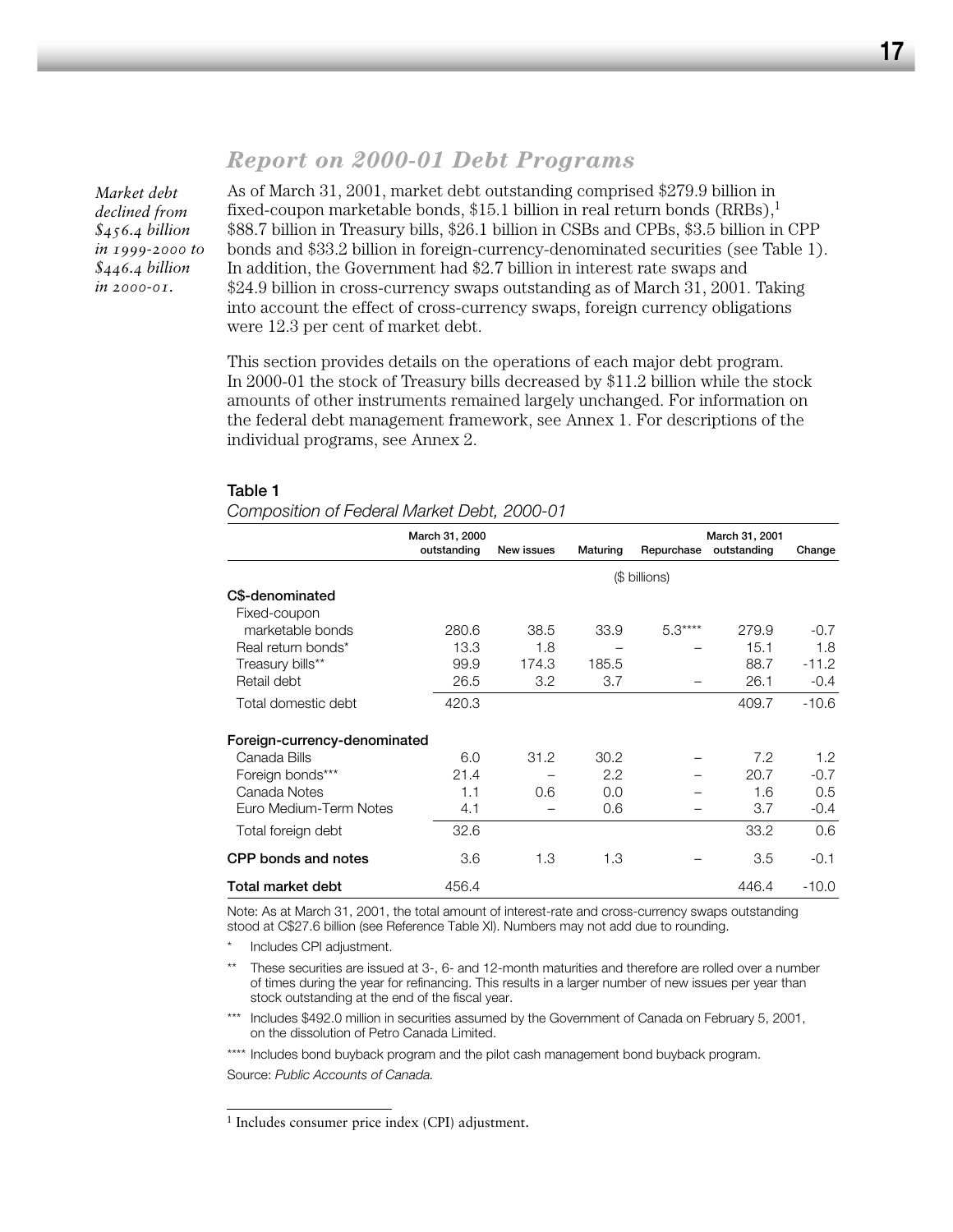#### **Domestic Debt**

#### *Fixed-Coupon Marketable Bonds and Bond Buybacks*

*Gross issuance of bonds was \$38.5 billion.*

Fixed-coupon marketable bonds are issued at 2-, 5-, 10- and 30-year maturities on a regular basis. These bonds are non-callable and pay semi-annual coupon payments. Bond buybacks occur with every bond auction and allow the Government to buy back bonds in order to assist in the maintenance of primary bond market liquidity. In 2000-01 gross issuance of bonds of \$38.5 billion consisted of \$14.1 billion in 2-year bonds, \$10.5 billion in 5-year bonds, \$10.1 billion in 10-year bonds and \$3.8 billion in 30-year bonds. \$33.9 billion of bonds matured during the year. Bond buybacks and cash management bond buybacks totalled \$5.3 billion. Net new issuance of fixed-coupon marketable bonds during the year, taking into account buybacks and maturities, declined by \$0.7 billion (gross issuance less repurchases less maturing issues), bringing the stock of outstanding marketable bonds down to \$279.9 billion as at March 31, 2001.

#### *Real Return Bonds*

*\$1.4 billion in RRBs were issued.* Government of Canada RRBs are issued at the long end of the maturity curve. Unlike standard fixed-coupon marketable bonds, interest payments on RRBs are adjusted for changes in the CPI, i.e. inflation. 2000-01 issuance of RRBs totalled \$1.4 billion, increasing the level of outstanding RRBs from \$12.1 to \$13.5 billion (from \$13.3 to \$15.1 billion including the CPI adjustment) as at March 31, 2001 (see Reference Table X).

#### *Treasury Bills*

*The Treasury bill stock fell by \$11.2 billion.*

Treasury bills are auctioned every two weeks in 3-, 6- and 12-month maturities and pay out at maturity at par (face) value. The stock of outstanding Treasury bills declined by \$11.2 billion during the 2000-01 fiscal year to a level of \$88.7 billion at March 31, 2001. In 2000-01 the Government issued \$174.3 billion in new Treasury bills, down from \$213.6 billion in 1999-2000 (see Reference Table VI).

#### *Retail Debt*

*The retail debt stock fell by \$400 million.* 

There are two types of retail debt: CSBs and CPBs. CSBs are available in regular interest and compound interest forms. They provide minimum guaranteed interest rates and may increase if market conditions warrant. CSBs can be registered only in the name of residents of Canada. CPBs offer a higher rate of interest at the time of issue compared to CSBs on sale at the same time. CPBs' announced interest rates for the posted periods do not change once the issue date has passed. In 2000-01 the level of outstanding debt held by domestic retail investors – CSBs and CPBs – decreased from \$26.5 billion to \$26.1 billion.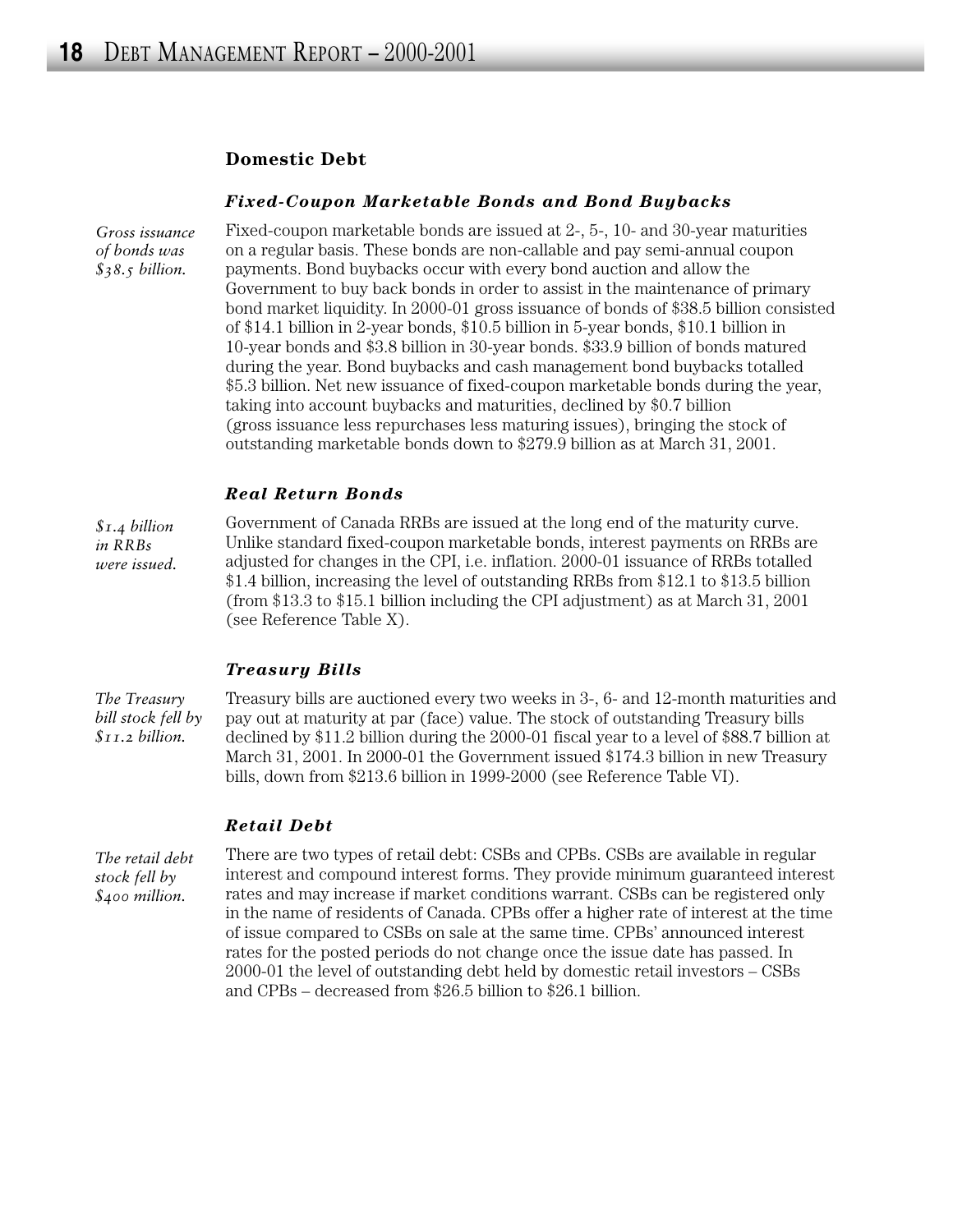#### **Foreign Debt**

#### *Canada Bills*

*Canada Bills outstanding rose by US\$500 million.* Canada Bills are promissory notes denominated in US dollars and mature not more than 270 days from their issue. These securities are issued for foreign exchange reserve funding purposes only. In 2000-01 the level of outstanding Canada Bills increased from \$6.0 billion (US\$4.1 billion) to \$7.2 billion (US\$4.6 billion)

#### *Canada Notes*

*Canada Notes outstanding rose US\$300 million due to a US\$400-million yen bond issue that was very well received.* 

Canada Notes are promissory notes denominated in foreign currencies for terms of nine months or longer at a fixed or floating rate. They are issued for foreign exchange reserve funding purposes only. The stock of outstanding Canada Notes rose from \$1.1 billion to \$1.6 billion during 2000-01. Public market borrowing by Canada during the year (apart from Canada Bills issuance) took the form of a single issue: a five-year 50-billion yen (equivalent to some \$625 million or US\$400 million) note launched in March. The issue was successfully placed with U.K., European and US institutional investors and received favourable public comments.

#### *Euro Medium-Term Notes*

*EMTNs outstanding fell US\$260 million.* 

*No global*

*issued.*

The Euro Medium-Term Note (EMTN) program was introduced in March 1997 to diversify the sources of cost-effective funding for Canada's foreign exchange reserves. Notes issued under the new program can be denominated in a range of currencies and structured to meet investor demand. Obligations are usually swapped to US dollars, the primary currency held in the foreign exchange reserves. In 2000-01 there were no new EMTN transactions, and the total outstanding decreased from \$4.1 billion (US\$2.60 billion) to \$3.7 billion (US\$2.34 billion).

#### *Foreign-Currency-Denominated Bonds*

Apart from the yen bond issue under the Canada Notes program, there was no new global bond issuance in 2000-01. A total of \$800 million of foreign currency bonds matured in 2000-01. *bonds were*

#### *Cross-Currency Swaps*

At the beginning of a cross-currency swap, the Government of Canada receives a principal amount in US dollars or euros from the counterparty in exchange for a Canadian-dollar principal payment sourced from domestic bond issues. At the end of the swap contract the Government repays the US-dollar principal amount and receives the Canadian-dollar principal payment. In 2000-01 the federal government raised \$3.9 billion (US\$2.5 billion) by entering into 37 cross-currency swaps (see Reference Table XI). *US\$2.5 billion was raised by 37 crosscurrency swaps.*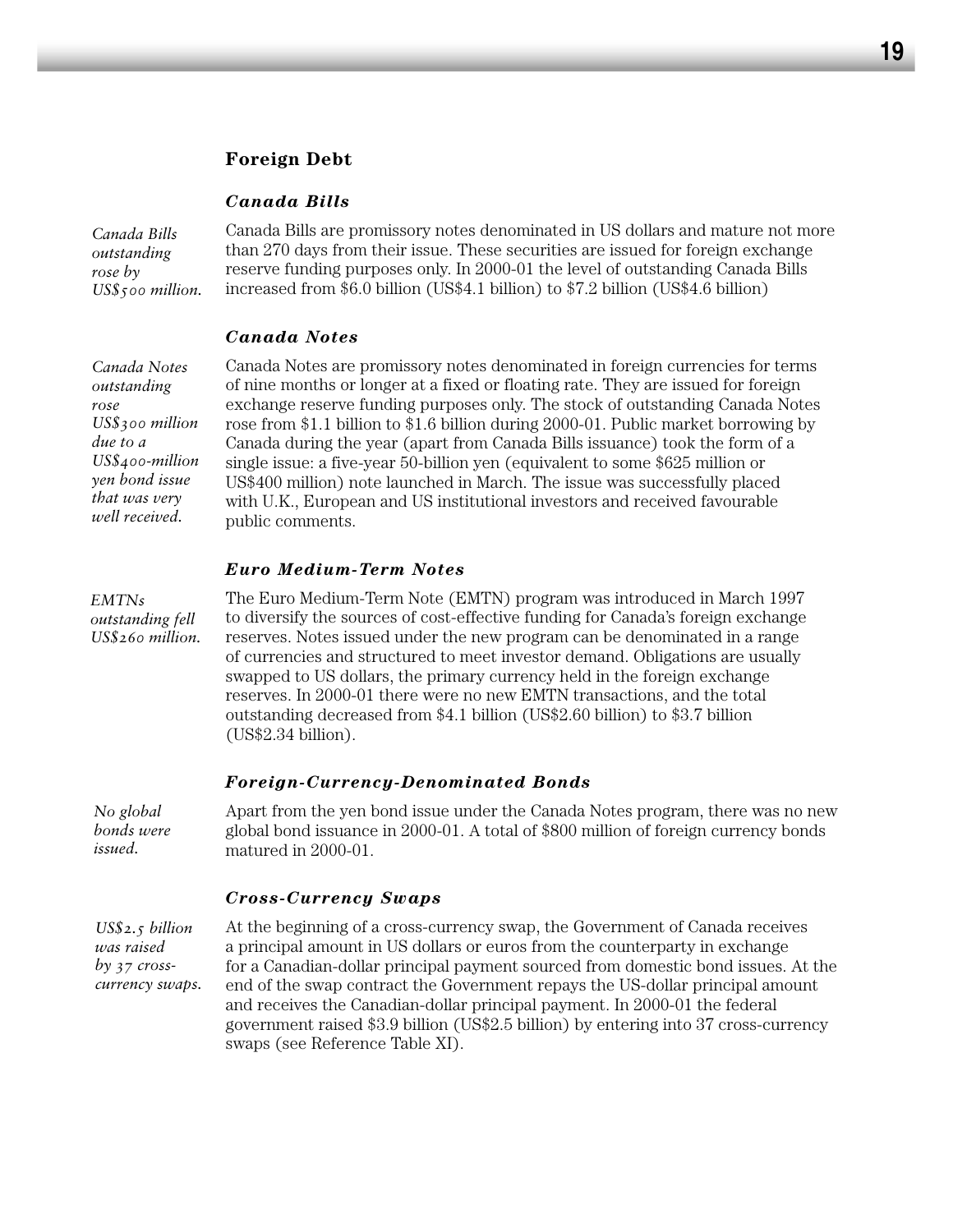*Key strategic objectives are to maintain a prudent debt structure and a well-functioning market.*

#### *Debt Management Strategy: 2000-01 Initiatives*

The fundamental debt management objective is to raise stable, low-cost funding for the Government. Key strategic objectives are to maintain a prudent debt structure and a well-functioning market for Government of Canada securities. (*Debt Management Strategy 2000-01* outlined the debt management plan for 2000-01 and is available on the Department of Finance Web site at www.fin.gc.ca.)

The following sections report on the Government's initiatives designed to address these strategic goals. The section entitled "Maintaining a Well-Functioning Market" details the initiatives taken to maintain a well-functioning market in Government of Canada securities. The section entitled "Maintaining a Prudent Debt Structure" reports on the key measures and analysis used in determining the target debt structure. "Maintaining a Diversified Investor Base" reports on developments in the investor base of Government of Canada bonds, including domestic and non-resident holdings. And the section entitled "Foreign Debt and Assets Management Strategy" reports on the management of foreign debt and assets.

#### *Federal Debt Management Strategy Summary*

#### *Fundamental Objective*

■ Raise stable, low-cost funding for the Government.

#### *Strategic Objectives*

- Maintain a prudent debt structure.
- Maintain and enhance a well-functioning market for Government of Canada securities.
- Maintain a diversified investor base.

#### *Operational Principles*

- **Prudence:** The Government manages the composition of the debt to help protect its fiscal position from unexpected increases in interest rates and to limit refinancing needs. The Government raises all the required funding for its operational needs in the domestic market. Currency and interest rate risks arising in the management of the Government's foreign reserves portfolio are minimized to the extent possible by matching the currency and duration of assets and liabilities.
- **Transparency, liquidity and regularity:** The Government places emphasis on transparency, liquidity and regularity in the design and implementation of its debt programs in order to maintain a well-functioning domestic market.
- **Diversification:** The Government uses a range of financial sources and borrowing terms to maintain a diversified investor base.
- **Market integrity:** The Government works with market participants and regulators to maintain the integrity and attractiveness to investors of the Government of Canada securities market.
- **Consultations:** The Government actively seeks input from market participants on major adjustments to the federal debt and cash management programs.
- **Best practices:** The Government seeks to ensure that its operational framework and practices are in line with the best practices of other comparable sovereign borrowers and the private sector.

For more information on the general framework within which the federal debt is managed, see Annex 1.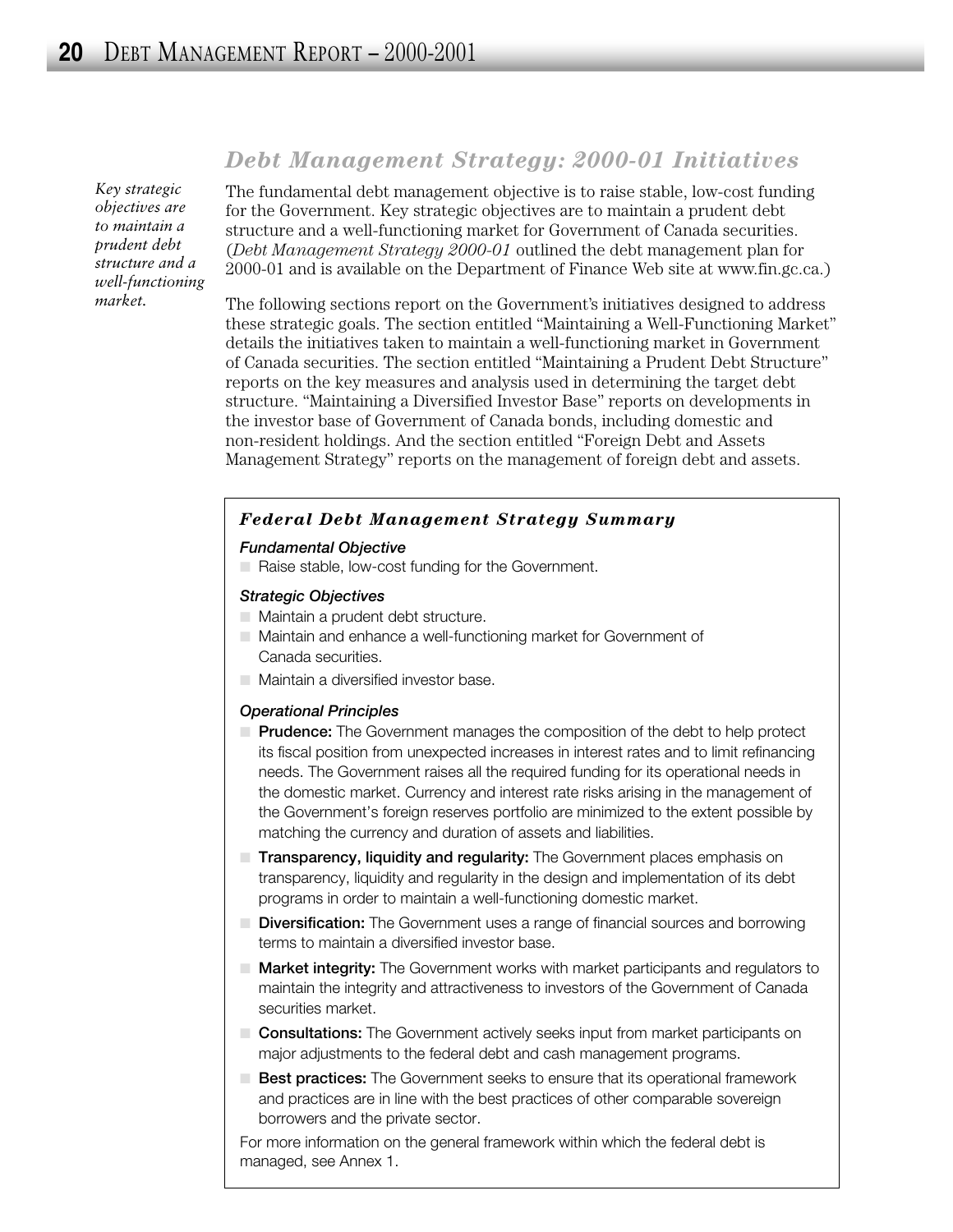#### **Maintaining a Well-Functioning Market**

A well-functioning Government of Canada securities market helps to ensure low-cost financing for the federal government over time by providing efficiency for investors, thereby attracting broad participation in the market. The Government's operating principles of transparency, liquidity and regularity are operationalized by borrowing and repurchasing securities in the domestic market on a regular, pre-announced basis in key segments of the market, building large bond benchmarks and maintaining transparent rules for participation at Government of Canada securities auctions.

Federal government securities play a key role in Canada's fixed-income market by providing the benchmark against which other instruments are priced, hedged and traded. The Government monitors auction results, secondary market turnover and transaction costs in the Government of Canada securities market as indicators of liquidity and market efficiency. It also works closely with market participants to address issues of market function and integrity. Market participants are consulted regularly on the Government's debt strategy and adjustments to its domestic debt programs. Through this approach the Government seeks to maintain a high standard of transparency, improve the attractiveness of the market for investors, and take into account market views in decisions on debt management operations.

In recent years the Government has made a number of adjustments to its operations to enhance the liquidity of the market, such as moving to biweekly Treasury bill auctions, increasing benchmark bond target sizes and introducing a bond buyback program.

In 2000-01 the federal government undertook a number of initiatives to maintain and enhance a well-functioning market in its securities, including:

- increasing target benchmark bond sizes for 5-, 10- and 30-year bonds from \$7 billion-\$10 billion to \$9 billion-\$12 billion to enhance liquidity;
- approving new rules related to stripping and reconstitution of Government of Canada bonds to improve secondary market liquidity;
- implementing the pilot bond buyback program on an ongoing basis and expanding the range of eligible securities to support the maintenance of a liquid new bond issue market;
- implementing a pilot cash management bond buyback program to reduce the peak levels of government cash balances and improve the functioning of the Treasury bill program;
- $\Box$  reviewing the structure of the Treasury bill program to ensure it meets investor needs; and
- continuing discussions with market participants and regulators on the regulatory framework for electronic trading systems in the domestic fixed-income market.

These initiatives are discussed in more detail in the following sections.

*A number of initiatives were undertaken in 2000-01 to enhance the functioning of the Government of Canada securities market.* 

*The*

*on the principles of transparency, liquidity and regularity.* 

*Market*

*participants are consulted regularly.*

*Government continues to place emphasis*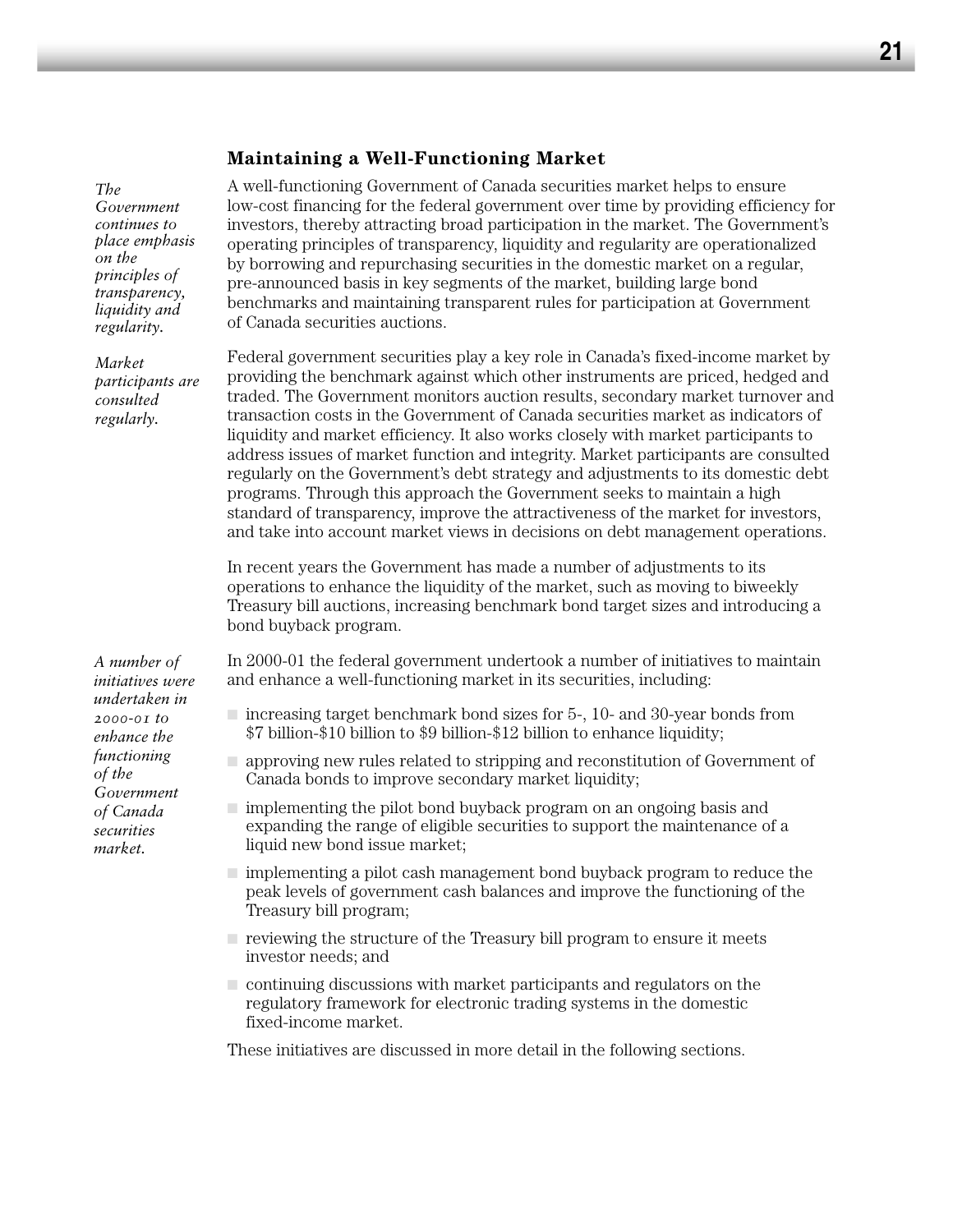#### *Bond Program*

*Bond benchmark targets were increased for 5-, 10- and 30-year bonds.* In consultations held before the 2000-01 debt strategy was established, market participants were generally pleased with the design and functioning of the Government of Canada bond market, but indicated that benchmark targets could be increased to maintain Canada's position in an environment of ever-higher global standards. Accordingly, in its 2000-01 debt strategy the Government increased target benchmark sizes for 5-, 10- and 30-year bonds from \$7 billion-\$10 billion to \$9 billion-12 billion.

Annual Government of Canada bond turnover decreased to 11.5 times the outstanding stock in 2000-01 from 11.7 times in 1999-2000. While the level of trading activity globally has diminished over the past two years, Canada's bond market remains one of the most active sovereign bond markets in the world based on indicators of the liquidity of the market. These include the volume of transactions and turnover ratios comparable to those of other G-7 countries, with the exception of the US (see Charts 8 to 12).

#### *Government of Canada Securities Statistics*

#### **Comparison With Other Countries**

The Government of Canada bond market compares favourably with other major sovereign bond markets. The market had an annual stock turnover level in 2000 of 11.0, behind only the United States, which had a stock turnover level of 19.4.



#### Chart 8 **Sovereign Bond Turnover Ratios**

\* Data for Japan unavailable for 2000. Note: Turnover ratio is total trading volume in each quarter/stock.

Source: Bank of Canada.

#### **Market Activity**

The volume of transactions in the Government of Canada bond market has grown significantly since 1990. Total marketable bond trading volume was \$3,424 billion in 2000-01, a 1.8-per-cent decrease from 1999-2000. The annual turnover ratio was 11.5 in 2000-01 compared to 11.7 in 1999-2000 (see Chart 9). The volume of transactions in the Treasury bill market remained at the low levels seen in recent years, as the stock of Treasury bills outstanding has fallen. In 2000-01 total Treasury bill turnover was \$1,039 billion. The annual turnover ratio was 13.0 in the second quarter of 2001 (see Chart 10).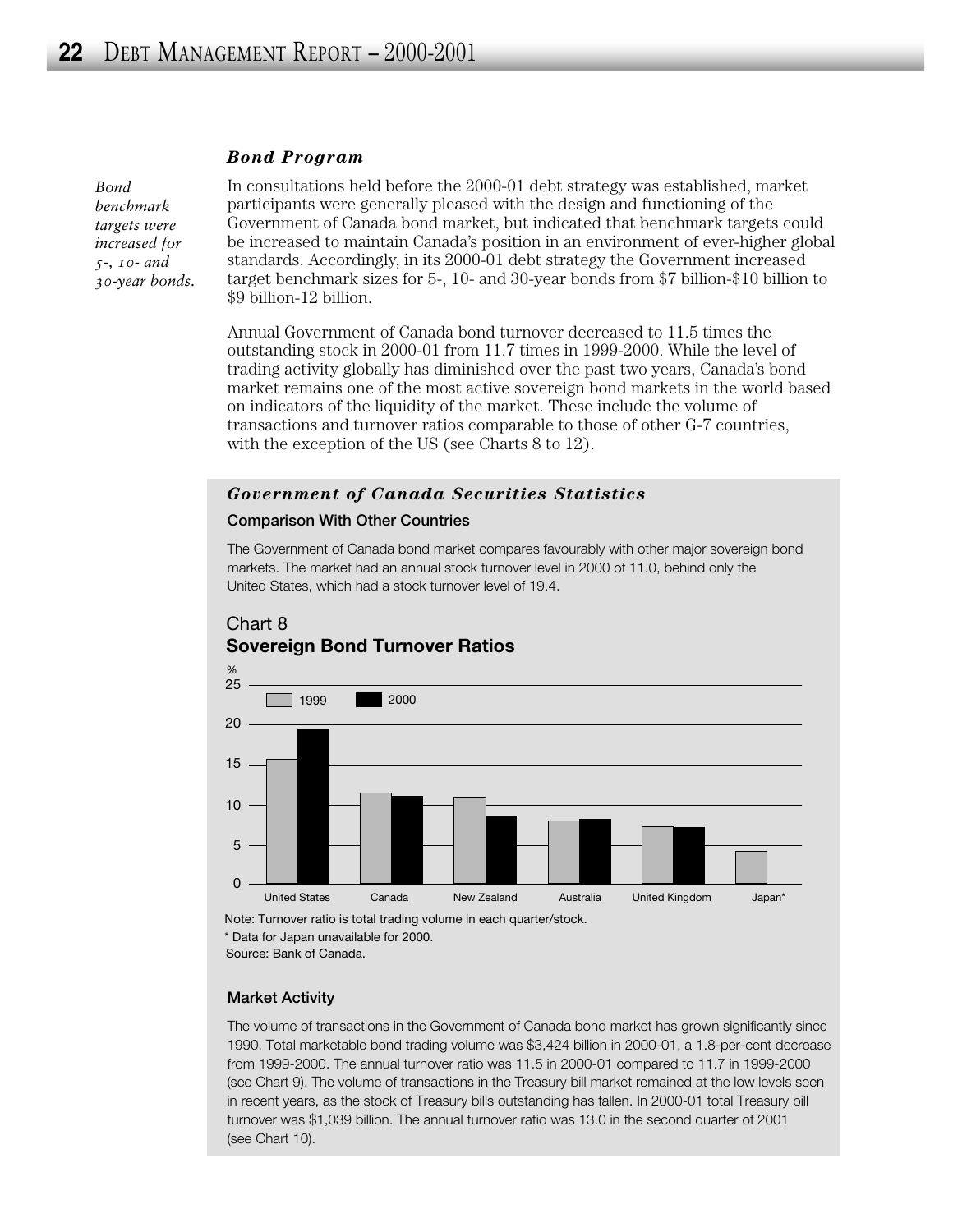

An active repo market is a hallmark of a well-functioning government securities market. The total turnover for Government of Canada bond repos in 2000-01 decreased to \$17,511 billion from \$18,037 billion in 1999-2000. Furthermore, the annual turnover ratio for bond repos in 2000-01 was 58.6 (see Chart 11). The Treasury bill repo market volume in 2000-01 was \$1,235 billion and the annual turnover ratio was 14.8 (see Chart 12).



Futures contracts are important complements to an efficient Government of Canada securities market. In Canada the trading volume of futures contracts maintained the levels of previous years. There is an active futures contract based on benchmark 5- and 10-year Government of Canada bonds (the CGF and CGB contracts). Open interest of the futures contract on 10-year Government of Canada bonds increased to 55,469 in 2000, an 88-per-cent increase from 1999. The CGB contract continues to be an actively traded contract, setting a new daily trading volume record on November 27, with 50,880 contracts traded, surpassing the two-year-old record of 41,649 set in 1998.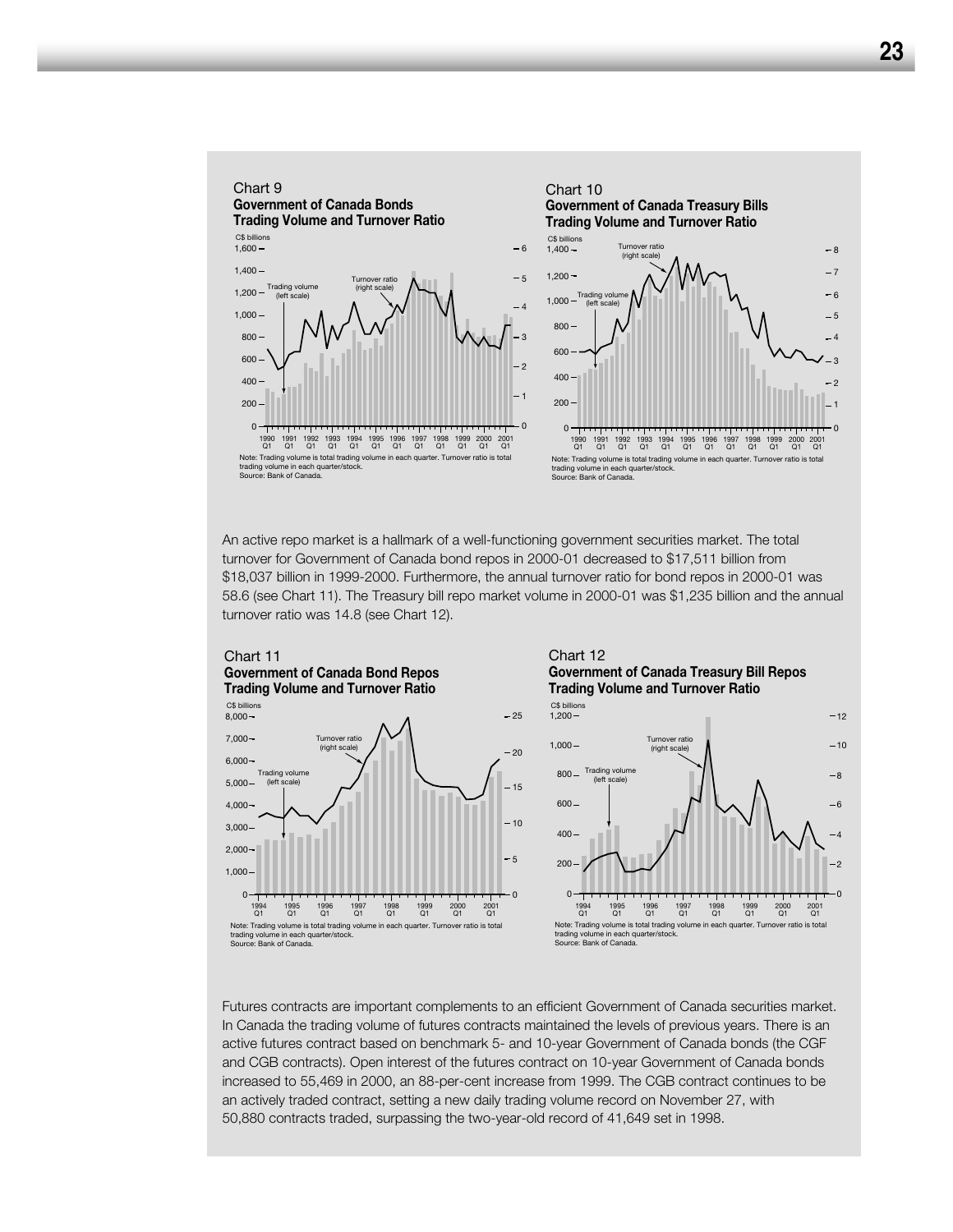#### *Bond Buyback Program*

To enhance liquidity in the market of Government of Canada securities, a pilot bond buyback program was implemented in 1998-99. The program allows the Government to buy back less liquid bonds, thus supporting a liquid new bond issue market. More specifically, repurchases of outstanding bonds are funded by issuance of new benchmark bonds, increasing the size of the bond program beyond the level needed to meet the Government's financial requirements.

*The bond buyback program was implemented on an ongoing basis and the range of maturities expanded.*

An internal evaluation of the pilot, which included feedback from market participants, took place in late 1999. The evaluation indicated that the program has been successful in meeting its objectives. As a result, in its 2000-01 debt strategy the Government implemented the bond buyback program on an ongoing basis. The program was expanded to include bonds with maturities across a wider range of the yield curve in order to encourage the participation of a wider range of market participants. Specifically, the program was expanded from bonds with maturities up to 2011 to include bonds with maturities up to 2022.

The repurchase program has enabled the Government to conduct larger auctions in 1998-99, 1999-2000 and 2000-01 than would have been the case in the absence of a buyback program (see Table 2). An additional benefit of the program was improved secondary market liquidity, as trading increased in less liquid bonds targeted for repurchases under the program.

The size of the annual bond buyback program and the number of transactions depend on several factors, including the desired size of the new issuance and buyback program, market feedback and financial requirements. The size of the program was also affected by the quality of offers received. To protect the integrity of the program, the Government retains the right to repurchase less than the target amounts in cases where offers are not competitive.

#### **Table 2**

*Bond Buyback Program*

|                    | 1998-99 | 1999-2000     | 2000-01 |
|--------------------|---------|---------------|---------|
|                    |         | (\$ millions) |         |
| Amount repurchased | 1,000   | 3,263         | 2,832   |

#### *Treasury Bill Program*

*The Treasury bill program structure was reviewed to ensure it continues to meet investor needs.*

The Treasury bill stock was reduced sharply in the latter half of the 1990s as the Government increased the fixed-rate share of the debt stock. Liquidity and trading activity has fallen over the period. Annual Treasury bill turnover declined to 12.3 times the amount of the stock in 2000-01 from 13.2 in 1999-2000 (see Chart 10 for quarterly results). In the spring of 1999 and again in the fall of 2000, the Government asked market participants for views on a restructuring of the program to improve liquidity. The majority of market participants continued to indicate that they prefer to maintain the existing biweekly auctions of three tranches of Treasury bills; as a result, no changes were made.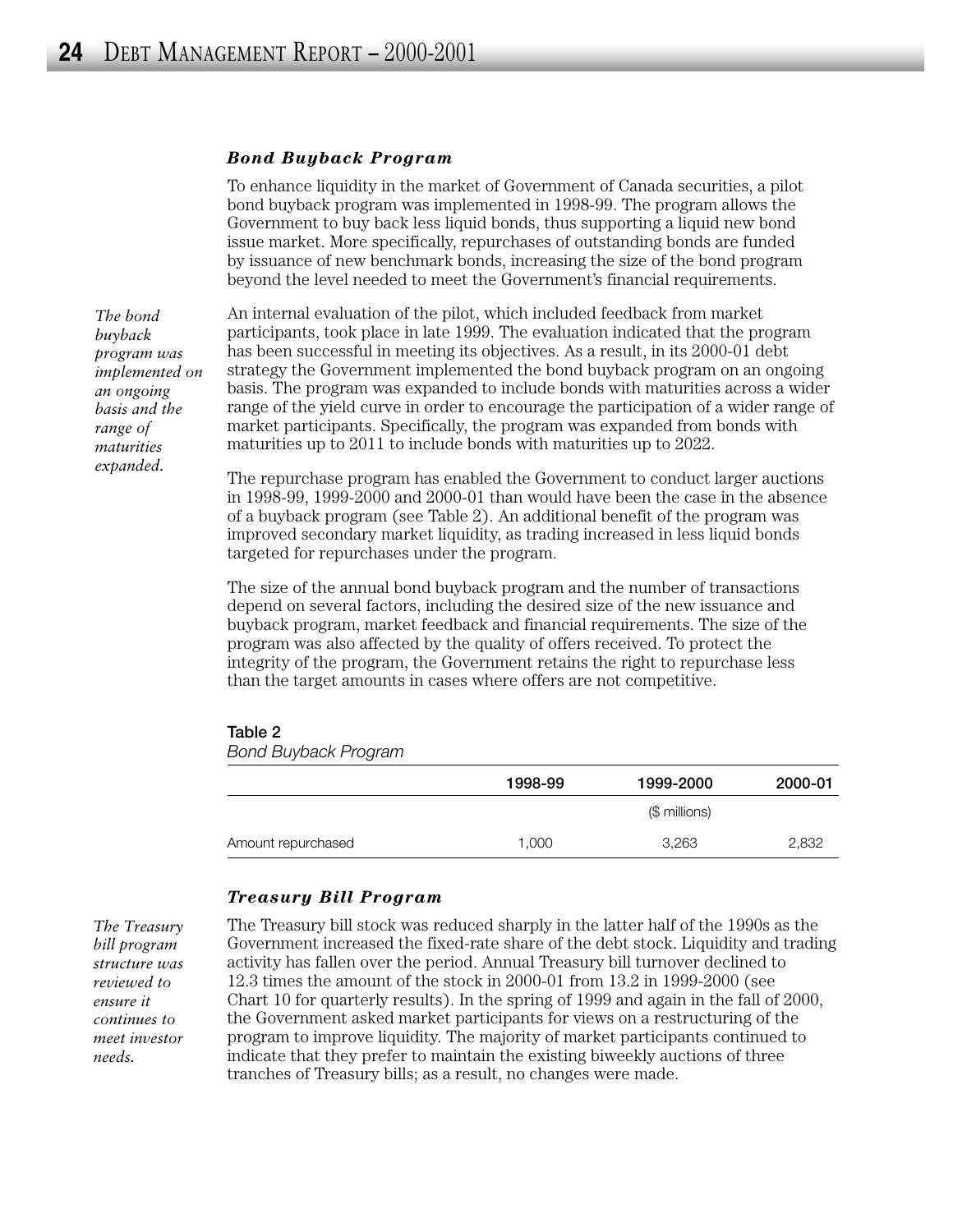#### *Stripping and Reconstitution of Bonds*

Stripping involves separating bonds into individual interest and principal payment components, while reconstitution involves collecting individual components to create synthetic whole bonds – the opposite of stripping. Market participants use these techniques to match the supply and demand for certain securities.

In June 1999 the Investment Dealers Association of Canada (IDA) requested that the federal government approve the removal of the ceiling on the reconstitution of Government of Canada securities to improve secondary market liquidity. The ceiling limited the amount of a given bond, held in the Canadian Depository for Securities Limited (CDS), that could be reconstituted to the amount previously stripped.

In June 2000 the federal government announced its support for the IDA's request, viewing the initiative as an additional tool for enhancing liquidity in the Government of Canada securities market, particularly for benchmark securities, and as a complement to the regular bond buyback program. The new rule was implemented by the CDS in February 2001. Market participants stripped and reconstituted a total of \$4.5 billion and \$5.8 billion face value of securities respectively during the first week following the rule change, clearly indicating that the initiative has been helpful to the market.

#### *Pilot Cash Management Bond Buyback Program*

To help in smoothing the Government's cash requirements and to aid the functioning of the Treasury bill program, a pilot program of cash management bond buybacks was implemented in January 2001. The purpose of the program is to reduce the peak levels of government cash balances needed to redeem upcoming large bond maturities. This involves buying back large bonds with less than 12 months before they mature. The program also helps to smooth out seasonal fluctuations in Treasury bill issuance by reducing cash requirement peaks.

The first cash management buyback of \$500 million was held on January 16, 2001. Following this, \$1 billion worth of bonds were repurchased in February and March, for a total of \$2.5 billion for fiscal year 2000-01.

#### *Market Transparency and Electronic Trading*

The Government supports improving market transparency to provide assurance that transaction pricing is fair and to enhance the attractiveness of the fixed-income market for a wide array of investors. In particular, this has involved the development of a screen-based, real-time information system (CanPx) that was established by dealers and inter-dealer brokers in 1999. CanPx provides market participants with best bid and offer prices and trading volumes in a range of benchmark fixed-income securities, and gives Canada a transparency standard that is in line with the practices of comparable sovereign countries.

*The Government approved the removal of the ceiling on the reconstitution of Government of Canada bonds to enhance secondary market liquidity.* 

*A pilot cash management bond buyback program was implemented.*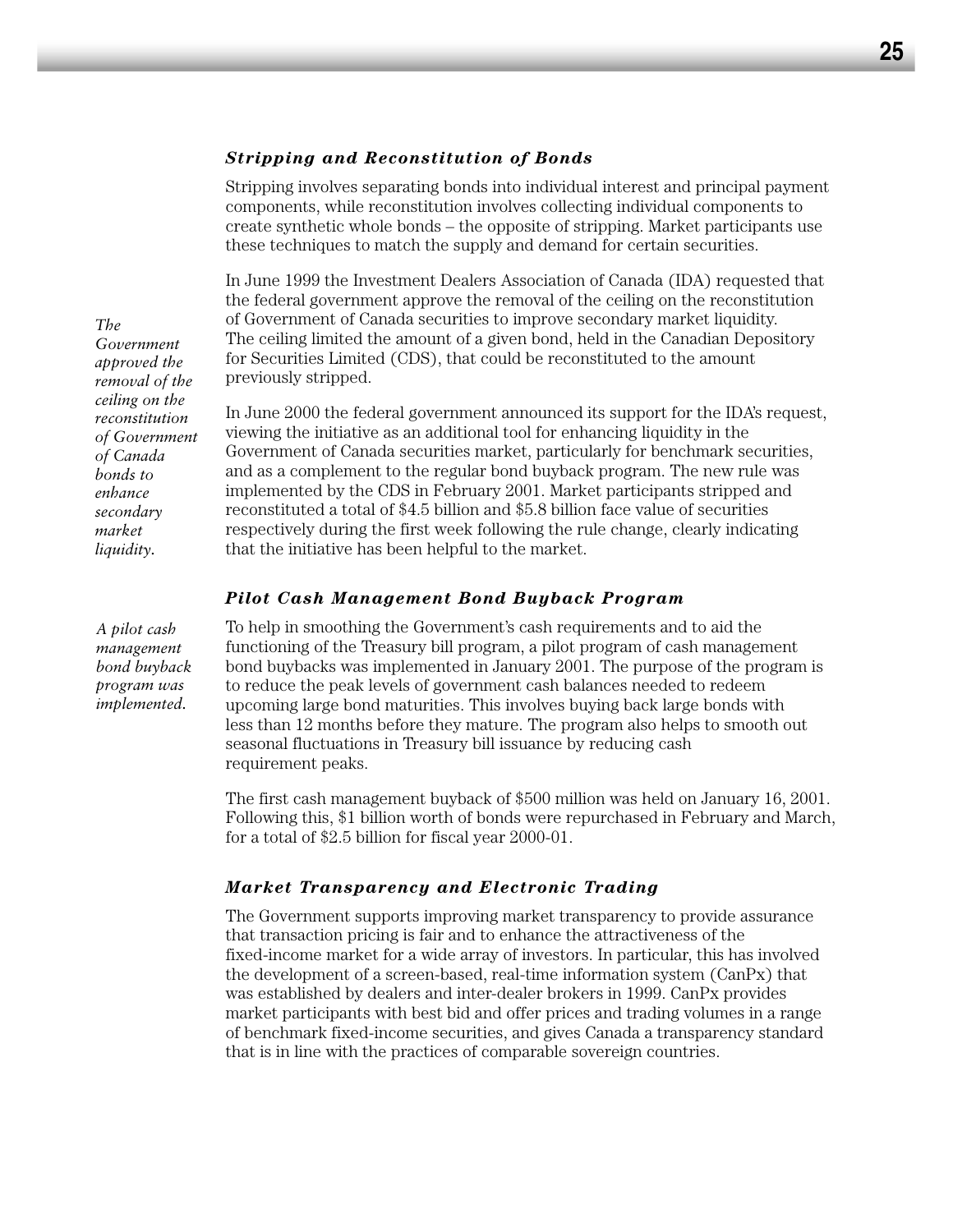*The Department of Finance and the Bank of Canada actively contributed to discussions on the development of a regulatory framework for alternative trading systems.*

Electronic commerce in wholesale fixed-income markets is growing rapidly internationally. The Government has a strong interest in the development of wholesale market e-commerce initiatives that would promote the maintenance of a liquid and efficient domestic fixed-income market. In 2000-01 the Department of Finance and the Bank of Canada actively contributed to discussions with Canadian securities regulators and market participants on the design of a regulatory framework for alternative trading systems that encourages their development and contributes to enhanced market transparency and efficiency.

#### *Retail Debt*

Canadians were able to purchase both CSBs and CPBs during a six-month period between October 2, 2000, and April 1, 2001. The CSB featured one-year pricing and cashability of the principal at any time, with no interest payable if cashed within three months of its purchase date. The CPB featured longer-term pricing higher than the CSB, but with cashability reduced to once a year. Both bonds have registered retirement savings plan and registered retirement income fund options. CPBs made up the larger share of total sales, contributing to the diversification of the Government's investor base.

The Retail Debt Program continues to provide Canadians access to safe and secure savings instruments. To increase access and improve the distribution of retail products for the Government, several initiatives were undertaken. The direct option of purchasing CSBs and CPBs by telephone was enhanced and provided the Department of Finance with valuable information. In the payroll channel, an on-line application form was successfully piloted. As well, a Web site transmission option was introduced that allows small and medium-sized businesses to submit employee payroll deduction data directly to the Bank of Canada. For further information on retail debt plans and operations, see the Canada Investment and Savings Web site at www.csb.gc.ca. *The Retail Debt*

#### **Maintaining a Prudent Debt Structure**

While the debt stock is on a downward trend, it remains large. Managing a large stock of debt exposes the Government to financial risk arising from changes in interest rates. The Government's strategic objective is to maintain a debt structure that balances prudence with continuing access to lowest-cost sources of funds.

This section describes the Government's approach to maintaining a prudent debt structure and reports on analytical work done in 2000-01. The capacity of the Government debt managers to assess risk is continually being upgraded in line with the best practices of other sovereigns. In keeping with comments made by the Auditor General of Canada in his April 2000 report on the Government's debt management programs, "Managing Canada's Debt: Facing New Challenges," this section of the report has been expanded to enhance understanding of the measures used by the Government and to present current analytical results.

*Program continues to provide Canadians access to safe and secure savings instruments.* 

*The*

*Government maintains a debt structure that balances prudence with continuing access to lowest-cost sources of funds.*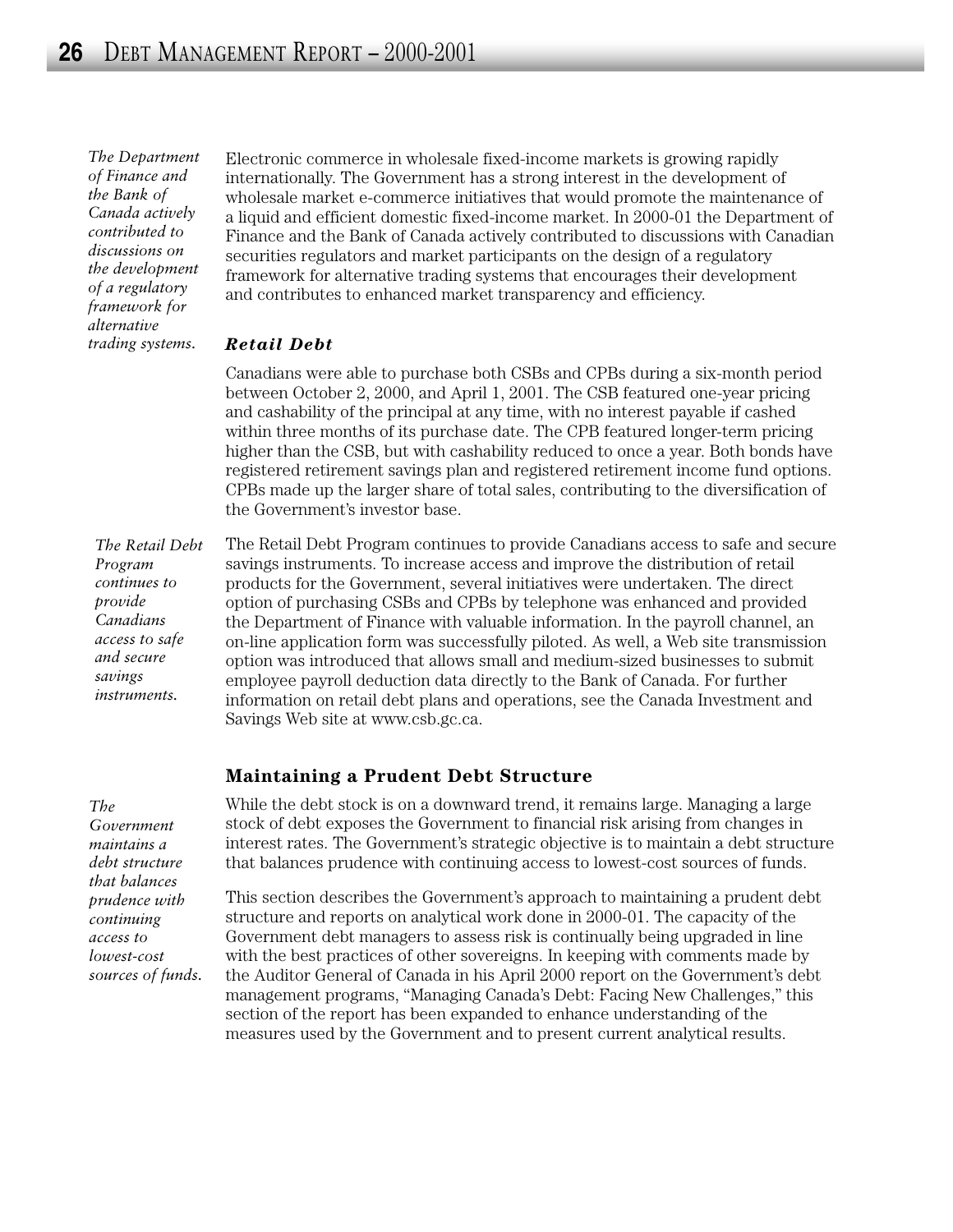#### *The Cost/Risk Trade-Off*

*There is a trade-off between keeping costs low and ensuring they are stable over time.* 

In establishing its debt structure, the Government trades off keeping borrowing costs low against ensuring that any additional debt-servicing costs resulting from unexpected increases in interest rates do not exceed its tolerance for risk. This trade-off reflects the fact that longer-term debt instruments are generally more costly and less risky than shorter-term debt instruments. To be more specific, long-term maturity instruments such as Government of Canada bonds typically have higher debt-servicing costs (i.e. pay higher coupon rates) than short-term instruments such as Treasury bills. On the other hand, the fixed-coupon rates of outstanding bonds are known with certainty, and therefore result in lower interest rate risk compared to Treasury bills, which mature each year and need to be refinanced at the then-prevailing market interest rates (see Chart 13).

#### Chart 13

#### **Costs/Risk Trade-Off Depends on the Type and Amount of Government-Issued Securities That Compose the Debt Structure**



Note: See Annex 2 for more information on Government of Canada market debt instruments that make up the debt.

*The Government takes a longterm strategic view in choosing a target debt structure.*

The Government takes a long-term strategic view in choosing a target debt structure in order to have reasonable, and lasting, cost stability under a range of potential interest rate environments. Although the fiscal situation has improved considerably in recent years, the stock of outstanding debt that is exposed to interest rate changes remains very large. Roughly one-quarter of the federal government's budgetary expenditures are debt-servicing charges, and sharp movements in interest rates have the potential to disrupt budgetary planning. An example of such a movement occurred in the late 1980s (see Chart 14).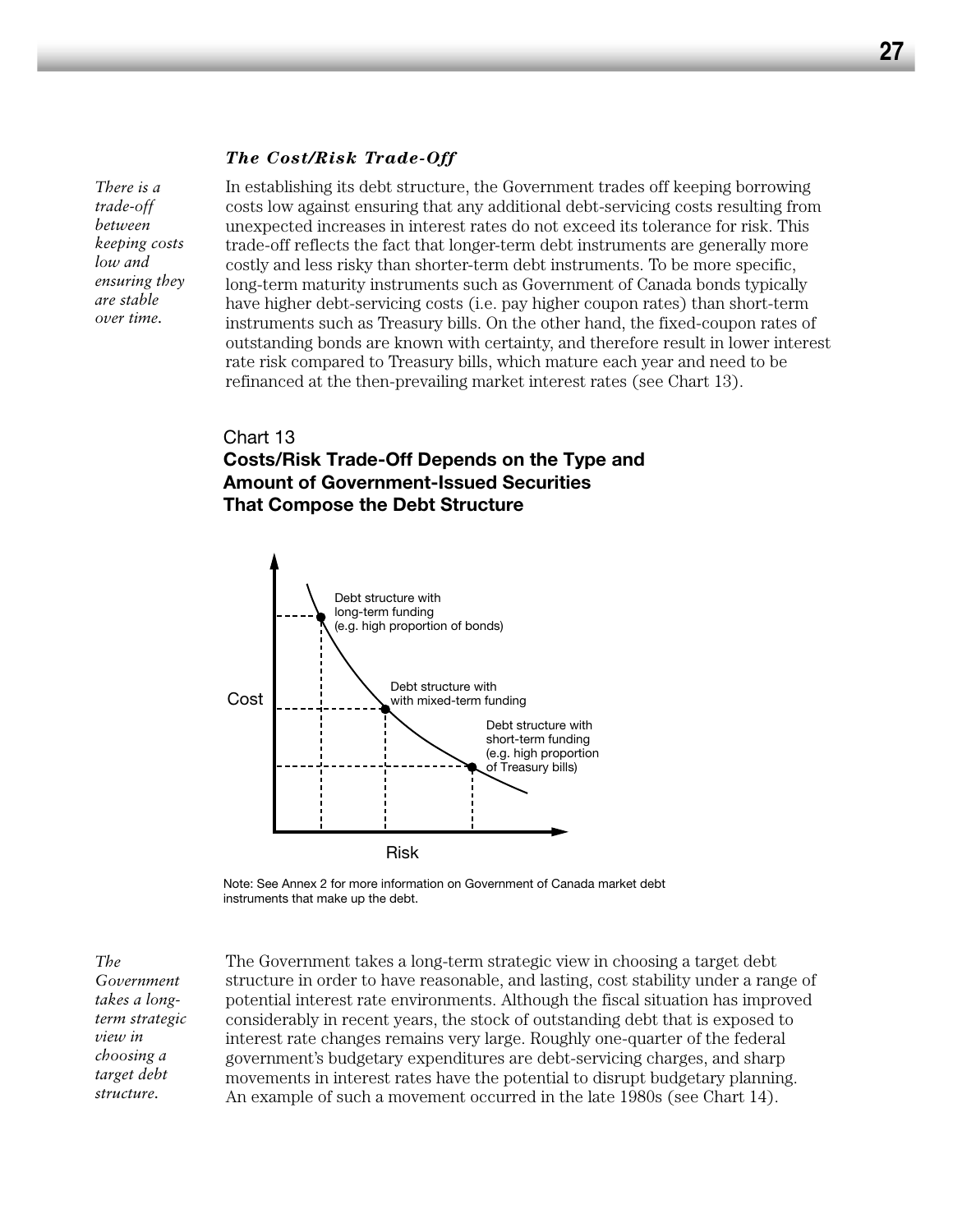Between March 1987 and March 1990, interest rates on Treasury bills nearly doubled while interest rates on 10-year government bonds increased only by about one-third. Debt costs were significantly affected as the debt structure at that time had a high proportion of short-term debt.





Source: Department of Finance.

#### *Assessing the Cost/Risk Trade-Off – Measures and Targets*

*The Government uses a number of tools to assess the cost/risk trade-off.*

Debt managers gauge and describe the sensitivity of the debt structure to unexpected changes in interest rates by using various measures. Measures such as the fixed-rate share of the debt, average term to maturity and duration characterize the composition of the debt and indicate how much of or how often the debt structure is exposed to interest rate variations. Other measures, such as a simulation methodology called Cost at Risk, quantify directly the risk of incurring additional debt costs given a particular debt structure. These measures, consistent with the best practices of comparable sovereign borrowers, are used by the Government to evaluate the performance of past debt management and guide future debt management.

Targets for the main operational measure – fixed-rate share – have been established for many years and reported in previous Debt Management Reports. Average term to maturity and maturity profile are two other measures that have been used in previous years to complement the fixed-rate share analysis. Recently the range and sophistication of analysis of the cost/risk trade-off has been enhanced with the introduction of Cost at Risk. Work is currently ongoing on the addition of a duration measure to the toolkit.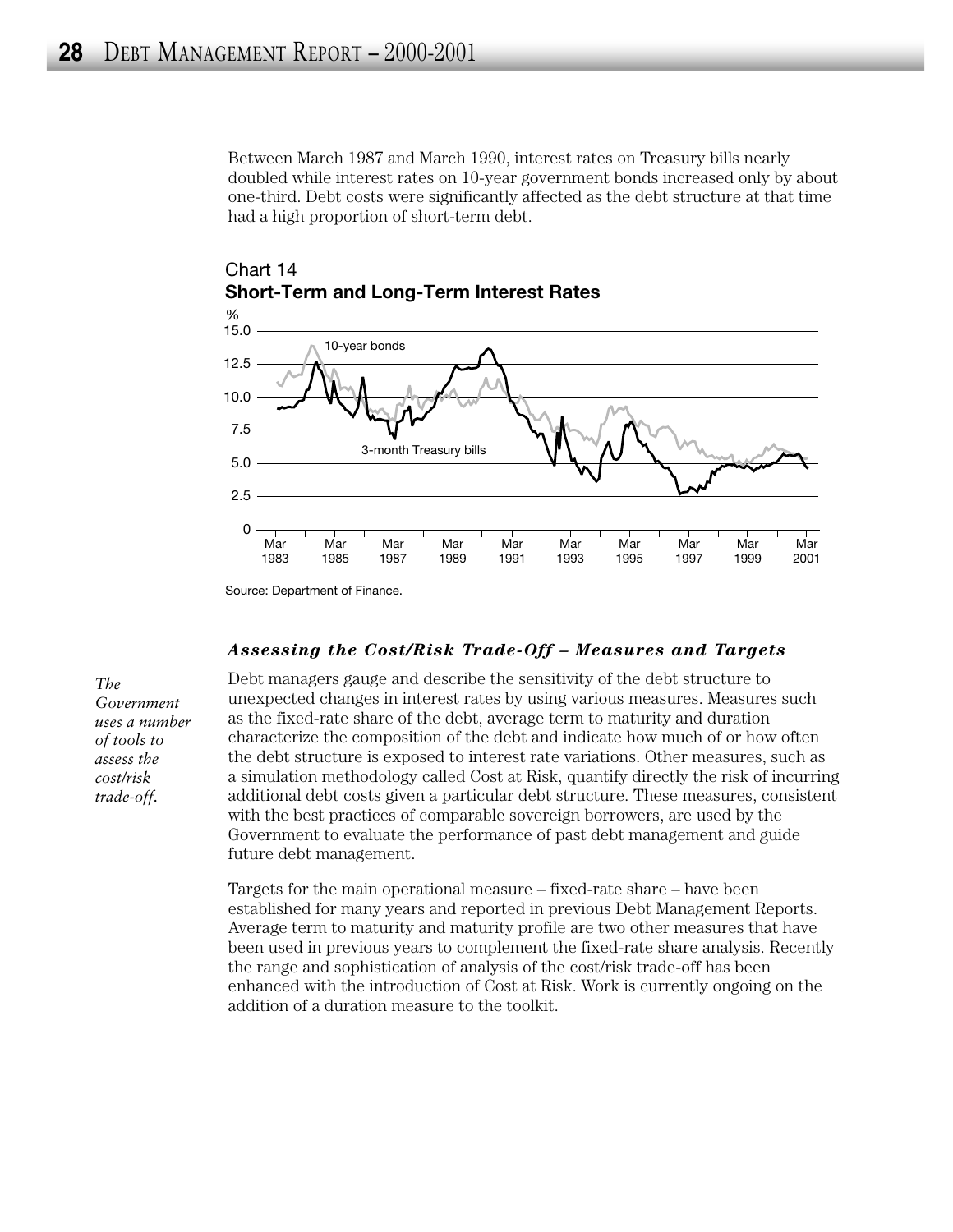The sections below describe each of the measures/targets used by the Government in managing the debt. Table 3 provides a quick reference to the four measures.

| Odirom Oosenish McQsdics |                                                                                                    |                                                                                                             |  |  |
|--------------------------|----------------------------------------------------------------------------------------------------|-------------------------------------------------------------------------------------------------------------|--|--|
| Measure                  | What it measures                                                                                   | How it is used                                                                                              |  |  |
| Fixed-rate share         | The portion of the debt held at<br>fixed interest rates<br>(those over 12 months)                  | As a general measure of the<br>interest rate sensitivity and a<br>target for the composition of<br>the debt |  |  |
| Maturity profile         | The year-to-year distribution<br>of maturing debt                                                  | As a measure of refinancing<br>exposure over time                                                           |  |  |
| Average term to maturity | The average time remaining before<br>debt matures taking into account<br>principal repayments only | As an indicator of how quickly<br>changes in interest rates will<br>affect debt costs                       |  |  |
| Cost at Risk             | The debt cost impact resulting<br>from interest rate exposure                                      | As a measure of debt cost<br>variability associated with a<br>given debt structure                          |  |  |

**Table 3**  *Current Cost/Risk Measures*

#### *Fixed-Rate Share*

The key operational measure and target that the Government uses is known as the fixed-rate share. The fixed-rate share is computed as the proportion of interest-bearing debt having fixed rates – debt that does not mature or need to be re-priced within a year – relative to the entire interest-bearing debt stock.

Generally speaking, debt-servicing costs increase (decrease) and financial risk decreases (increase) with a higher (lower) fixed-rate share. The fixed-rate share is a popular indicator among central governments because it is an intuitive measure that is fairly easy to compute and understand.

*The Government currently targets a debt structure that is two-thirds fixed and one-third floating.* 

Following the sharp increase in interest rates in the late 1980s, the Government took measures to reduce the exposure of the debt stock to volatility in interest rates. The share of the debt stock at fixed rates increased from one-half in 1989-90 to an operational target of two-thirds in 1998-99. Since that time the debt has been managed to maintain a quarterly average fixed ratio within a range of  $\pm 1$  per cent of the two-thirds target. The change in the composition of the debt structure was generally accomplished by reducing the stock of Treasury bills. For the past two fiscal years the debt has been managed around a target fixed-rate portion of two-thirds of the debt (see Chart 15).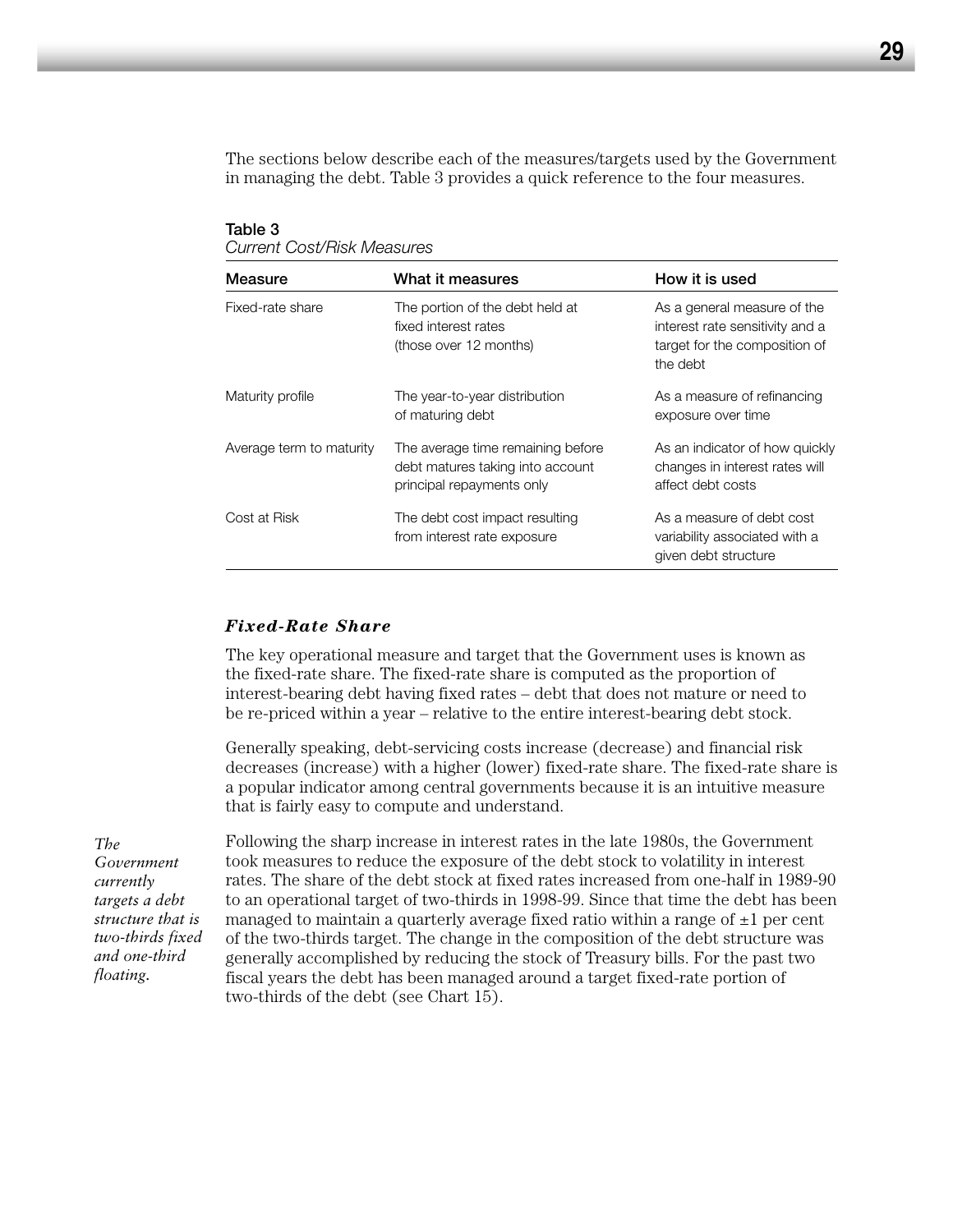

Chart 15 **Fixed-Rate Share of Interest-Bearing Debt at March 31**

Source: Department of Finance.

As noted before, there can be a trade-off between risk reduction and debt-servicing costs. In the 1980s and early 1990s, when the debt had a high floating-rate component, debt-servicing costs tracked movements in interest rates (see Chart 16). Annual debt-servicing costs as a proportion of total debt generally floated between short- and long-term interest rates but varied significantly from year to year.



#### Chart 16 **Interest Rates and Debt-Servicing Costs**

Source: Department of Finance.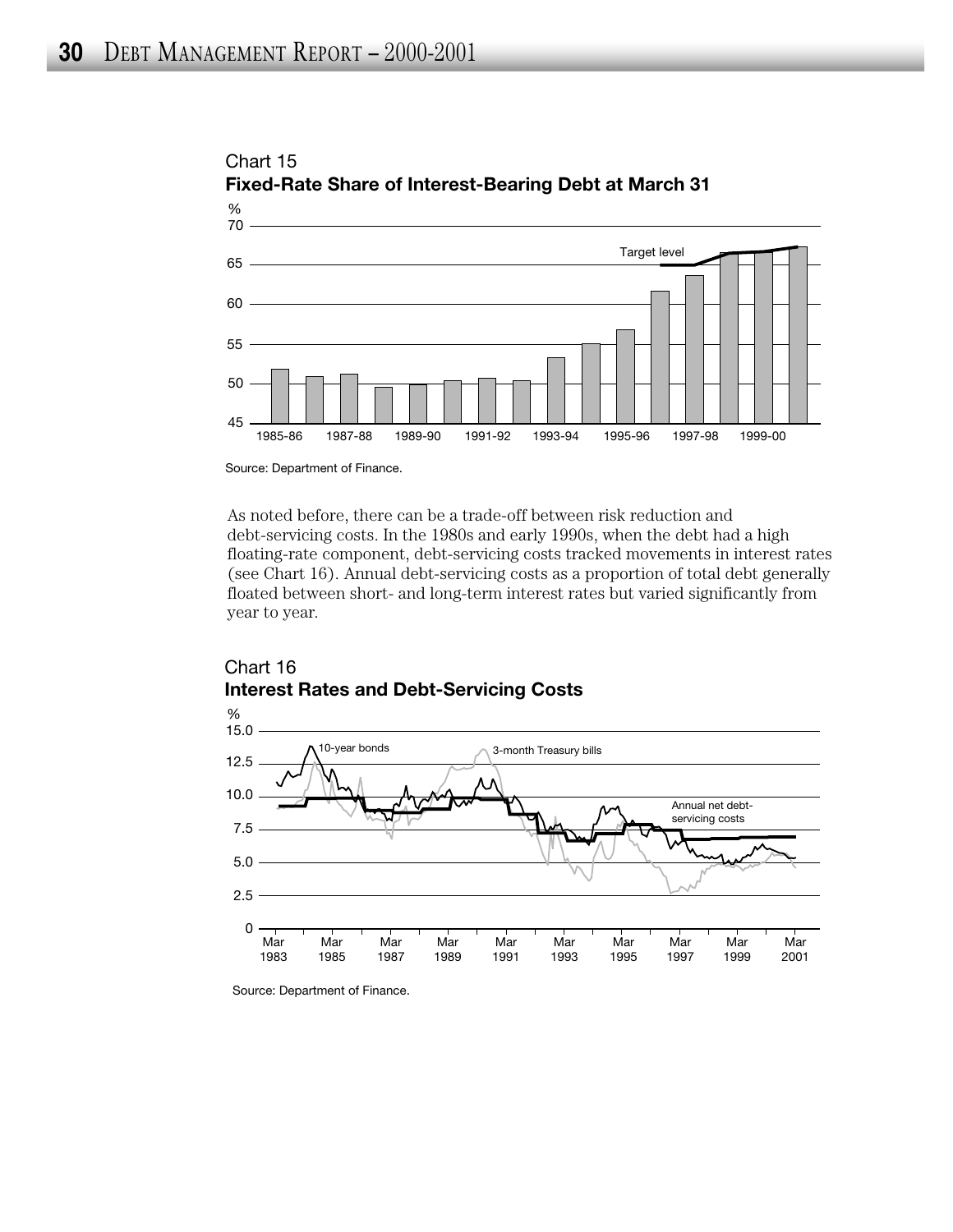*The two-thirds fixed structure is prudent in view of potential interest rate volatility.* 

*The maturity profile is managed to limit*

*refinancing risk over time.*

By establishing a more prudent two-thirds fixed-rate debt structure, the Government has reduced the sensitivity of its annual debt-servicing costs, and hence underlying balance, to changes in interest rates. This is illustrated in Chart 16 by the relatively stable debt-servicing cost line over the past five years.<sup>2</sup> Currently debt-servicing costs exceed the present level of interest rates because a substantial portion of fixed-rate debt was borrowed in times of higher interest rates. In due course, however, it can be expected that overall debt-servicing costs will decline as debt that matures is refinanced at lower interest rates.

#### *Maturity Profile*

The Government manages the maturity profile of the debt (i.e. the amount that matures, or comes due, in any given year) to limit its refinancing risk. A well-distributed maturity profile reduces the risk that a relatively large proportion of the debt will mature and need to be refinanced in a period of higher interest rates.

The maturity profile of domestic government bonds is shown in Chart 17. The profile consists of a portion related to borrowing in previous years and a portion attributed to future refinanced borrowing. Initiatives to regularize bond refinancing into predictable benchmark securities have led to a gradual smoothing out of the maturity profile of the bond stock. In particular, there have been moves to build large benchmark bond issues for four maturities of domestic bonds (2-, 5-, 10- and 30-year) and issue bonds at regular quarterly intervals.



#### Chart 17 **Maturity Profile of Domestic Bonds**

Note: Excludes Treasury bills. Projections assume future issuance remains at 2000-01 levels and excludes buybacks.

Source: Department of Finance.

<sup>2</sup> Net debt-servicing cost is the following ratio: (Gross Public Debt Charges less Return on Investments)/(Total Interest-Bearing Debt less Financial Assets).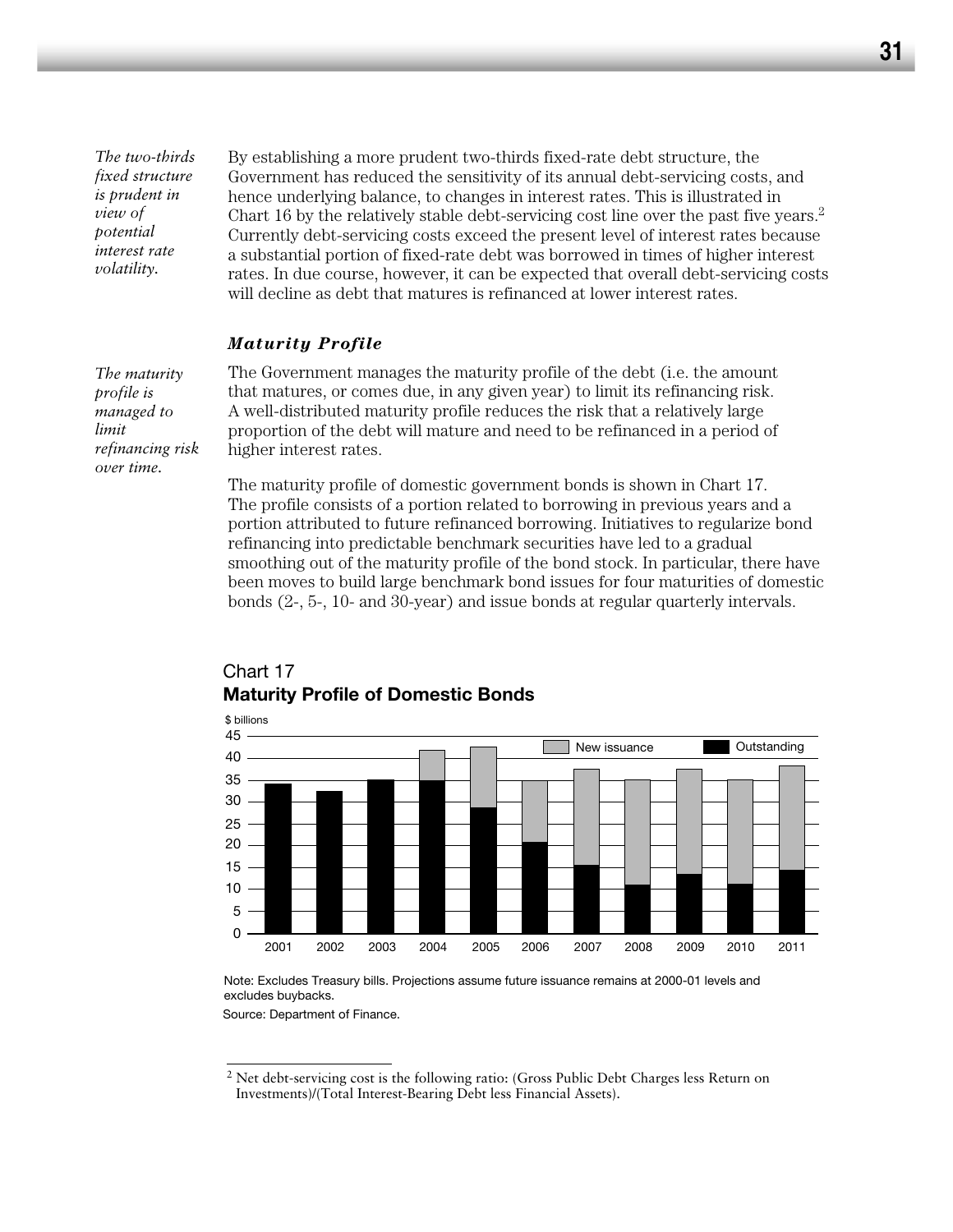Treasury bills, unlike bonds, mature within a year of their issuance and are therefore excluded from the maturity profile depicted in Chart 17. The decline in Treasury bill issuance in the late 1990s has also contributed to lowering the Government's refinancing risk. For example, in 1995 the Government was required to refinance, on average, \$8 billion per week in maturing Treasury bills, compared to an average of \$3.6 billion per week in 2000.

Since the maturity profile characterizes the distribution of maturing debt, it cannot be summarized with a simple numerical measure. Because of this drawback, maturity profile analysis is combined with measures such as average term to maturity or duration.

#### *Average Term to Maturity*

*ATM is used as an indicator of how quickly changes in interest rates will affect debt costs.*

The average term to maturity (ATM) is the average lifespan of the financial instruments that make up the debt. Measured in years, ATM represents the average length of time before debt instruments mature and are subject to refinancing risk. Longer ATMs mean that debt instruments are rolled over less frequently, which implies less uncertainty regarding future debt costs. Debt structures with a high proportion of long-term debt have higher ATMs. Since long-term debt is usually issued at fixed rates, ATM is a complementary measure to the fixed-rate share indicator.

The ATM of marketable debt has increased from roughly 4 years in 1990 to 6.4 years in March 2001 (see Chart 18). The upward trend in ATM resulted from the increase in the fixed-rate share and a reduction in the stock of Treasury bills. These changes have brought the term structure of Canada's debt more in line with the debt structures of the other G-7 countries. The ATM should now gradually stabilize as the higher fixed-rate structure target has been achieved.



Chart 18 **Average Term to Maturity of Marketable Debt**

Source: Bank of Canada.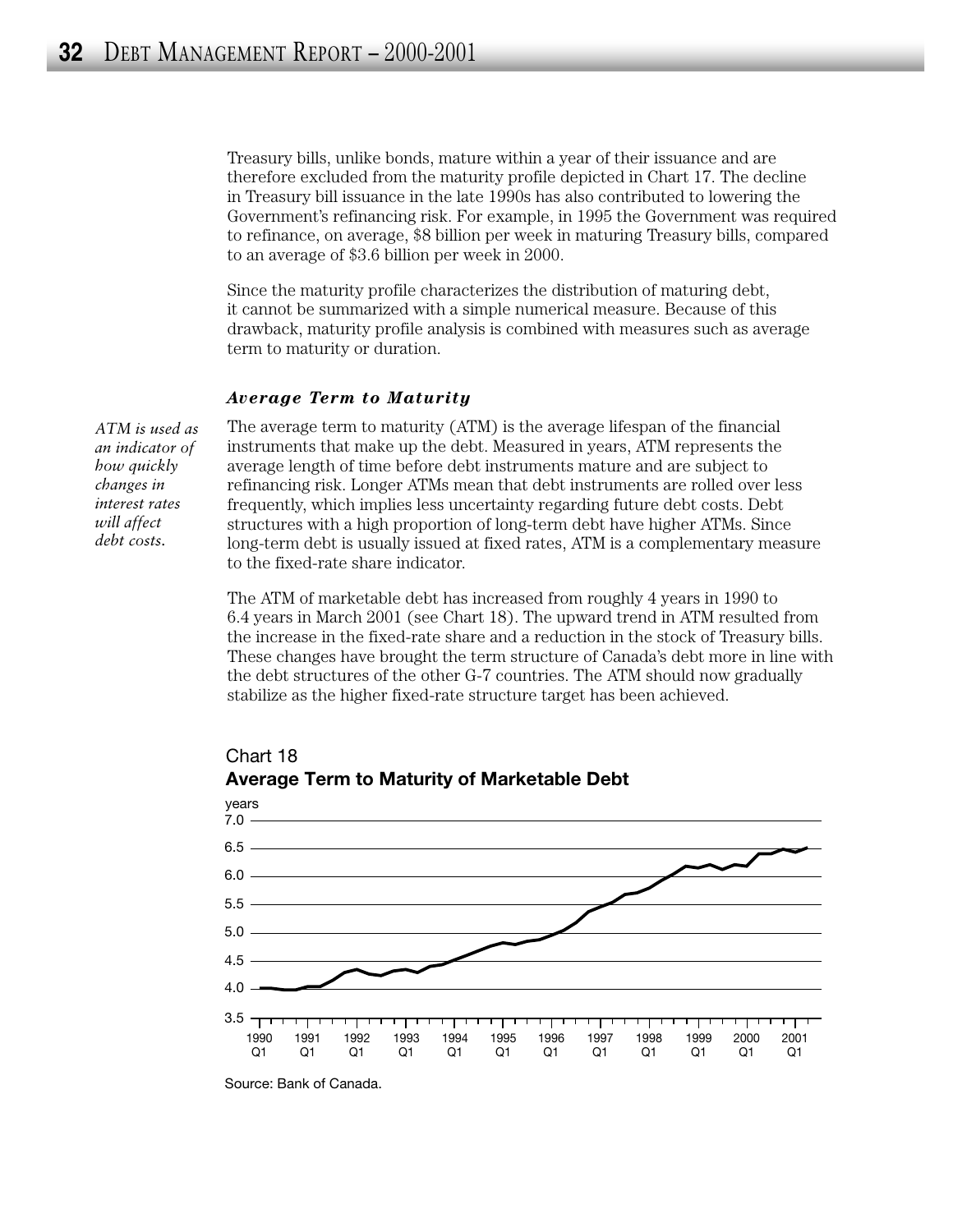Duration is another way of measuring the length of time before refinancing risk occurs. Similar to ATM, higher duration values reflect lower refinancing risk. Compared to ATM, duration is a more sophisticated and accurate way of measuring refinancing risk because, in addition to capturing the risk of refinancing principal amounts at maturity, it looks at the refinancing risk associated with coupon or interest payments that occur through the life of debt instruments. Because duration considers financial flows through the life of the debt instrument, the duration will be shorter than the ATM of the same structure. At the end of March 2001 the Government's debt had a duration of 4.4 years, excluding swaps.

#### *Cost at Risk*

The Government has recently enhanced its long-term cost/risk sensitivity analysis by introducing a more comprehensive measure known as Cost at Risk (CaR). CaR contributes to the Government's debt management decisions by quantifying the risk directly in terms of potential debt cost. This measure is similar to the well-known Value at Risk measure used extensively throughout the financial community.

*Cost at Risk measures the debt cost variability associated with different debt structures.* 

CaR is a sophisticated and rigorous way of identifying whether the risk of higher debt-servicing costs, measured in dollars, falls within the Government's tolerance level for risk. CaR analysis involves simulating future debt costs using approximately 1,000 possible interest rate scenarios. The analysis is performed with various debt structures in order to better determine the relationship between debt structure, debt costs and risk. The purpose of the simulations is to identify the dollar amount of additional debt costs that would occur with a certain probability.



**Figure 2 – Cost at Risk Analytical Framework**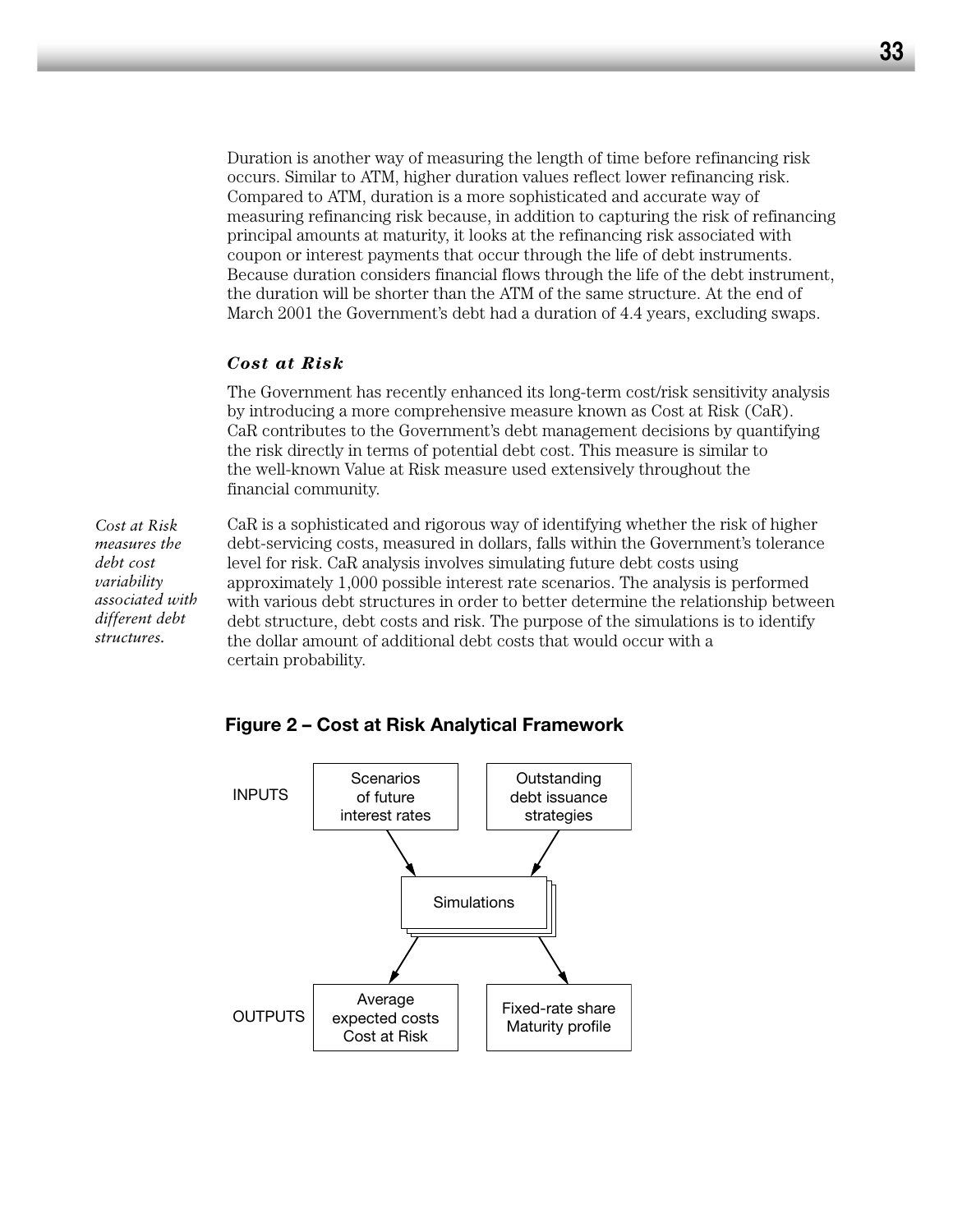The CaR analysis framework is depicted in Figure 2. First, a large number of interest rate scenarios are generated, based on a theoretical model from the economic literature, to represent the full range of plausible developments in the interest rate term structure. The outstanding stock of debt is considered and several issuance strategies are developed. The simulation is then performed for all interest rate scenarios to generate a statistical distribution of possible debt costs and the cash flows for each issuance strategy. The average debt cost and CaR statistic are extracted from the obtained distribution along with projected cash flows. The cash flows are then used to forecast the fixed-rate share and maturity profile indicators.

The statistical distribution for the debt costs has the general shape of the distribution in Figure 3. As a rule of thumb, scenarios with a large positive (negative) shock to interest rates lead to high (low) future debt costs. However, the central tendency is for most shocks to be small in nature. The debt structure is seen as prudent when there is only a 5-per-cent probability that an increase in interest rates causes debt costs to exceed the defined tolerance level. In other words, when evaluating different debt structures (or issuance strategies), a key factor is whether or not CaR falls within a risk tolerance range that is acceptable to the Government.

It should be noted that unlike other measures such as fixed-rate share, ATM and duration, CaR is not an objective measure because it depends on several assumptions. In particular, experience has shown that results are very sensitive to the interest rate scenarios employed. The Government is continuing to develop the CaR analysis.

#### **Figure 3 – Measuring the Risk of Future Debt Charges**



Distribution of debt costs based on simulated interest rate scenarios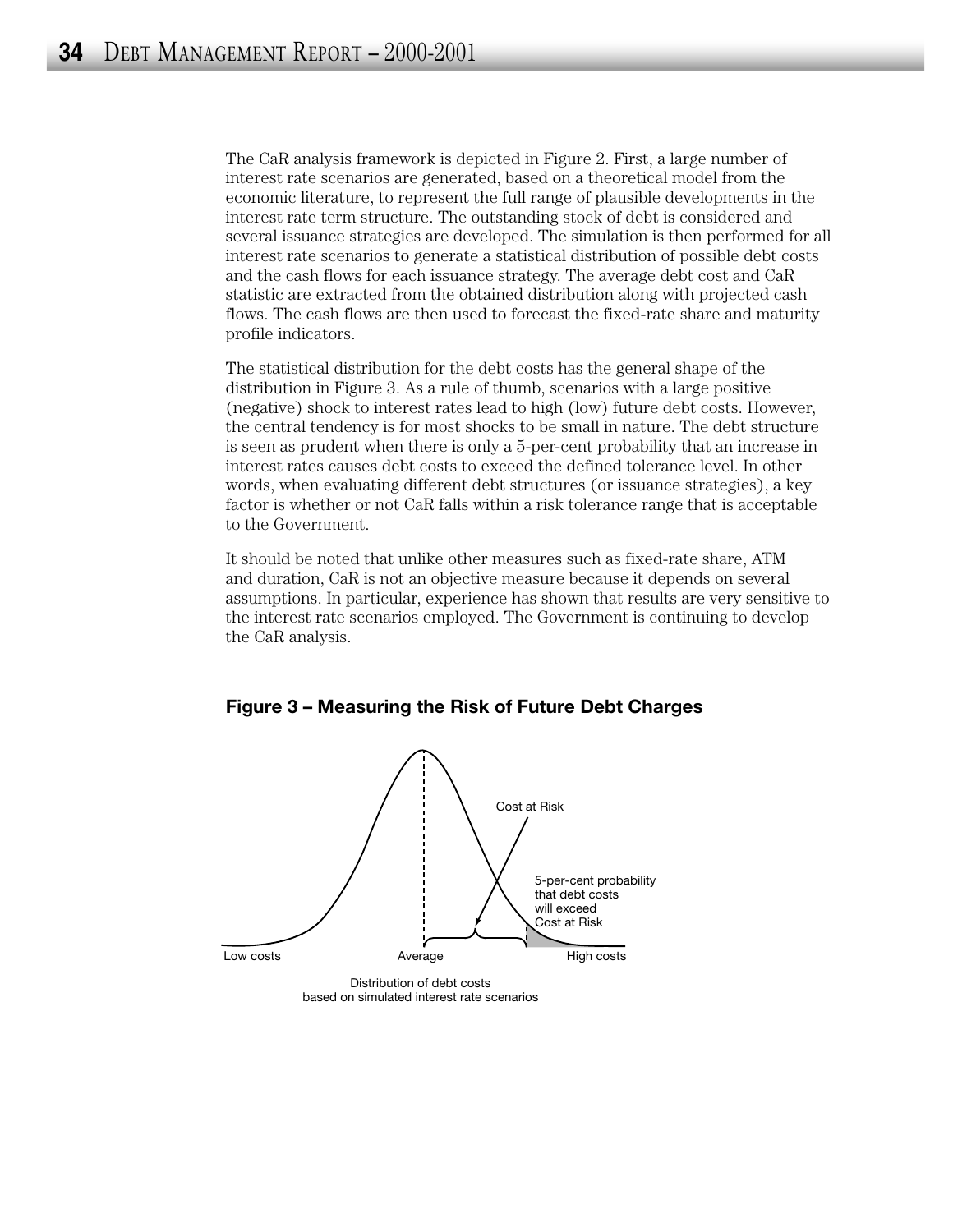#### *2000-01 Cost/Risk Analysis Results*

Analysis was done in 2000-01 on the cost/risk trade-off using the current two-thirds fixed-rate structure and two alternative debt structures – one with a 5-per-cent higher and one with a 5-per-cent lower fixed-rate debt share. Assuming no changes to interest rates, the 62-per-cent fixed-rate debt structure is the less costly among the three debt structures. However, in the event that interest rates increase by 100 or 300 basis points (i.e. 1 per cent or 3 per cent), the 62-per-cent debt structure becomes more costly than the two other higher fixed-rate debt structures. (Note that the comparisons of alternative debt structures are only indicative because it is impossible to specify what debt issuance decisions would have been taken had the Government been operating with alternative fixed-rate share targets.) $3$ 

*Cost at Risk analysis indicates that the current twothirds fixed-rate debt structure helps to control interest rate exposure.*

The analysis indicates that increasing the fixed-rate share of the debt to two-thirds has significantly reduced interest rate exposure. For example, the first-year impact on net debt-servicing  $\cos t^4$  of a 100-basis-point shock in interest rates in 2000-01 would be \$900 million under the current structure, compared to \$1.8 billion at the time of the 1995 budget. Such a shock would add approximately 15 basis points to the effective interest rate on the debt in the first year. That is, net debt-servicing costs to net debt would increase by 0.15 per cent. It is estimated that net debt-servicing costs under a 100-basis-point shock would increase by \$1.1 billion<sup>5</sup> under a lower fixed-rate share of  $62$  per cent – some \$200 million higher than under the current two-thirds fixed-rate share.

With a more severe 300-basis-point shock, the degree of protection afforded by a higher debt structure is proportionally larger. For example, the impact on net debt-servicing costs would be about \$500 million higher with a 62-per-cent fixed-rate share than with a 67-per-cent fixed-rate share.

The analysis also indicates that the reduction of interest rate exposure from raising the fixed-rate share of the debt has a cost. Fixed-rate debt issued since 1996-97 generally paid higher interest rates than Treasury bills in 2000-01, so costs might have been lower by about \$100 million in 2000-01 (2 basis points) had the Government not increased the fixed-rate share beyond the 62-per-cent level achieved in 1996-97. It is important to note that this cost differential may vary substantially from year to year based on the term structure of interest rates.

<sup>&</sup>lt;sup>3</sup> Certain assumptions need to be made regarding the composition of alternative portfolios. The general approach is to notionally transfer debt between marketable bonds and Treasury bills, implicitly assuming that any decision to operate with more or less fixed-rate debt would have been reflected by the stock of these two debt instruments.

<sup>4</sup> That is, the increase in debt-servicing costs net of the increased earnings on interest-bearing assets. The total impact on the budgetary balance would be about \$1.1 billion higher when considering the decline in value of the foreign reserves that would occur. However, this loss is not realized unless the assets are sold prior to their maturity.

 $5$  Under no changes in interest rates, a 62-per-cent fixed-rate share has a lower net debt-servicing cost of \$100 million than the two-thirds structure. Under a 100-basis-point-shock a 62-per-cent fixed-rate share regime would increase by \$1.1 billion above the two-thirds fixed-rate share at the no-change level. The total increase in net debt-servicing costs under a 62-per-cent fixed-rate structure would therefore be \$1.1 billion.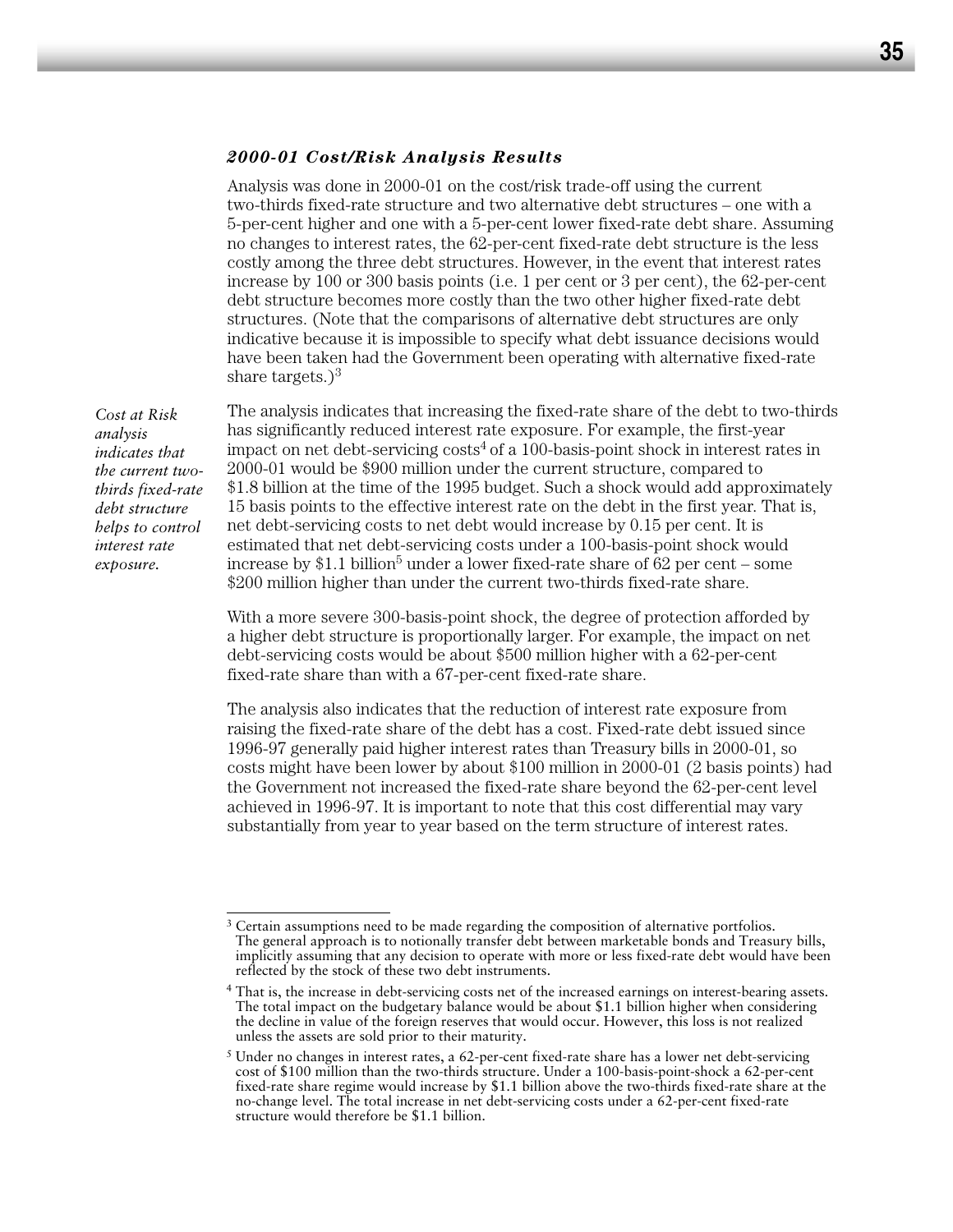

Chart 19 **Sensitivity Analysis: First-Year Impact on Net Debt Charges**

Note: Values represent estimated deviation from actual debt costs. Source: Department of Finance.

The difference in costs depicted in Chart 19, for example, reflects a relatively flat term structure (i.e. a smaller difference between short-term and long-term interest rates) compared to historical averages, which would tend to reduce the cost difference between shorter- and longer-term securities.

Results of the most recent CaR analysis, based on upgraded assumptions and methodologies, indicate that with the two-thirds fixed-rate structure in place on March 31, 2001, there is a high probability that the impact of most interest rate shocks would not disrupt the fiscal framework.

#### **Maintaining a Diversified Investor Base**

#### *Diversified Investor Base*

*A diversified investor base is maintained to ensure active demand for Government of Canada securities, thereby reducing funding costs.* 

A diversified investor base helps to reduce funding costs by ensuring that there is active demand for Government of Canada securities. The federal government pursues diversification of its investor base by maintaining a liquid and transparent domestic wholesale debt program that is attractive to a wide range of investors, and in foreign borrowings through the use of a broad array of sources of funds. In addition, Canada Investment and Savings, the Government's retail debt agency, contributes to a diversified investor base by offering savings products designed to suit the needs of individual Canadians.

*Sensitivity analysis shows that there is a low probability that interest rate shocks would disrupt the fiscal framework.*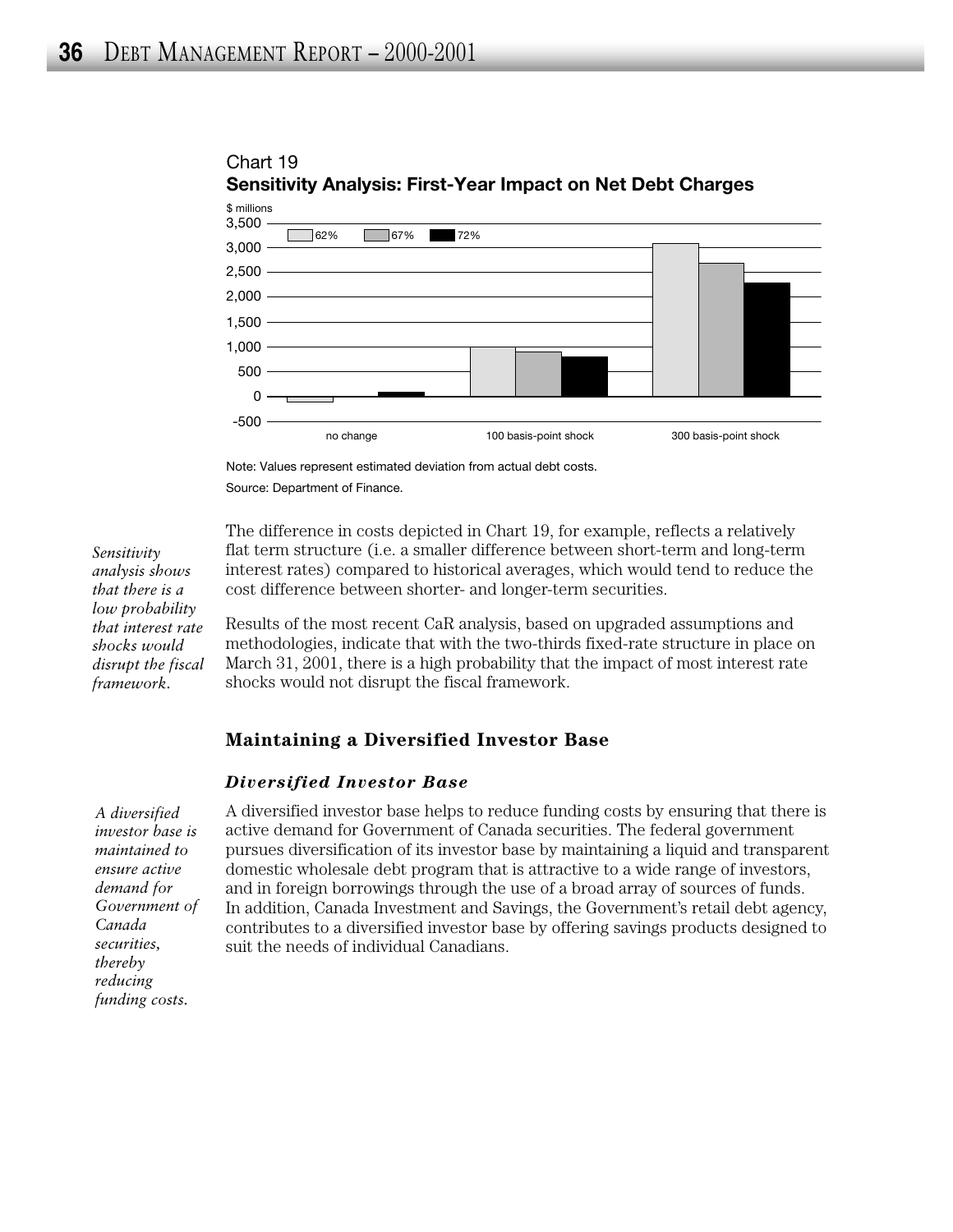#### *Domestic Holdings of Government of Canada Debt*

In 2000 (the latest year for which figures are available) life insurance companies and pension funds accounted for the largest share of domestic holdings of Government of Canada market debt (31.2 per cent), followed by public and other financial institutions such as investment dealers and mutual funds (see Chart 20). Taken together, they accounted for 52.6 per cent of domestic holdings.

There was a significant shift in the distribution of holdings of Government of Canada market debt in the 1990s. Life insurance companies' and pension funds' share grew from 21.6 per cent in 1990 to 31.2 per cent in 2000. Bonds and bills held by public and other financial institutions also increased sharply over the 1990-2000 period – from 10.6 per cent in 1990 to 21.4 per cent in 2000. Much of the increase is attributable to a significant increase in holdings by mutual funds. Chartered banks' share of holdings of market debt increased from 9.5 per cent in 1990 to 17.6 per cent in 2000, while the share of persons and unincorporated businesses decreased by more than 23 percentage points to 9.4 per cent of domestic holdings. The latter change can largely be attributed to the shift towards more interest in equity investments by Canadians, particularly in recent years.

However, in the past year there have been no major changes in the distribution of holdings of government debt. Reference Table IV shows the evolution of the distribution of domestic holdings of Government of Canada debt since 1976.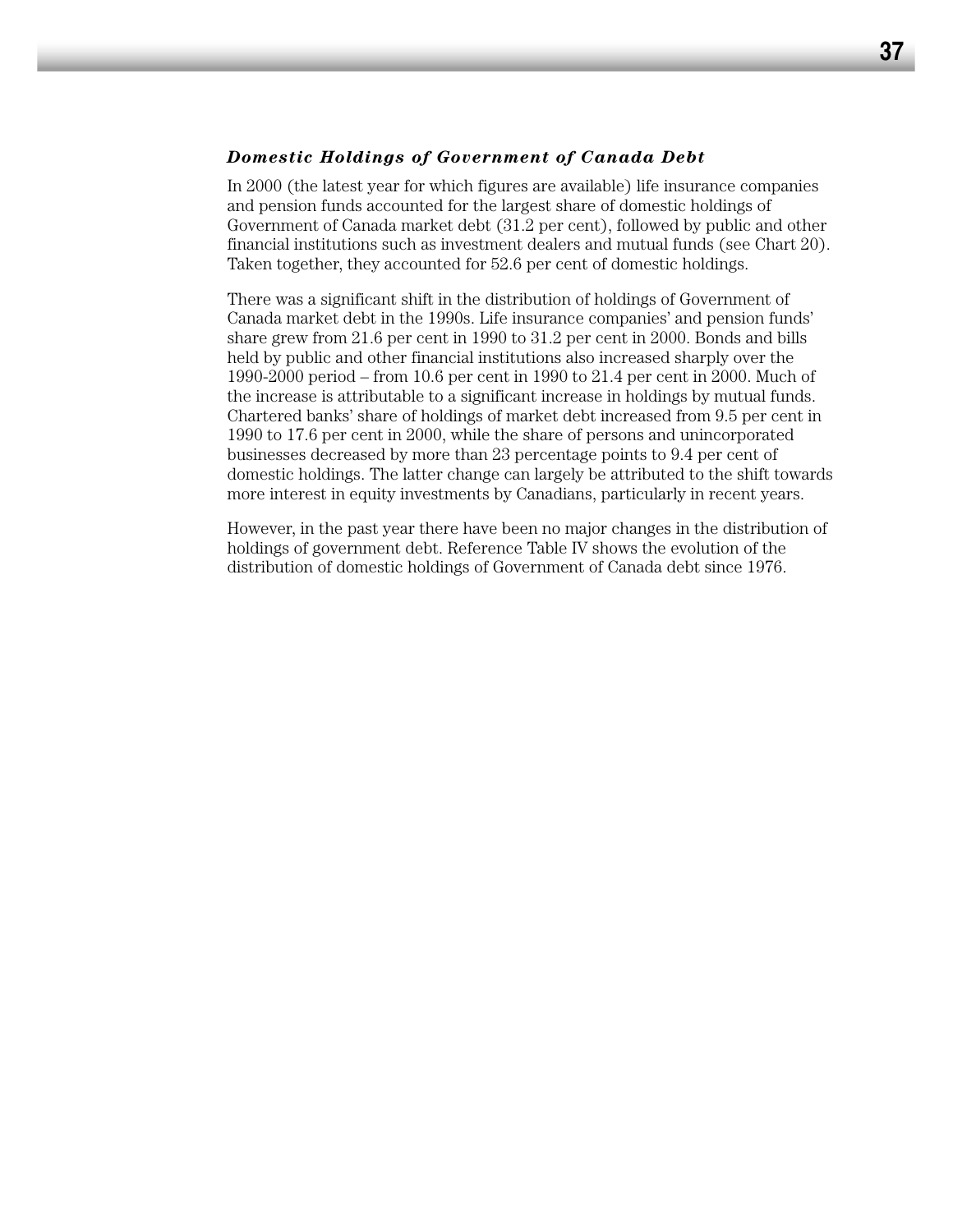# Chart 20 **Distribution of Domestic Holdings of Government of Canada Market Debt as of December 31**



Source: Statistics Canada, *The National Balance Sheet Accounts*. Note: Numbers do not add due to rounding.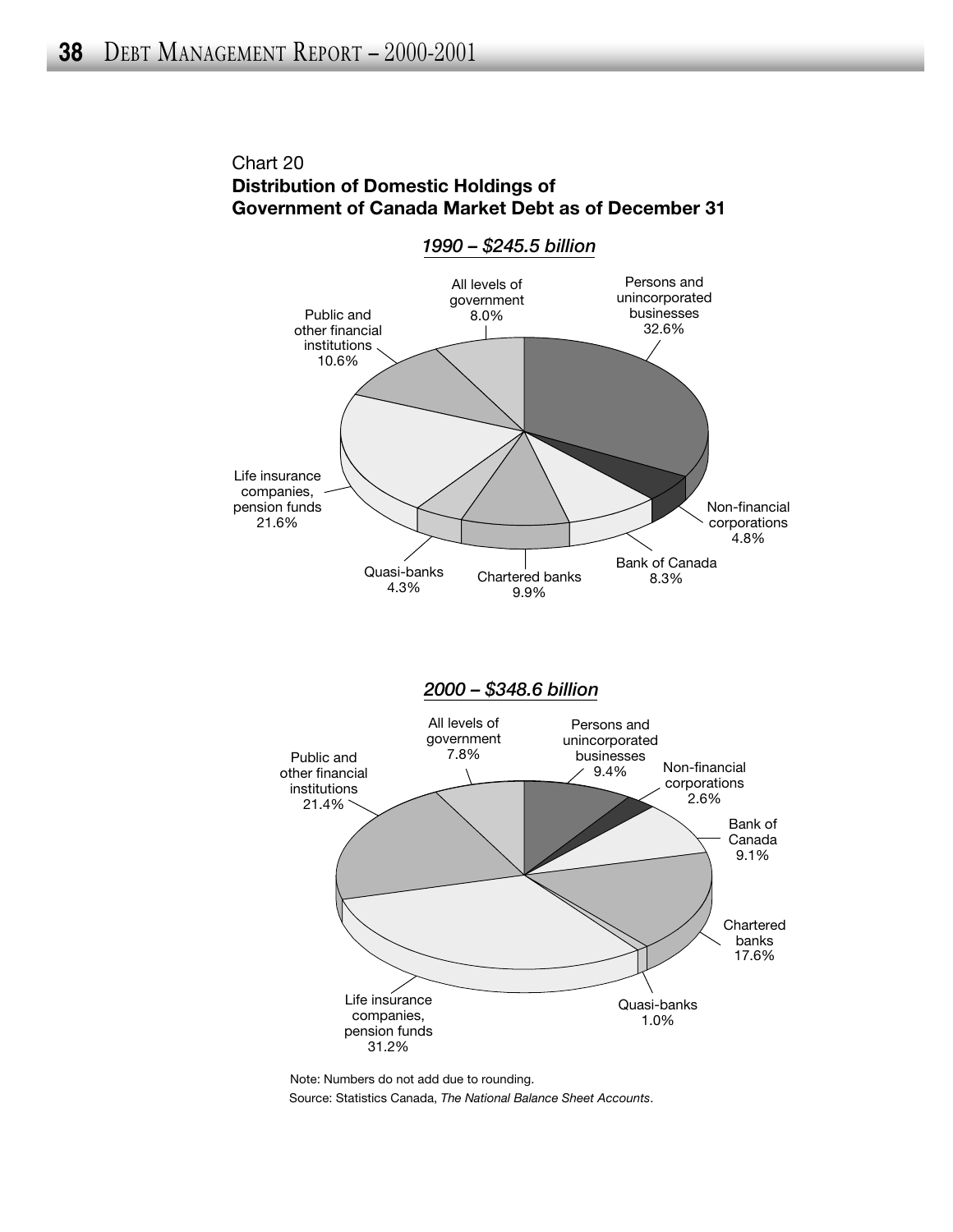# **Foreign Debt and Assets Management Strategy**

*Foreign debt is used exclusively to raise foreign exchange reserves.*

The Government of Canada borrows in foreign currencies exclusively to raise foreign exchange reserves for the Exchange Fund Account. The reserves in the Exchange Fund Account are maintained as a source of liquidity and can be used to promote orderly conditions in the foreign exchange market for the Canadian dollar. Further details on the management of international reserves is available in *Exchange Fund Account* - *Annual Report*, available on the Department of Finance Web site at www.fin.gc.ca.

The key objectives of Canada's reserve program are to:

- ensure that an appropriate level of reserves is maintained while minimizing the cost of carrying reserves;
- immunize to the extent possible currency and interest rate risks by selecting reserve assets that match the liabilities in currency and duration; and
- maintain diversified funding sources and a prudent liability structure to help manage refinancing needs.

# *Level of Reserves*

*The level of foreign exchange reserves has been increased in recent years.* In recent years the Government has made a steady effort to increase Canada's international reserves with the objective of bringing the level more in line with that of comparable sovereigns. Reserves have been increased from US\$11.9 billion at December 31, 1992, to US\$33.5 billion at March 31, 2001 (see Chart 21). With the increases, the Government has made substantial progress in meeting its objective.

In 2000-01 international reserves increased by US\$2.4 billion while foreign currency debt increased by US\$0.4 billion.6 Foreign exchange reserves increased as a result of cross-currency swaps of domestic obligations and purchases of US dollars in the spot foreign exchange market.



# Chart 21 **Canada's International Reserves, December 1992 to March 31, 2001**

Sources: Department of Finance; International Monetary Fund, *International Financial Statistics*.

<sup>6</sup> Including \$492 million in securities assumed by the Government of Canada on February 5, 2001, on the dissolution of Petro Canada Limited.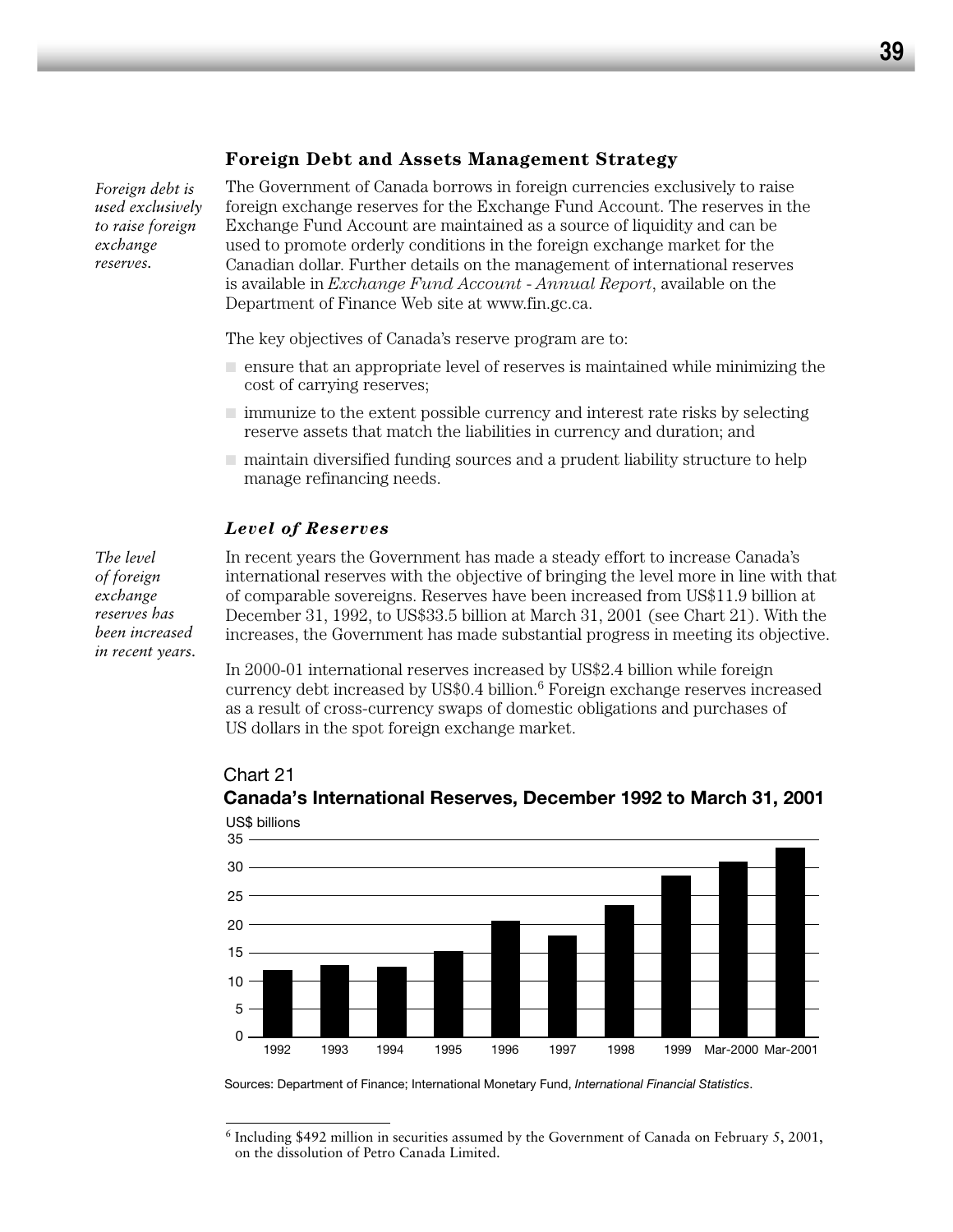## *The gap between foreign assets and liabilities is being reduced over time.*

## *The Gap Between Foreign Currency Assets and Liabilities*

Foreign currency liabilities came to exceed liquid foreign currency assets (i.e. cash, deposits and securities) in the Exchange Fund Account in recent years, largely as a result of extensive foreign exchange intervention and important commitments to the International Monetary Fund in 1998. Consistent with the Government's policy of immunizing currency and interest rate risk in Canada's reserve program, the Government is taking steps to bring foreign currency liabilities in line with foreign currency assets.

In December 1998 the Department of Finance, in collaboration with the Bank of Canada, implemented a program of purchases of US dollars in the foreign exchange markets. The proceeds of sales of Canadian dollars are used to reduce US-dollar-denominated liabilities. This program is conducted by the Bank in its role as fiscal agent for the Government in its management of the federal debt.

Purchases of US dollars are small in relation to the large daily flows in foreign exchange markets and are undertaken with sensitivity to market conditions. The objective is to close the gap between foreign currency assets and liabilities over the next few years. When the program was implemented, the gap was some US\$13 billion, and substantial progress has been made in closing it: as of March 31, 2001, the gap between foreign currency liabilities (US\$36.6 billion) and liquid foreign currency assets (US\$30.2 billion) stood at some US\$6.3 billion.

#### *Collective Action Clauses*

In April 2000 Canada announced that it was adopting collective action clauses in its future foreign currency bond and note issues. Collective action clauses in bond contracts facilitate debt restructuring by providing an orderly framework for debtors and creditors.

By bringing in collective action clauses, Canada indicated that it was helping to lead the process of having collective action clauses adopted by all countries. These clauses are part of Canada's effort to promote international financial stability and reduce the risk and severity of global financial crises. In recent years there has been a growing consensus that the wider use of collective action clauses in international bond contracts could contribute to a more orderly resolution of financial crises.

The documentation governing Canada's two foreign currency note programs (the Euro Medium-Term Note and Canada Note programs) has been modified to ensure that all future issuance under these programs includes collective action clauses. Future global bond issues by Canada will also include these clauses.

*Canada has led the world in introducing collective action clauses to promote international financial stability.*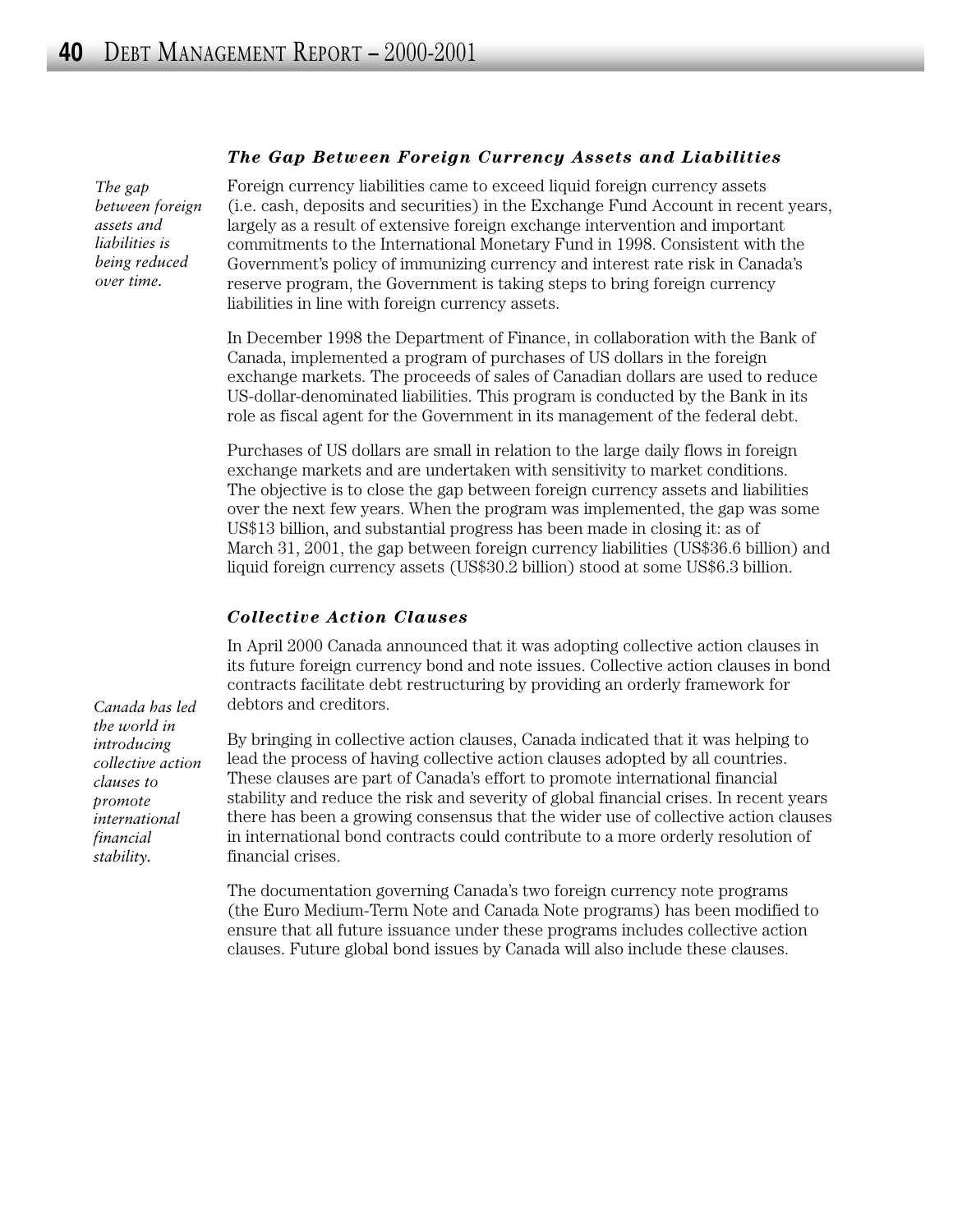#### *Risk Management Framework*

The Government has in place a comprehensive risk management framework for identifying and managing treasury risk, including market, credit, operational and legal risks related to the financing and investment of the foreign exchange reserves. The Government's risk management policies call for prudent management of treasury risks based on best practices. Standards for risk tolerance are very prudent, with market risks generally immunized and high credit quality and diversification standards followed.

In June 2000 the Minister of Finance approved a new framework and limits governing credit exposure to commercial financial institution (FI) counterparties with respect to the Government's foreign currency reserve portfolio. The framework is consistent with best practices in credit risk management and includes a rigorous, comprehensive credit risk system and credit exposure limits on counterparties across all lines of business.

In this context, the Government is proceeding with the development of a collateral management framework to better manage the Government's credit risk to FI counterparties associated with cross-currency swaps and forward contracts. Collateral management systems are increasingly the norm in capital markets as a way of managing credit risk associated with swaps. The effect of collateralization is to limit the exposure to the FI counterparty to the transaction by holding collateral when there is a material risk of loss.

# **Management of the Government's Cash Balances**

The main objectives of the federal government's cash management operations are to ensure that the Government has sufficient cash available to meet its operating and liquidity requirements, and to invest cash in a prudent, cost-effective manner. Currently the federal government invests its cash balances with a limited number of deposit-taking institutions (participants in the Large-Value Transfer System) through a twice-daily auction process.

Management of the Government's cash balances requires forecasting and monitoring of its daily receipt and disbursement flows, as well as an ongoing borrowing program to refinance maturing debt and maintain the balances at targeted levels. There are inherent and large uncertainties in forecasting daily changes in cash balances owing to the scope of the Government's financial operations, periodic large maturities of Government of Canada bonds, the operations of the Bank of Canada and changes in market conditions. An adequate level of cash balances must be maintained at all times to meet these operational requirements and provide an appropriate liquidity cushion for the Government's financial operations.

The level of the Government's daily cash balances averaged \$10.2 billion in fiscal 2000-01, up from \$8.4 billion in fiscal 1999-2000. Earnings on term deposits averaged 5.61 per cent versus 4.78 per cent the previous year. Compared to the weighted cost of Treasury bill borrowings, the Government earned a positive spread by 4 basis points in 2000-01.

*The main cash management objective is to ensure that the Government has sufficient cash available to meet its operating and liquidity requirements.* 

*The*

*Government is developing a collateral management framework to better manage the Government's credit risk.*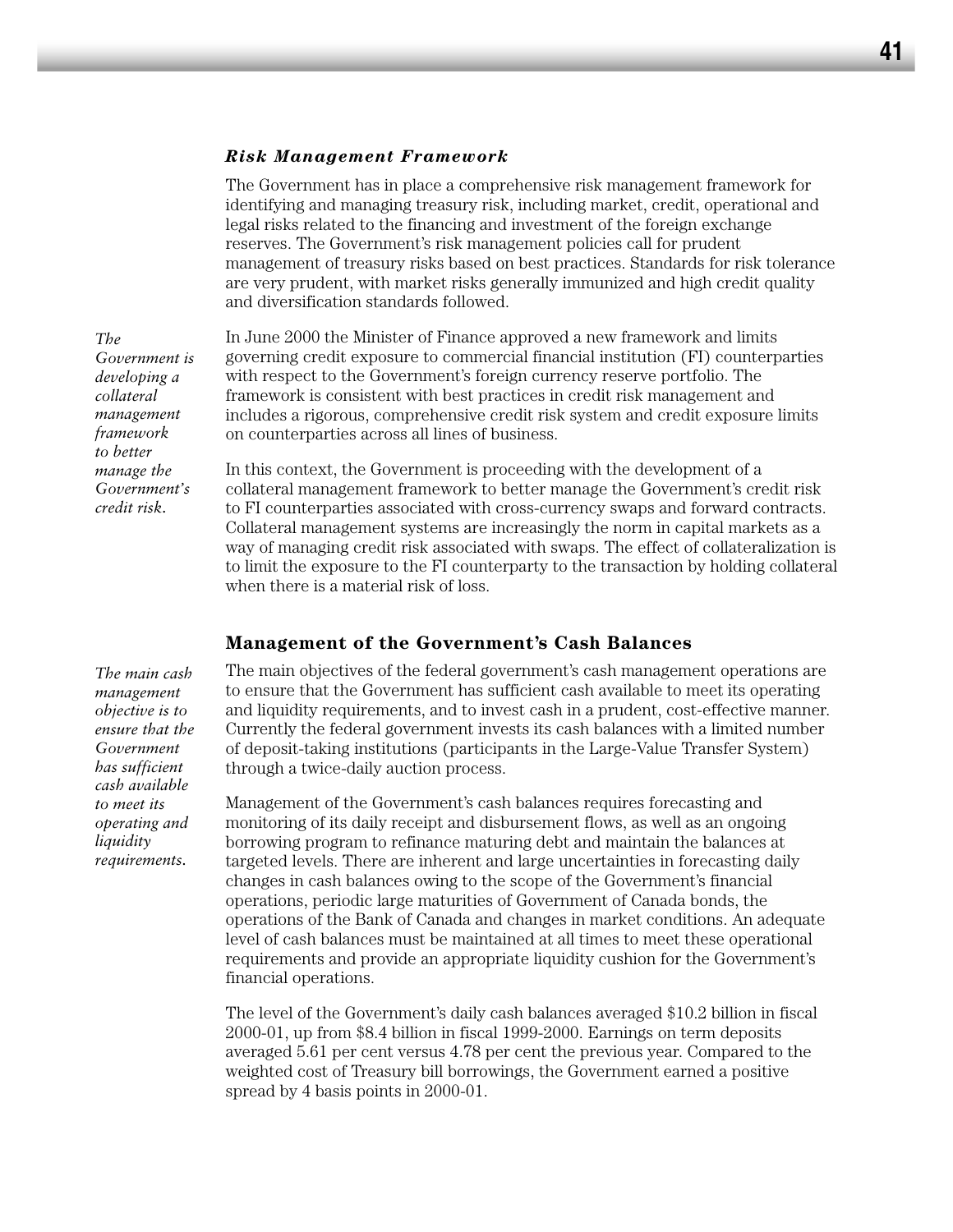#### *Proposed New Cash Management Investment Framework*

*A new cash management framework is being implemented.*  In 1999-2000 the Department of Finance and the Bank of Canada undertook a review of the investment framework for the Government's domestic cash balances, as part of ongoing efforts to ensure that the Government's financing and investing operations are efficient and cost-effective and meet the standards of best practices appropriate for a sovereign government. The review led to the release of a discussion paper in July 2000 on changes to the auction framework and subsequent consultations with market participants.

The proposed changes to the framework are designed to increase competition in the auction of cash balances and to strengthen the management of risks, in particular the credit risks involved in the investment of cash balances. In summary, it was proposed that access to the auctions be opened to all significant participants in the domestic money market to ensure competitive returns are earned on cash balances and to diversify the Government's counterparties. The Government also proposed to introduce a credit risk management system through the use of credit ratings, credit lines and collateral agreements. At the end of 2000-01 work was continuing on the refinement of these proposals.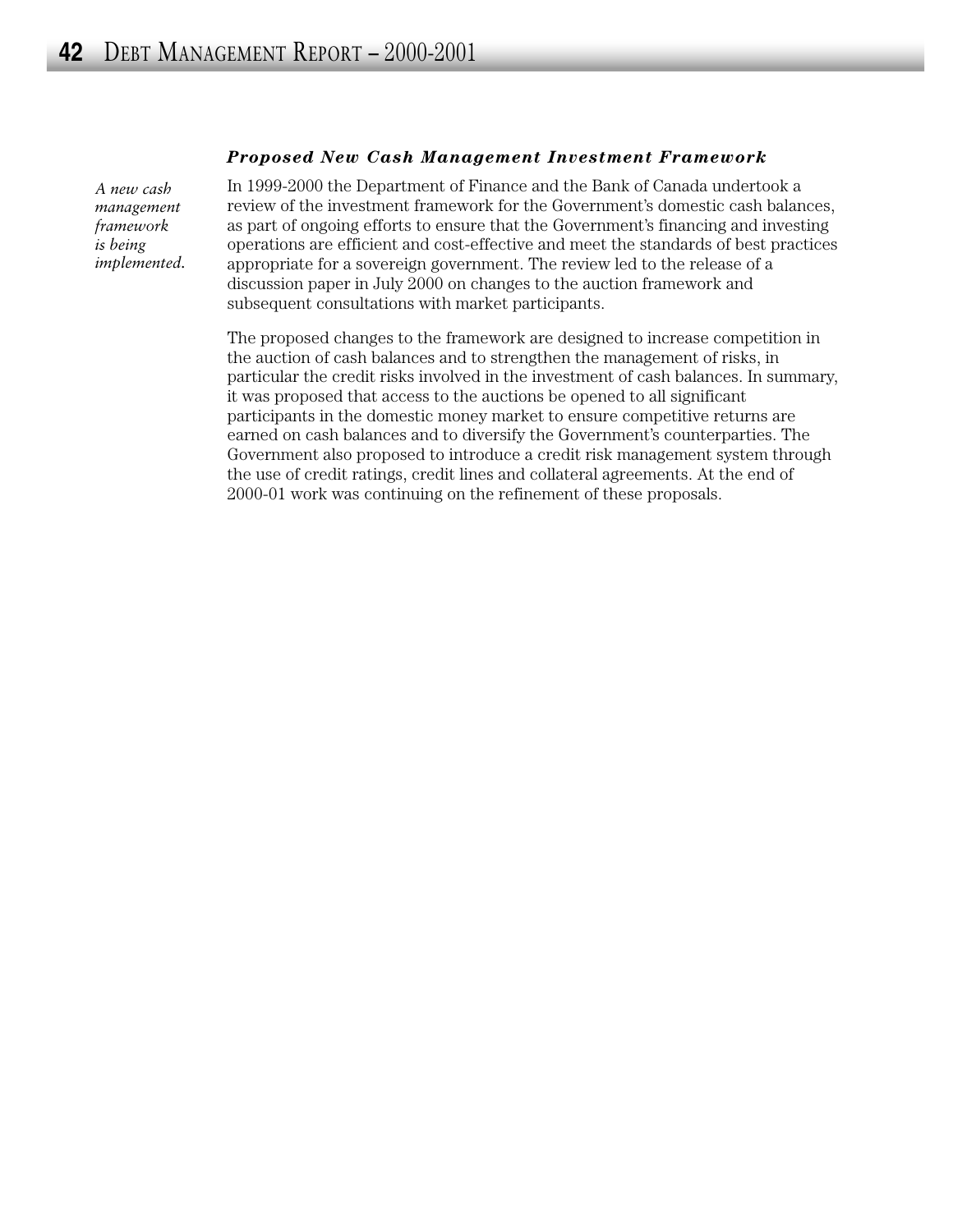# **Federal Debt Management Framework**

#### *Legal Authorities*

The Financial Administration Act (FAA) provides the statutory framework under which the Minister of Finance borrows money for the Government in financial markets. The FAA states that the Minister cannot borrow money without the authority of Parliament. Parliament authorizes the Minister to borrow new funds through borrowing authority acts. The Minister is authorized by the FAA to refinance maturing debt without further parliamentary authority. The Act provides the Minister with the authority to use modern financial and risk management tools and techniques such as interest rate and currency swaps, options, futures and forwards in the conduct of the Government's financial operations and for risk management purposes. In addition, the Act provides the Minister of Finance with legislative authority to establish rules governing the sale of the Government's debt.

In addition to the FAA, the Bank of Canada Act provides statutory authority for the Bank of Canada to act as the Government's fiscal agent. The Currency Act establishes the Exchange Fund Account and provides statutory authority for the Minister of Finance to manage the Account.

## *Institutional Responsibilities*

The Department of Finance, including Canada Investment and Savings (CI&S), the Government's retail debt agency, manages federal market debt in conjunction with the Bank of Canada. The Financial Markets Division of the Department of Finance provides analysis and develops policies and recommendations for the federal government's borrowing programs, for the investment of the Government's cash and reserve assets, and for the management of financial risks.

The Division works with the Bank of Canada, the Government's fiscal agent, on all aspects of debt management. As fiscal agent, the Bank of Canada is specifically responsible for the operational aspects of debt management, for example, conducting the auctions of government debt, issuing debt instruments, making interest payments and conducting foreign currency borrowing operations. The Bank also has responsibility for monitoring market activities and advising on debt management policy issues, as well as operating the Government's Risk Management Unit.

CI&S is a special operating agency of the Department of Finance, and its primary responsibility is the day-to-day management of the Retail Debt Program. CI&S, working in consultation with the Bank of Canada and the Financial Markets Division, is responsible for developing the Retail Debt Program's strategic direction and managing the front office aspects of the program.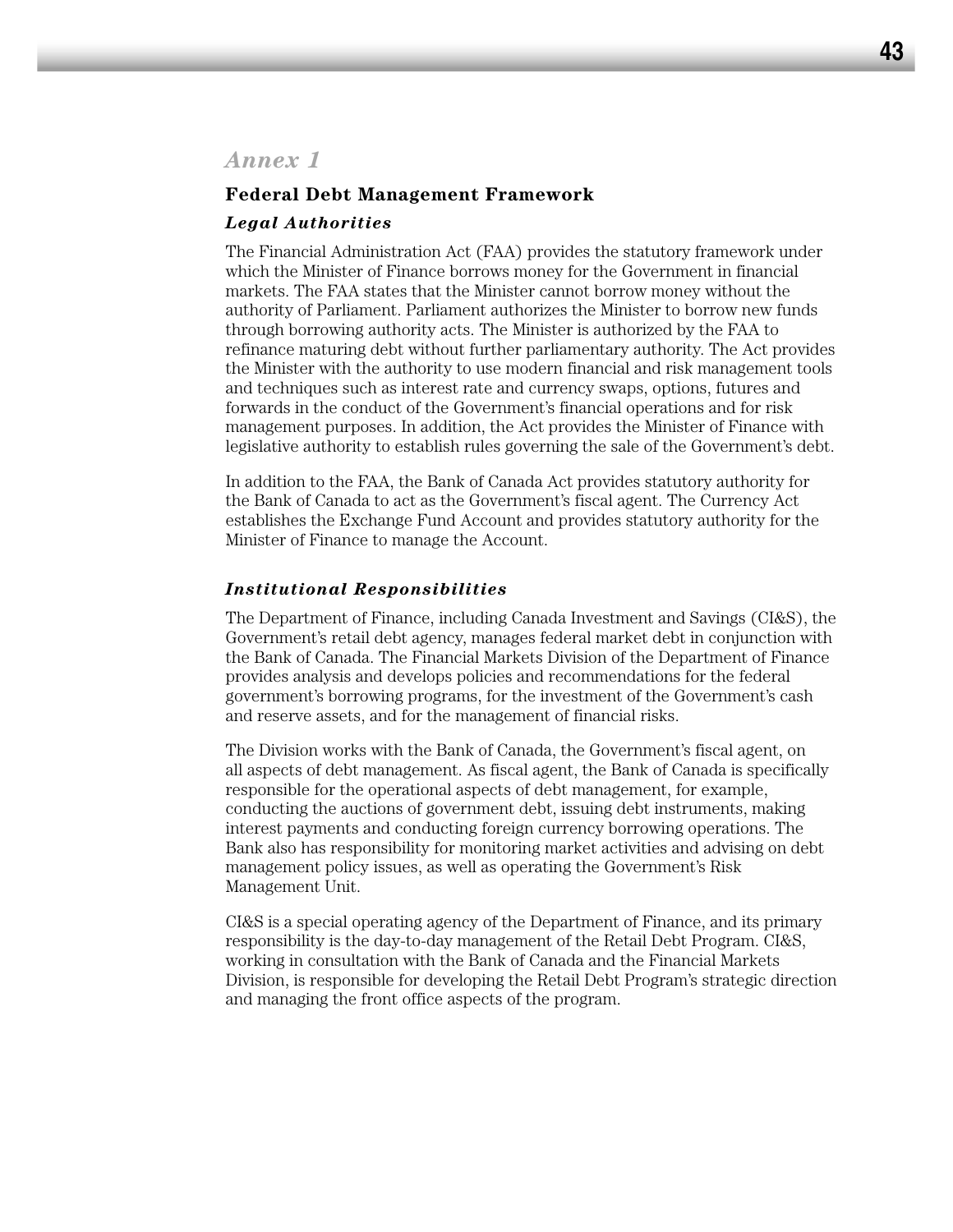#### *Domestic Debt Operations*

Domestic borrowings are done strategically, i.e. securities are issued on a regular, transparent basis to maximize investor interest and participation. Marketable bonds, real return bonds (RRBs) and Treasury bills are sold via auction, with the Bank of Canada operating as the Government's fiscal agent, to Government of Canada securities distributors and end-investors. Tenders are submitted to the Bank of Canada via the electronic auction system CARS (Communications, Auctions and Reporting System).

Bonds are auctioned on a quarterly basis in the 2-, 5- and 10-year maturities, and on a semi-annual basis in the 30-year maturity. Bonds may be either new maturities or reopenings of previously auctioned bonds. New issues are generally reopened several times in order to increase the size of the issue to the target benchmark bond size.

The bond auction calendar, setting out details of the planned quarterly issuance of marketable bonds, is published by the Bank of Canada prior to the start of each quarter. Final details, including the amounts to be auctioned, the maturity date, and the amount outstanding in the case of bond reopenings, are released one week prior to the auction.

Bond sales take place via multiple-price auctions, with the exception of RRBs, which are sold via single-price auctions. Government securities distributors and investors may submit competitive tenders or non-competitive tenders. For multiple-price auctions, competitive bids are accepted in rising order of yield (declining order of price) until the full amount of the issue being auctioned is allotted, while non-competitive bids are allotted at the average of the accepted competitive bids. For single-price auctions of RRBs, bonds are allotted at the price equivalent of the highest real yield of accepted competitive tenders, plus accrued interest and inflation adjustment.

Regular buyback operations in the 2-, 5-, 10- and 30-year maturities are held shortly after periodic corresponding bond auctions. The Bank of Canada publishes with the bond auction calendar the target amount of bonds the Government intends to buy back during the quarter. Final details of individual operations, including the target amount to be bought back and the basket of eligible bonds, are released one week prior to the auction with the release of bond auction under announcement.

Cash management buyback operations target large bonds with less than 12 months before they mature. They are held on an irregular basis to suit government cash management needs. These operations are held on Tuesday mornings before Treasury bill auctions. Details of individual operations, including the target amount to be bought back and the basket of bond targets, are announced one week in advance with a release of the Treasury bill tender announcement.

Regular buyback and cash management buyback operations are settled on a cash basis and take place via multiple-price reverse auctions. Competitive offers are accepted in decreasing order of yield (increasing order of price) until the target amount to buy back is met. The target amounts may not be purchased if the offers do not meet the Government's fair value criteria.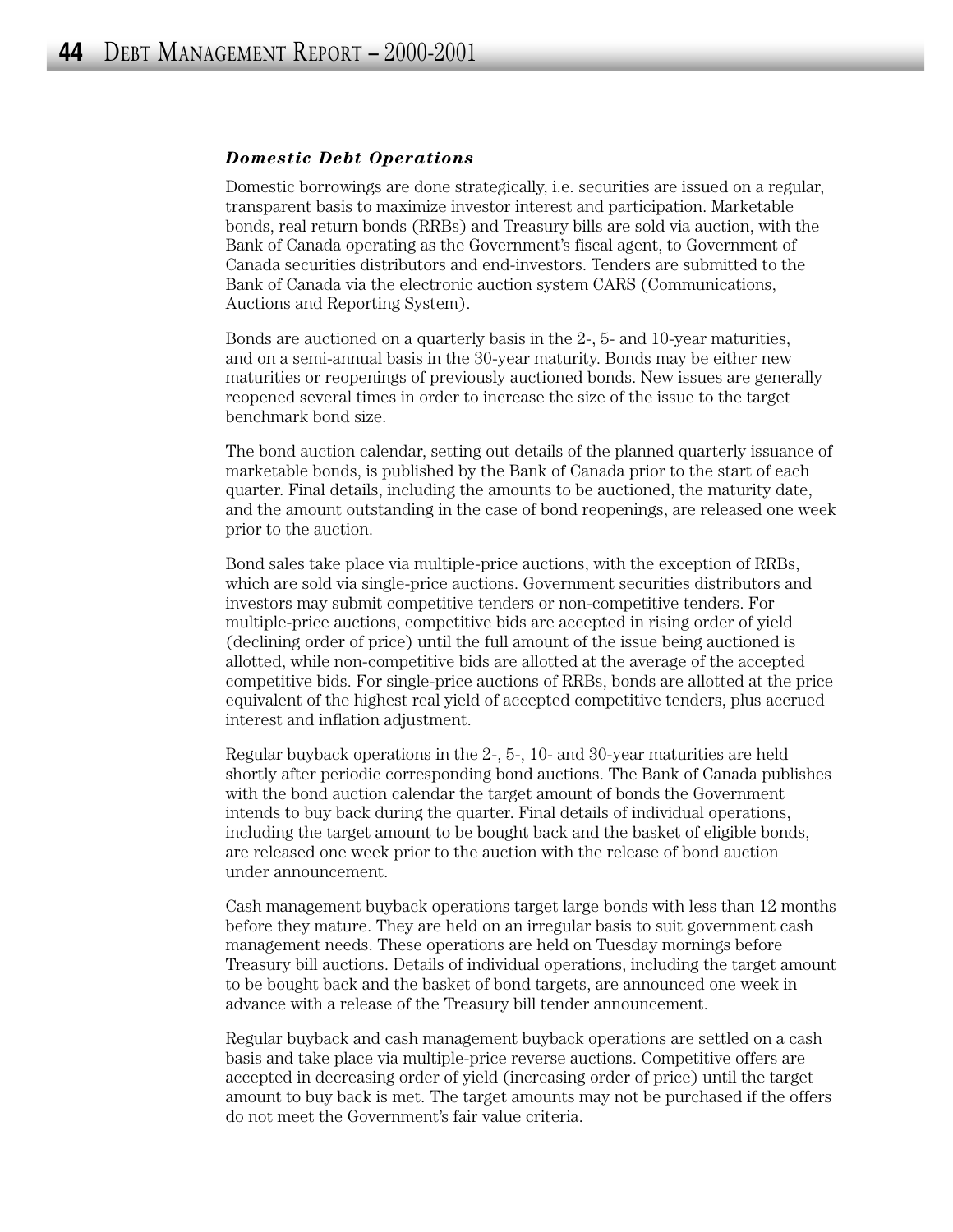Treasury bills are sold via auction on a discount basis. Those with terms to maturity of approximately 3, 6 and 12 months are currently auctioned on a biweekly basis, generally on a Tuesday for delivery Thursday. Under the biweekly issuance pattern, new 3-month Treasury bills are issued at each biweekly auction; new 6- and 12-month Treasury bills are offered in the same week and then reopened once at the next regular auction two weeks later.

The terms for auctions for Government of Canada securities, the terms of participation at auctions, and the quarterly bond auction schedule and auction results are available on the Bank of Canada's Web site at www.bankofcanada.ca.

#### *Domestic Distribution System*

The participation of distributors and end-investors at Government of Canada debt auctions is governed by a set of auction rules and terms of participation introduced in October 1998.

There are 23 government securities distributors that participate in the primary distribution of bonds and Treasury bills. All must be either members or affiliate members of the Investment Dealers Association of Canada (IDA) and have their core trading and sales operation for Government of Canada securities in Canada.

Under the auction rules and terms for participants, there are specific bidding limits that apply to government securities distributors and end-investors at Treasury bill and bond auctions. The limits vary by distributor based on the firms' relative market activity in the primary and secondary market for the securities. Separate bidding limits apply for Treasury bill and bond auctions. All government securities distributors also have ongoing reporting responsibilities to provide the Bank of Canada with market information involving Government of Canada securities. In addition, all bidders at auction of Government of Canada securities, including customers, must abide by IDA Policy No. 5 governing standards for trading of debt securities in Canada.

Government securities distributors that maintain a certain threshold of activity in the primary and secondary market for Government of Canada securities become primary dealers, and form part of the core group of distributors of Government of Canada securities. The primary dealer classification can be attained in either Treasury bills or marketable bonds, or both. Primary dealers assume a number of responsibilities with respect to Government of Canada securities – they must comply with minimum bidding requirements for every auction so as to provide coverage at auctions as a group, and consistently make two-sided markets to a broad customer base.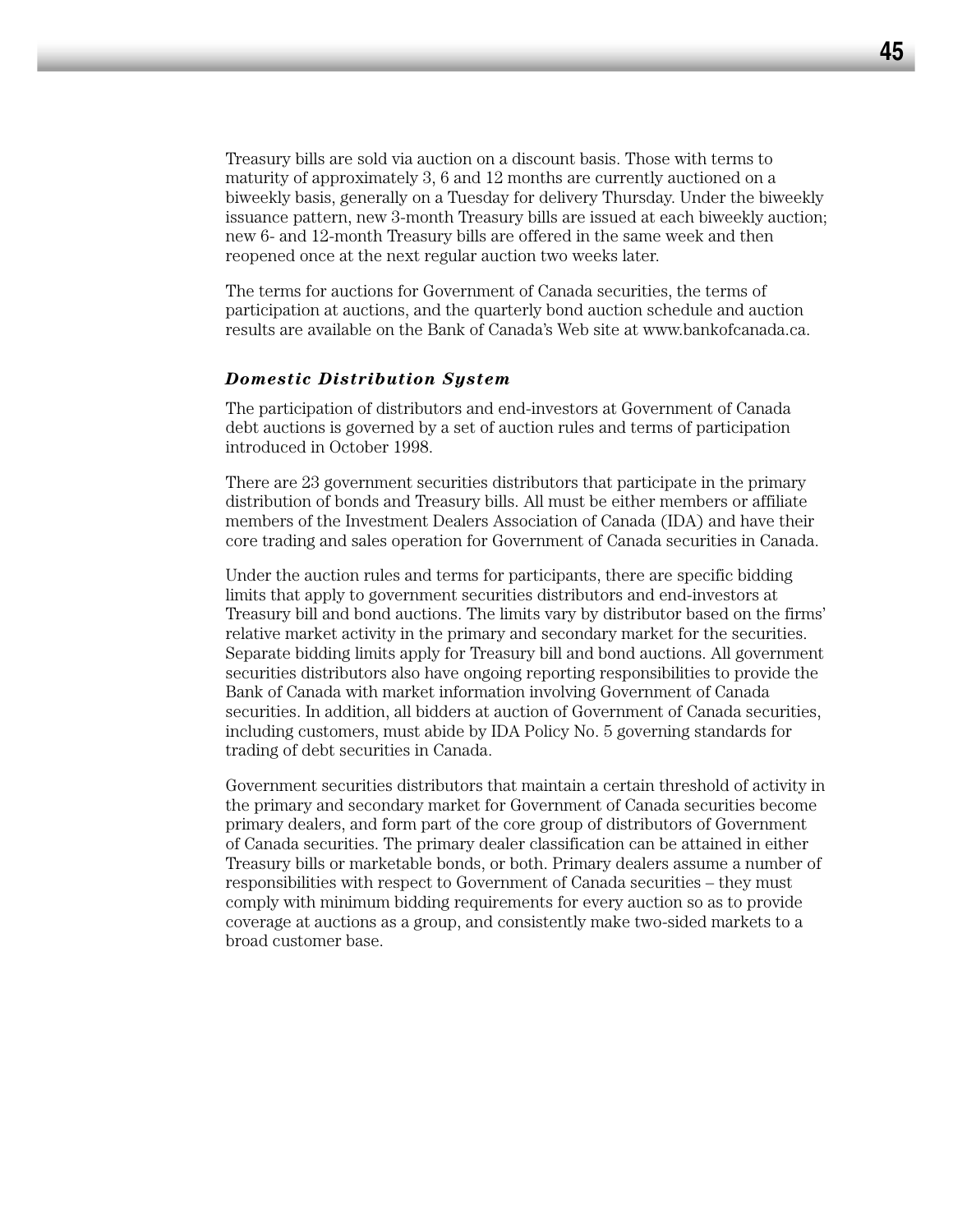# *Foreign Debt Operations*

Foreign currency debt is made up of a short-term US-dollar commercial paper program (Canada Bills), two medium-term note programs (Canada Notes and Euro Medium-Term Notes) and large public bond issues. These securities are issued on an opportunistic basis when required and when market conditions are favourable. The Government also obtains foreign-denominated funding through purchases of US dollars in the spot foreign exchange market and through crosscurrency swaps of domestic obligations.

## *Retail Debt Operations*

The Government sells Canada Savings Bonds (CSBs) and Canada Premium Bonds (CPBs), referred to as non-marketable savings instruments, to individuals, or "retail" investors who are Canadian residents.

Two principal channels are used for sales of CSBs and CPBs: the Payroll Savings Program and financial institutions. The Payroll Savings Program allows employees of employers sponsoring the program to purchase CSBs during the sales campaign through payroll deductions.

During the six-month sales period (October-March) Canadians can also purchase CSBs and CPBs wherever they bank or invest, including banks and trust companies, investment dealers, savings and loan companies and credit unions. Additionally, Canadians, on a pilot basis, can purchase CSBs and CPBs directly from the Government by telephone.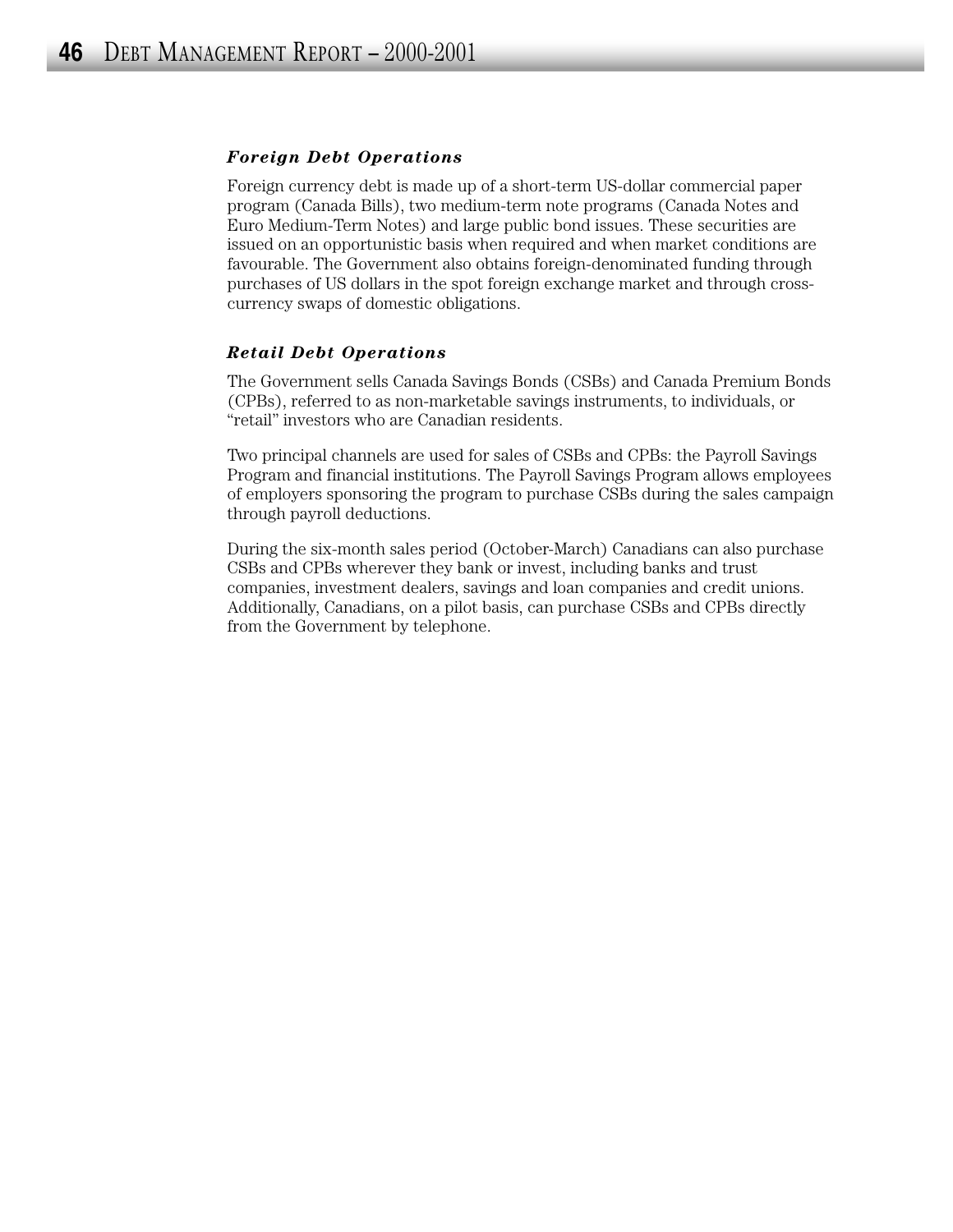# **Government of Canada Market Debt Instruments** *Fixed-Coupon Marketable Bonds*

Effective October 1995 Government of Canada marketable bonds are issued in global certificate form only whereby a global certificate for the full amount of the bonds is issued in fully registered form in the name of CDS & Co., a nominee of the Canadian Depository for Securities Limited (CDS). The bonds must be purchased, transferred or sold, directly or indirectly, through a participant of the Debt Clearing Service, which is operated by CDS, and only in integral multiples of \$1,000 (face value). Prior to December 1993 Government of Canada bonds were issued in coupon-bearer and fully registered form, and were available in denominations ranging from \$1,000 to \$1,000,000. Between December 1993 and September 1995 Government of Canada bonds were issued only in fully registered form. All Canadian-dollar marketable bonds are non-callable and pay a fixed rate of interest semi-annually.

# *Treasury Bills*

Effective November 1995 all new issues of Treasury bills are issued is global certificate form only whereby a global certificate for the full amount of the Treasury bill is issued in fully registered form in the name of CDS & Co., a nominee of the CDS. Treasury bills must be purchased, transferred or sold, directly or indirectly, through a participant of the Debt Clearing Service, which is operated by CDS, and only in integral multiples of \$1,000 (face value). Prior to November 1995 Treasury bills were issued in bearer form and were available in denominations ranging from \$1,000 to \$1,000,000.

The Government of Canada also periodically issues cash management bills (CMBs). CMBs are Treasury bills with maturities of less than three months (they can be as short as one day) used as a source of short-term financing for the Government. CMB auctions can take place on any business day, typically for next-day delivery, but on some occasions for same-day delivery.

# *Government of Canada Real Return Bonds*

Government of Canada real return bonds (RRBs) pay semi-annual interest based upon a real interest rate. Unlike standard fixed-coupon marketable bonds, interest payments on RRBs are adjusted for changes in the consumer price index (CPI). The CPI, for the purposes of RRBs, is the all-items CPI for Canada, not seasonally adjusted, published monthly by Statistics Canada. The semi-annual nominal coupon payments are calculated as follows:

coupon payment<sub>i</sub> = real coupon rate/2 x (principal + inflation compensation<sub>i</sub>) where inflation compensation<sub>i</sub> = ((principal x reference  $\text{CPI}_{\text{i}}\text{/reference } \text{CPI}_{\text{base}}$ ) – principal).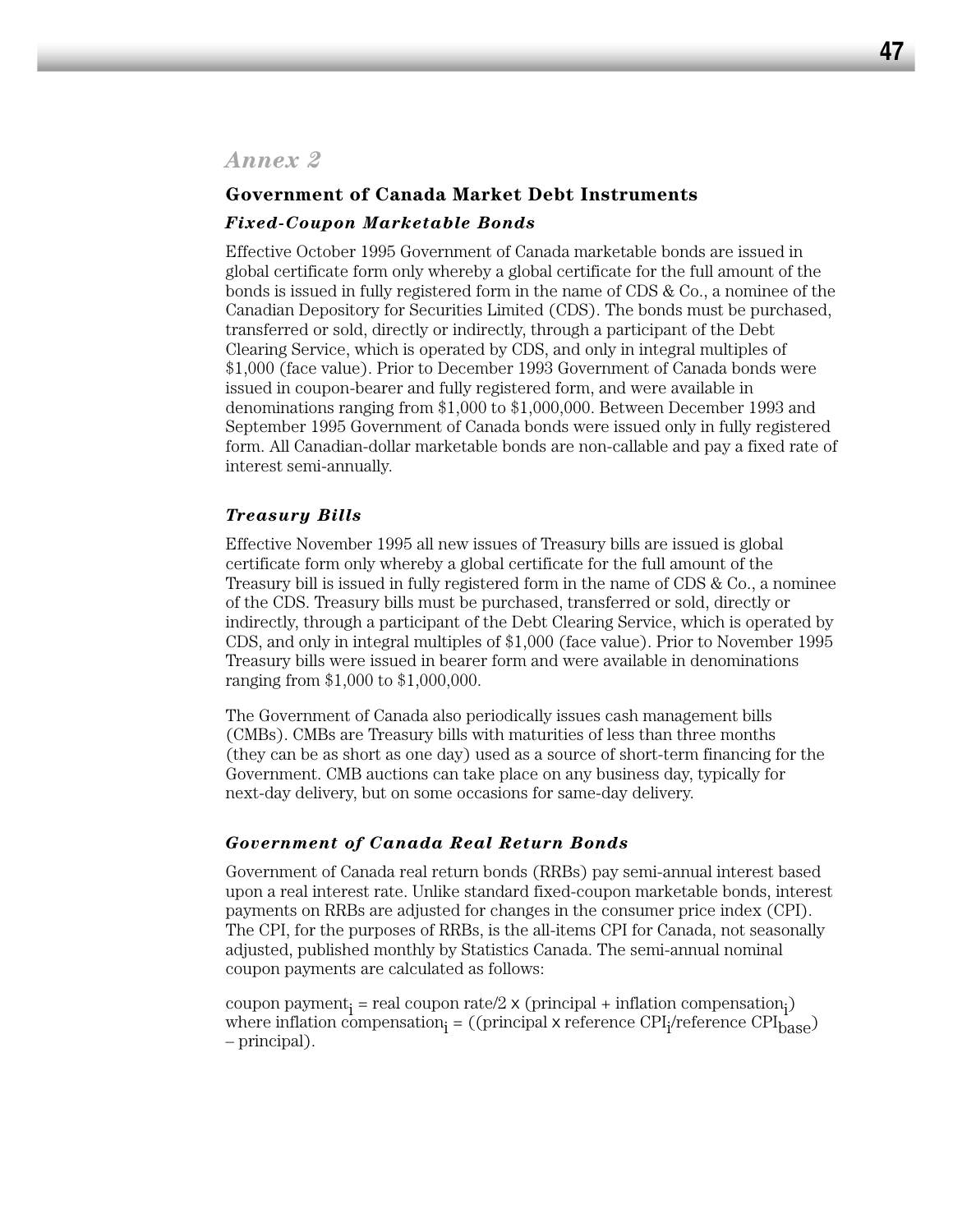Reference CPI for the first day of any calendar month is the CPI for the third preceding calendar month. The reference CPI for any other day in a month is calculated by linear interpolation between the reference CPI applicable to the first day of the month in which such day falls and the reference CPI applicable to the first day of the month immediately following. The reference CPI<sub>base</sub> for a series of bonds is the reference  $\text{CPI}_i$  applicable to the original issue date for the series.

At maturity bondholders will receive, in addition to a coupon interest payment, a final payment equal to the sum of the principal amount and the inflation compensation accrued from the original issue date, i.e. final payment = principal + ((principal x reference  $\text{CPI}_{\text{matrix}}/\text{reference } \text{CPI}_{\text{base}}$ ) – principal).

These bonds must be purchased, transferred or sold, directly or indirectly, through a participant of the Debt Clearing Service and only in integral multiples of \$1,000 (face value).

# *Canada Savings Bonds*

Canada Savings Bonds (CSBs) are offered for sale by most financial institutions in Canada. In addition, a significant number of organizations sponsor the Payroll Savings Program, thus allowing many Canadians to purchase CSBs through payroll deductions.

Except in certain specific circumstances, CSBs can be registered only in the name of residents of Canada. They are available in both regular interest and compound interest forms. For those CSBs which are certificated, denominations range from \$100 (\$300 for a regular interest bond) to \$10,000. All CSBs are non-callable and, except in certain limited circumstances, non-transferable.

CSBs provide minimum guaranteed annual interest rates. The minimum guaranteed annual interest rate will be increased if market conditions warrant, but the bondholder will not earn less than the rate announced for that series for the posted period. CSBs are cashable at any time and, after the first three months, pay interest up to the end of the month prior to encashment. Principal and interest are fully backed by the Government of Canada.

#### *Canada Premium Bonds*

The Canada Premium Bond (CPB) was introduced by the Government of Canada in 1998. Like CSBs, CPBs are offered for sale at most financial institutions in Canada.

CPBs offer a higher rate of interest at the time of issue compared to the CSB on sale at the same time, and are redeemable once a year on the anniversary date of the issue and during the 30 days thereafter without penalty. Once an issue date has passed, the announced interest rates for the posted period will not be changed. CPBs are available in both regular interest and compound interest forms. The compound interest bond is available for as little as \$100 while the regular interest bond is available starting from \$300. Principal and interest are fully backed by the Government of Canada and this bond is non-callable.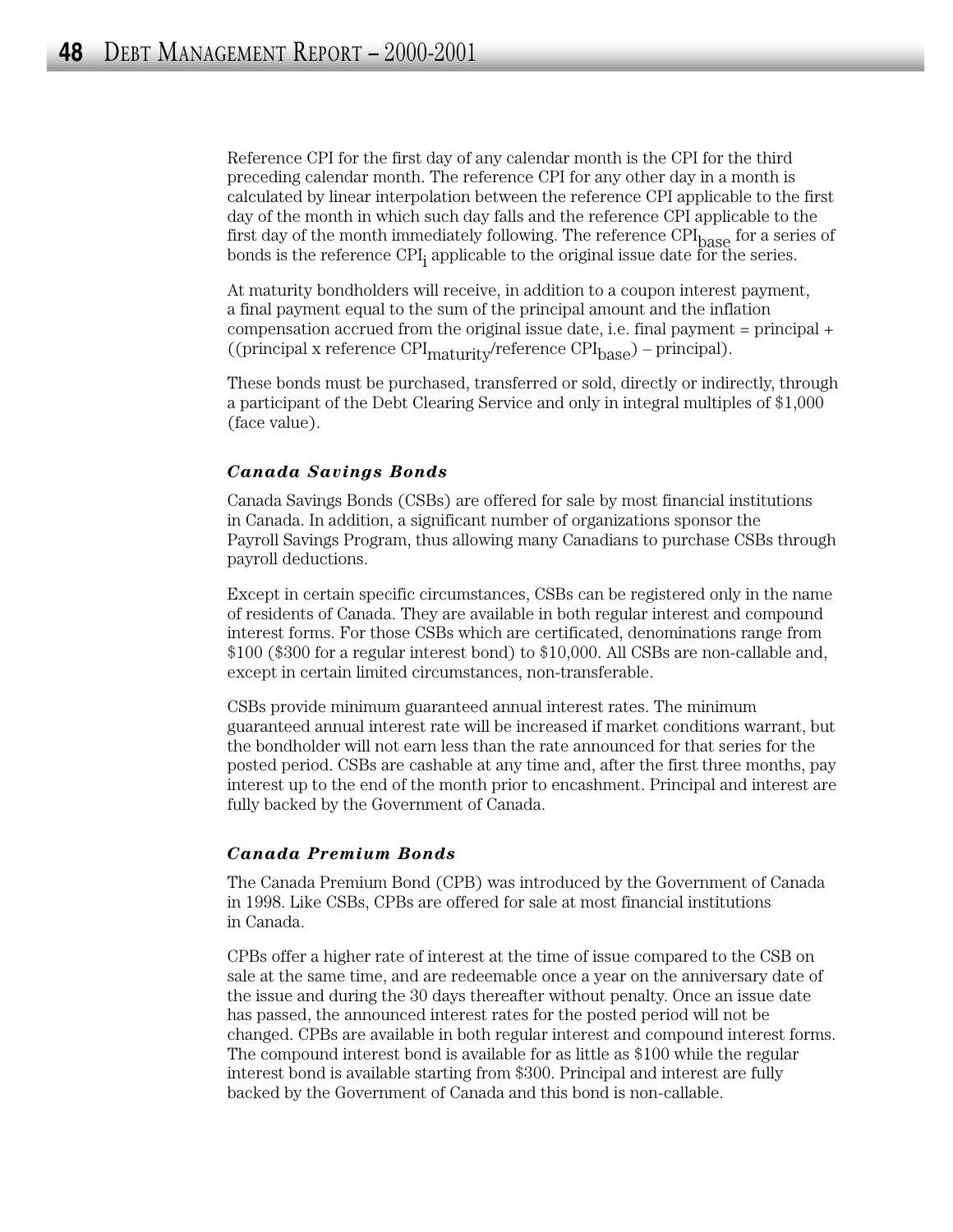#### *Canada Bills*

Canada Bills are promissory notes denominated in US dollars and issued only in book-entry form. They mature not more than 270 days from their date of issue, and are discount obligations with a minimum order size of US\$1,000,000 and a minimum denomination of US\$1,000. Delivery and payment for Canada Bills occur in same-day funds through Chase Manhattan Bank in New York City.

Primary distribution of Canada Bills occurs through five dealers: CIBC Wood Gundy Inc., Credit Suisse First Boston Corporation, Goldman, Sachs & Co., Lehman Brothers Inc. and RBC Dominion Securities Inc. Rates on Canada Bills are posted daily for terms of one to six months.

Canada Bills are issued for foreign exchange reserve funding purposes only.

#### *Canada Notes*

Canada Notes are promissory notes usually denominated in US dollars and available in book-entry form. They are issued in denominations of US\$1,000 and integral multiples thereof. At present the aggregate principal amount outstanding issued under the program is limited to US\$10.0 billion. Notes can be issued for terms of nine months or longer, and can be issued at a fixed or a floating rate.

The interest rate or interest rate formula, issue price, stated maturity, redemption or repayment provisions, and any other terms are established by the Government of Canada at the time of issuance of the notes and will be indicated in the Pricing Supplement. Delivery and payment for Canada Notes occur through the Bank of New York.

The notes are offered on a continual basis by the Government through five dealers: Credit Suisse First Boston Corporation, Goldman, Sachs & Co., Lehman Brothers Inc., Nesbitt Burns Securities Inc. and Scotia Capital Markets (USA) Inc. The Government may also sell notes to other dealers or directly to investors.

Canada Notes are issued for foreign exchange reserve funding purposes only.

#### *Euro Medium-Term Notes*

Euro Medium-Term Notes (EMTNs) are medium-term notes issued outside the United States and Canada. Government of Canada EMTNs are sold either by dealers in the dealer group, or by dealers who are not in the dealer group but who are acting as the Government's agent for the particular transaction (called reverse inquiry). EMTNs are sold on a bought-deal basis (i.e. the dealer purchasing EMTNs is responsible for the sale of the notes) and on an intermittent basis.

The Arranger for the EMTN program is Morgan Stanley Dean Witter. The London-based dealer group includes CIBC World Markets plc, Goldman Sachs International, J.P. Morgan Securities Ltd., Nomura International, TD Securities, Deutsche Bank, Merrill Lynch International, Morgan Stanley Dean Witter, RBC Dominion Securities and Warburg Dillon Read.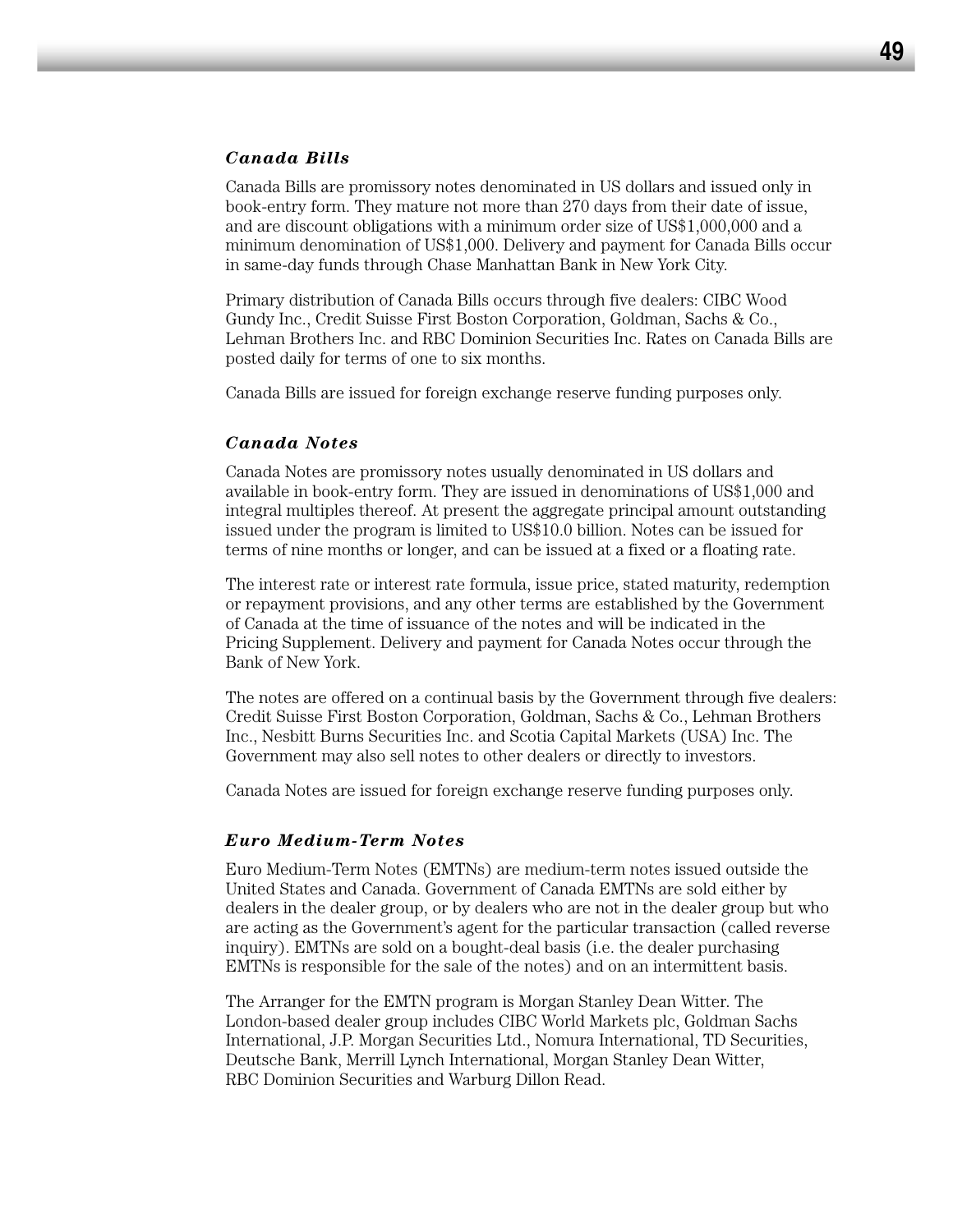The EMTN program further diversifies the sources of cost-effective funding for the foreign exchange reserves. Notes issued under this program can be denominated in a range of currencies and structured to meet investor demand.

EMTNs are issued for foreign exchange reserve funding purposes only.

# *Cross-Currency Swaps*

A cross-currency swap is an agreement that exchanges one type of return for another (e.g. a fixed for a floating rate of interest) and the principal amount for the term of the swap. Cross-currency swaps of domestic obligations are a costeffective alternative to foreign-currency-denominated bond issues as a means of meeting the Government's targets for longer-term foreign currency funding.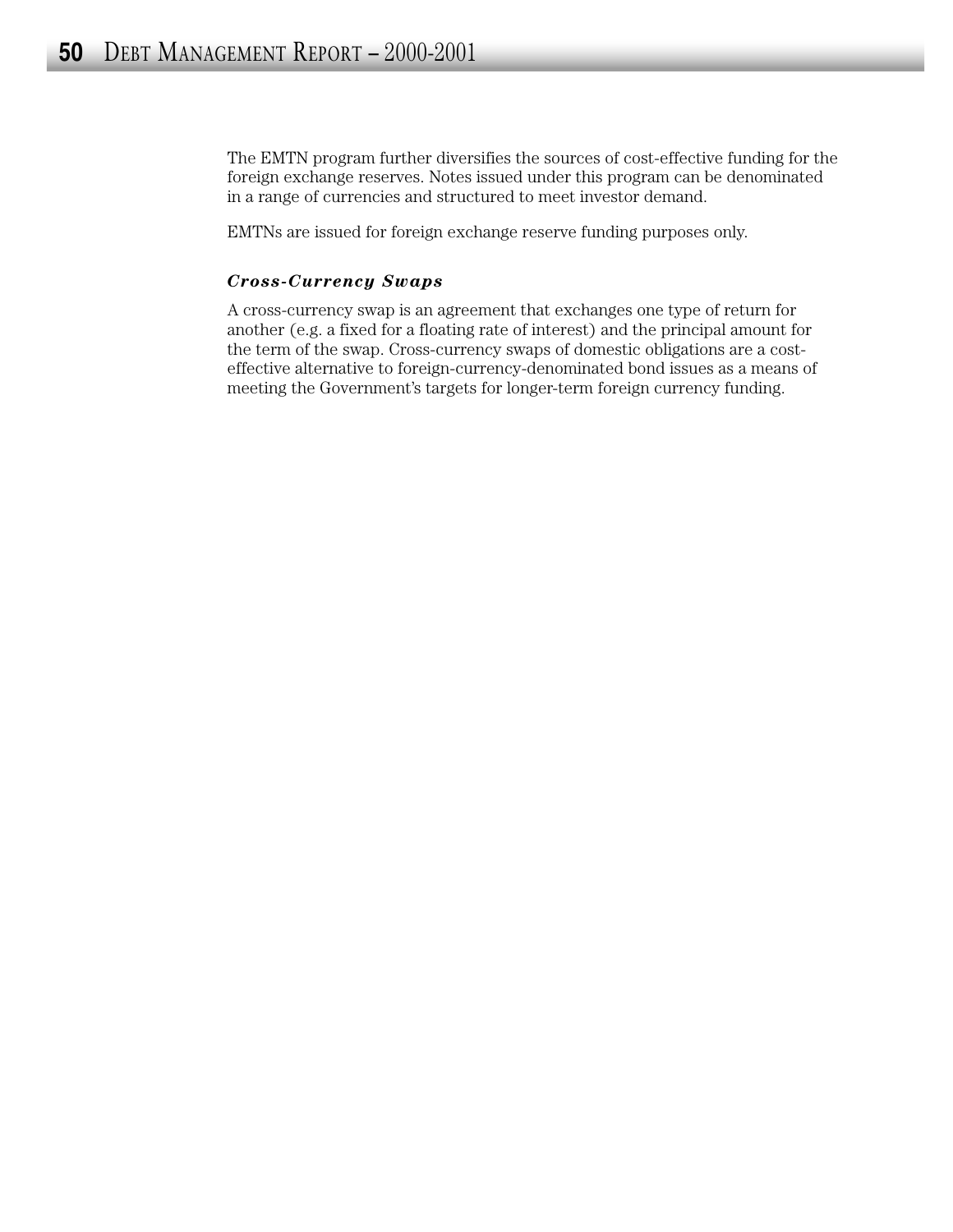# *Annex 3*

## **Glossary**

**benchmark bond:** Specific issue outstanding within each class of maturities. It is considered by the market to be the standard against which all other bonds issued in that class are evaluated.

**bid:** Price a buyer is willing to pay.

**bid-offer spread:** The difference between bid and offer prices. It is typically measured in basis points (hundredths of a per cent).

**budgetary surplus:** Occurs when government annual revenues exceed annual budgetary expenditures. A deficit is the shortfall between government revenues and budgetary spending.

**Exchange Fund Account:** A fund maintained by the Government of Canada for the purpose of promoting order and stability of the Canadian dollar in the foreign exchange market. This function is fulfilled by purchasing foreign exchange (selling Canadian dollars) when there is upward pressure on the value of the Canadian dollar and selling foreign exchange (buying Canadian dollars) when there is downward pressure on the currency.

**financial requirements/source:** Measures the difference between the cash coming in to the Government and the cash going out. In the case of a financial requirement, it is the amount of new borrowing required from outside lenders to meet the Government's financing needs in any given year.

**foreign exchange reserves:** Stocks of foreign exchange assets (e.g. interestearning bonds) held by sovereign states to support the value of the domestic currency. Canada's foreign exchange reserves are held in a special account called the Exchange Fund Account.

**gross public debt:** Total amount the Government owes. It consists of both market debt in the form of outstanding securities, such as Treasury bills and Canada Savings Bonds, and internal debt owed mainly to the superannuation fund for government employees and other current liabilities.

**interest-bearing debt:** Consists of unmatured debt, or market debt, and the Government's liabilities to internally held accounts such as federal employees' pension plans.

**market debt:** For debt management purposes, market debt is defined as the portion of debt that is funded in the public markets, and consists of marketable bonds, Treasury bills, retail debt (e.g. Canada Savings Bonds), foreign-currency-denominated bonds and bills, as well as bonds issued to the Canada Pension Plan.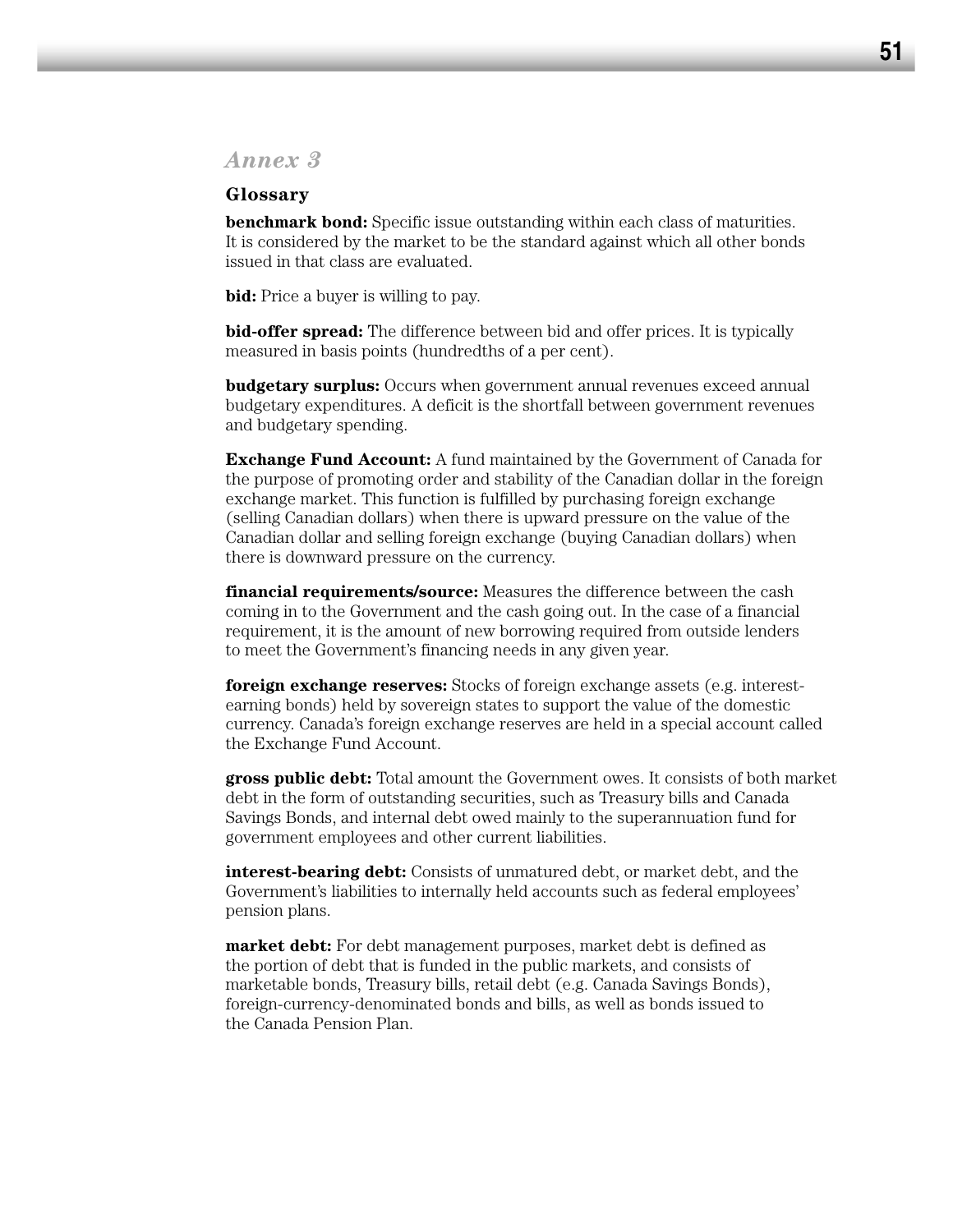**marketable debt:** Market debt that is issued by the Government of Canada and sold via public tender or syndication. These issues can be traded between investors while outstanding.

**net public debt:** Consists of gross public debt net of financial assets.

**non-market debt:** Consists of the Government's internal debt, which is, for the most part, federal public sector pension liabilities and the Government's current liabilities (such as accounts payable, accrued liabilities, interest and payment of matured debt).

**non-marketable debt:** Market debt that is not tradable and that is issued to retail investors (Canada Savings Bonds and Canada Premium Bonds).

**offer:** Price at which a seller is willing to sell.

**term structure of interest rates:** The levels of interest rates from short- to long-term maturities.

**turnover ratio:** Volume of securities traded as a percentage of securities outstanding.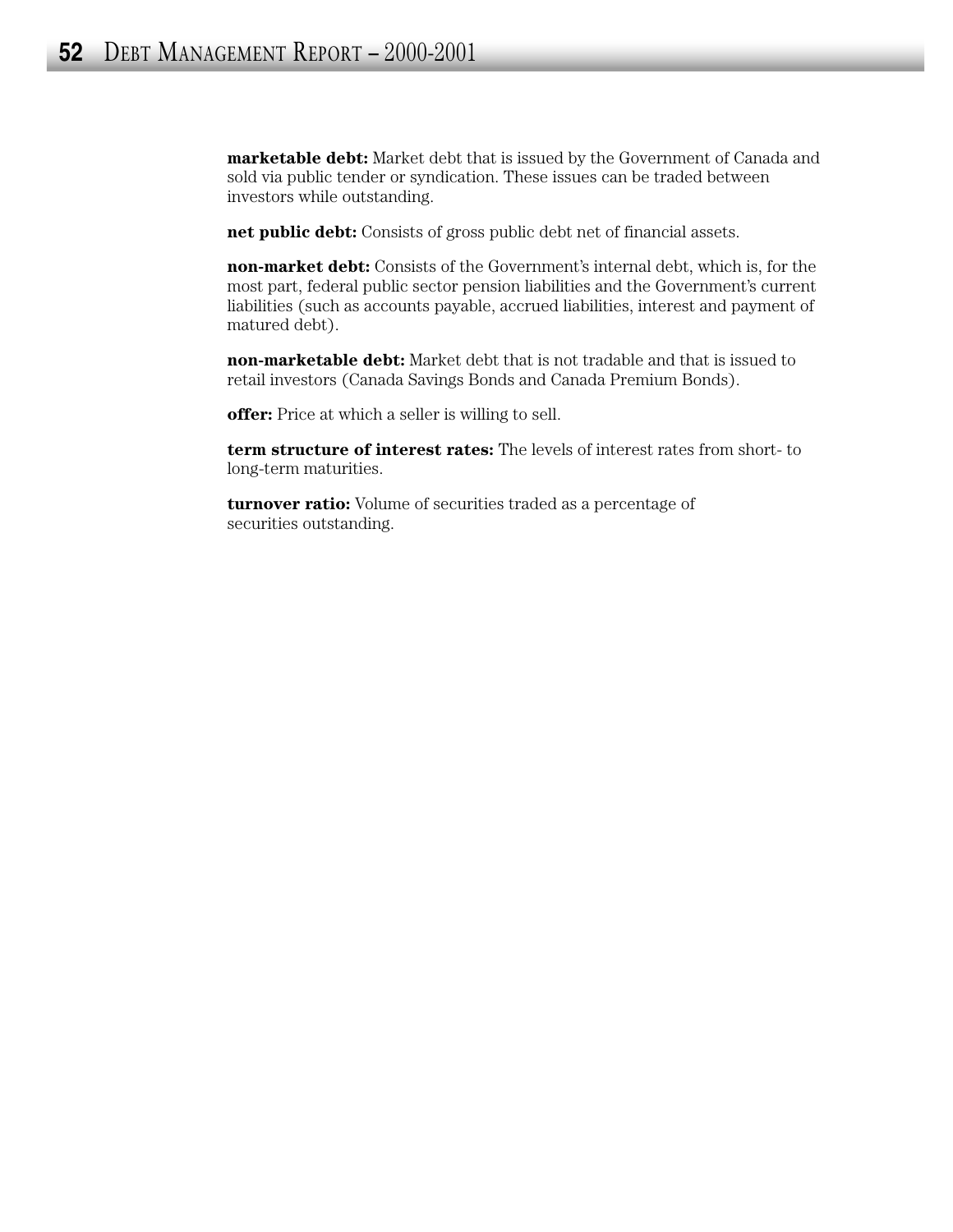# *Reference Tables*

|               | I Gross Public Debt, Outstanding Market Debt and Debt Charges                                                                                               | 55 |
|---------------|-------------------------------------------------------------------------------------------------------------------------------------------------------------|----|
| $\mathbf{I}$  | Government of Canada Outstanding Market Debt                                                                                                                | 56 |
| Ш             | Average Weekly Domestic Market Trading in Government of Canada                                                                                              | 57 |
| $\mathbf{IV}$ | Distribution of Domestic Holdings of Government of Canada Securities.                                                                                       | 58 |
| V             | Non-Resident (Direct) Holdings of Government of Canada Debt                                                                                                 | 64 |
| VI            |                                                                                                                                                             | 65 |
| VII           |                                                                                                                                                             | 66 |
| VIII          | Fiscal 2000-01 Canadian-Dollar Marketable Bond Program                                                                                                      | 67 |
| IX            |                                                                                                                                                             | 68 |
| X             | Outstanding Government of Canada Canadian-Dollar Marketable Bonds                                                                                           | 69 |
| XI            | Government of Canada Swaps Outstanding as at March 31, 2001                                                                                                 | 71 |
| XII           |                                                                                                                                                             | 73 |
|               | XIII Canada Savings Bonds and Canada Premium Bonds,<br>Fiscal 1983-84 to Fiscal 2000-01 $\dots \dots \dots \dots \dots \dots \dots \dots \dots \dots \dots$ | 74 |
|               |                                                                                                                                                             |    |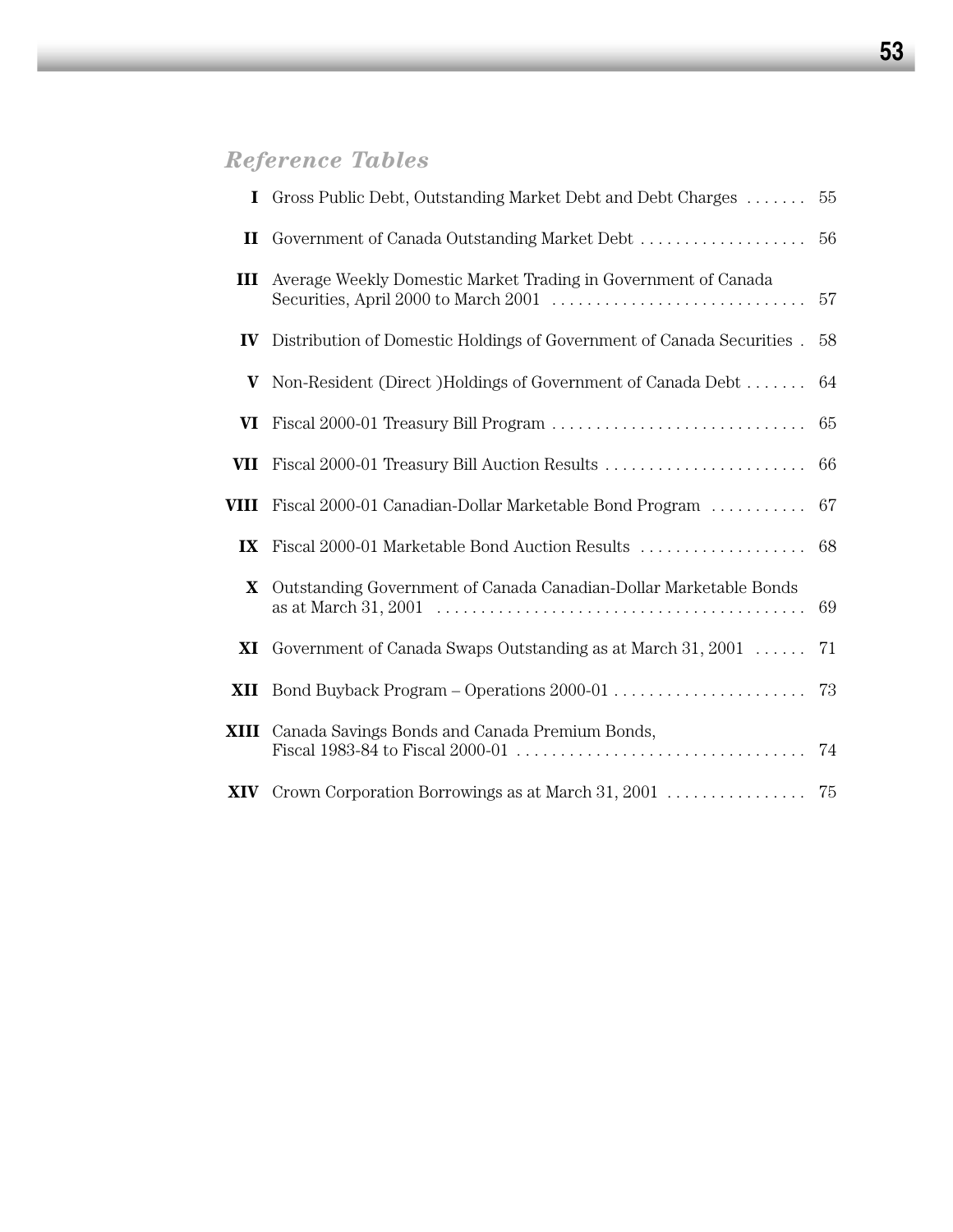| Gross Public Debt, Outstanding Market Debt and Debt Charges |                         |                       |                                               |                       |                |                         |                       |                             |
|-------------------------------------------------------------|-------------------------|-----------------------|-----------------------------------------------|-----------------------|----------------|-------------------------|-----------------------|-----------------------------|
|                                                             |                         | Gross public debt     |                                               |                       |                | Outstanding market debt |                       |                             |
| ending March 31<br>Fiscal years                             | Outstanding             | Fixed-rate<br>portion | fixed-rate<br>Average<br>portion <sup>2</sup> | Total debt<br>charges | Outstanding    | Fixed-rate<br>portion   | Total debt<br>charges | Average<br>interest<br>rate |
|                                                             | (\$ billions)           | (%)                   | 3                                             | (\$ billions)         | (\$ billions)  | $\circledS$             | (\$ billions)         | $\circledast$               |
| 985-86                                                      | 274.8                   |                       |                                               | 25.4                  | 201.2          | 36.7                    | 20.7                  | 0.66                        |
| 18-986                                                      |                         | 51.9<br>50.9          |                                               | 26.7                  | 228.6          | 36.9                    | 21.5                  | 9.34                        |
| 1987-88                                                     | 308.9<br>340.1<br>371.5 | 51.2                  |                                               | 29.0                  | 250.8          | 38.2                    | 23.1                  | 0.61                        |
| 088-89                                                      |                         | 49.6                  |                                               | 33.2                  | 276.3          | 37.2                    | 26.5                  | 10.82                       |
| 06-686                                                      | 397.2                   | 49.9                  |                                               | 38.8                  | 294.6          | 38.1                    | 31.4                  | 11.20                       |
| 1990-91                                                     | 433.3<br>467.4          | 50.4<br>50.7          |                                               | 42.6                  | 323.9          | 38.5                    | 34.3                  | 10.72                       |
| 1991-92                                                     |                         |                       |                                               | 41.2                  | 351.9          | 38.9                    | 32.4                  | 8.86                        |
| 1992-93                                                     | 503.9                   | 50.4                  |                                               | 38.8                  | 382.7          | 39.0                    |                       | 7.88                        |
| 1993-94                                                     | 546.4                   | 53.3                  |                                               | 38.0                  | 414.0<br>441.0 | 42.7                    | 29.4<br>28.0          | 6.75                        |
| 094-95                                                      |                         | 55.1                  |                                               | 42.0                  |                | 44.4                    | 31.4                  |                             |
| 1995-96                                                     | 584.8<br>624.7          | 56.9                  |                                               | 46.9                  | 469.5          | 47.9                    | 35.3                  | 7.34<br>7.34                |
| 1996-97                                                     | 640.7                   | 61.7                  |                                               | 45.0                  | 476.9          | 53.8                    | 33.0                  | 6.66                        |
| 1997-98                                                     | 638.5                   | 63.7                  |                                               | 40.9                  | 467.3          | 56.8                    | 31.0                  | 6.64                        |
| 098-99                                                      | 640.3                   | 64.5                  | 66.6                                          | 41.4                  | 460.4          | 58.5                    | 30.8                  | 6.70                        |
| 1999-00                                                     | 638.7                   | 66.5                  | 66.6                                          | 41.6                  | 456.4          | 59.1                    | 30.5                  | 6.15                        |
| 2000-01                                                     | 632.9                   | 67.8                  | 67.6                                          | 42.1                  | 446.4          | 60.5                    | 30.7                  |                             |
|                                                             |                         |                       |                                               |                       |                |                         |                       |                             |

**Reference Table I** 

Reference Table I

Note: Variances in the maturity structure of the debt will cause the fixed ratio to vary modestly on a monthly basis. Note: Variances in the maturity structure of the debt will cause the fixed ratio to vary modestly on a monthly basis. <sup>1</sup> As of March 31 and after adjusting for non-interest-bearing liabilities. Definition of fixed debt may vary slightly from year to year to accommodate changes<br>in the debt structure. As of March 31 and after adjusting for non-interest-bearing liabilities. Definition of fixed debt may vary slightly from year to year to accommodate changes in the debt structure.

<sup>2</sup> Average over the year. Comparative figures for prior years are not available. Average over the year. Comparative figures for prior years are not available.

Sources: Public Accounts of Canada, Bank of Canada Review, Department of Finance estimates. Sources: *Public Accounts of Canada, Bank of Canada Review*, Department of Finance estimates.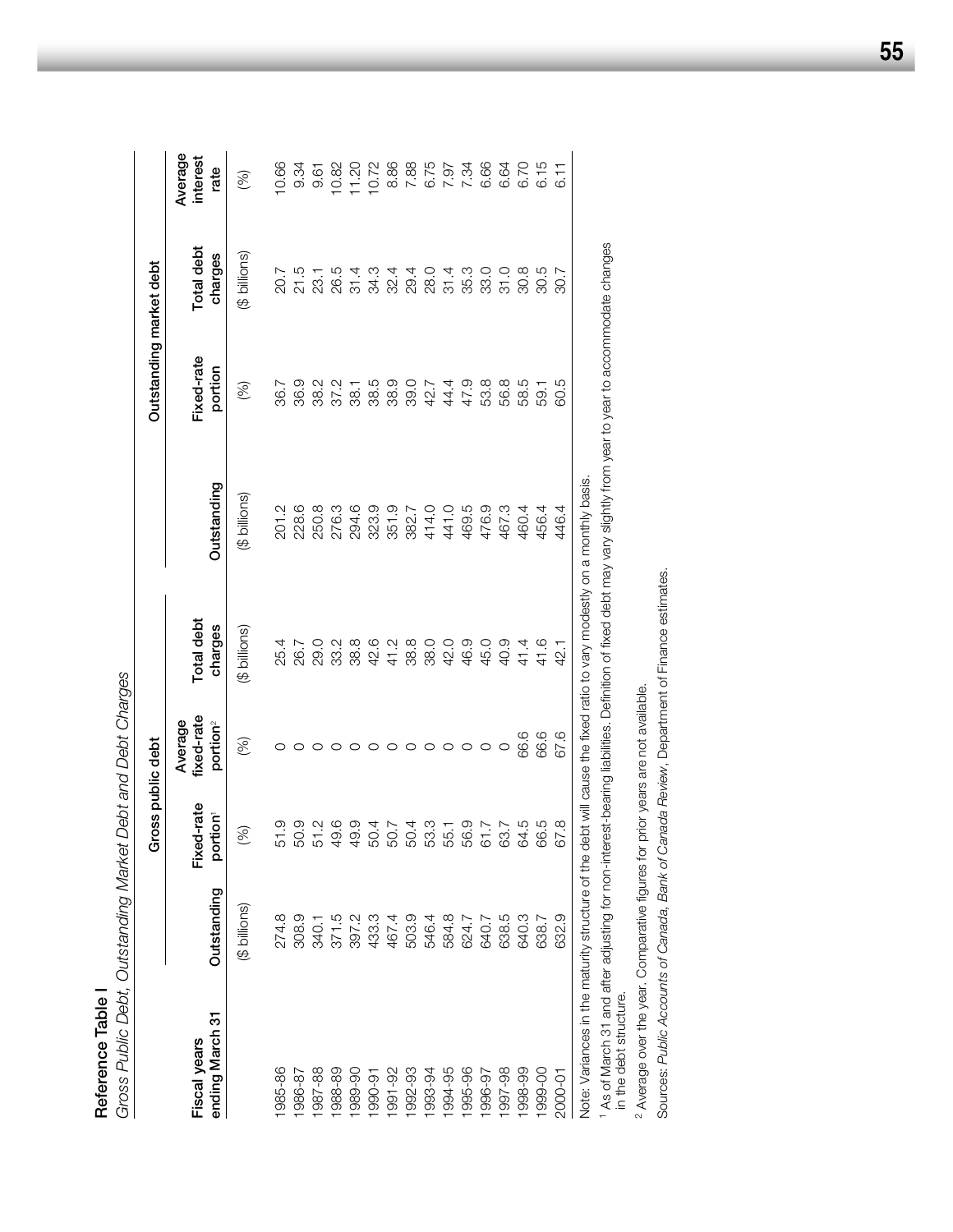|             | $\frac{1}{2}$<br>٦<br>ï<br>, thin nin<br>)<br>)<br>ļ<br>)<br>S |
|-------------|----------------------------------------------------------------|
| J<br>ٳ<br>ı | ימה הלי<br>j<br>J<br>Ï<br>הורחי המה היה ד                      |

|                                    |                   | Payable in Canadian dollars |                                                                     |                     |         |                     |                         | Payable in foreign currencies |                     |                                  |                         |                         |
|------------------------------------|-------------------|-----------------------------|---------------------------------------------------------------------|---------------------|---------|---------------------|-------------------------|-------------------------------|---------------------|----------------------------------|-------------------------|-------------------------|
| Fiscal years<br>March 31<br>ending | Treasury<br>bills | Marketable<br>bonds         | Retail<br>debt                                                      | bonds<br><b>GPP</b> | Total   | Marketable<br>bonds | Canada<br>Bills         | Canada<br>Notes <sup>1</sup>  | drawings<br>Standby | loans<br>Term                    | Total                   | market<br>Total<br>debt |
|                                    |                   |                             |                                                                     |                     |         | (C\$ millions)      |                         |                               |                     |                                  |                         |                         |
| 97-78                              | 11,295            | 21,645                      | 036<br>$\overline{\infty}$                                          |                     | 51,060  | $\frac{1}{2}$       |                         |                               | 850                 |                                  | 1,031                   | 51,664                  |
| 978-79                             | 13,535            | 26,988                      | 443                                                                 | 8                   | 60,062  | 3,319               |                         |                               | 2,782               |                                  | 7,216                   | 66,640                  |
| 979-80                             | 16,325            | 33,387                      | ,182<br>တ်ထံ့ ထံုပ်လံုတွဲ                                           | 113                 | 68,007  | 3,312               |                         |                               | 359                 | 1,115<br>1,030                   | 4,701                   | 72,021                  |
| 980-81                             | 21,770            | 40,976                      | 966                                                                 | 136                 | 78,848  | 3,236               | $\circ$                 |                               | 355                 | 1,046                            | 4,637                   | 83,138                  |
| 981-82                             | 19,375            | 43,605                      | <sup>753</sup> .                                                    | 154                 | 88,242  | 3,867               | O                       | $\circ$                       |                     | 550                              | 4,417                   | 93,167                  |
| 982-83                             | 29,125            | 48,473                      |                                                                     | $\overline{171}$    | 110,522 | 4,872               | O                       |                               |                     | 362                              | 5,234<br>5,214<br>5,053 | 116,562                 |
| 1983-84                            | 41,700            | 56,976                      | 403                                                                 | 189                 | 137,268 | 4,306               | O                       |                               | 510                 | 398                              |                         | 142,901                 |
| 884-85                             | 52,300            | 69,354                      | 167                                                                 | 205                 | 164,026 | 4,972               | O                       |                               | 1,909<br>2,233      |                                  |                         | 172,719                 |
| 985-86                             | 61,950            | 81,163                      | .607                                                                | 445                 | 188,165 | 9,331               |                         |                               |                     |                                  | 13,811                  | 201,229                 |
| 986-87                             | 76,950            | 94,520                      | ,854                                                                | 1,796               | 217,120 | 9,120               | 1,045                   |                               |                     | 1,172<br>2,247<br>2,257<br>2,257 | $12,212$<br>$11,740$    | 228,611                 |
| 1987-88                            | 81,050            | 103,899                     | 558                                                                 | 2,492               | 239,999 | 8,438               | 1,045                   |                               |                     |                                  |                         | 250,809                 |
| 988-89                             | 102,700           | 15,748                      |                                                                     |                     | 268,501 | 6,672               | 1,131                   |                               |                     | 934                              |                         | 276,301                 |
| 989-90                             | 118,550           | 127,681                     | 282'<br>202<br>982<br>2<br>4 4 4 4 4 4 9 9 9 9<br>4 4 4 5 4 9 9 9 9 | 3,005<br>3,072      | 289,510 | 4,364               | 1,446                   |                               |                     |                                  | 8,737<br>5,810          | 294,562<br>323,903      |
| 1990-91                            | 139,150           | 143,601                     |                                                                     | 3,492               | 320,025 | 3,555               | 1,008                   |                               |                     |                                  | 4,563                   |                         |
| 991-92                             | 152,300           | 58,059                      | .031                                                                |                     | 348,891 | 3,535               |                         |                               |                     | $\circ$                          |                         | 351,885                 |
| $ 992 - 93$                        | 162,050           | 178,436                     | ,884                                                                | 3,501<br>3,505      | 377,875 | 2,926               |                         |                               |                     | $\circ$                          | 3,535<br>5,478          | 382,741                 |
| 993-94                             | 166,000           | 203,373                     | ,866<br>SO                                                          | 3,497               | 403,736 | 5,019               | 2,552<br>5,649<br>9,046 |                               | O                   |                                  | 10,668                  | 413,975                 |
| 094-95                             | 164,450           | 225,513                     | ,756<br>$\overline{SO}$                                             | 3,488               | 424,207 | 7,875               |                         |                               | O                   | ○                                | 16,921                  | 440,998                 |
| 995-96                             | 166,100           | 252,411                     | $\overline{8}$                                                      |                     | 452,790 | 9,514               | 6,986                   | $\frac{0}{3}$                 | $\circ$             |                                  | 16,810                  | 469,547                 |
| 996-97                             | 135,400           | 282,059                     | $-511$<br>88                                                        | $3,478$<br>$3,468$  | 453,838 | 12,460              | 8,436                   |                               |                     |                                  | 23,017                  | 476,852                 |
| 1997-98                            | 112,300           | 293,987                     | 302<br>80                                                           | 3,456               | 440,045 | 14,590              | 9,356                   | 2,121<br>3,176                | $\circ$             |                                  | 27,122                  | 467,291                 |
| 998-99                             | 96,950            | 294,914                     | 810                                                                 | 4,063               | 424,737 | 19,655              | 10,171                  |                               | $\circ$             | $\circ$                          | 36,008                  | 460,427                 |
| 1999-00                            | 99,850            | 293,250                     | 115<br>8<br>27<br>28                                                | 3,427               | 423,642 | 21,464              | 6,008<br>7,228          | 6,182<br>5,168<br>5,695       |                     | $\circ$                          | 32,640                  | 456,406                 |
| 2000-01                            | 88,700            | 293,879                     | 457                                                                 | 3,404               | 412,440 | 20,509              |                         |                               |                     | $\circ$                          | 33,432                  | 445,724                 |
|                                    |                   |                             |                                                                     |                     |         |                     |                         |                               |                     |                                  |                         |                         |

Note: Subcategorization of Government of Canada debt is in accordance with Bank of Canada reports, which may vary slightly from Public Accounts categories<br>due to differences in dassification methods. The total outstanding due to differences in classification methods. The total outstanding market debt may not equal the sum of the parts due to slight differences between the Bank of Canada's Note: Subcategorization of Government of Canada debt is in accordance with Bank of Canada reports, which may vary slightly from Public Accounts categories and Department of Finance's numbers.

<sup>1</sup> Includes EMTNs. <sup>1</sup> Includes EMTNs.

Sources: Bank of Canada Review, Department of Finance. Sources: *Bank of Canada Review,* Department of Finance.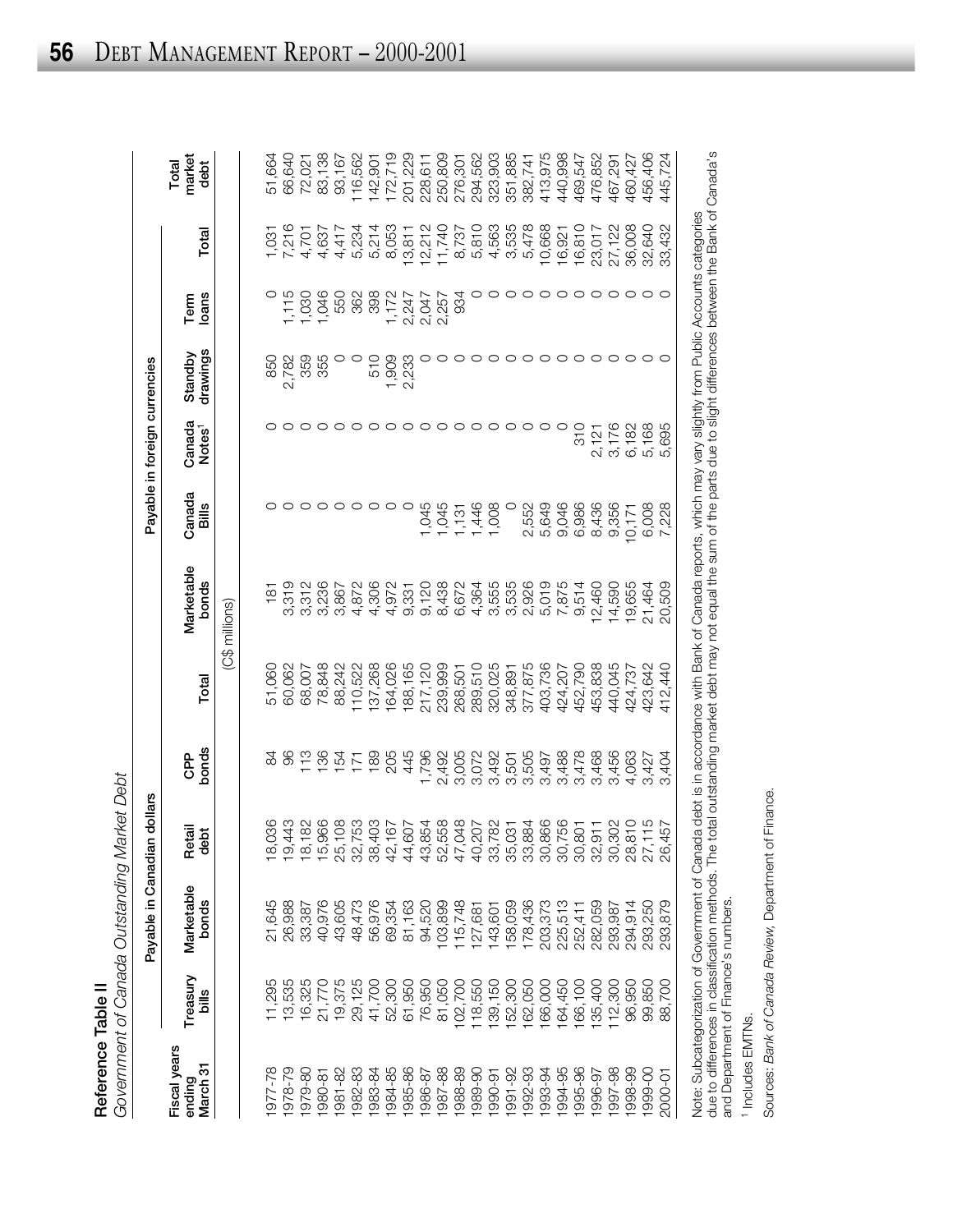| í |
|---|
|   |
|   |
|   |
|   |
|   |
|   |
|   |
|   |
|   |
|   |
|   |
|   |

| Reference Table III |                                                           | Average Weekly Domestic Market Trading in Government of Canada Securities, April 2000 to March 2001 |                  |                  |                         |                              |         |
|---------------------|-----------------------------------------------------------|-----------------------------------------------------------------------------------------------------|------------------|------------------|-------------------------|------------------------------|---------|
|                     |                                                           |                                                                                                     |                  | Marketable bonds |                         |                              |         |
|                     | Treasury bills                                            | and under<br>3 years                                                                                | 3 to 10<br>years | 10 years<br>Over | bonds<br>return<br>Real | marketable<br>bonds<br>Total | Total   |
|                     |                                                           |                                                                                                     |                  | (\$ millions)    |                         |                              |         |
| April 2000          | 24,040                                                    | 20,818                                                                                              | 28,414           | 10,469           | 133                     | 59,834                       | 83,874  |
| May 2000            | 22,164                                                    | 20,815                                                                                              | 28,243           | 9,279            | 317                     | 58,654                       | 80,818  |
| June 2000           | 22,283                                                    | 26,054                                                                                              | 34,561           | 8,010            | 164                     | 68,789                       | 91,072  |
| July 2000           | 18,019                                                    | 21,866                                                                                              | 29,557           | 5,486            | 223                     | 57,132                       | 75,151  |
| August 2000         | 18,091                                                    | 22,424                                                                                              | 29,932           | 6,042            | 106                     | 58,504                       | 76,595  |
| September 2000      | 20,040                                                    | 33,329                                                                                              | 31,958           | 8,542            | <b>240</b>              | 74,069                       | 94,109  |
| October 2000        | 17,699                                                    | 23,674                                                                                              | 27,865           | 9,589            | 721                     | 61,849                       | 79,548  |
| November 2000       | 17,730                                                    | 25,885                                                                                              | 27,710           | 7,853            | 198                     | 61,646                       | 79,376  |
| December 2000       | 20,066                                                    | 21,515                                                                                              | 26,933           | 9,976            | 214                     | 58,638                       | 78,704  |
| January 2001        | 17,006                                                    | 32,129                                                                                              | 32,658           | 9,787            | 187                     | 74,761                       | 91,767  |
| February 2001       | 20,381                                                    | 33,250                                                                                              | 32,399           | 8,250            | 257                     | 74,156                       | 94,537  |
| March 2001          | 23,401                                                    | 39,957                                                                                              | 35,199           | 8,954            | 180                     | 84,290                       | 107,691 |
|                     | Source: Bank of Canada, Banking and Financial Statistics. |                                                                                                     |                  |                  |                         |                              |         |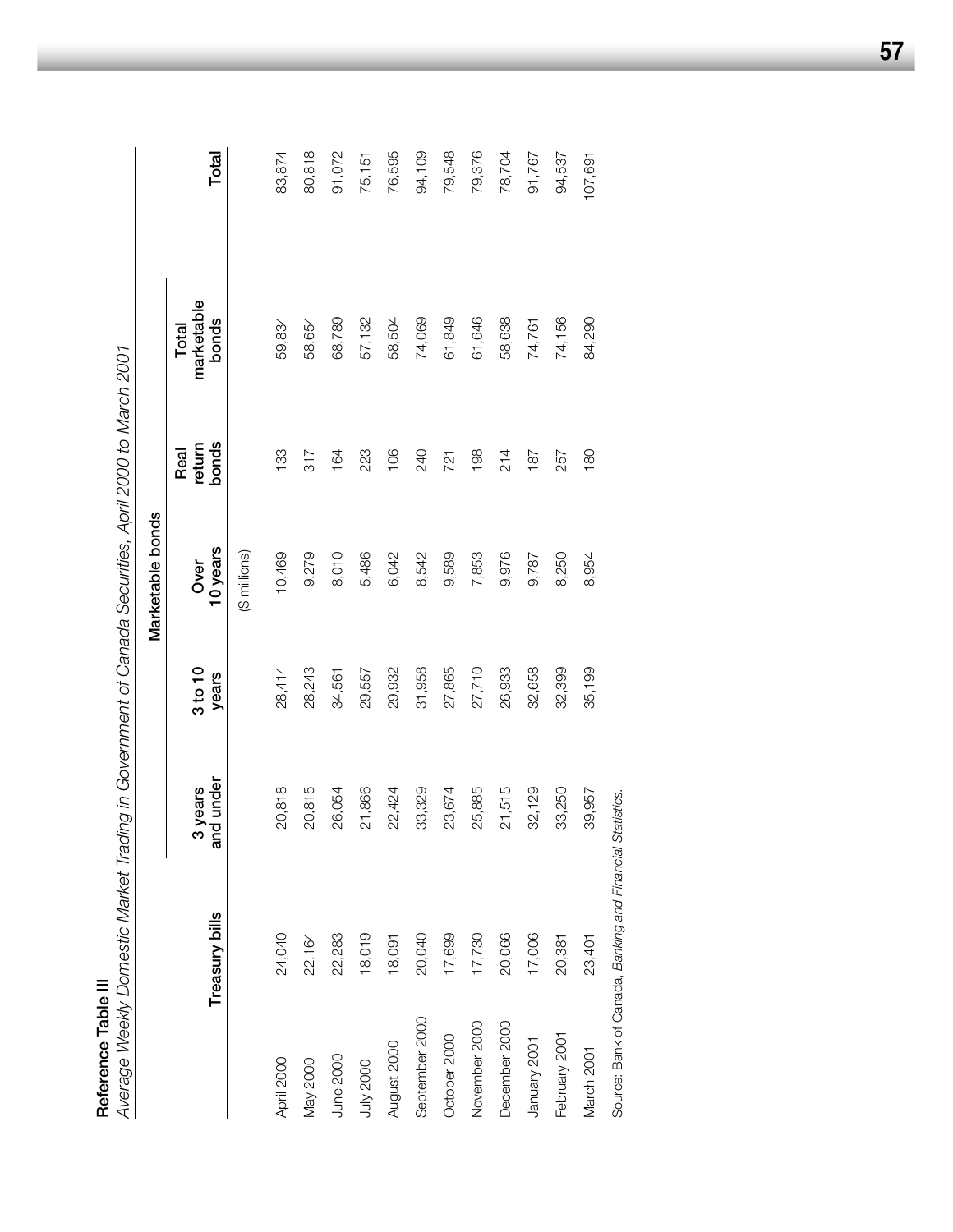| t |
|---|
| ľ |
|   |
|   |
| L |
|   |
|   |
|   |
|   |
|   |
|   |
|   |
|   |
|   |
|   |
|   |

**Reference Table IV**<br>*Distribution of Domestic Holdings of Government of Canada Securities<br>PART A – Treasurv Bills. Canada Bills. Bonds.<sup>1</sup> Canada Savings Bonds* Distribution of Domestic Holdings of Government of Canada Securities

Total<sup>5</sup>  $101,518$ 348,633 47,914 62,710 72,522 83,305 126,446 147,949 185,356 207,250 223,095 245,475 266,628 353,987 349,294 **Year end businesses corporations Canada banks banks**2 **funds institutions**3 **government**4 **Total**5 40,390 56,053 285,815 354,346 090,042 17,932 2,273 2,274 2,274 2,275 8,090 8,090 8,090 8,090 8,090 8,090 8,090 8,090 8,090 8,090 8,090 9,000 1978 20,277 20,277 20,277 20,270 20,200 30,200 20,270 1,000 30,200 20,271 1,000 30 2,271 3,271 20,271 20,271 3 1978 22,740 403 12,001 9,896 1,537 3,738 4,017 1,721 56,053 1979 23,143 374 13,656 10,156 1,684 6,716 4,103 2,878 62,710 1981 33,125 520 17,100 10,003 2,452 10,569 5,342 4,194 83,305 1982 42,320 2,267 15,428 11,233 3,288 13,151 9,177 4,654 101,518 1983 50,306 5,502 16,859 15,107 5,551 17,816 9,984 5,321 126,446 1984 60,748 6,783 17,184 15,164 4,887 24,039 11,978 7,166 147,949 174,551 1986 71,073 6,259 18,374 17,779 7,277 34,887 18,414 11,293 185,356 1987 83,711 8,591 20,201 16,012 6,400 38,870 19,547 13,918 207,250 1988 86,574 8,634 20,606 21,115 7,492 42,460 19,028 17,186 223,095 234,569 699,1989 81,140 23,950,023 23,023,044 48,030,02 23,01,17,023,041,17,023,040 234,569,030,030,030,030, 1990 80,060 11,797 20,325 24,224 10,460 52,984 26,051 19,574 245,475 1991 72,880 11,580 22,370 35,792 12,091 57,846 33,054 21,015 266,628 1992 70,869 13,696 22,607 44,555 12,428 62,042 39,396 20,222 285,815 300,126 1993 61,163 10,359 23,498 60,242 11,229 69,917 45,321 18,397 300,126 326,120 1994 52,751 12,039 24,902 70,063 9,992 78,559 52,847 24,967 326,120 344,730 1995 487,733 12,030 12,048 23,700 10,048 23,590 12,050 12,050 23,000 12,044 59,044 59,044 59,044 59,044 59,044 1996 46,104 10,013 25,556 74,789 10,952 90,231 71,514 24,828 353,987 352,285 1997 39,872 10,470 27,198 67,715 7,054 95,102 79,445 25,429 352,285 1998 37,542 8,525 8,525 8,525 8,525 8,525 27,511 8,525 23,070 350,096 8,525 23,070 23,0896 23,070 349,1294 999,1994,1994 294,318 1084 80,000 57,880 57,880 57,000 20,000 20,000 57,000 57,000 81,318 81,318 91,318 91,318 2000 32,600 9,064 31,726 61,269 3,451 108,771 74,456 27,296 348,6331980 24,253 555 15,858 10,002 2,771 9,274 5,561 4,248 72,522 1985 74,332 7,387 15,668 15,198 5,706 31,068 15,086 10,106 174,551 government<sup>4</sup> levels of **unincorporated Non-financial Bank of Chartered Quasi- and pension financial levels of** 21,015 2,878 4,248 7,166 10,106 11,293 13,918 17,186 17,840 19,574 20,222 18,397 24,828 25,429 27,296 730  $1,014$ 4,194 4,654 24,967 26,324 23,070  $1,721$ 5,321 28,351 ₹ **Persons and companies and other All** institutions<sup>3</sup> and other financial Public 11,978 19,028 79,445 79,895 81,318 74,456 **Life insurance Public** 2,273  $3,114$ 4,017 4,103 5,342 9,177 9,984 15,086  $18,414$ 19,547 23,950 33,054 39,396 52,847 59,044  $71,514$ 5,561 26,051 45,321 Life insurance and pension PART A - Treasury Bills, Canada Bills, Bonds,<sup>1</sup> Canada Savings Bonds and Canada Premium Bonds companies – Treasury Bills, Canada Bills, Bonds,1 Canada Savings Bonds and Canada Premium Bonds 3,738 6,716 10,569 17,816 24,039 31,068 38,870 57,846 62,042 1,436 9,274 34,887 42,460 48,037 52,984 69,917 78,559 95,102 funds 2,271 13,151 87,484 90,231 100,056 108,084 108,771 banks<sup>2</sup> Quasi-716 6,400<br>7,492 10,460 (\$ millions) 1,537 2,452 3,288 4,887 5,706 7,277 9,854 12,428 11,229 9,992 10,947 6,659 1,048 1,684 2,771 5,551  $12,091$ 10,952 7,054 6,884  $3,45$ Chartered<br>banks 17,779 21,115 44,555 60,242 9,896 10,003 11,233 15,164 15,198 16,012 20,804 24,224 35,792 70,063 76,560 74,789 67,715 65,636 57,880 8,666 9,601 10,156 10,002 15,107 61,269 Bank of<br>Canada 20,201 20,325 22,370 23,498 25,556 29,075 8,242 0,268 3,656 5,858  $|7,100$  $5,428$ 6,859 17,184 15,668 18,374 21,133 22,607 24,902 23,590 27,198 31,726 27,911  $12,001$ Non-financial corporations 403 555 6,259 13,696 12,048 10,013 8,525 520 2,267 5,502 6,783 7,387 8,634 11,402 11,797 11,580 10,359 12,039 10,470 9,290 395 374 8,591  $321$ 9,064 unincorporated Persons and businesses 81,549 22,740 24,253 42,320 50,306 60,748 74,332 71,073 86,574 80,060 72,880 70,869 61,163 48,733 17,932 20,277 23,143 33,125 83,711 52,751 46,104 39,872 37,542 33,464 32,600 Year end 1978 1983 1985 1986<br>1987 1988 1989 1990 1992 1993 1995 1996 1998 1999 1976 1979 1982 1984 1994 1997 1980 1981 1991 2000 1977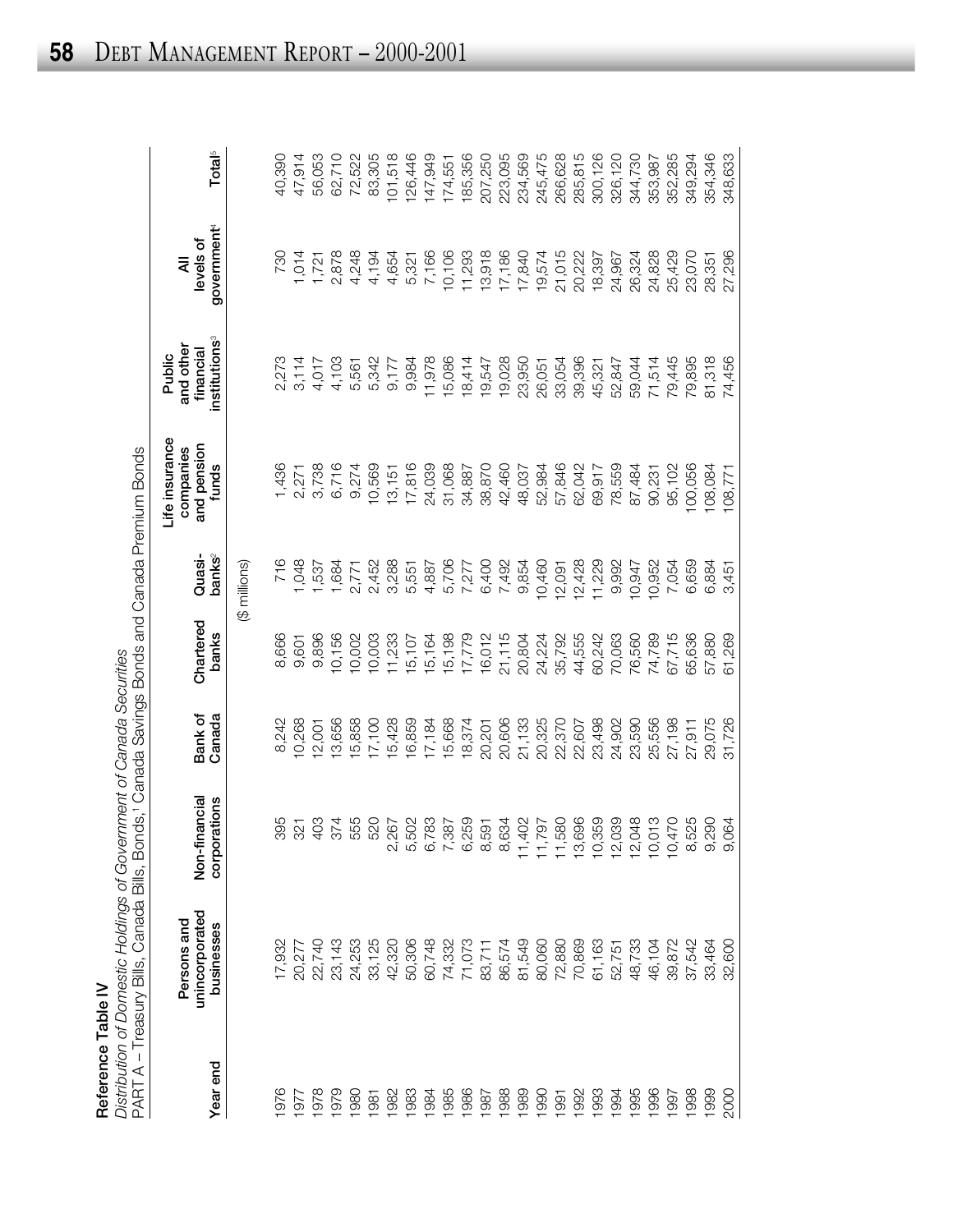Reference Table IV (cont'd) **Reference Table IV** *(cont'd)*

| うりょうろう<br>うこうこ                                          | $\frac{1}{2}$<br>ı<br><b>CON 0211</b><br>ı<br>- 1 chcccc.) てらの 3てらい sそうごうび ?て?() 「?          |
|---------------------------------------------------------|----------------------------------------------------------------------------------------------|
|                                                         | ļ<br>I<br>L<br>Sils<br>$\overline{)}$                                                        |
| :<br>- 22222-1-1<br>בים וכי המוני המוני<br>$\mathbf{r}$ | $\frac{1}{2}$<br>I<br>$\frac{1}{2}$<br> <br> <br> <br> <br> <br> <br>$\frac{1}{1}$<br>ŕ<br>ì |

| Year end | unincorporated<br>Persons and<br>businesses | Non-financial<br>corporations | Canada<br>Bank of    | Chartered<br>banks     | Quasi-<br>banks <sup>2</sup>    | Life insurance<br>and pension<br>companies<br>funds | institutions <sup>3</sup><br>and other<br>financial<br>Public | government <sup>4</sup><br>levels of<br>₹                   | Total <sup>5</sup> |
|----------|---------------------------------------------|-------------------------------|----------------------|------------------------|---------------------------------|-----------------------------------------------------|---------------------------------------------------------------|-------------------------------------------------------------|--------------------|
|          |                                             |                               |                      |                        | $\mathcal{E}$                   |                                                     |                                                               |                                                             |                    |
| 1976     | 44.40                                       | 0.98                          |                      | 21.46                  | 77<br>1.77                      | 3.56                                                | 5.63                                                          | 1.81                                                        | 100.00             |
| 1977     | 42.32                                       |                               |                      | 20.04                  |                                 | 4.74                                                | 6.50                                                          | 2.12                                                        | 100.00             |
| 1978     | 40.57                                       | 0.67<br>0.72                  |                      | 17.65                  |                                 | 6.67                                                | 7.17                                                          | 3.07                                                        | 100.00             |
| 1979     | 36.90                                       | 0.60                          | 2014<br>2014<br>2015 | 16.20                  | 0<br>2<br>2<br>2<br>2<br>2<br>2 | 10.71                                               | 6.54                                                          | 4.59                                                        | 100.00             |
| 1980     | 33.44                                       | 0.77                          | 21.87                | 13.79                  | 3.82                            | 12.79                                               | 7.67                                                          | 5.86                                                        | 100.00             |
| 1981     | 39.76                                       | 0.62                          | 20.53                | 12.01                  | 2.94                            | 12.69                                               | 6.41                                                          | 5.03                                                        | 100.00             |
| 1982     | 41.69                                       | 2.23                          | 15.20                | 11.07                  | 3.24                            | 12.95                                               | 9.04                                                          | 4.58                                                        | 100.00             |
| 1983     | 39.78                                       | 4.35                          | 13.33                | 11.95                  | 4.39                            | 14.09                                               | 7.90                                                          |                                                             | 100.00             |
| 1984     | 41.06                                       |                               | 11.61                | 10.25                  | 3.30                            | 16.25                                               | 8.10                                                          | $4.\overline{3}7$<br>$4.\overline{3}4$<br>$5.\overline{7}9$ | 100.00             |
| 1985     | 42.58                                       | 4.58<br>4.23                  | 8.98                 | 8.71                   | 3.27                            | 17.80                                               | 8.64                                                          |                                                             | 100.00             |
| 1986     | 38.34                                       | 3.38                          | 9.91                 | 9.59                   | 3.93                            | 18.82                                               | 9.93                                                          |                                                             | 100.00             |
| 1987     | 40.39                                       | 4.15                          | 9.75                 | 7.73                   | 3.09                            | 18.76                                               | 9.43                                                          | 00770<br>0770<br>7.70                                       | 100.00             |
| 1988     | 38.81                                       | 3.87                          | 9.24                 | 9.46                   | 3.36                            | 19.03                                               | 8.53                                                          |                                                             | 100.00             |
| 1989     | 34.77                                       | 4.86                          | 9.01                 | 8.87                   | 4.20                            | 20.48                                               | 10.21                                                         |                                                             | 100.00             |
| 1990     | 32.61                                       | 4.81                          | 8.28                 | 9.87                   | 4.26                            | 21.58                                               | 10.61                                                         |                                                             | 100.00             |
| 1991     | 27.33                                       | 4.34<br>4.79                  | 8.39                 | 13.42                  | 4.53                            | 21.70                                               | 12.40                                                         |                                                             | 100.00             |
| 1992     | 24.80                                       |                               | 7.91                 | 15.59                  | 4.35                            | 21.71                                               | 13.78                                                         | $7.97$<br>$7.88$<br>$7.88$<br>$7.67$<br>$7.61$              | 100.00             |
| 1993     | 20.38                                       | 3.45                          | 7.83                 | 20.07                  | 3.74                            | 23.30                                               | 15.10                                                         |                                                             | 100.00             |
| 1994     | 16.18                                       | 3.69                          | 7.64                 | 21.48                  | 3.06                            | 24.09                                               | 16.20                                                         | 7.66                                                        | 100.00             |
| 1995     | 14.14                                       | 3.49                          | 6.84                 | 22.21                  | 3.18                            | 25.38                                               | 17.13                                                         | 7.64                                                        | 100.00             |
| 1996     | 13.02                                       | 2.83                          | 7.22                 | 21.13                  | 3.09                            | 25.49                                               | 20.20                                                         | 7.01                                                        | 100.00             |
| 1997     | 11.32                                       | 2.97                          | 7.72                 | 19.22                  | 2.00                            | 27.00                                               | 22.55                                                         |                                                             | 100.00             |
| 1998     | 10.75                                       | 2.44                          | 7.99                 | 18.79                  | 1.91                            | 28.65                                               | 22.87                                                         | 6.60                                                        | 100.00             |
| 1999     | 9.44                                        | 2.62                          | 8.21                 | 16.33                  | 1.94                            | 30.50                                               | 22.95                                                         | 8.00                                                        | 100.00             |
| 2000     | 9.35                                        | 2.60                          | 0.10                 | - 57<br>$\overline{C}$ | <b>99.0</b>                     | 31.20                                               | 21.36                                                         | 83                                                          | 100.00             |
|          |                                             |                               |                      |                        |                                 |                                                     |                                                               |                                                             |                    |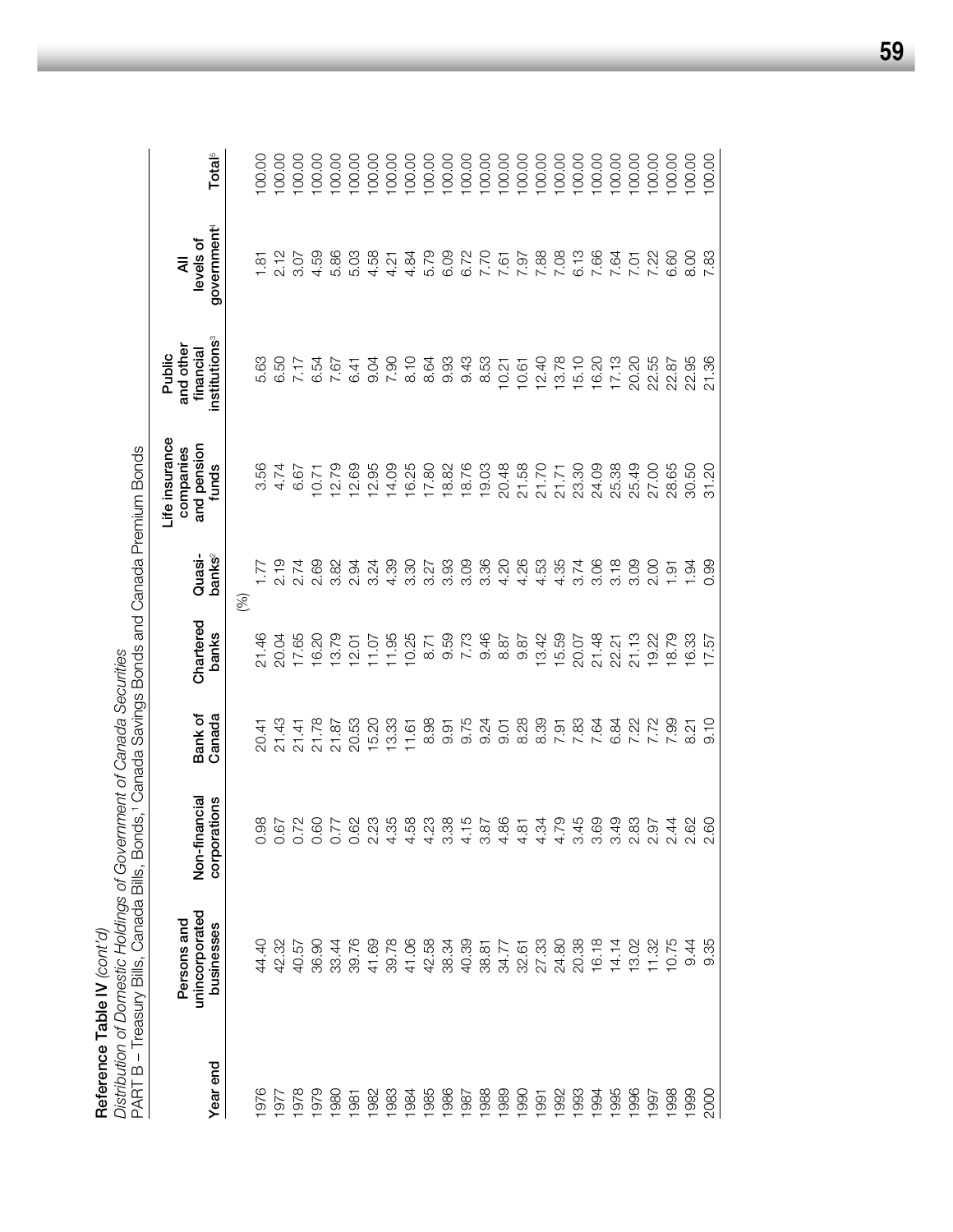| Reference Table IV $\langle \text{cont}' \text{d} \rangle$         |
|--------------------------------------------------------------------|
| Distribution of Domestic Holdings of Government of Canada Securiti |
| PART C-Treasury Bills and Canada Bills                             |

| ear end      | unincorporated<br>Persons and<br>businesses | Non-financial<br>corporations | Bank of<br>Canada | Chartered<br>banks | banks <sup>2</sup><br>Quasi- | Life insurance<br>and pension<br>companies<br>funds | institutions <sup>3</sup><br>and other<br>financial<br>Public | government <sup>4</sup><br>levels of<br>₹ | Total <sup>5</sup> |
|--------------|---------------------------------------------|-------------------------------|-------------------|--------------------|------------------------------|-----------------------------------------------------|---------------------------------------------------------------|-------------------------------------------|--------------------|
|              |                                             |                               |                   |                    | (\$ millions)                |                                                     |                                                               |                                           |                    |
|              |                                             |                               | 1,964             | 4,219              |                              | $\overline{4}$                                      | 515                                                           | 193                                       | 7,283              |
|              |                                             | 86                            | 2,461             | 4,949              | 143                          | 86                                                  | 1,020                                                         | 311                                       | 9,512              |
|              |                                             | 88                            | 3,567             | 5,517              | 193                          | 261                                                 | 1,554                                                         | 519                                       | 12,385             |
|              |                                             | $-65$                         | 4,345             | 6,690              | 89                           | 245                                                 | 1,550                                                         | 843                                       | 14,688             |
|              |                                             | 288                           | 5,317             | 7,500              | 619                          | 460                                                 | 2,431                                                         | 1,512                                     | 19,620             |
|              |                                             | 369                           | 5,431             | 8,597              | 343                          | 560                                                 | 2,187                                                         | 1,082                                     | 19,588             |
|              |                                             |                               | 2,483             | 10,034             | 1,357                        | 1,244                                               | 5,008                                                         | 1,199                                     | 24,492             |
|              |                                             |                               | 2,595             | 12,879             | 3,180                        | 2,587                                               | 5,376                                                         | 1,286                                     | 36,815             |
|              |                                             |                               | 3,515             | 12,997             | 2,792                        | 3,876                                               | 6,544                                                         | 2,498                                     | 45,951             |
|              |                                             |                               | 3,985             | 12,629             | 3,651                        | 3,924                                               | 8,129                                                         | 4,136                                     | 56,311             |
|              |                                             |                               | 7,967             | 15,161             | 4,709                        | 3,592                                               | 10,164                                                        | 3,416                                     | 66,042             |
|              |                                             |                               | 9,682             | 11,498             | 3,725                        | 4,806                                               | 9,589                                                         |                                           | 69,246             |
|              |                                             |                               | 9,945             | 15,224             | 5,614                        | 7,648                                               | 9,133                                                         | 5,002<br>7,726                            | 82,900             |
|              |                                             |                               | 11,124            | 17,410             |                              | 9,664                                               | 12,908                                                        | 9,251                                     | 107,279            |
|              |                                             |                               | 10,574            | 17,841             | 8,116<br>8,976<br>9,089      | 11,737                                              | 13,298                                                        | 9,388                                     | 119,013            |
|              |                                             |                               | 13,093            | 24,382             |                              | 12,386                                              | 17,636                                                        | 10,417                                    | 127,798            |
|              |                                             |                               | 14,634            | 27,989             | 9,646                        | 13,639                                              | 19,907                                                        | 8,726                                     | 138,635            |
|              |                                             |                               | 16,876            | 29,901             |                              | 17,085                                              | 22,336                                                        | 7,151                                     | 139,629            |
|              |                                             |                               | 18,973            | 30,415             | 9,222<br>6,879               | 14,385                                              | 22,021                                                        | 10,631                                    | 129,279            |
|              |                                             |                               | 18,298            | 30,865             | 7,760                        | 15,321                                              | 25,183                                                        | 10,603                                    | 133,407            |
| 1996<br>1997 |                                             |                               | 17,593            | 23,470             | 5,493                        | 13,530                                              | 32,752                                                        | 6,264                                     | 17,825             |
|              |                                             |                               | 14,233            | 19,448             | 3,133                        | 8,956                                               | 32,653                                                        | 4,354                                     | 95,017             |
| 998          |                                             |                               | 10,729            | 15,974             | 2,392                        | 4,570                                               | 32,508                                                        | 1,700                                     | 76,486             |
| 1999<br>2000 | 2,398<br>5,889<br>6,187                     |                               | 8,584             | 12,814             | 2,758                        | 7,013                                               | 37,011                                                        | $3,191$<br>$2,415$                        | 83,922             |
|              |                                             |                               | 8,090             | 9,188              | 574                          | 6,766                                               | 31,260                                                        |                                           | 71,215             |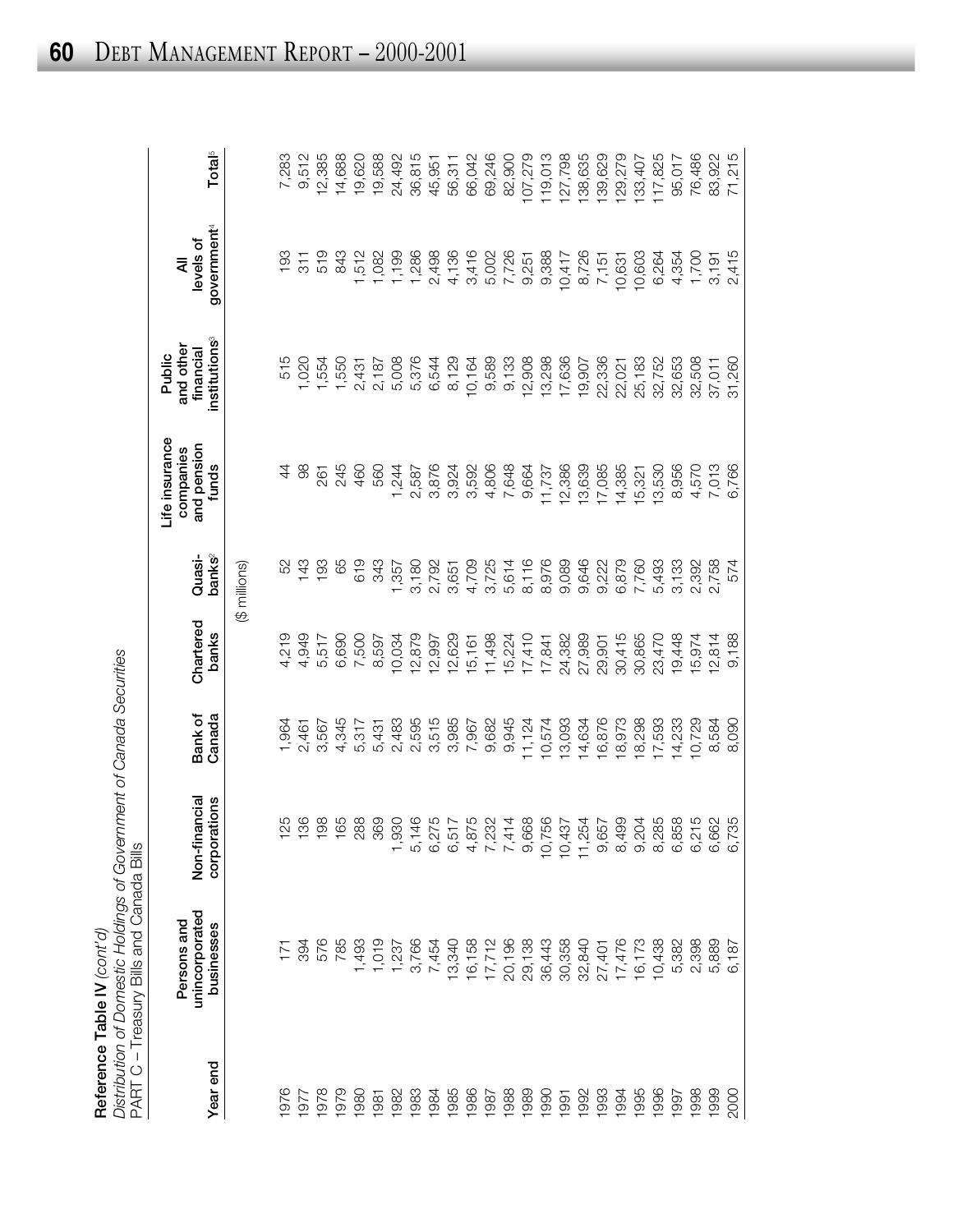Distribution of Domestic Holdings of Government of Canada Securities *Distribution of Domestic Holdings of Government of Canada Securities* Reference Table IV (cont'd) **Reference Table IV** *(cont'd)*

Total<sup>5</sup> 00.00 00.00  $00.00$  $00.00$  $00.00$ 100.00  $00.00$ 100.00 00.00 100.00 00.00 100.00 00.00 00.00 00.00 100.00 00.00 00.00 00.00 00.00 00.00 00.00 00.00 00.00  $00.00$ **Year end businesses corporations Canada banks banks**2 **funds institutions**3 **government**4 **Total**5 1976 2.35 1.72 26.97 57.93 0.71 0.60 7.07 2.65 100.00 1977 4.14 1.43 25.87 52.03 1.50 1.03 10.72 3.27 100.00 1978 4.65 1.60 28.80 44.55 1.56 2.11 12.55 4.19 100.00 1979 5.34 1.12 29.58 45.55 0.44 1.67 10.55 5.74 100.00 1980 12.34 1.47 2.34 1.47 2.34 3.34 12.39 3.34 12.39 12.39 12.39 12.39 12.39 12.34 12.1 1981 5.20 1.88 27.73 43.89 1.75 2.86 11.16 5.52 100.00 1982 5.05 7.88 10.14 40.97 5.54 5.08 20.45 4.90 100.00 1983 10.23 13.98 7.05 34.98 8.64 7.03 14.60 3.49 100.00 1984 16.22 16.22 16.56 28.28 6.08 6.08 7.66 7.66 28.28 8.44 14.24 5.44 5.44 5.44 5.44 14.24 5.44 5.44 14.24 14.24 5.44 14.24 14.24 14.24 14.24 14.24 14.24 14.24 14.24 14.25 15.44 14.25 15.44 15.44 15.44 15.44 15.44 15.44 15 1985 23.69 14.44 14.44 14.44 14.44 14.44 14.44 14.44 14.44 14.44 14.44 14.44 14.44 14.44 14.44 14.44 14.44 14.4 1986 24.47 7.38 12.06 22.96 7.13 5.44 15.39 5.17 100.00 1987 25.58 10.44 13.98 16.60 5.38 6.94 13.85 7.22 100.00 1988 24.36 8.94 12.00 18.36 6.77 9.23 11.02 9.32 100.00 1989 27.16 9.01 10.37 16.23 7.57 9.01 12.03 8.62 100.00 1990 30.62 9.04 8.88 14.99 7.54 9.86 11.17 7.89 100.00 1991 23.75 8.17 10.25 19.08 7.11 9.69 13.80 8.15 100.00 1992 23.69 8.12 10.56 20.19 6.96 9.84 14.36 6.29 100.00 19.03 19.62 12.24 12.24 12.24 12.24 16.00 6.60 16.00 16.00 5.00 6.92 12.24 16.00 5.00 16.00 16.00 16.00 16.00 1 1994 13.52 6.57 14.68 23.53 5.32 11.13 17.03 8.22 100.00 1995 12.12 6.90 13.72 23.14 5.82 11.48 18.88 7.95 100.00 1996 8.86 8.86 14.48 11.48 19.93 19.93 19.93 19.93 19.93 19.93 10.00 10.00 10.00 10.00 10.00 10.00 1 00.001 5.458 5.47 5.22 14.98 3.30 3.30 3.43 34.37 34.38 34.37 34.37 34.38 34.38 34.38 34.38 1998 3.14 3.14 8.13 8.13 14.03 20.88 3.13 5.13 8.13 5.13 3.14 8.13 5.13 14.000 001001 2.02 101144 3.29 8.36 8.36 2.29 2.201 2.201 2.201 2.201 2.201 2.201 2.201 2.201 2.201 2.201 2.201 2.201 2000 8.69 9.69 9.69 12.90 12.90 12.90 12.90 12.90 12.90 12.90 12.90 12.90 12.90 12.90 12.90 12.90 12.90 12.90 1 government<sup>4</sup> levels of **unincorporated Non-financial Bank of Chartered Quasi- and pension financial levels of** 8.15<br>6.29 5.12 7.95 2.65 3.27 4.19 5.74  $7.71$ <br>5.52<br>4.90 3.49 5.44 7.34 5.17 7.22  $3.32$ <br> $0.62$ <br> $7.89$ 8.22 5.32 ₹ **Persons and companies and other All** institutions<sup>3</sup> and other<br>financial Public  $11.16$ 20.45 14.60 14.44 15.39 13.85  $11.02$ 12.03  $11.17$ 13.80 14.36 16.00 17.03 18.88 27.80 42.50 44.10 43.90 **Life insurance Public** 7.07  $10.72$ 12.55 10.55 12.39 14.24 34.37 Life insurance and pension companies 2.86 5.08 7.03 6.97 9.23  $0.86$ 9.69 9.84 12.24  $11.13$  $11.48$ 11.48  $9.43$ 5.97 8.36<br>9.50  $1.03$  $2.11$ 1.67 2.34 8.44 5.44 6.94 funds  $0.60$ Quasi-<br>banks<sup>2</sup> 1.56 1.75 6.48 7.13 5.38 0.44  $3.15$ 5.54 8.64 6.08 6.77 7.57 7.54 6.96 6.60 5.32 5.82 4.66 3.30  $3.13$  $7.11$ 3.29  $0.71$ 1.50  $0.81$ (%) Chartered banks 19.08 20.19 57.93 52.03 44.55 45.55 38.23 43.89 40.97 34.98 28.28 22.43 22.96 16.60 18.36 16.23 14.99  $21.41$ 23.53 23.14 19.92 20.47 20.88 15.27 12.90 Bank of<br>Canada 7.05 7.65 7.08 12.06 13.98  $12.00$ 8.88 10.25 10.56 12.09 14.68 13.72 14.93 14.98 14.03 10.23 11.36 26.97 25.87 28.80 29.58 27.10 27.73  $10.14$ 10.37 Non-financial corporations 1.88 7.88  $11.57$ <br>7.38 8.17  $8.12$ 6.92 6.57 6.90 7.03 7.22  $8.13$ 1.72 1.43 1.60  $1.12$  $1.47$ 13.98 13.66  $10.44$ 8.94  $9.01$  $9.04$ 7.94 9.46 PART D - Treasury Bills and Canada Bills PART D – Treasury Bills and Canada Bills unincorporated Persons and businesses 4.14 5.34 5.20 5.05 10.23 16.22 23.69 24.47 25.58 24.36 27.16 30.62 23.75 23.69 19.62 13.52  $12.12$ 8.86 5.66  $3.14$ 2.35 4.65 7.61 7.02<br>8.69 Year end 1985 1988 1989 1993 1995 1996 1998 1978 1979 1982 1983 1984 1986 1987 1990 1992 1994 1997 1999 1976 1977 1980 1981 1991 2000 **61**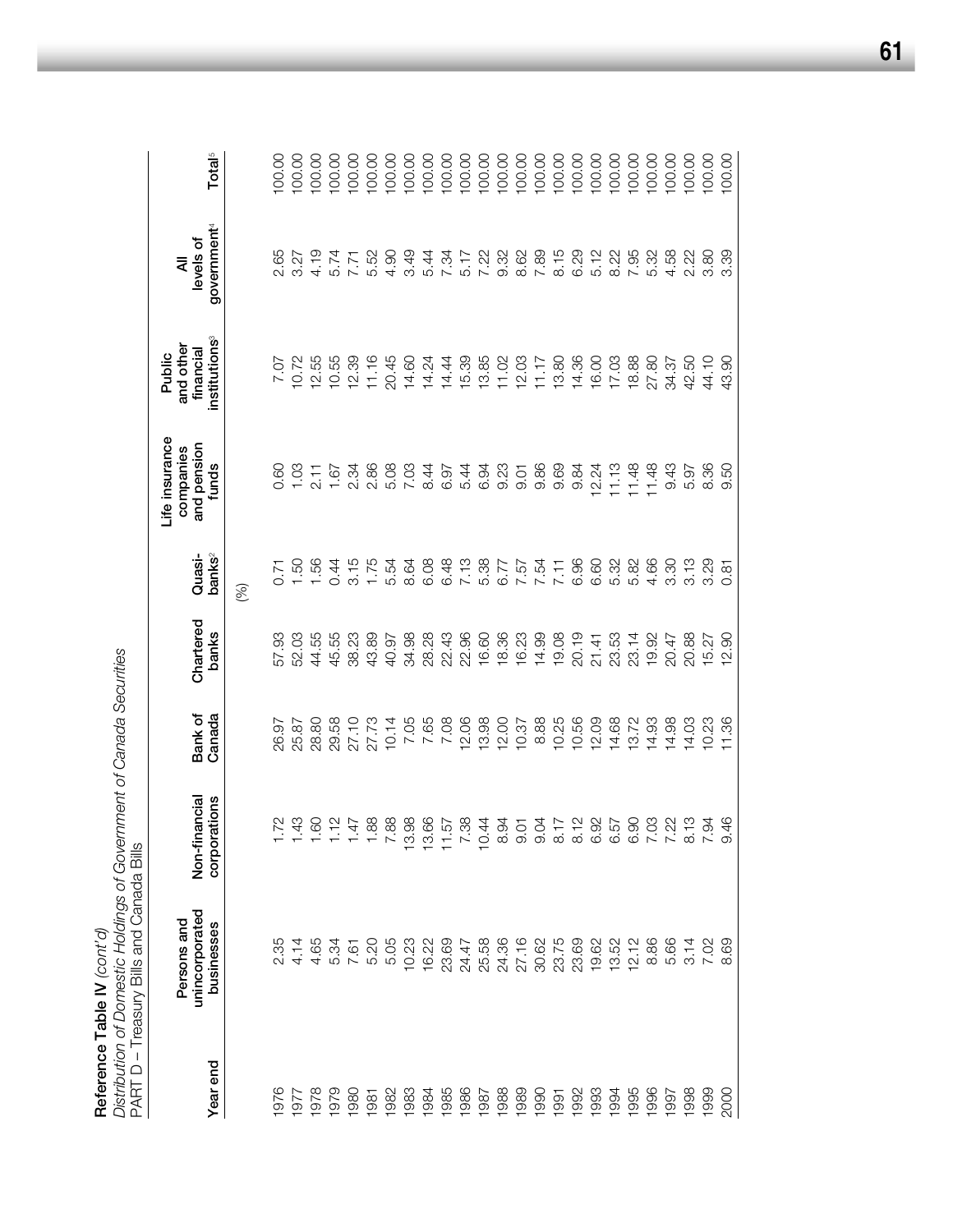| Reference Table IV $\langle \text{cont}' \text{d} \rangle$         |
|--------------------------------------------------------------------|
| Distribution of Domestic Holdings of Government of Canada Securiti |
| PART E – Bonds1                                                    |

| Year end | unincorporated<br>Persons and<br>businesses | corporations<br>inancial<br>F-noN      | Canada<br>Bank of | Chartered<br>banks | banks <sup>2</sup><br>Quasi- | Life insurance<br>and pension<br>companies<br>funds | institutions <sup>3</sup><br>and other<br>financial<br>Public | government <sup>4</sup><br>levels of<br>₹ | Total <sup>5</sup> |
|----------|---------------------------------------------|----------------------------------------|-------------------|--------------------|------------------------------|-----------------------------------------------------|---------------------------------------------------------------|-------------------------------------------|--------------------|
|          |                                             |                                        |                   |                    | (\$ millions)                |                                                     |                                                               |                                           |                    |
| 976      | 1,277                                       | 270                                    | 6,278             | 4,447              | 664                          | 1,392                                               | 1,758                                                         | 537                                       | 16,623             |
| 977      | 1,690                                       | 185                                    | 7,807             | 4,652              | 905                          | 2,173                                               | 2,094                                                         | 703                                       | 20,209             |
| 978      | 1,929                                       | 205                                    | 8,434             | 4,379              | 1,344                        | 3,477                                               | 2,463                                                         | 1,202                                     | 23,433             |
| 979      | 3,736                                       | 209                                    | 9,311             | 3,466              | 1,619                        | 6,471                                               | 2,553                                                         | 2,035                                     | 29,400             |
| 080      | 4,890                                       | 267                                    | 10,541            | 2,502              | 2,152                        | 8,814                                               | 3,130                                                         | 2,736                                     | 35,032             |
| 1981     | 6,759                                       | $-151$                                 | 11,669            | 1,406              | 2,109                        | 10,009                                              | 3,155                                                         | 3,112                                     | 38,370             |
| 1982     | 7,374                                       | 337                                    | 12,945            | 1,199              | 1,931                        | 11,907                                              | 4,169                                                         | 3,455                                     | 43,317             |
| 1983     | 6,813                                       | 356                                    | 14,264            | 2,228              | 2,371                        | 15,229                                              | 4,608                                                         | 4,035                                     | 49,904             |
| 1984     | 9,906                                       | 508                                    | 13,669            | 2,167              | 2,095                        | 20,163                                              | 5,434                                                         | 4,668                                     | 58,610             |
| 985      | 11,483                                      | 870                                    | 11,683            | 2,569              | 2,055                        | 27,144                                              | 6,957                                                         | 5,970                                     | 68,731             |
| 1986     | 9,827                                       | 384                                    | 10,407            | 2,618              | 2,568                        | 31,295                                              | 8,250                                                         | 7,877                                     | 74,226             |
| 1987     | 10,959                                      | ,359                                   | 10,519            | 4,514              | 2,675                        | 34,064                                              | 9,958                                                         | 8,916                                     | 82,964             |
| 1988     | 11,501                                      | <b>220</b>                             | 10,661            | 5,891              | 1,878                        | 34,812                                              | 9,895                                                         | 9,460                                     | 85,318             |
| 1989     | 8,713                                       | .734                                   | 10,009            | 3,394              | 1,738                        | 38,373                                              | 11,042                                                        | 8,589                                     | 83,592             |
| 0661     | 8,174                                       | 041                                    | 9,751             | 6,383              | 1,484                        | 41,247                                              | 12,753                                                        | 10,186                                    | 91,019             |
| 199      | $5,215$<br>2,147                            | ,143                                   | 9,277             | 11,410             | 3,002                        | 45,460                                              | 15,418                                                        | 10,598                                    | 101,523            |
| 1992     |                                             | ,442<br>$\mathbf{\Omega}$              | 7,973             | 16,566             | 2,782                        | 48,403                                              | 19,489                                                        | 11,496                                    | 111,298            |
| 1993     | 1,140                                       | 702                                    | 6,622             | 30,341             | 2,007                        | 52,832                                              | 22,985                                                        | 11,246                                    | 127,875            |
| 1994     | 1,764                                       | 540<br>က                               | 5,929             | 39,648             | 3,113                        | 64,174                                              | 30,826                                                        | 14,336                                    | 163,330            |
| 1995     | 202                                         | 844                                    | 5,292             | 45,695             | 3,187                        | 72,163                                              | 33,861                                                        | 15,721                                    | 178,965            |
| 1996     | 1,276                                       | ,728                                   | 7,963             | 51,319             | 5,459                        | 76,701                                              | 38,762                                                        | 18,564                                    | 201,772            |
| 1997     | 3,202                                       | 612<br>$\alpha - \alpha \alpha \alpha$ | 12,965            | 48,267             | 3,921                        | 86,146                                              | 46,792                                                        | 21,075                                    | 225,980            |
| 1998     | 6,814                                       | 310                                    | 17,182            | 49,662             | 4,267                        | 95,486                                              | 47,387                                                        | 21,370                                    | 244,478            |
| 1999     | 8                                           | 628                                    | 20,491            | 45,066             | 4,126                        | 101,071                                             | 44,307                                                        | 25,160                                    | 242,877            |
| 2000     | 775                                         | 329                                    | 23,636            | 52,081             | 2,877                        | 102,005                                             | 43,196                                                        | 24,881                                    | 251,780            |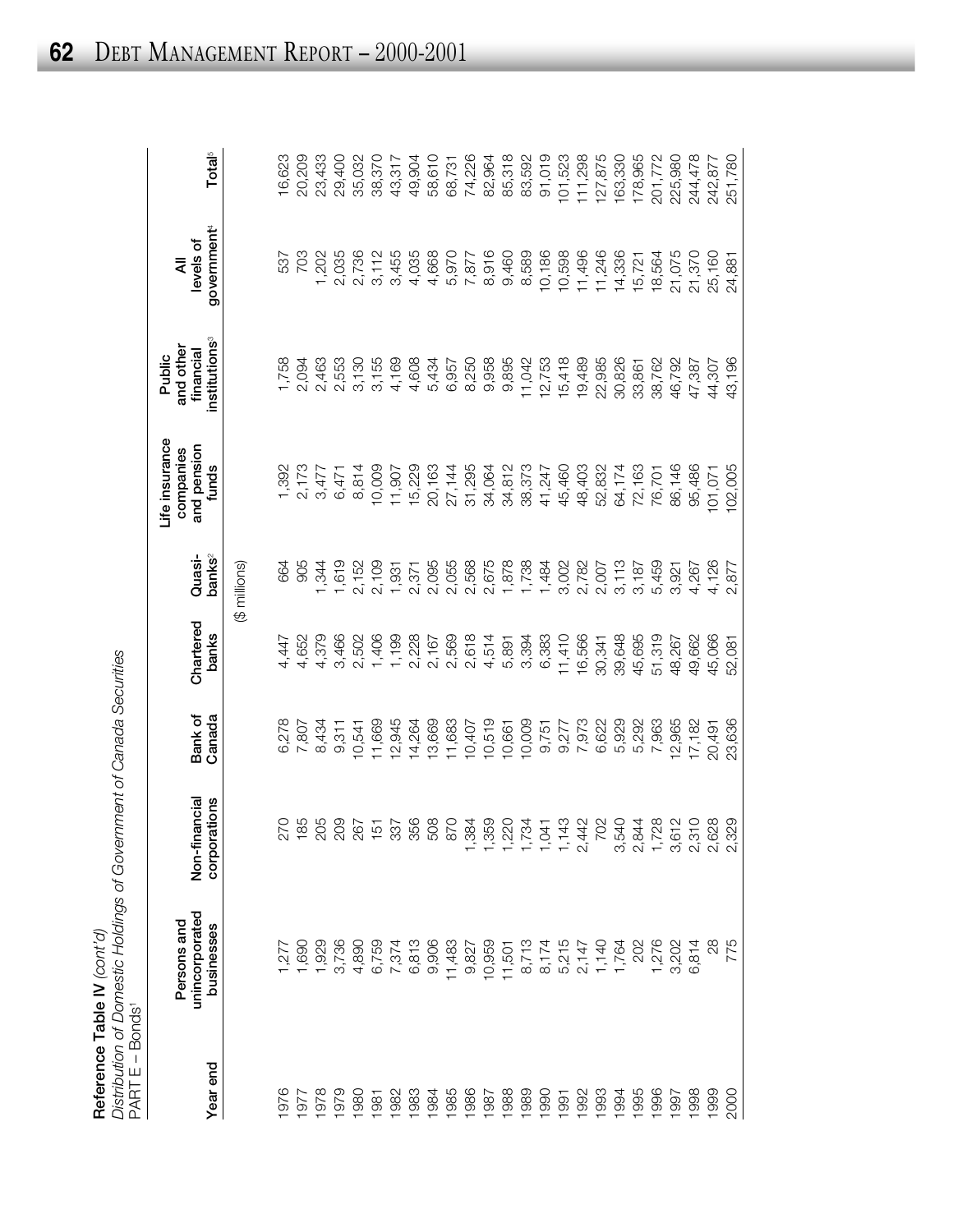Distribution of Domestic Holdings of Government of Canada Securities *Distribution of Domestic Holdings of Government of Canada Securities* Reference Table IV (cont'd) **Reference Table IV** *(cont'd)* PART F - Bonds<sup>1</sup> PART F – Bonds1

Total<sup>5</sup> 100.00 100.00 100.00 100.00 100.00 100.00 100.00 100.00 100.00 100.00 100.00 100.00 100.00 100.00 100.00 100.00 100.00 100.00 100.00 100.00 100.00 00.00 100.00 100.00 00.00 **Year end businesses corporations Canada banks banks**2 **funds institutions**3 **government**4 **Total**5 1976 1976 1.68 1.62 3.37 3.99 3.99 3.37 1.62 3.37 10.58 3.23 10.58 3.23 1977 8.36 0.92 38.63 23.02 4.48 10.75 10.36 3.48 100.00 1978 8.23 14.84 14.84 14.84 14.84 14.84 14.84 14.84 14.84 14.84 14.84 14.84 14.84 14.84 14.84 14.84 14.84 14.8 1979 12.71 12.71 0.71 5.51 5.51 5.51 5.51 5.51 0.72.01 8.68 6.68 6.68 1980 13.96 13.96 13.96 14.14 6.14 12.14 6.16 10.00 10.00 10.00 10.00 10.00 10.00 0.001 17.62 8.22 8.22 8.32 8.32 8.32 8.324 8.322 8.322 8.322 8.322 8.324 8.41 1982 17.02 17.02 17.02 2.46 4.46 2.77 2.78 0.78 0.78 100.00 100.00 100.00 100.00 1983 13.65 0.71 28.58 4.46 4.75 30.52 9.23 8.09 100.00 0.001 23.41 34.41 34.41 34.41 34.41 34.41 34.41 34.41 34.41 34.41 34.41 34.41 34.41 34.41 34.41 34.41 34.41 34 1985 16.71 16.71 16.71 16.71 16.71 17.27 17.27 17.27 10.12 10.12 10.12 10.12 10.12 1986 13.24 13.24 1.86 1.402 1.405 1.46 3.46 1.42.16 1.11 1.11 1.61 10.61 1987 12.21 13.21 1.64 1.64 1.64 1.64 1.64 1.64 1.654 1.64 1.64 1.654 1.654 1.654 1.654 1.654 1.654 1.654 1.75 1988 13.48 1.43 12.50 6.90 2.20 40.80 11.60 11.09 100.00 1989 10.42 2.07 11.97 4.06 2.08 45.91 13.21 10.27 100.00 00.001 9.01 11.14 10.14 10.23 10.93 10.41 10.12 10.12 10.12 11.11 11.11 11.11 11.14 11.14 11.14 11.1 00.00.00.19 1.14 1.14 1.14 1.13 1.13 1.13 1.13 1.14 1.128 1.14 1.128 1.14 1.128 1.14 1.128 1.14 1.12 1992 1.93 2.19 7.16 14.88 2.50 43.49 17.51 10.33 100.00 0.001 0.89 0.89 0.99 0.55 5.18 1.67 1.67 5.18 1.67 1.72 17.97 8.79 100.00 00.001 2.17 2.1912 2.17 2.17 2.17 2.17 2.17 2.17 3.89 19.89 19.89 19.89 19.89 1.91 2.17 2.17 2.17 2.1 1995 0.11 0.11 0.11 0.96 2.96 2.553 1.78 1.78 1.8.92 18.92 8.78 100.00 1996 0.63 0.86 3.95 25.43 2.71 38.01 19.21 9.20 100.00 00.001 1.42 1.74 1.74 5.74 5.74 5.75 1.74 5.72 1.74 5.72 1.74 5.72 1.74 5.72 1.74 5.74 5.75 1.74 5.74 5.75 1.7 1998 2.79 2.79 2.79 2.998 8.998 2.79 2.75 3.74 1.75 3.79 3.898 8.74 1.75 3.74 8.74 1.75 3.88 8.74 1.75 3.88 8. 00.001 0.03.01 19.24 19.24 19.24 19.24 19.24 19.24 19.24 19.24 10.44 10.26 10.26 10.36 10.36 10.36 1 2000 0.32 2000 0.32 2000 0.32 2000 0.32 2000 0.32 2000 0.32 2000 0.32 2000 0.32 2000 0.32 2000 0.32 2000 0.32 2 Note: Because of timing and valuation differences, The National Balance Sheet Accounts data contained in this table are not necessarily on the same basis as other data government<sup>4</sup> levels of **unified and analyzing and analyzing and <b>Bank of Bank of Bank of Bank of Bank of Bank of Bank of Bank** of 8.78 3.23  $3.48$ 5.13 6.92 7.98 8.09 7.96 8.69 10.75 11.09  $11.19$ 10.44<br>10.33 8.79 8.78 9.20 9.33 0.36 9.88  $7.81$  $8.11$  $10.61$ 10.27 8.74 ₹ **Persons and companies and other All** institutions<sup>®</sup> and other financial Public 15.19 18.24<br>17.16 **Life insurance Public** 10.58<br>10.36 8.68 8.93 8.22 9.62 9.23  $9.27$  $10.12$ 12.00  $11.60$ 17.97 18.87 18.92 19.38  $10.51$  $11.11$  $13.21$ 14.01  $17.51$  $19.21$ 20.71 Life insurance and pension companies 10.75 25.16 26.09 27.49 30.52 34.40 39.49 42.16 41.06 40.80 45.32 44.78 43.49 41.32 39.29 40.32 38.12 14.84 39.06 funds 8.37 22.01 45.91 38.01 41.61<br>40.51 Quasibanks<sup>2</sup> 3.99 4.48 5.74 5.51  $6.14$  $3.46$ <br> $3.22$  $2.88$ <br>  $2.83$ <br>  $1.63$ 1.78 2.71  $1.74$ 1.75  $1.70$ (%) Chartered 4.46 3.70 3.74 3.53 6.90 4.06 14.88 26.75 23.02 18.69  $11.79$ 7.14 3.66 2.77 5.44 7.01 11.24 23.73 24.27 25.53 25.43 21.36 18.56<br>20.69 banks 20.31 Bank of<br>Canada 11.97  $9.14$ 7.16 5.18 3.63 2.96 3.95 37.77 38.63 35.99  $31.67$ 30.09  $30.41$ 29.88 28.58 23.32 17.00 14.02 12.68 12.50 5.74 7.03 8.44 9.39  $10.71$ corporations Non-financial 88<br>87<br>0000<br>0000  $7.86$ <br> $7.86$ <br> $7.84$  $1.43$ <br>2.07  $1.14$  $1.13$ <br>2.19 0.55  $2.17$ 1.59 0.86  $1.62$ <br>0.92 0.87 0.71 0.76 1.60 0.94  $0.08$ 0.93 unincorporated Persons and businesses 7.68<br>8.36 8.23  $12.71$ 13.96 17.02 13.65 16.90 13.24 13.48  $10.42$ 8.98 5.14 1.93 0.89 1.08 0.63  $1.42$ 2.79 17.62  $16.71$  $13.21$  $0.11$  $0.31$ Year end 1978 1979 983 1985 1986 1987 1988 1989 0661 992 993 1994 1995 996 997 1998 999 2000 086 1982 1984 **1661** 976 977  $981$ 

Note: Because of timing and valuation differences, *The National Balance Sheet Accounts* data contained in this table are not necessarily on the same basis as other data elsewhere in this publication (most of the data in this report are on a par-value basis - that is, outstanding securities are valued at par). For this reason, although the two elsewhere in this publication (most of the data in this report are on a par-value basis – that is, outstanding securities are valued at par). For this reason, although the two sets of data yield very similar information, the data in this table are not strictly comparable with other data in this publication sets of data yield very similar information, the data in this table are not strictly comparable with other data in this publication.

1 Includes bonds denominated in foreign currencies. <sup>1</sup> Includes bonds denominated in foreign currencies. <sup>2</sup> Includes Quebec savings banks, credit unions and caisses populaires, trust companies and mortgage loan companies. Includes Quebec savings banks, credit unions and caisses populaires, trust companies and mortgage loan companies.

- <sup>3</sup> Includes investment dealers, mutual funds, property and casualty insurance companies, sales, finance and consumer loan companies, accident and sickness branches Includes investment dealers, mutual funds, property and casualty insurance companies, sales, finance and consumer loan companies, accident and sickness branches of life insurance companies, other private financial institutions (not elsewhere included), federal public financial institutions, and provincial financial institutions. of life insurance companies, other private financial institutions (not elsewhere included), federal public financial institutions, and provincial financial institutions
- 4 Includes federal government holdings of its own debt, provincial, municipal and hospital holdings, and holdings of the Canada Pension Plan and the Includes federal government holdings of its own debt, provincial, municipal and hospital holdings, and holdings of the Canada Pension Plan and the Quebec Pension Plan. Quebec Pension Plan.
- <sup>5</sup> May not add due to rounding. May not add due to rounding.

Source: Statistics Canada, The National Balance Sheet Accounts. Source: Statistics Canada, *The National Balance Sheet Accounts.*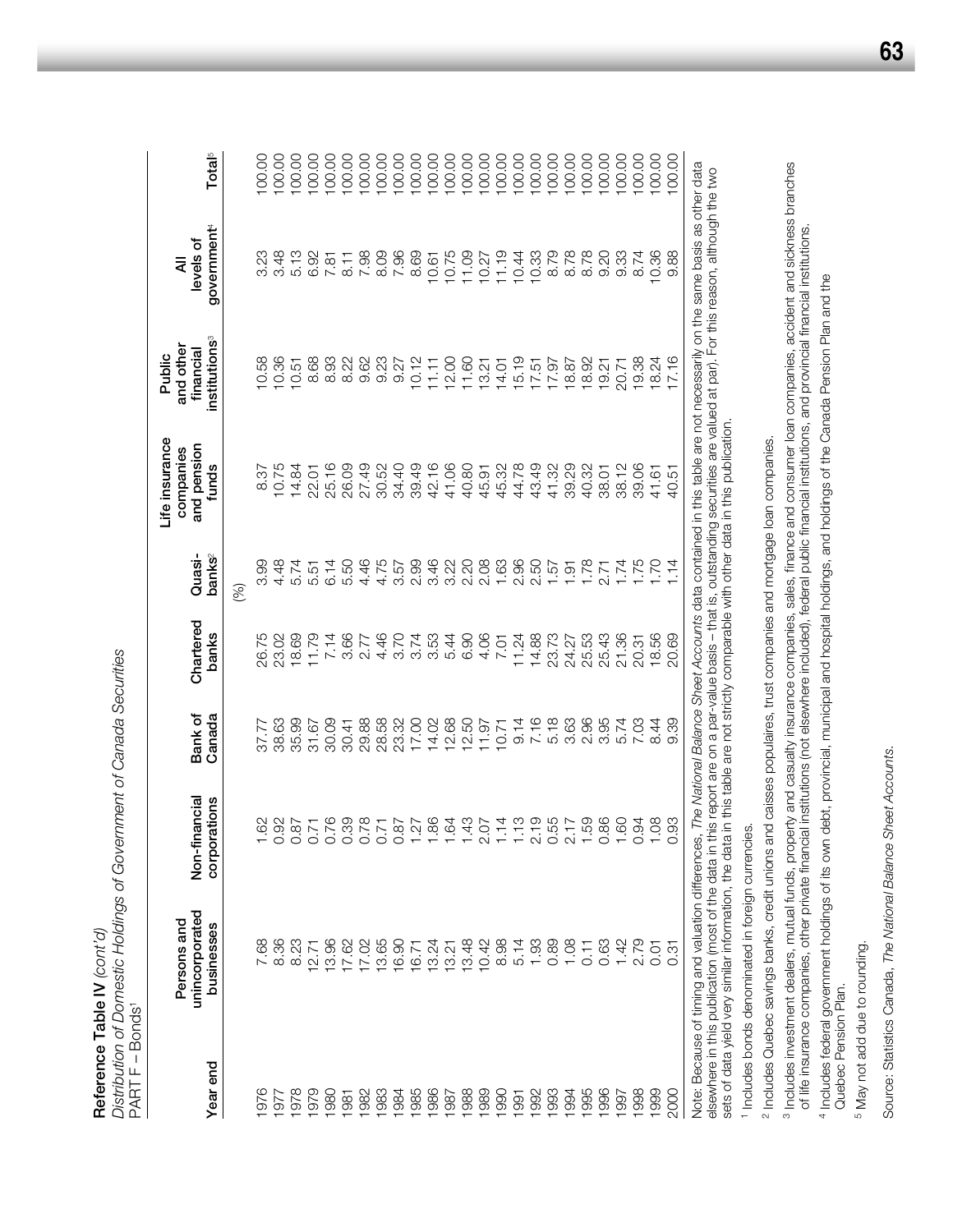|                                   | י שיש שאו ועשו בישי<br>ļ<br>t) Holdings of Government of Canada De<br>١<br>niron. |
|-----------------------------------|-----------------------------------------------------------------------------------|
| Velde Table<br>$\frac{D}{D}$<br>C | こくい<br>č<br>֪֦֪֦֧֧֚֚֚֚֚֝֝֝֝֝֝֝֝֬֝֓֝֝֬֝֓֝֬֝֓֟<br>i                                 |

| As at March 31 | onds <sup>1</sup><br>Marketable b                                                                                                                                                                                                                                                                                                                                                                                                                                                                                                                                                                                                                 | Treasury bills and<br>Canada Bills                 | Total   | total market debt<br>as per cent of<br>Total |
|----------------|---------------------------------------------------------------------------------------------------------------------------------------------------------------------------------------------------------------------------------------------------------------------------------------------------------------------------------------------------------------------------------------------------------------------------------------------------------------------------------------------------------------------------------------------------------------------------------------------------------------------------------------------------|----------------------------------------------------|---------|----------------------------------------------|
|                |                                                                                                                                                                                                                                                                                                                                                                                                                                                                                                                                                                                                                                                   | (C\$ billions)                                     |         |                                              |
|                | 5.0                                                                                                                                                                                                                                                                                                                                                                                                                                                                                                                                                                                                                                               |                                                    | 5.9     | 8.9                                          |
|                | 5.G                                                                                                                                                                                                                                                                                                                                                                                                                                                                                                                                                                                                                                               | 9.7<br>0.7                                         |         |                                              |
|                | 6.8                                                                                                                                                                                                                                                                                                                                                                                                                                                                                                                                                                                                                                               | $\frac{1}{2}$                                      | 6.9     | $8.7$<br>$9.5$                               |
|                | $\frac{8}{8}$                                                                                                                                                                                                                                                                                                                                                                                                                                                                                                                                                                                                                                     | $\overline{\div}$                                  | 9.<br>0 | 10.6                                         |
|                | 10.0                                                                                                                                                                                                                                                                                                                                                                                                                                                                                                                                                                                                                                              |                                                    | 11.6    | 10.0                                         |
|                | $10.3$<br>$14.5$                                                                                                                                                                                                                                                                                                                                                                                                                                                                                                                                                                                                                                  | $\frac{10}{20}$                                    | 12.9    | $\frac{0}{9}$                                |
|                |                                                                                                                                                                                                                                                                                                                                                                                                                                                                                                                                                                                                                                                   | 4.6                                                | 19.1    | 111                                          |
|                |                                                                                                                                                                                                                                                                                                                                                                                                                                                                                                                                                                                                                                                   | S.O                                                | 25.1    |                                              |
|                |                                                                                                                                                                                                                                                                                                                                                                                                                                                                                                                                                                                                                                                   | 4.7                                                | 35.0    |                                              |
|                |                                                                                                                                                                                                                                                                                                                                                                                                                                                                                                                                                                                                                                                   | .<br>ඉ                                             |         |                                              |
|                |                                                                                                                                                                                                                                                                                                                                                                                                                                                                                                                                                                                                                                                   | 15.7                                               |         |                                              |
|                |                                                                                                                                                                                                                                                                                                                                                                                                                                                                                                                                                                                                                                                   | 13.3                                               |         |                                              |
|                |                                                                                                                                                                                                                                                                                                                                                                                                                                                                                                                                                                                                                                                   | 16.1                                               |         |                                              |
|                |                                                                                                                                                                                                                                                                                                                                                                                                                                                                                                                                                                                                                                                   |                                                    | 86.6    |                                              |
|                |                                                                                                                                                                                                                                                                                                                                                                                                                                                                                                                                                                                                                                                   |                                                    | 108.4   |                                              |
|                |                                                                                                                                                                                                                                                                                                                                                                                                                                                                                                                                                                                                                                                   |                                                    | 113.3   |                                              |
|                |                                                                                                                                                                                                                                                                                                                                                                                                                                                                                                                                                                                                                                                   |                                                    | 112.9   |                                              |
|                |                                                                                                                                                                                                                                                                                                                                                                                                                                                                                                                                                                                                                                                   |                                                    | 121.8   |                                              |
|                | $\begin{array}{l} \pi \ \mathrel{\ddot{\alpha}} \mathrel{\dot{\alpha}} \mathrel{\dot{\alpha}} \mathrel{\dot{\alpha}} \mathrel{\dot{\alpha}} \mathrel{\dot{\alpha}} \mathrel{\dot{\alpha}} \mathrel{\dot{\alpha}} \mathrel{\dot{\alpha}} \mathrel{\dot{\alpha}} \mathrel{\dot{\alpha}} \mathrel{\dot{\alpha}} \mathrel{\dot{\alpha}} \mathrel{\dot{\alpha}} \mathrel{\dot{\alpha}} \mathrel{\dot{\alpha}} \mathrel{\dot{\alpha}} \mathrel{\dot{\alpha}} \mathrel{\dot{\alpha}} \mathrel{\dot{\alpha}} \mathrel{\dot{\alpha}} \mathrel{\dot{\alpha}} \mathrel{\dot{\alpha}} \mathrel{\dot{\alpha}} \mathrel{\dot{\alpha}} \mathrel{\dot{\alpha}} \$ | 0. 0. 0. 0. 1. 1. 4. 9.<br>8. 8. 9. 9. 9. 9. 9. 7. | 120.2   | ちちののことのこれのことのかからのことのことのことのことのことのことからかかいか。    |
|                |                                                                                                                                                                                                                                                                                                                                                                                                                                                                                                                                                                                                                                                   |                                                    | 116.5   |                                              |
|                | 85.9                                                                                                                                                                                                                                                                                                                                                                                                                                                                                                                                                                                                                                              |                                                    | 107.7   | 23.4                                         |
|                | 84.6                                                                                                                                                                                                                                                                                                                                                                                                                                                                                                                                                                                                                                              | 16.6                                               | 101.2   | 22.2                                         |
|                | 83.4                                                                                                                                                                                                                                                                                                                                                                                                                                                                                                                                                                                                                                              | 10.4                                               | 93.8    | 21.0                                         |
|                |                                                                                                                                                                                                                                                                                                                                                                                                                                                                                                                                                                                                                                                   |                                                    |         |                                              |

<sup>1</sup> Includes bonds denominated in foreign currencies. <sup>1</sup> Includes bonds denominated in foreign currencies. Note: Numbers may not add due to rounding. Note: Numbers may not add due to rounding.

Source: Statistics Canada, Canada's International Transactions in Securities. Source: Statistics Canada, *Canada's International Transactions in Securities.*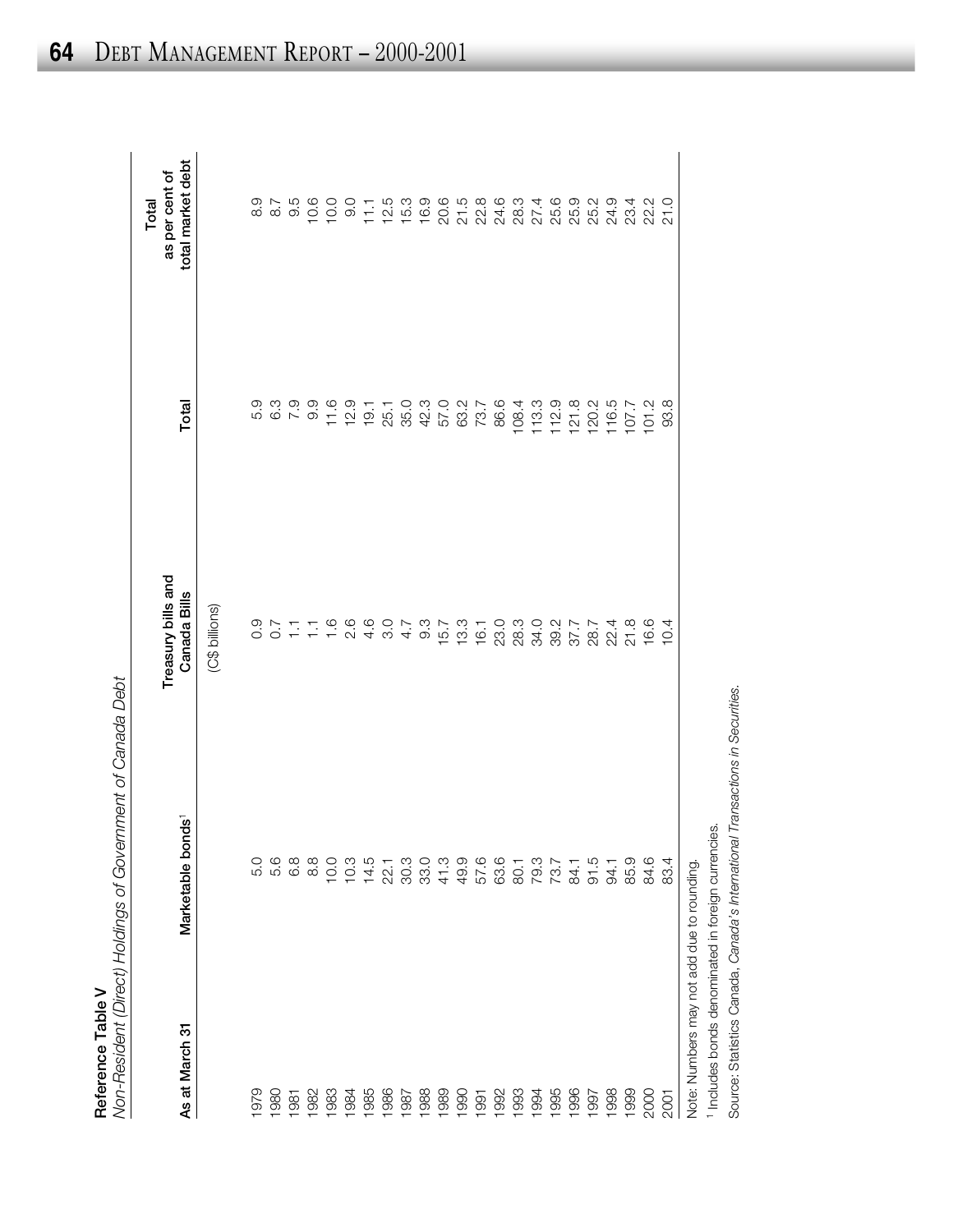| Fiscal 2000-01 Treasury Bill Program<br>Reference Table VI |                  |        |                 |                 |         |                  |         |                      |                 |          |           |               |                 |                  |                |                       |                 |
|------------------------------------------------------------|------------------|--------|-----------------|-----------------|---------|------------------|---------|----------------------|-----------------|----------|-----------|---------------|-----------------|------------------|----------------|-----------------------|-----------------|
| Settlement                                                 |                  |        | Maturing        |                 |         |                  |         | New issues           |                 |          |           | Net increment |                 |                  |                | Average tender yields |                 |
| Date                                                       | CMB <sup>1</sup> | g<br>က | 6 <sub>mo</sub> | $12 \text{ mo}$ | Total   | CMB <sup>1</sup> | eg<br>ო | 6 <sub>mo</sub>      | $12 \text{ mo}$ | Total    | Total     | Cumulative    | OS <sup>2</sup> | CMB <sup>1</sup> | $3 \text{ mo}$ | 6 <sub>mo</sub>       | $12 \text{ mo}$ |
|                                                            |                  |        |                 |                 |         |                  |         | millions<br>$\oplus$ |                 |          |           |               |                 |                  | (%)            |                       |                 |
| 06-Apr-2000                                                | 5,250            |        |                 |                 | 5,250   |                  |         | л.                   | 900             | J.       | $-5,250$  | $-5,250$      | 94,600          |                  |                |                       |                 |
| 13-Apr-2000                                                |                  | 3,600  | 3,400           |                 | 7,000   |                  | 3,800   | ,700                 | 00/11           | 7,200    | 200       | $-5,050$      | 94,800          |                  | 5.35           | 5.58                  | 5.87            |
| 20-Apr-2000                                                | 2,000            |        |                 |                 | 2,000   |                  |         |                      | ,600            |          | $-2,000$  | $-7,050$      | 92,800          |                  |                |                       |                 |
| 27-Apr-2000                                                |                  | 3,800  |                 | 3,000           | 6,800   |                  | 3,400   | 1,600                |                 | $-6,600$ | $-200$    | $-7,250$      | 92,600          |                  | 5.45           | 5.74                  | 5.39            |
| 11-May-2000                                                |                  | 3,800  | 3,200           |                 | 7,000   |                  | 3,000   | 1,500                | 400             | 6,000    | $-1,000$  | $-8,250$      | 91,600          |                  | 5.66           | 5.9                   | 6.25            |
| 25-May-2000                                                |                  | 3,800  |                 | 2,900           | 6,700   |                  | 3,000   | 1,500                | ,400            | 6,000    | $-700$    | $-8,950$      | 90,900          |                  | 5.75           | 6.01                  | 6.33            |
| 08-Jun-2000                                                |                  | 4,000  | 3,100           |                 | 7,100   |                  | 2,900   | $\frac{300}{2}$      | 500             | 5,500    | $-1,600$  | $-10,550$     | 89,300          |                  | 5.64           | 5.8                   | 6.11            |
| 22-Jun-2000                                                |                  | 4,200  |                 | 3,300           | 7,500   |                  | 2,900   | .300                 | ,600            | 5,500    | $-2,000$  | $-12,550$     | 87,300          |                  | 5.55           | 5.84                  | 6.04            |
| 06-Jul-2000                                                |                  | 4,200  | 3,500           |                 | 7,700   |                  | 2,900   | $\frac{300}{2}$      | ,700            | 5,500    | $-2,200$  | $-14,750$     | 85,100          |                  | 5.55           | 5.77                  | 5.99            |
| 20-Jul-2000                                                |                  | 3,800  |                 | 3,700           | 7,500   |                  | 2,900   | $-300$               | $-800$          | 5,500    | $-2,000$  | $-16,750$     | 83,100          |                  | 5.63           | 5.82                  | 6.02            |
| 03-Aug-2000                                                |                  | 3,400  | 3,600           |                 | 7,000   |                  | 3,200   | 1,400                |                 | 6,000    | $-1,000$  | $-17,750$     | 82,100          |                  | 5.65           | 5.79                  | 5.97            |
| 17-Aug-2000                                                |                  | 3,000  |                 | 4,000           | 7,000   |                  | 3,200   | 1,400                | 1,900           | 6,000    | $-1,000$  | $-18,750$     | 81,100          |                  | 5.66           | 57.79                 | 5.92            |
| 24-Aug-2000                                                |                  |        |                 |                 |         | 3,000            |         |                      | 2,000           | 3,000    | 3,000     | $-15,750$     | 84,100          | 5.69             |                |                       |                 |
| 31-Aug-2000                                                |                  | 3,000  | 3,600           |                 | 6,600   | 2,000            | 3,500   | 1,500                |                 | 8,500    | 1,900     | $-13,850$     | 86,000          | 5.74             | 5.62           | 5.77                  | 5.92            |
| 07-Sep-2000                                                | 3,000            |        |                 |                 | 3,000   |                  |         |                      | 2,000           |          | $-3,000$  | $-16,850$     | 83,000          |                  |                |                       |                 |
| 14-Sep-2000                                                | 2,000            | 2,900  |                 | 3,900           | 8,800   |                  | 3,200   | 1,400                | 2,000           | 6,000    | $-2,800$  | $-19,650$     | 80,200          |                  | 5.6            | 5.75                  | 5.89            |
| 28-Sep-2000                                                |                  | 2,900  | 3,500           |                 | 6,400   |                  | 3,200   | 1,400                | 1,900           | 6,000    | $-400$    | $-20,050$     | 79,800          |                  | 5.56           | 5.72                  | 5.81            |
| 12-Oct-2000                                                |                  | 2,900  |                 | 3,400           | 6,300   |                  | 3,200   | 1,400                |                 | 6,000    | -300      | $-20,350$     | 79,500          |                  | 5.62           | 5.77                  | 5.87            |
| 26-Oct-2000                                                |                  | 2,900  | 3,100           |                 | 6,000   |                  | 3,200   | 1,400                | 1,800           | 6,000    |           | $-20,350$     | 79,500          |                  | 5.62           | 5.74                  | 5.82            |
| 09-Nov-2000                                                |                  | 3,200  |                 | 3,200           | 6,400   |                  | 3,200   | 1,400                | ,600            | 6,000    | $-400$    | $-20,750$     | 79,100          |                  | 5.68           | 5.82                  | 5.93            |
| 23-Nov-2000                                                |                  | 3,200  | 2,800           |                 | 6,000   |                  | 3,200   | 1,400                | 1,600           | 6,000    |           | $-20,750$     | 79,100          |                  | 5.74           | 5.88                  | 5.97            |
| 07-Dec-2000                                                |                  | 3,500  |                 | 3,100           | 6,600   |                  | 3,200   | 1,400                | 1,600           | 6,000    | -600      | $-21,350$     | 78,500          |                  | 5.55           | 5.65                  | 5.67            |
| 21-Dec-2000                                                |                  | 3,200  | 2,600           |                 | 5,800   |                  | 3,200   | 1,400                | ,700            | 6,000    | 200       | $-21,150$     | 78,700          |                  | 5.56           | 5.58                  | 5.56            |
| 04-Jan-2001                                                |                  | 3,200  |                 | 3,500           | 6,700   |                  | 3,500   | ,500                 |                 | 6,500    | $-200$    | $-21,350$     | 78,500          |                  | 5.45           | 5.38                  | 5.24            |
| 18-Jan-2001                                                |                  | 3,200  | 2,700           |                 | 5,900   |                  | 3,800   | 1,600                | 1,400           | 7,000    | 100       | $-20,250$     | 79,600          |                  | 5.24           | 5.18                  | 5.10            |
| 01-Feb-2001                                                |                  | 3,200  |                 | 3,600           | 6,800   |                  | 4,100   | 1,700                | 1,700           | 7,500    | 700       | $-19,550$     | 80,300          |                  | 5.14           | 5.05                  | 4.97            |
| 15-Feb-2001                                                |                  | 3,200  | 2,900           |                 | 6,100   | J.               | 4,100   | 1,700                |                 | 7,500    | 1,400     | $-18,150$     | 81,700          |                  | 5.13           | 5.01                  | 4.98            |
| 01-Mar-2001                                                |                  | 3,200  |                 | 3,600           | 6,800   | 2,000            | 4,100   | 1,700                | 1,800           | 9,500    | 2,700     | $-15,450$     | 84,400          | 5.07             | $\frac{8}{4}$  | 4.74                  | 4.72            |
| 15-Mar-2001                                                |                  | 3,200  | 2,800           |                 | 6,000   |                  | 4,100   | 1,700                | 1,800           | 7,500    | 1,500     | $-13,950$     | 85,900          |                  | 4.66           | 4.64                  | 4.64            |
| 29-Mar-2001                                                |                  | 3,200  |                 | 3,500           | 6,700   | 2,000            | 4,100   | 1,700                |                 | 9,500    | 2,800     | $-11,150$     | 88,700          | 4.83             | 4.6            | 4.58                  | 4.58            |
| Total                                                      | 12,250           | 87,700 | 40,800          | 44,700          | 185,450 | 9,000            | 38,100  | 38,600               | 39,400 174,300  |          | $-11,150$ |               |                 |                  |                |                       |                 |

 $\sim$  Cash management bill. Outstanding. Source: Bank of Canada.

**65**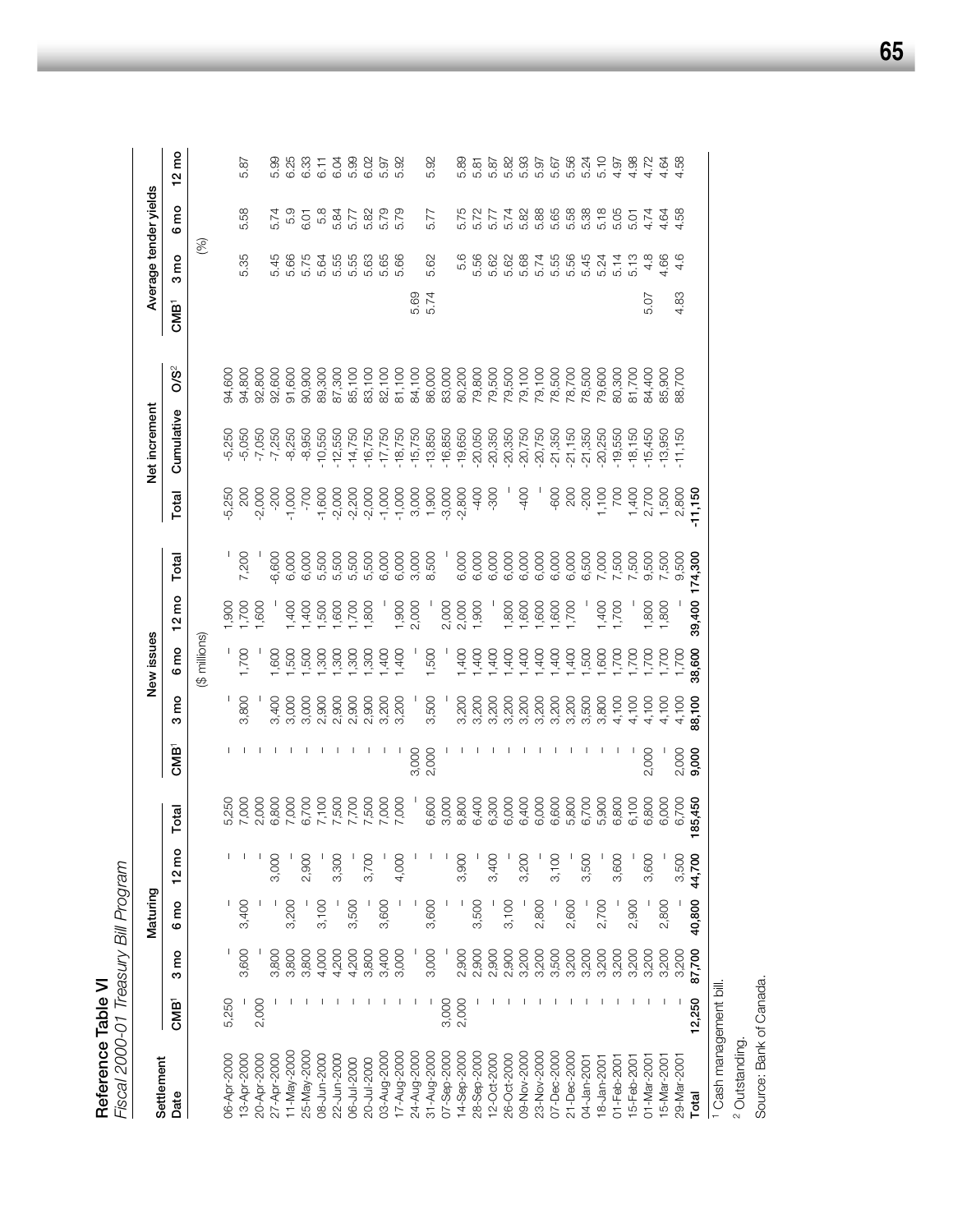| Reference Table VII<br>2000-01<br>Fiscal |          | Treasury Bill Auction            |                  | Resuts                                                                                                                                                                                                        |                                                                                                                                                                                              |                                                                                     |                   |          |                                      |                                                                                        |                         |                                 |                                       |
|------------------------------------------|----------|----------------------------------|------------------|---------------------------------------------------------------------------------------------------------------------------------------------------------------------------------------------------------------|----------------------------------------------------------------------------------------------------------------------------------------------------------------------------------------------|-------------------------------------------------------------------------------------|-------------------|----------|--------------------------------------|----------------------------------------------------------------------------------------|-------------------------|---------------------------------|---------------------------------------|
|                                          |          |                                  |                  |                                                                                                                                                                                                               |                                                                                                                                                                                              |                                                                                     |                   |          |                                      |                                                                                        |                         |                                 |                                       |
| Auction<br>date                          | Term     | amount<br>Issue                  | Average<br>price | Average<br>yield                                                                                                                                                                                              | coverage<br>Bid                                                                                                                                                                              | Tail                                                                                | Auction<br>date   | Term     | amount<br><b>Issue</b>               | Average<br>price                                                                       | Average<br>yield        | coverage<br>Bid                 | Tail                                  |
|                                          | (months) | (\$ millions)                    | €                | $\otimes$                                                                                                                                                                                                     |                                                                                                                                                                                              | (basis<br>points)                                                                   |                   | (months) | (\$ millions)                        | ⊕                                                                                      | ි                       |                                 | points)<br>(basis                     |
| 3-Apr-2000                               |          | 3,800<br>1,700<br>1,700          |                  | 35798<br>5798                                                                                                                                                                                                 | 0082<br>82<br>$\sim$ $\sim$                                                                                                                                                                  | တ<br>Ö                                                                              | 10-Oct-2000       |          | 3,200<br>,400                        | 98.513<br>97.204<br>94.467                                                             |                         |                                 |                                       |
| 25-Apr-2000                              |          | $3,0000$<br>$7,0000$<br>$7,0000$ |                  |                                                                                                                                                                                                               |                                                                                                                                                                                              |                                                                                     | 24-Oct-2000       |          | $-400$<br>3,200<br>1,400<br>1,400    |                                                                                        |                         |                                 |                                       |
| 09-May-2000                              |          | 1,500                            |                  |                                                                                                                                                                                                               | - 991- 1992- 1992- 1993- 1994- 1995- 1996<br>- 1996- 1996- 1997- 1998- 1999<br>- 1999- 1999- 1999- 1999- 1999- 1999- 1999- 1999- 1999- 1999- 1999- 1999- 1999- 1999- 1999- 1999- 1999- 1999- |                                                                                     | 07-Nov-2000       |          | 3,200<br>$-400$                      | 99999999<br>245455448<br>24555548<br>25558                                             |                         |                                 | 00000000000000000<br>0000000000000000 |
| 23-May-2000                              |          | $1,500$<br>$3,000$               |                  |                                                                                                                                                                                                               |                                                                                                                                                                                              |                                                                                     | 21-Nov-2000       |          | 1,400<br>3,200                       | 94.582<br>97.367                                                                       |                         |                                 |                                       |
| 06-Jun-2000                              |          |                                  |                  |                                                                                                                                                                                                               |                                                                                                                                                                                              |                                                                                     | 05-Dec-2000       |          | 1101108<br><i>446446</i><br>0000000  | 98.532<br>97.261                                                                       |                         |                                 |                                       |
| 20-Jun-2000                              |          |                                  |                  |                                                                                                                                                                                                               | 2.0237                                                                                                                                                                                       |                                                                                     | 9-Dec-2000        |          | $1,400$<br>$1,400$                   | 97.496<br>94.94<br>94.651<br>98.53                                                     |                         |                                 | $-0.07$                               |
| 04-Jul-2000                              |          |                                  |                  |                                                                                                                                                                                                               |                                                                                                                                                                                              |                                                                                     | 03-Jan-2001       |          | 3,500<br>1,500                       |                                                                                        |                         |                                 |                                       |
| 18-Jul-2000                              |          |                                  |                  | ιο αρτησοφταιος του τριστοριουν της συναρτοφησι<br>πρωτησοφητοσητησης της πρωτασμουσης του αρκοποιησης<br>πρωτησοφητοσης της πρωτησοφησιασης πρωταφησης<br>πρωτησοφητοσης του πρωτησοφησιασης πρωτασης πρωτασ | 88856874587768888<br>8888687768888<br>8888687768888                                                                                                                                          | OOOO0040+000++0000+0+0+000+00000++000000<br>OOOO0040+0+00++0000+0+000+00000++000000 | 16-Jan-2001       |          | $\frac{1,500}{3,800}$<br>0091<br>009 | 000 N 4 - 4 0<br>  5 000 0 0 0 0 0 0 0 0<br>  5 0 0 0 0 0 0 0 0<br>  6 0 0 0 0 0 0 0 0 |                         | 1.942                           |                                       |
| 01-Aug-2000                              |          |                                  |                  |                                                                                                                                                                                                               |                                                                                                                                                                                              |                                                                                     | $30 - Jan - 2001$ |          | 4,100<br>$7,700$<br>1,700            | 97.546<br>95.284                                                                       | 5.142<br>5.045<br>4.963 | 2.238<br>1.63<br>$\overline{c}$ |                                       |
| 5-Aug-2000                               |          |                                  |                  |                                                                                                                                                                                                               |                                                                                                                                                                                              |                                                                                     | 3-Feb-2001        |          | 4,100<br>1,700<br>1,700              | 98.641<br>97.744                                                                       | 5.014<br>4.978<br>5.13  | 1.564<br>1.852<br>1.749         |                                       |
| 29-Aug-2000                              |          |                                  |                  |                                                                                                                                                                                                               | 1.921                                                                                                                                                                                        |                                                                                     | 27-Feb-2001       |          | 4,100<br>00/1<br>00/11               | 97.692<br>95.506<br>95.444<br>98.727                                                   | 4.718<br>4.804<br>4.737 | 6 234<br>6 234                  |                                       |
| 2-Sep-2000                               |          |                                  |                  |                                                                                                                                                                                                               | 235                                                                                                                                                                                          |                                                                                     | 3-Mar-2001        |          | 4,100<br>00/11<br>00/11              | 98.763<br>97.909                                                                       | 4.638<br>4.664<br>4.641 | .972                            |                                       |
| 26-Sep-2000                              |          |                                  |                  |                                                                                                                                                                                                               | $367$<br>$38$<br>$475$<br>35576<br>356866<br>2568675<br>256875                                                                                                                               |                                                                                     | 27-Mar-2001       |          | 4,100<br>,700<br>00/11               | 05742<br>0877760<br>087760<br>0550                                                     | 4.604<br>4.578<br>4.578 | 727000                          |                                       |
|                                          |          |                                  |                  |                                                                                                                                                                                                               |                                                                                                                                                                                              |                                                                                     | Total             |          | 165,300                              |                                                                                        |                         |                                 |                                       |

Note: Coverage is defined as the ratio of total bids at auction to the amount auctioned. Tail is defined as the high accepted yield minus the average yield. Note: Coverage is defined as the ratio of total bids at auction to the amount auctioned. Tail is defined as the high accepted yield minus the average yield.

Source: Bank of Canada. Source: Bank of Canada.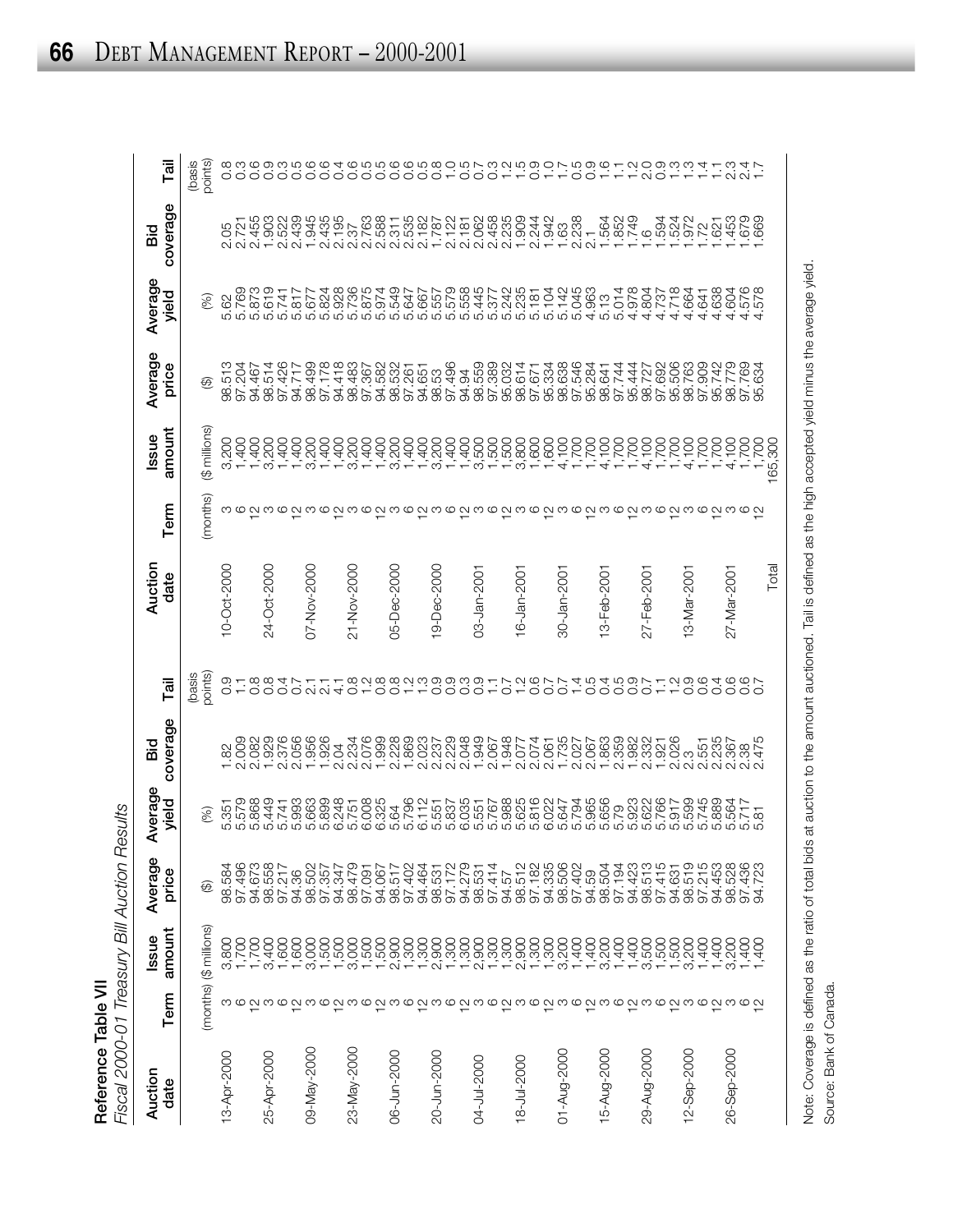| Fiscal 2000-01 Canadian-Dollar Marketable Bond Program<br>Reference Table VIII |                                                   |                              |              |                |                 |                                  |
|--------------------------------------------------------------------------------|---------------------------------------------------|------------------------------|--------------|----------------|-----------------|----------------------------------|
| Offering date                                                                  | Delivery date                                     | Maturity date                | Maturing     | Gross          | Bond repurchase | <b>b</b><br>Net                  |
| Fixed-coupon bonds                                                             |                                                   |                              |              | $$$ millions)  |                 |                                  |
| April 19<br>2000                                                               | April 24<br>2000                                  |                              |              | 1,900          |                 | 1,900                            |
| April 26                                                                       | May 1                                             | June 1, 2029<br>June 1, 2011 | 1,575        | 2,600          |                 | 1,025                            |
| May 10                                                                         | May 15                                            | September 1, 2005            |              | 2,800          |                 | 2,800                            |
| May 10                                                                         | May 15                                            |                              |              |                | 463             | $-463$                           |
| June 7                                                                         | June 15<br>July $4^*$                             | December 1, 2002             | 3,075        | 3,600          |                 | 3,600                            |
| June 26                                                                        | August 1                                          | June 1, 2011                 |              | 2,600          |                 | $-3,075$<br>2,600                |
| August 9<br>June 26                                                            | August 15<br>August                               | September 1, 2005            |              | 2,700          | 500             | $-500$<br>2,700                  |
|                                                                                | September                                         |                              | 8,800        |                |                 | $-8,800$                         |
| $\frac{3}{5}$<br>September                                                     | September 15                                      | December 1, 2002             |              | 3,500<br>1,900 |                 | 3,500                            |
| October 11<br>October 1 <sup>-</sup>                                           | October 16<br>October 16                          | June 1, 2029                 |              |                | 369             | 1,900<br>$-369$                  |
| October 25                                                                     | October 30                                        | June 1, 2011                 |              |                |                 |                                  |
| November 8                                                                     | November <sup>-</sup>                             | September 1, 2006            |              | 2,400<br>2,500 |                 | 2,400<br>2,500                   |
| November 8                                                                     | November <sup>-</sup>                             |                              |              |                | 500             | $-500$                           |
| November 22                                                                    | November 24                                       | June 1, 2003                 |              | 3,500          |                 | 3,500                            |
|                                                                                | December 15 <sup>*</sup><br>December <sub>1</sub> |                              | 7,000<br>500 |                |                 | $-7,000$<br>$-500$               |
| <b>2001</b>                                                                    |                                                   |                              |              |                |                 |                                  |
| January 16                                                                     | January 18                                        |                              |              |                | 500             | -500                             |
| January 24                                                                     | January 29                                        | June 1, 2011                 |              | 2,500          |                 | 2,500                            |
| January 24                                                                     | February 1*<br>January 29                         |                              | 425          |                | 500             | $-500$<br>$-425$                 |
| February 7                                                                     | $\overline{\mathcal{C}}$<br>February 1            | September 1, 2006            |              | 2,500          |                 | 2,500                            |
| February                                                                       | $\frac{2}{10}$<br>February 1                      |                              |              |                | 500             | $-500$                           |
| February 13                                                                    | February<br>March <sub>1</sub>                    |                              | 12,567       |                | 1,000           | $-1,000$                         |
| March 13                                                                       | March 15                                          |                              |              |                | 1,000           | $-12,567$<br>$-1,000$<br>$3,500$ |
| March 14                                                                       | March 16                                          | June 1, 2003                 |              | 3,500          |                 |                                  |
| Real return bonds<br>2000                                                      |                                                   |                              |              |                |                 |                                  |
| May 31                                                                         | June 5                                            | December 1, 2031             |              | 350            |                 | 350                              |
| August 30                                                                      | September 5                                       | 1,2031<br>December 1         |              | 350<br>350     |                 | 350<br>350                       |
| December 6                                                                     | December 11                                       | December 1, 2031             |              |                |                 |                                  |
| 2001                                                                           |                                                   |                              |              |                |                 |                                  |
| February 28                                                                    | March 5                                           | December 1, 2031             |              | 350            |                 | 350                              |
| Total fiscal year 2000-2001                                                    |                                                   |                              | 33,942       | 39,900         | 5,332           | 626                              |

\* Maturing date.<br>Source: Bank of Canada. Source: Bank of Canada.\* Maturing date.

**67**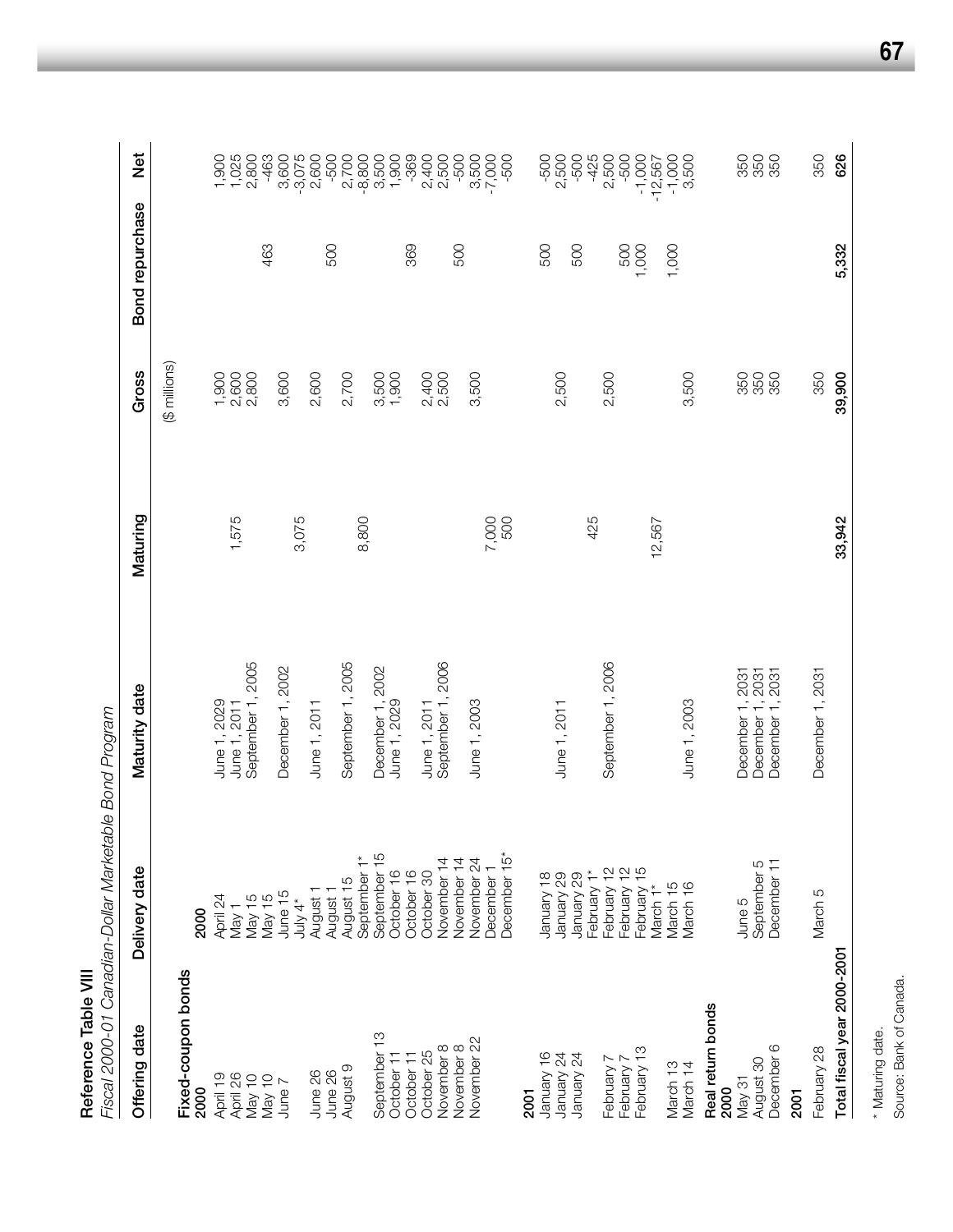|                | ،<br>٥<br>I                                                                                                             |  |
|----------------|-------------------------------------------------------------------------------------------------------------------------|--|
|                | こうこ<br>J                                                                                                                |  |
|                | ה<br>המי<br>ſ                                                                                                           |  |
|                | $2 - 2$                                                                                                                 |  |
| $\overline{ }$ | דר רכת<br>֧֦֦֦֦֦֧֧֧֧֧֦֧ׅ֧֧֛֧֧֧֛֧֛ׅ֧֧֛֛֪֦֪֧֛֪֪֪֪֪֪֪֛֚֚֝֝֝֝֝֝֬֝֓֝֓֝֬֝֓֝֬֝֓֝֬֝֓֝֬֝֓֝֬֜֝֓֝֬֜֓֝֬֝֓֜֝֓֝֬֝֓֜֝֓֜֓֝֬֝֜֝֟֝֬֝֜֝֝֝֝ |  |
| ś              | ç                                                                                                                       |  |

| Reference Table IX |                   | Fiscal 2000-01 Marketable Bond Auction Results |                |                 |                  |                                   |                                                                      |                   |
|--------------------|-------------------|------------------------------------------------|----------------|-----------------|------------------|-----------------------------------|----------------------------------------------------------------------|-------------------|
| Auction<br>date    | Term              | Maturity<br>date                               | Coupon<br>rate | amount<br>Issue | Average<br>price | Average<br>vield                  | coverage<br>Auction                                                  | Tail              |
|                    | (years)           |                                                | $\mathcal{S}$  | (\$ millions)   | ⊕                | $\mathcal{E}$                     |                                                                      | (basis<br>points) |
| 9-Apr-2000         |                   | 01-Jun-202                                     |                |                 | 99.923           | 5.755                             | 2.21                                                                 |                   |
| 26-Apr-2000        |                   | 01-Jun-201                                     |                |                 | 98.987           | 6.128                             | 2.68                                                                 |                   |
| 10-May-2000        |                   | 01-Sep-200                                     |                |                 | 98.33            | 6.374                             | 2.37                                                                 |                   |
| 31-May-2000        |                   | $01 - Dec - 203$                               |                |                 | 103.842          |                                   |                                                                      |                   |
| 7-Jun-2000         |                   | 01-Dec-2002                                    |                |                 | 99.857           |                                   |                                                                      |                   |
| 26-Jul-2000        |                   | 01-Jun-201                                     |                |                 | 100.79           | 00<br>000000<br>0000000<br>000000 |                                                                      |                   |
| 9-Aug-2000         | Ю                 | 01-Sep-200                                     |                |                 | 100.561          |                                   | 8 4 5 9 8 9 9 9 9 9 9 9 0 9 0 7 1<br>8 9 9 9 9 9 9 9 9 9 9 9 0 9 0 1 |                   |
| 30-Aug-2000        |                   | 01-Dec-2031                                    |                |                 | 106.293          |                                   |                                                                      |                   |
| 13-Sep-2000        | $\mathbf{\Omega}$ | 01-Dec-2002                                    |                |                 | 100.467          |                                   |                                                                      |                   |
| 11-Oct-2000        | 80                | 01-Jun-2029                                    |                |                 | 102.293          |                                   |                                                                      |                   |
| 25-Oct-2000        | $\overline{C}$    | 01-Jun-201                                     |                |                 | 102.506          |                                   |                                                                      |                   |
| 8-Nov-2000         | 5                 | 01-Sep-2006                                    |                |                 | 99.013           |                                   |                                                                      |                   |
| 22-Nov-2000        | $\sim$            | 01-Jun-2003                                    |                |                 | 99.844           |                                   |                                                                      |                   |
| 6-Dec-2000         |                   | $01 - Dec-203$                                 |                |                 | 110.415          |                                   |                                                                      |                   |
| 24-Jan-2001        | $\subseteq$       | 01-Jun-201                                     |                |                 | 103.694          |                                   |                                                                      |                   |
| 7-Feb-2001         |                   | 01-Sep-2006                                    |                | 2,500           | 102.394          | 5.247                             |                                                                      |                   |
| 28-Feb-2001        |                   | $01 - Dec - 2031$                              |                | 35 <sub>C</sub> | 11.28            | 3.405                             |                                                                      |                   |
| 14-Mar-2001        | 2                 | 01-Jun-2003                                    |                | 3,500           | 02.207           | .684                              |                                                                      |                   |
| Total              |                   |                                                |                | 39,900          |                  |                                   |                                                                      |                   |
|                    |                   |                                                |                |                 |                  |                                   |                                                                      |                   |

Note: Coverage is defined as the ratio of total bids at auction to the amount auctioned. Tail is defined as the high accepted yield minus the average yield. Note: Coverage is defined as the ratio of total bids at auction to the amount auctioned. Tail is defined as the high accepted yield minus the average yield. \* Real return bonds. \* Real return bonds.

Source: Department of Finance. Source: Department of Finance.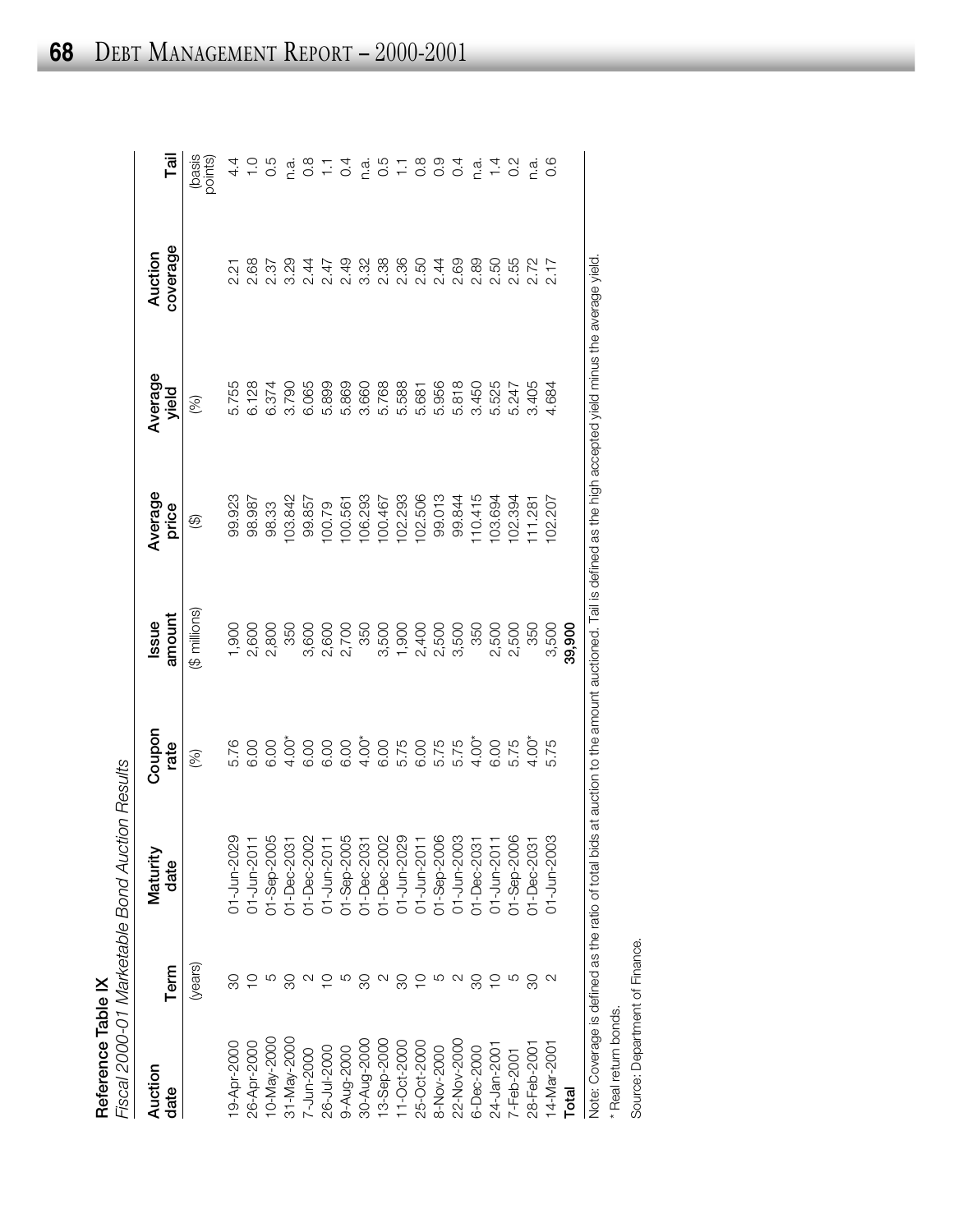**Reference Table X**<br>Outstanding Governn **Reference Table X**

| $\frac{1}{2}$<br>)       |
|--------------------------|
| $\frac{1}{2}$            |
|                          |
| í                        |
|                          |
|                          |
|                          |
|                          |
|                          |
|                          |
|                          |
|                          |
|                          |
|                          |
|                          |
| ١                        |
| $\overline{\phantom{a}}$ |
|                          |
| $-1$                     |
|                          |
|                          |
| :                        |
|                          |
|                          |
|                          |
|                          |
|                          |
|                          |
|                          |
|                          |
|                          |
|                          |
|                          |
|                          |
|                          |
| l<br>Ì                   |
|                          |
|                          |
|                          |
|                          |
|                          |
|                          |
|                          |
|                          |
|                          |
|                          |
|                          |
|                          |
|                          |
|                          |
| $\ddot{\phantom{0}}$     |
|                          |
|                          |
|                          |
|                          |
| Ì                        |
|                          |
|                          |
|                          |
| ١<br>l                   |
|                          |
|                          |
|                          |
| ĺ                        |
|                          |
|                          |
| j                        |
|                          |
|                          |
|                          |
|                          |
|                          |
|                          |
|                          |
|                          |
| 5)<br>l                  |
|                          |
|                          |
|                          |
|                          |
|                          |
| í                        |
|                          |
|                          |
|                          |
|                          |
|                          |
| $\overline{\phantom{a}}$ |
|                          |
| $\frac{1}{2}$            |
| ١                        |
|                          |
|                          |
|                          |
|                          |
|                          |
|                          |
|                          |
|                          |
|                          |
|                          |
|                          |
|                          |
|                          |
|                          |
|                          |
|                          |
| I                        |
|                          |
|                          |
|                          |
| )                        |
| i                        |
|                          |
|                          |
|                          |
|                          |
|                          |
|                          |
|                          |
|                          |
|                          |
|                          |
|                          |
| )<br>2010<br>20<br>Ċ     |

| Maturity date | Amount                     | Coupon rate   | Maturity date | Amount           | Coupon rate             |
|---------------|----------------------------|---------------|---------------|------------------|-------------------------|
|               | (\$millions)               | $\mathcal{S}$ |               | (\$ millions)    | $\mathcal{\mathcal{E}}$ |
| Fixed-coupon  |                            |               |               |                  |                         |
| 01-May-2001   | 1,325                      | 3.00          | 01-Oct-2006   | 958              | 14.00                   |
| 01-Jun-2001   | 5,350                      | 4.50          | 01-Dec-2006   | 9,100            | 7.00                    |
| 007-Jun-200   | 2,708                      | 9.75          | 01-Mar-2007   | 319              | 13.75                   |
| 002-dep-200   | 10,600                     | 7.00          | 01-Jun-2007   | 9,500            | 7.25                    |
| 005-200-rc    | 914                        | 9.50          | 01-Oct-2007   | $\overline{6}$ 1 | 13.00                   |
| 01-Dec-200    | 7,000                      | 5.25          | 01-Mar-2008   | 750              | 12.75                   |
| 01-Dec-200    | 3,850                      | 9.75          | 01-Jun-2008   | 9,200            | 6.00                    |
| 02-Feb-2002   | 213                        | 8.75          | 01-Jun-2008   | 3,258            | 10.00                   |
| 15-Mar-2002   | 339                        | 15.50         | 01-Oct-2008   | 628              | 11.75                   |
| 01-Apr-2002   | 5,450                      | 8.50          | 01-Mar-2009   | 400              | 11.50                   |
| 01-May-2002   | 1,831                      | 10.00         | 01-Jun-2009   | 9,400            | 5.50                    |
| 01-Jun-2002   | 7,200                      | 5.75          | 01-Jun-2009   | 673              | 11.00                   |
| 15-Jul-2002   |                            | 5.50          | 01-Oct-2009   | 756              | 10.75                   |
| 01-Sep-2002   |                            | 6.00          | 01-Mar-2010   | 300              | 9.75                    |
| 01-Dec-2002   | $10,200$<br>7,100<br>1,222 | 11.25         | 01-Jun-2010   | 10,400           | 5.50                    |
| 15-Dec-2002   | 2,094                      | 11.75         | 01-Jun-2010   | 2,474            | 9.50                    |
| 01-Feb-2003   |                            | 5.75          | 01-Oct-2010   | 184              | 8.75                    |
| 01-Jun-2003   |                            | 7.25<br>5.25  | 01-Mar-2011   | 1,256            | 9.00                    |
| 01-Sep-2003   | 7,000<br>6,900<br>9,700    |               | 01-Jun-2011   | 10,100           | 6.00                    |
| 01-Oct-2003   | 559                        | 9.50          | 01-Jun-2011   | 669              | 8.50                    |
| 01-Dec-2003   | 8,800                      | 7.50          | 15-Mar-2014   | 3,125            | 10.25                   |
| 01-Feb-2004   | 1,882                      | 10.25         | 01-Jun-2015   | 2,327            | 11.25                   |
| 01-Jun-2004   | 7,900                      | 6.50          | 31-Dec-2019   | 25               | 10.19                   |
| 01-Jun-2004   | 541                        | 13.50         | 15-Mar-2021   | 1,797            | 10.50                   |
| 01-Sep-2004   | 10,850                     | 5.00          | 01-Jun-2021   | 4,435            | 9.75                    |
| 01-Oct-2004   | 586                        | 10.50         | 01-Jun-2022   | 2,399            | 9.25                    |
| 01-Dec-2004   | 7,700                      | 9.00          | 01-Jun-2023   | 8,200            | 8.00                    |
| 01-Mar-2005   | 1,057                      | 12.00         | 01-Jun-2025   | 8,900            | 0.00                    |
| 01-Sep-2005   | 11,100                     | 6.00          | 01-Jun-2027   | 9,600            | 8.00                    |
| 01-Sep-2005   | 1,065                      | 12.25         | 01-Jun-2029   | 12,000           | 5.75                    |
| 01-Dec-2005   | 8,000                      | 8.75          |               |                  |                         |
| 01-Mar-2006   | 626                        | 12.50         |               |                  |                         |
| 01-Sep-2006   | 5,000                      | 5.75          | Total         | 280,406          |                         |

**69**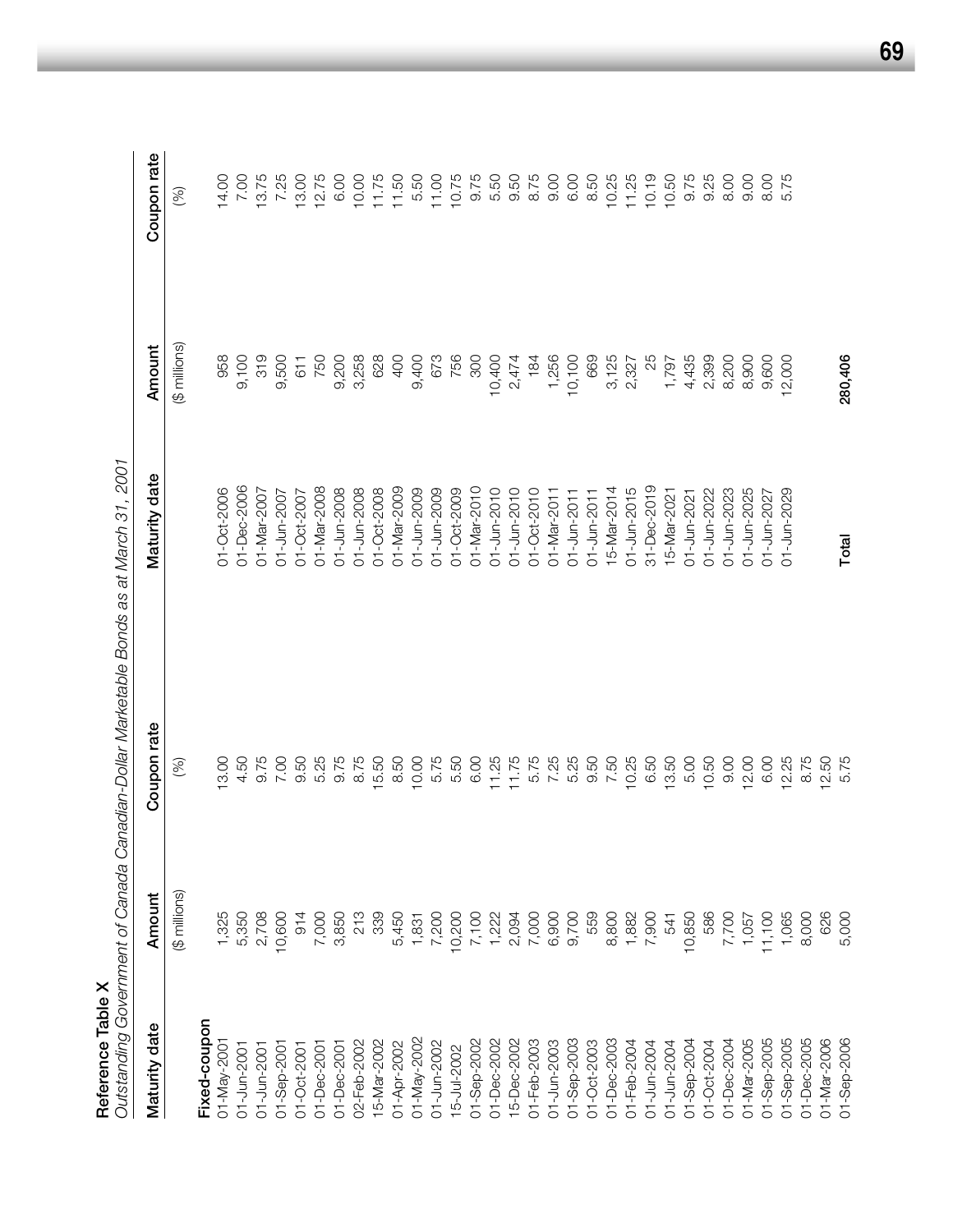| J<br>rnnt'n |  |
|-------------|--|
|             |  |
|             |  |
|             |  |
|             |  |
|             |  |
| 2           |  |
| 돌           |  |
|             |  |
| ٦           |  |
|             |  |
| ⊱           |  |
| Š           |  |
|             |  |
| į           |  |
| 1<br>í      |  |
|             |  |

| Reference Table X $\langle \text{cont'} \text{d} \rangle$ |               | Outstanding Government of Canada Canadian-Dollar Marketable Bonds as at March 31, 2001                         |
|-----------------------------------------------------------|---------------|----------------------------------------------------------------------------------------------------------------|
| Maturity date                                             | Amount        | Coupon rate                                                                                                    |
|                                                           | (\$ millions) | (%)                                                                                                            |
| Real return bonds                                         |               |                                                                                                                |
| $-Dec-2021$                                               | 5,175         | 4.25                                                                                                           |
| $-Dec-2026$                                               | 5,250         | 4.25                                                                                                           |
| 1-Dec-2031                                                | 3,050         | 4.00                                                                                                           |
| Total <sup>1</sup>                                        | 13,475        |                                                                                                                |
|                                                           |               | Real return bond figures show gross issue amount only - the consumer price index adjustment is not shown here. |
| Source: Bank of Canada.                                   |               |                                                                                                                |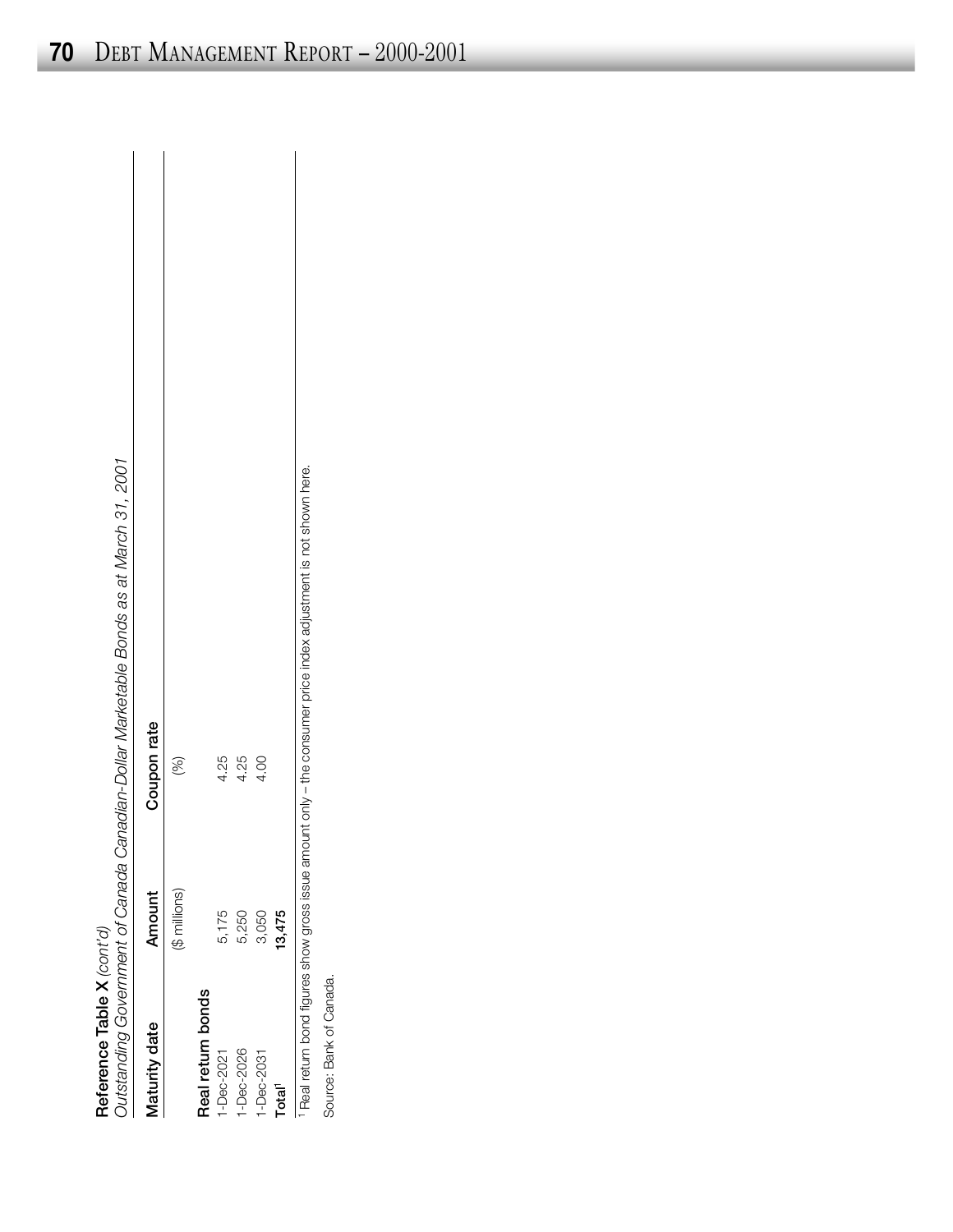|               | Domestic interest-rate s | swaps           |               | Cross-currency swaps of foreign obligations |
|---------------|--------------------------|-----------------|---------------|---------------------------------------------|
| Maturity date | Coupon <sup>1</sup>      | Notional amount | Maturity date | Notional amount                             |
|               | (%)                      | (\$ millions)   |               | (US\$ millions)                             |
| 1-Jun-2001    | 9.75                     | 250             | 12-Jun-2001   | 26                                          |
| 01-Feb-2004   | 10.25                    | 50              | 16-Jul-2003   | 89                                          |
| Total         |                          | 800             | 26-Nov-2004   | 495                                         |
|               | Foreign interest-rate    | swaps           | 26-Nov-2004   | 341                                         |
|               |                          |                 | 30-Nov-2004   |                                             |
| Maturity date | Coupon <sup>1</sup>      | Notional amount | 30-Nov-2004   |                                             |
|               | (%)                      | (US\$ millions) | 22-Dec-2004   | 8<br>8<br>8<br>7<br>8                       |
| 22-Jan-2002   | 5.125                    | 300             | 03-Oct-2007   | 319                                         |
| 19-Nov-2007   | 4.00                     | 25              | 31-Jan-2008   | $\ddot{4}$                                  |
| 05-Nov-2008   | 5.25                     | 200             | Total         | 454                                         |
| 05-Nov-2008   | 5.25                     | 500             |               |                                             |
| 05-Nov-2008   | 5.25                     | 500             |               |                                             |
| Total         |                          | ,525            |               |                                             |

da Swaps Outstanding as at March 31, 2001 *Government of Canada Swaps Outstanding as at March 31, 2001* Reference Table XI<br>Covernment of Caps **Reference Table XI**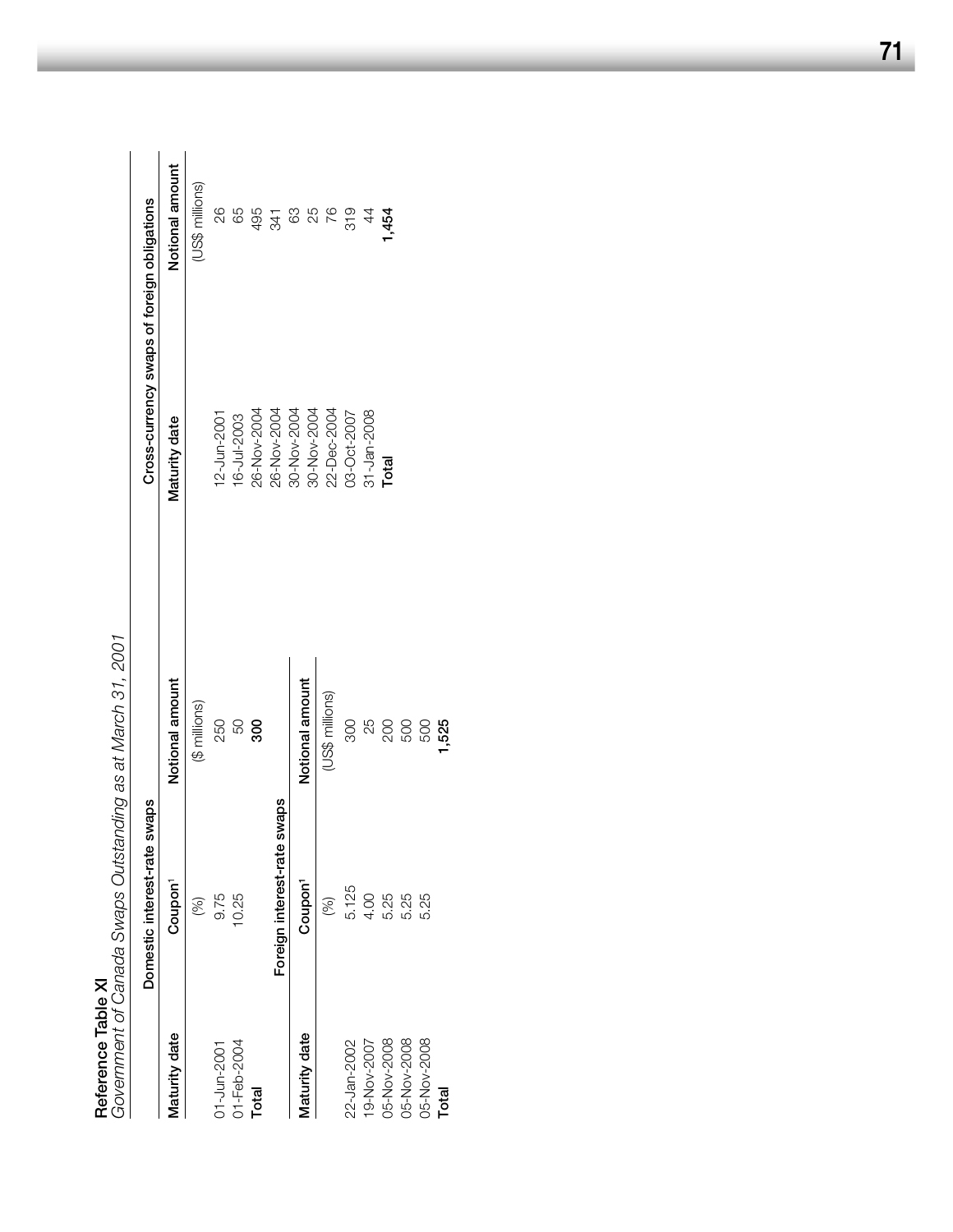| Reference Table XI $\langle \text{cont'}d\rangle$ | Covernment of Cenede Swene Outoten |
|---------------------------------------------------|------------------------------------|

**Reference Table XI** (cont'd)<br>Government of Canada Swaps Outstanding as at March 31, 2001 *Government of Canada Swaps Outstanding as at March 31, 2001*

|                  | Cross-currency swaps of domestic obligations                               |                                                   |                  | Cross-currency swaps of domestic obligations |                                                   |
|------------------|----------------------------------------------------------------------------|---------------------------------------------------|------------------|----------------------------------------------|---------------------------------------------------|
| Maturity<br>date | Notional<br>amount                                                         | Currency<br>paid                                  | Maturity<br>date | Notional<br>amount                           | Currency<br>paid                                  |
|                  | (US\$ millions)                                                            |                                                   |                  | (US\$ millions)                              |                                                   |
| 04-Sep-2001      | 1,000                                                                      | go                                                | 01-Sep-2005      | 100                                          | go                                                |
| 01-Apr-2002      | 50                                                                         | 9                                                 | 01-Sep-2005      | 150                                          | $\frac{1}{2}$                                     |
| 01-May-2002      | 100                                                                        | 9s                                                | 23-Nov-2005      | 150                                          | 99                                                |
| 01-Sep-2002      | 1,000                                                                      | GSU                                               | 01-Dec-2005      | 650                                          | asu                                               |
| 01-Sep-2002      | 250                                                                        | EUR                                               | 01-Dec-2005      | 200                                          | $\frac{1}{2}$                                     |
| 28-Oct-2002      | 100                                                                        | asu                                               | 01-Mar-2006      | SO                                           | asu                                               |
| 15-Dec-2002      | 102                                                                        | EUR                                               | 01-Mar-2006      | 96                                           | <b>SSSS</b>                                       |
| 15-Dec-2002      | 600                                                                        | asp                                               | 01-Oct-2006      | 54                                           |                                                   |
| 01-Feb-2003      | 52                                                                         |                                                   | 01-Oct-2006      | $\overline{0}$                               |                                                   |
| 01-Jun-2003      | $\approx$                                                                  | $\begin{array}{c} \Xi \Xi \\ \Xi \Xi \end{array}$ | 30-Oct-2006      | 250                                          |                                                   |
| 01-Jun-2003      | 125                                                                        | <b>SSE</b>                                        | 23-Nov-2006      | 150                                          | asu                                               |
| 01-Sep-2003      | 105                                                                        |                                                   | 01-Dec-2006      | SO                                           |                                                   |
| 01-Sep-2003      | 150                                                                        | asp                                               | 01-Mar-2007      | $^{24}$                                      | $\begin{array}{c} \Xi \Xi \\ \Xi \Xi \end{array}$ |
| 01-Oct-2003      | 65                                                                         | asp                                               | 01-Jun-2007      | 248                                          | EUSD<br>USD                                       |
| 01-Oct-2003      | 182                                                                        | EUR                                               | 01-Jun-2007      | 750                                          |                                                   |
| 30-Nov-2003      | $\overline{100}$                                                           | asp                                               | 01-Oct-2007      | 166                                          | EUR<br>USD                                        |
| 01-Dec-2003      | 156                                                                        | EUR                                               | 01-Mar-2008      | 225                                          |                                                   |
| 01-Dec-2003      | 520                                                                        | asp                                               | 01-Mar-2008      | 250                                          | asp                                               |
| 01-Feb-2004      | 208                                                                        | EUR                                               | 01-Jun-2008      | 800                                          | asu                                               |
| 01-Feb-2004      | 525                                                                        | GSD                                               | 30-Sep-2008      | SG                                           | asu                                               |
| 30-Mar-2004      | 100                                                                        | asu                                               | 01-Oct-2008      | 190                                          | asu                                               |
| 01-Jun-2004      | 350                                                                        | asp                                               | 01-Mar-2009      | 535                                          | asu                                               |
| 01-Jun-2004      | 564                                                                        | EUR                                               | 01-Jun-2009      | 505                                          | asu                                               |
| 01-Sep-2004      | 50                                                                         | EUR                                               | 01-Oct-2009      | 440                                          | EUR                                               |
| 01-Oct-2004      | 125                                                                        | go                                                | 1-Mar-2010       | 185                                          | 문<br>시<br>시                                       |
| 01-Oct-2004      | 212                                                                        | EUR                                               | 01-Jun-2010      | 76                                           |                                                   |
| 23-Nov-2004      | 100                                                                        | <b>G</b>                                          | $01 - Jun-2010$  | 540                                          | $\frac{1}{2}$                                     |
| 01-Mar-2005      | 565                                                                        | <b>GSL</b>                                        | 01-Oct-2010      | 260                                          | 昌                                                 |
|                  |                                                                            |                                                   | Total            | 14,789                                       |                                                   |
|                  | <sup>1</sup> Refers to the coupon of the underlying bond that was swapped. |                                                   |                  |                                              |                                                   |

ת Source: Department of Finance. Source: Department of Finance. $\frac{1}{2}$  $\frac{1}{2}$ Refers to the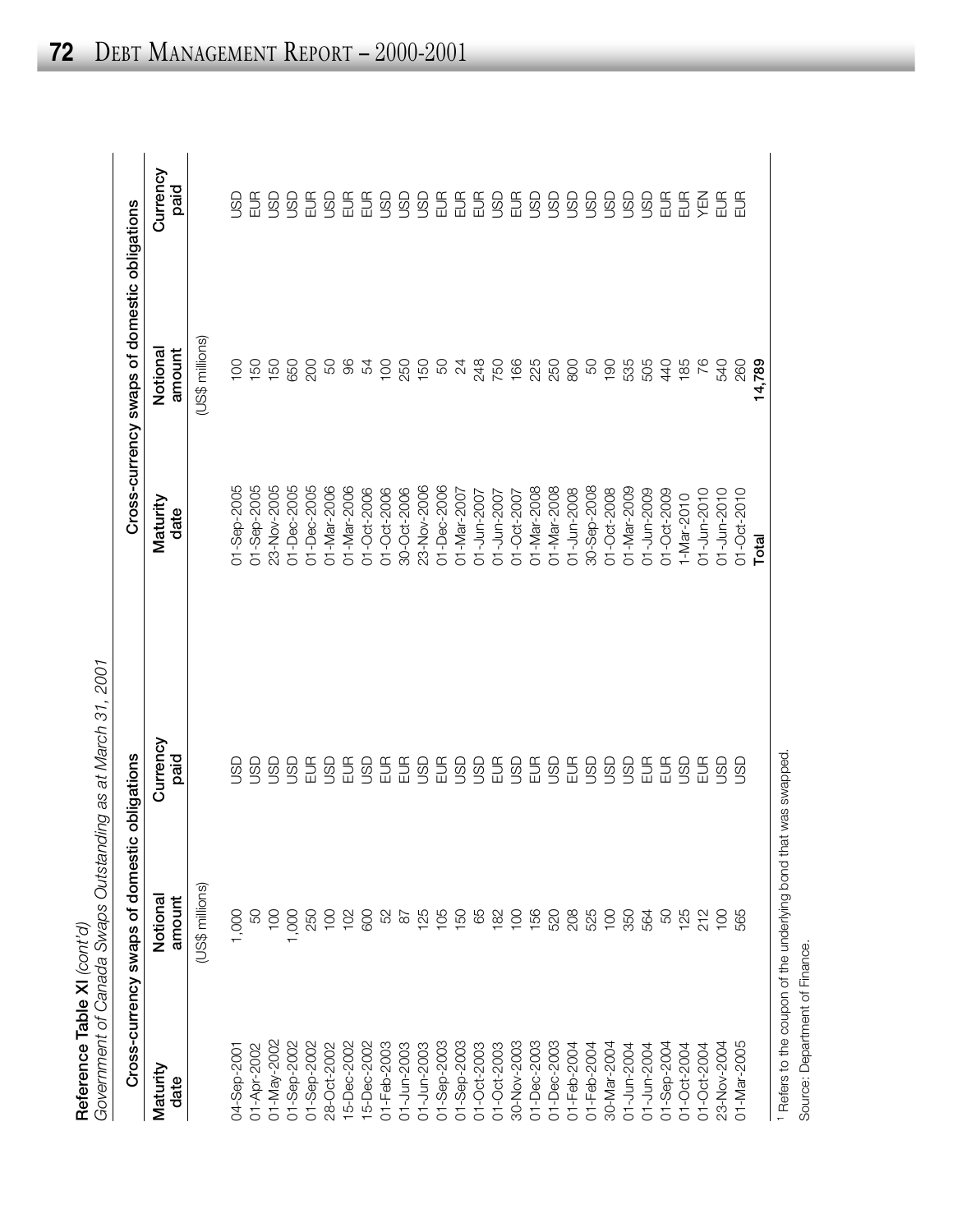| Reference Table XII | Bond Buyback Program - Operations 2000-01                      |              |                                      |                        |                                     |                               |                                                                                                                               |
|---------------------|----------------------------------------------------------------|--------------|--------------------------------------|------------------------|-------------------------------------|-------------------------------|-------------------------------------------------------------------------------------------------------------------------------|
| Buyback<br>date     | Maturity<br>date                                               | Coupon       | Repurchased<br>amount                | <b>Buyback</b><br>date | Maturity<br>date                    | Coupon                        | Repurchased<br>amount                                                                                                         |
|                     |                                                                | (%)          | (\$ millions)                        |                        |                                     | (%)                           | (\$ millions)                                                                                                                 |
| 04-May-2000         | October 1, 2004                                                | 0.50         | 95                                   | 2-Nov-2000             | February 1, 2004                    | 10.25                         | 95                                                                                                                            |
|                     | March 1, 2005                                                  | 2.00         |                                      |                        | October 1, 2004                     | 10.50                         | $\infty$                                                                                                                      |
|                     | September 1, 2005                                              | 2.25         | $40$<br>$75$<br>$75$<br>$46$<br>$46$ |                        | March 1, 2005                       | 12.00                         |                                                                                                                               |
|                     | March 1, 2006                                                  | 2.50         |                                      |                        | March 1, 2006                       |                               | $116$<br>$130$<br>$27$                                                                                                        |
|                     | Total                                                          |              |                                      |                        | October 1, 2006                     | $12.50$<br>$14.00$<br>$13.75$ |                                                                                                                               |
|                     |                                                                |              |                                      |                        | March 1, 2007                       |                               | $^{\circ}$ 89                                                                                                                 |
|                     |                                                                |              |                                      |                        | October 1, 2007                     | 13.00                         |                                                                                                                               |
| 20-Jul-2000         | October 1, 2010                                                |              |                                      |                        | Total                               |                               | 500                                                                                                                           |
|                     | March 1, 2011                                                  | 8.75<br>9.00 |                                      |                        |                                     |                               |                                                                                                                               |
|                     |                                                                | 8.50         |                                      | 18-Jan-2001            | March 1, 2001                       | 10.50                         | $\infty$                                                                                                                      |
|                     | June 1, 2011<br>Total                                          |              |                                      |                        | June 1, 2001                        | 4.50                          | <b>240</b>                                                                                                                    |
|                     |                                                                |              |                                      |                        | June 1, 2001                        | 9.75                          | 252<br>500                                                                                                                    |
|                     |                                                                |              |                                      |                        | Total                               |                               |                                                                                                                               |
| 05-Oct-2000         |                                                                |              | က                                    |                        |                                     |                               |                                                                                                                               |
|                     | March 15, 2021<br>June 1, 2021<br>June 1, 2022<br><b>Total</b> | 0.50<br>9.75 | 215                                  | 1-Feb-2001             | October 1, 2008                     | 11.75                         |                                                                                                                               |
|                     |                                                                | 9.25         | 151                                  |                        | October 1, 2009                     |                               |                                                                                                                               |
|                     |                                                                |              | 369                                  |                        | October 1, 2010                     | $10.75$<br>8.75               |                                                                                                                               |
|                     |                                                                |              |                                      |                        | March 1, 2011                       | 9.00                          | $\frac{1}{2}$ $\frac{1}{2}$ $\frac{1}{2}$ $\frac{1}{2}$ $\frac{1}{2}$ $\frac{1}{2}$ $\frac{1}{2}$ $\frac{1}{2}$ $\frac{1}{2}$ |
|                     |                                                                |              |                                      |                        | March 15, 2014                      | 10.25                         |                                                                                                                               |
|                     |                                                                |              |                                      |                        | June 1, 2015                        | 11.25                         |                                                                                                                               |
|                     |                                                                |              |                                      |                        | Total                               |                               | 500                                                                                                                           |
|                     |                                                                |              |                                      |                        | Total buyback program for 2000-2001 |                               | 2,832                                                                                                                         |

Source: Department of Finance. Source: Department of Finance.

**73**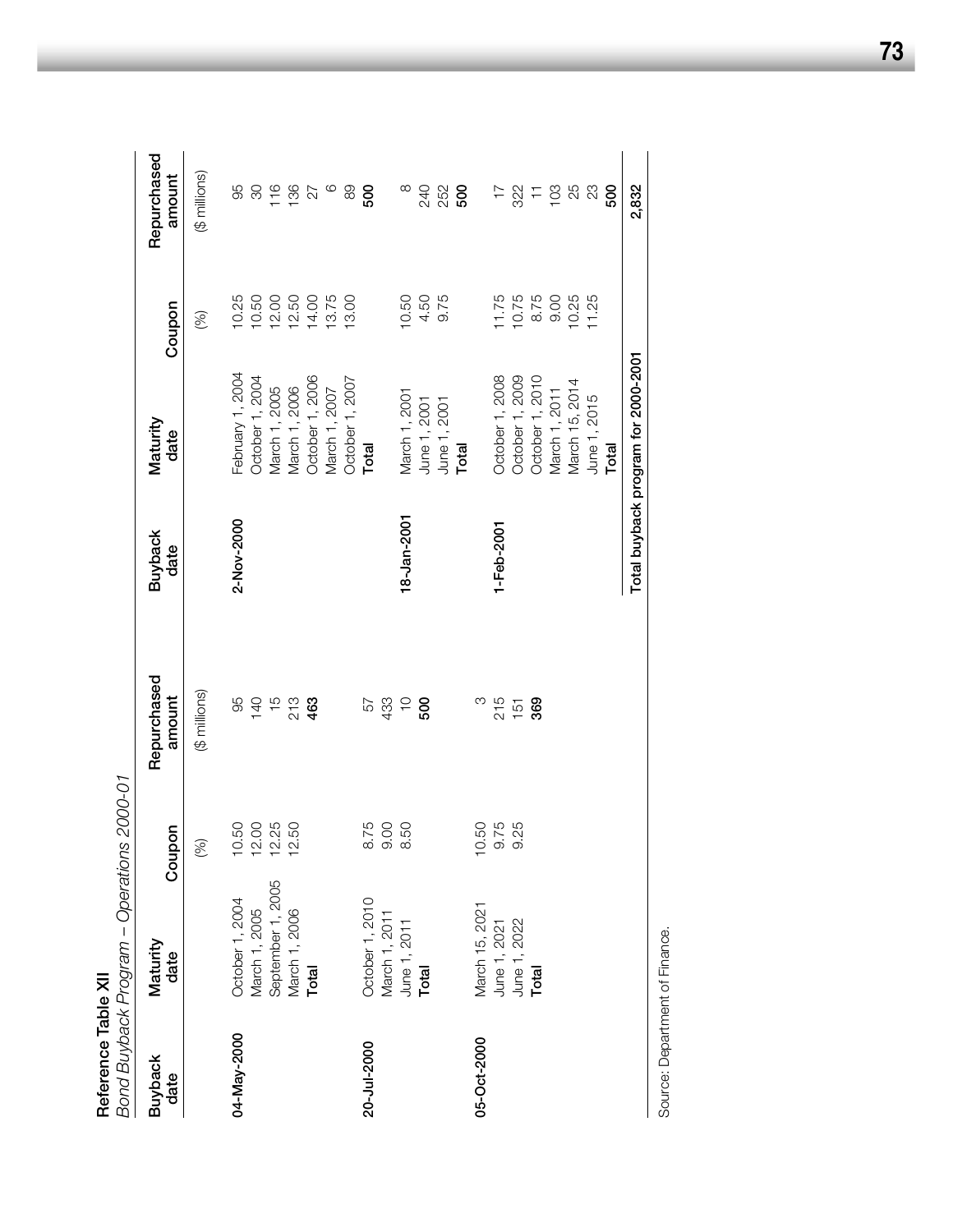| t |
|---|
|   |
|   |
|   |
|   |
|   |
| L |
| ٢ |
| ı |
|   |
|   |
|   |
|   |

| Fiscal year | Gross sales | Net change           | Outstanding at<br>fiscal year end |
|-------------|-------------|----------------------|-----------------------------------|
|             |             | (\$ millions)        |                                   |
| 1983-84     | 11,584      | 5,650                | 38,403                            |
| 1984-85     | 12,743      | 3,764                | 42,167                            |
| 1985-86     | 15,107      | 2,440                | 44,607                            |
| 1986-87     | 9,191       | $-22$                | 44,585                            |
| 1987-88     | 17,450      | 8,921                | 53,506                            |
| 1988-89     | 14,962      | $-5,456$             | 48,050                            |
| 1989-90     | 9,338       | $-6,813$             | 41,237                            |
| 1990-91     | 6,720       | $-6,500$             | 34,737                            |
| 1991-92     | 9,588       | 1,151                | 35,888                            |
| 1992-93     | 9,235       | $-1,172$             | 34,716                            |
| 1993-94     | 5,364       | $-3,089$             | 31,627                            |
| 1994-95     | 7,506       | -96                  | 31,531                            |
| 1995-96     | 4,612       | $\frac{1}{\sqrt{2}}$ | 31,541                            |
| 1996-97     | 5,747       | 2,050                | 33,591                            |
| 1997-98     | 4,951       | $-2,796$             | 30,795                            |
| 1998-99     | 4,844       | $-2,187$             | 28,608                            |
| 1999-00     | 2,669       | $-1,510$             | 27,098                            |
| 2000-01     | 3,188       | $-531$               | 26,567                            |

Note: Figures are in accordance with Bank of Canada audited reports, which may vary from Public Accounts reports due to differences in classification. NOIE: Figures

Source: Bank of Canada. Source: Bank of Canada.